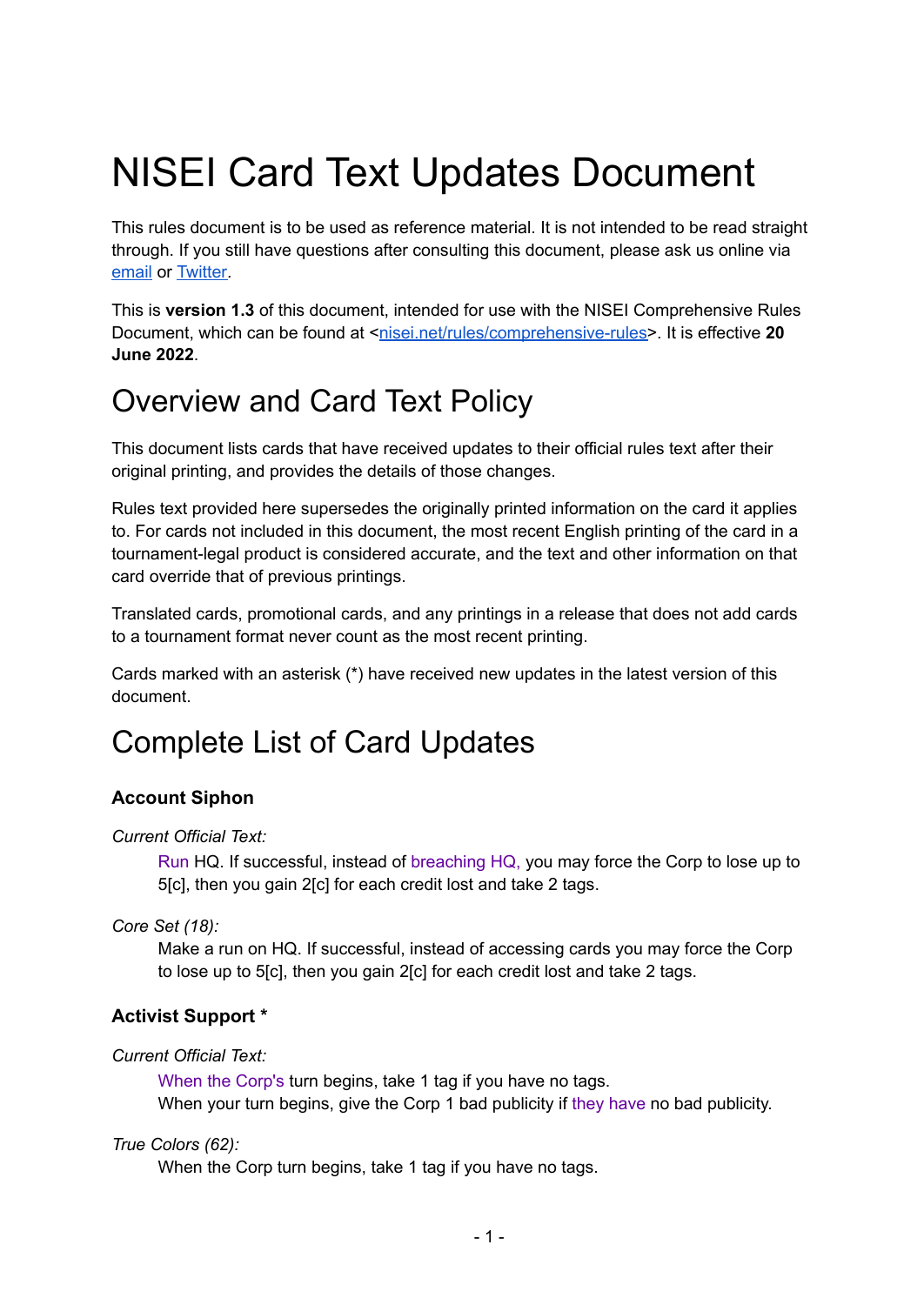When your turn begins, give the Corp 1 bad publicity if he or she has no bad publicity.

## **Adept**

*Current Official Text:*

This program gets +1 strength for each unused MU. Interface → **2[c]:** Break 1 **sentry** or **barrier** subroutine.

*Terminal Directive (17):*

Adept has +1 strength for each unused MU. 2[c]: Break **sentry** or **barrier** subroutine.

## **Adjusted Chronotype**

*Current Official Text:*

The first time each turn you lose [click] except by paying the trigger cost of a paid ability, gain [click].

*The Valley (3):*

The first time you lose [click] each turn, gain [click].

## **Adjusted Matrix**

*Current Official Text:*

Install only on an **icebreaker**. Host **icebreaker** gains **AI** and "Interface → **Lose [click]:** Break 1 subroutine."

*Earth's Scion (46):*

Install Adjusted Matrix on an **icebreaker**. Host **icebreaker** gains **AI** and "[click]: Break ice subroutine."

#### **Afterimage**

*Current Official Text:*

Whenever you encounter a **sentry**, you may pay 2[c] to bypass it. Use this ability only once per turn and only by spending credits from **stealth** cards.

Interface → **1[c]:** Break up to 2 **sentry** subroutines.

**1[c]:** +2 strength. Use this ability only by spending a credit from a **stealth** card.

*Uprising (79):*

Whenever you encounter a **sentry**, you may pay 2[c] to bypass it. Use this ability only once per turn and only by spending credits from **stealth** cards.

**1[c]:** Break up to 2 **sentry** subroutines.

**1[c]:** +2 strength. Use this ability only by spending a credit from a **stealth** card.

## **Aghora**

#### *Current Official Text:*

Interface → **1[c]:** Break 1 subroutine on a piece of ice that has a rez cost of 5 or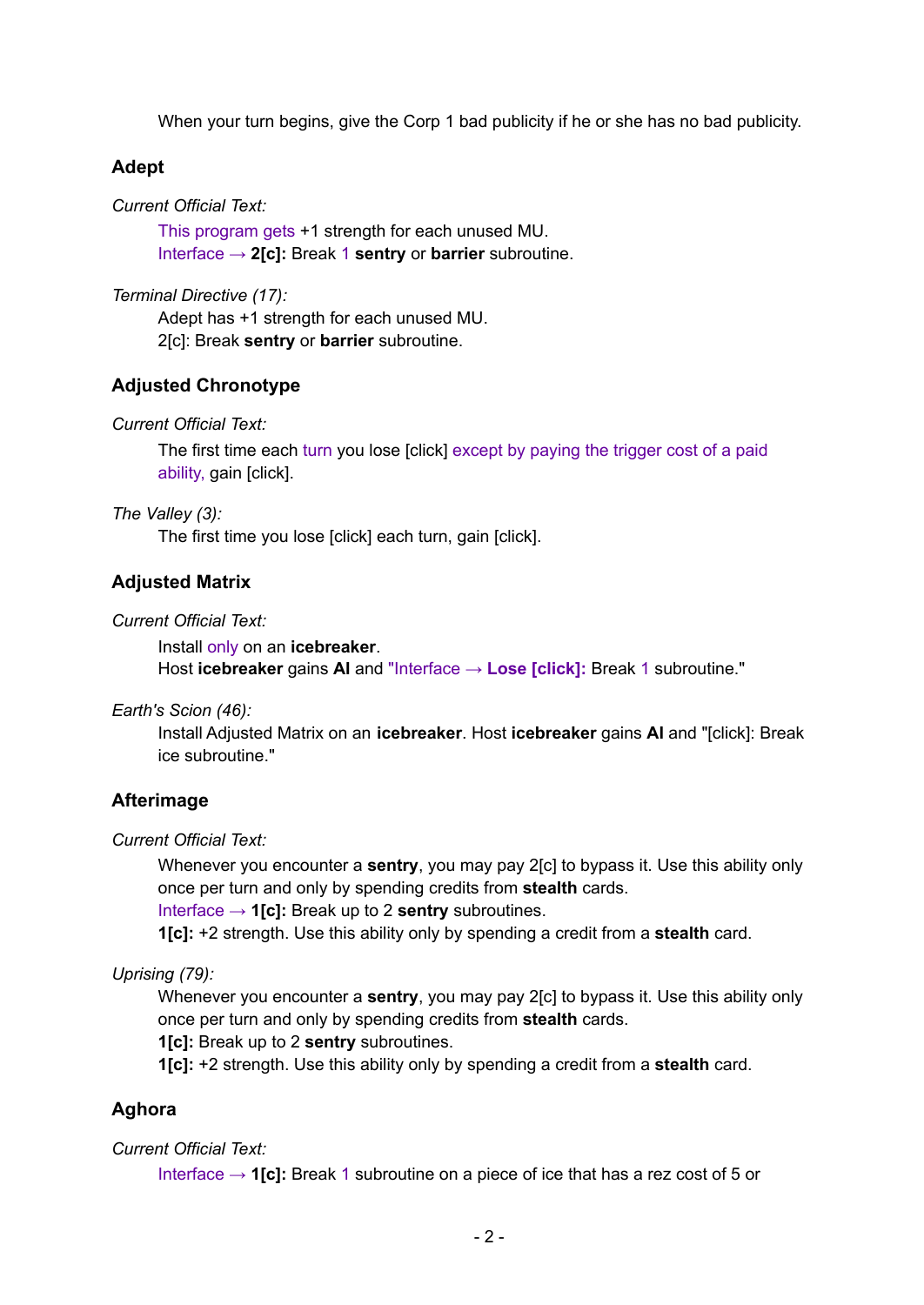greater. **1[c]:** +1 strength. **2[c]:** Swap this program with a **deva** program from your grip.

*Fear the Masses (97):*

1[c]: Break ice subroutine on a piece of ice that has a rez cost of 5 or greater. 1[c]: +1 strength. 2[c]: Swap Aghora with a **deva** program from your grip.

## **AgInfusion: New Miracles for a New World**

## *Current Official Text:*

**Trash the unrezzed piece of ice the Runner is approaching:** Choose a server other than the attacked server. The Runner moves to the outermost position of that server and encounters any ice there. Use this ability only once per turn.

## *Earth's Scion (52):*

Once per turn, instead of rezzing an approached piece of ice, you may trash it to choose another server. The Runner is now running on that server and encountering the outermost piece of ice, if any.

## **Akiko Nisei: Head Case**

## *Current Official Text:*

Whenever you breach R&D, you and the Corp secretly spend 0[c], 1[c], or 2[c]. Reveal spent credits. If you and the Corp spent the same number of credits, access 1 additional card.

#### *Reign and Reverie (15):*

Whenever you access cards from R&D, you and the Corp secretly spend 0[c], 1[c] or 2[c]. Reveal spent credits. If you and the Corp spent the same number of credits, access 1 additional card from R&D.

## **Akshara Sareen \***

*Current Official Text:*

Each player gets +1 allotted [click] for each of their turns.

#### *Democracy and Dogma (46):*

Each player has 1 additional [click] to spend during his or her turn.

## **Alias**

## *Current Official Text:*

Interface → **1[c]:** Break 1 **sentry** subroutine. **2[c]:** +3 strength. This program cannot interface with ice protecting a remote server.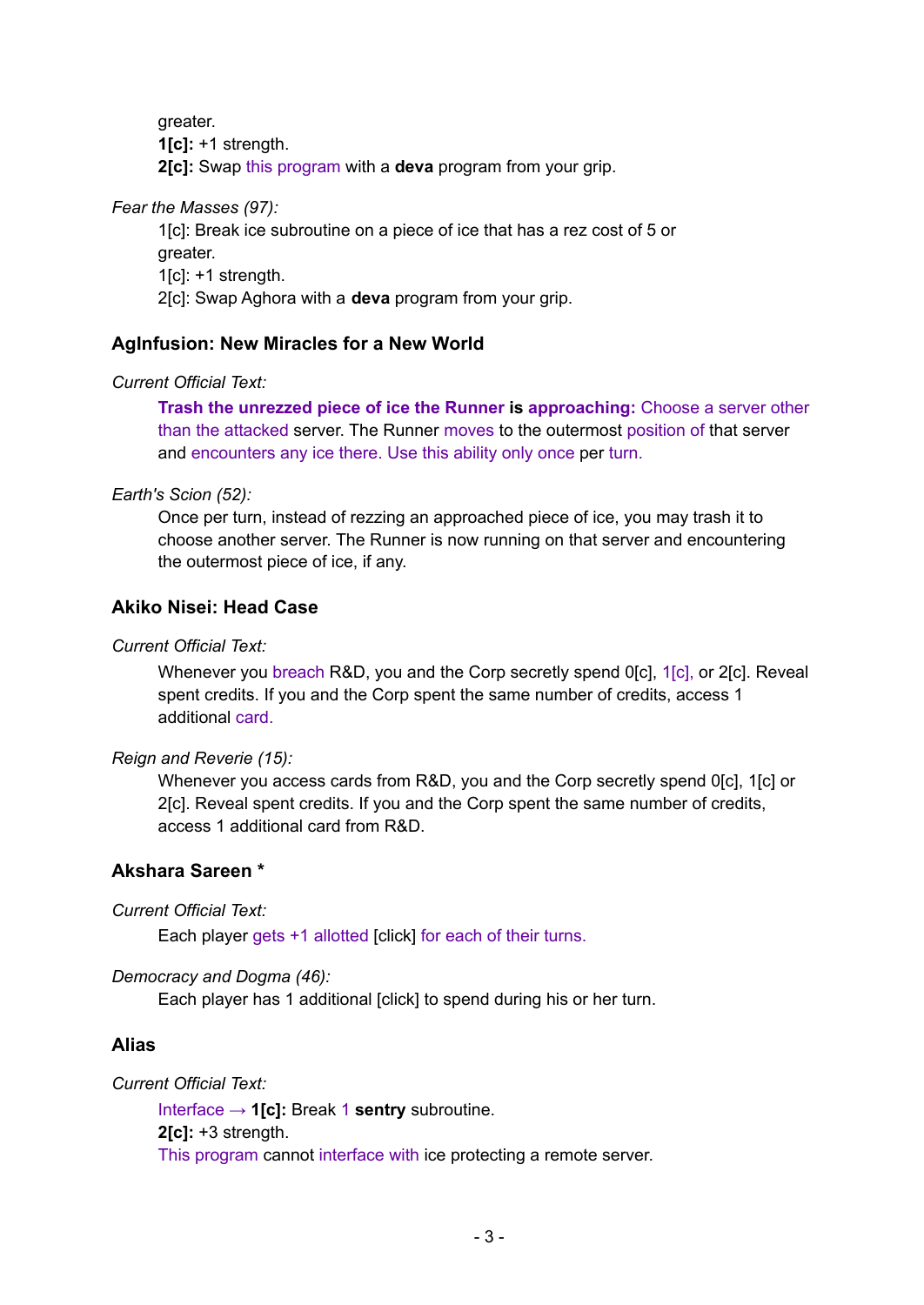*Honor and Profit (41):* 1[c]: Break **sentry** subroutine. 2[c]: +3 strength. Alias cannot be used on ice protecting a remote server.

# **Alpha**

*Current Official Text:*

Interface → **1[c]:** Break 1 subroutine. **1[c]:** +1 strength. This program can only interface with the outermost piece of ice protecting a server.

## *Fear and Loathing (87):*

1[c]: Break ice subroutine.

 $1[c]$ : +1 strength.

Use Alpha only on the outermost piece of ice protecting a server.

# **Always Be Running \***

## *Current Official Text:*

The first [click] you spend each turn must be spent to play a **run** event or take the basic action to run a server.

**Lose [click][click]:** Break 1 subroutine. Use this ability only once per turn.

## *Previous Official Text:*

The first [click] you spend each turn must be spent to play a **run** event or take the basic action to run a server.

**Lose [click][click]:** Break 1 subroutine on the ice you are encountering. Use this ability only once per turn.

## *Data and Destiny (41):*

Your first [click] each turn must be spent to make a run or play a **run** event. Once per turn, you can spend [click][click] to break a subroutine on a piece of ice currently being encountered.

# **Amina**

*Current Official Text:*

Interface → **2[c]:** Break up to 3 **code gate** subroutines. **2[c]:** +3 strength. The first time each turn this program fully breaks a piece of ice, the Corp loses 1[c].

## *Kampala Ascendent (104):*

2[c]: Break up to 3 **code gate** subroutines. 2[c]: +3 strength. The first time each turn an encounter ends in which you used Amina to break all subroutines on a piece of ice, the Corp loses 1[c].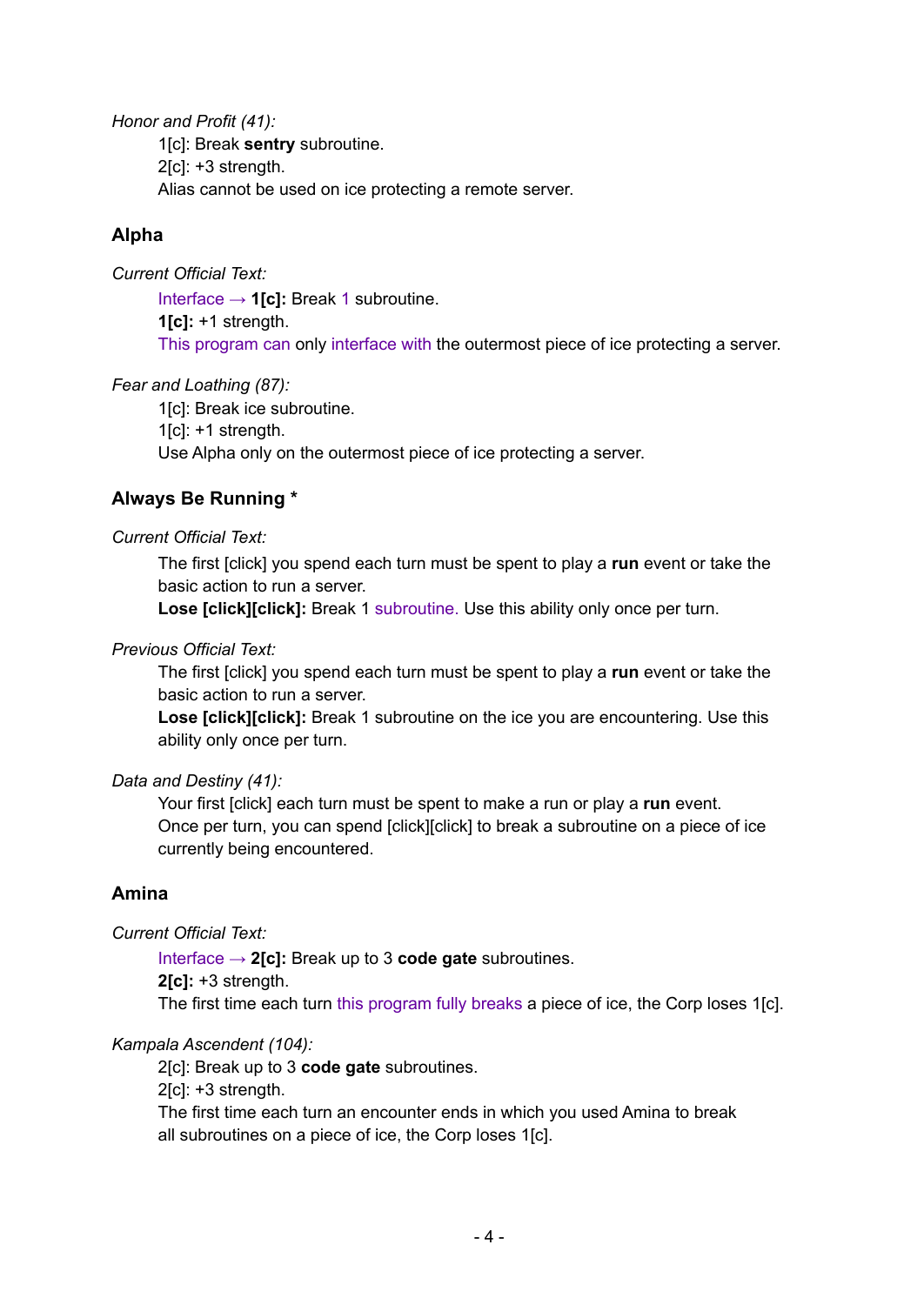# **An Offer You Can't Refuse \***

## *Current Official Text:*

Choose a central server. The Runner may run that server. They cannot jack out during that run. If no run is made this way, add this operation to your score area as an agenda worth 1 agenda point.

*Old Hollywood (91):*

Choose a central server. The runner may initiate a run on that server during which he or she cannot jack out. Otherwise, add An Offer You Can't Refuse to your score area as an agenda worth 1 agenda point.

## **Analog Dreamers**

## *Current Official Text:*

**[click]:** Run R&D. If successful, instead of breaching R&D, you may choose 1 unrezzed non-ice card with no advancement counters on it. The Corp shuffles that card into R&D.

## *Chrome City 48:*

[click]: Make a run on R&D. If successful, instead of accessing cards, you may choose an unrezzed non-ice card with no advancement tokens on it. The Corp shuffles that card into R&D.

## **Anansi**

*Current Official Text:*

Whenever an encounter with this ice ends, if the Runner did not fully break it, do 3 net damage.

[sub] Look at the top 5 cards of R&D and arrange them in any order. [sub] You may draw 1 card. The Runner may pay 2[c] to draw 1 card. [sub] Do 1 net damage.

## *Council of the Crest (51):*

Whenever an encounter with Anansi ends, do 3 net damage unless the Runner broke all subroutines on it.

[sub] Look at the top 5 cards of R&D and arrange them in any order. [sub] You may draw 1 card. The Runner may pay 2[c] to draw 1 card. [sub] Do 1 net damage.

## **Ankusa**

## *Current Official Text:*

Whenever this program fully breaks a **barrier**, add that **barrier** to HQ. Interface → **2[c]:** Break 1 **barrier** subroutine. **1[c]:** +1 strength.

#### *Fear the Masses (101):*

If you use Ankusa to break all subroutines on a **barrier** during a single encounter, add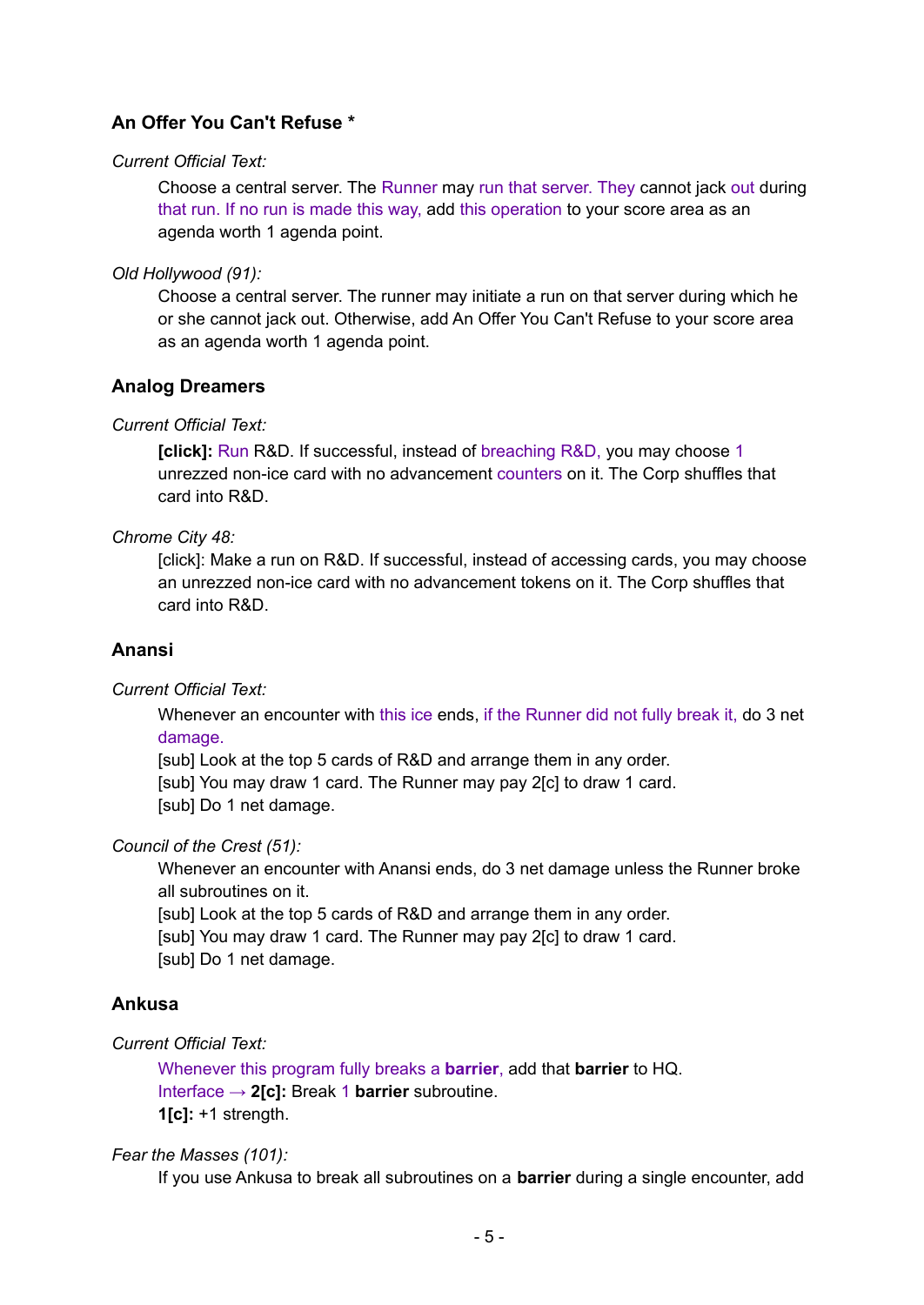that **barrier** to HQ. 2[c]: Break **barrier** subroutine. 1[c]: +1 strength.

## **AR-Enhanced Security \***

#### *Current Official Text:*

The first time each turn the Runner trashes a Corp card, give them 1 tag.

*Crimson Dust (115):*

The first time the Runner trashes a Corp card each turn, give him or her 1 tag.

## **Archangel \***

*Current Official Text:*

While the Runner is accessing this ice in R&D, they must reveal it. When the Runner accesses this ice anywhere except in Archives, you may pay 3[c]. If you do, they encounter it.

[sub] Trace[6]. If successful, add 1 installed Runner card to the grip.

#### *Data and Destiny (13):*

If Archangel is accessed from R&D, the Runner must reveal it. If you pay 3[c] when the Runner accesses Archangel, he or she immediately encounters it. Ignore this ability if Archangel is accessed from Archives. [sub] **Trace [6]**– If successful, add 1 installed Runner card to his or her grip.

## **Architect**

#### *Current Official Text:*

Players cannot trash this ice.

[sub] Look at the top 5 cards of R&D. You may install 1 of those cards, ignoring the install cost.

[sub] You may install 1 card from Archives or HQ.

#### *Up and Over (61):*

Architect cannot be trashed while installed.

[sub] The Corp looks at the top 5 cards of R&D and may install 1 of those cards, ignoring all install costs.

[sub] The Corp may install a card from Archives or HQ (paying all costs).

#### **Archives Interface**

#### *Current Official Text:*

 $[interrupt] \rightarrow Whenever$  you would access a card in Archives, you may instead remove it from the game. Use this ability only once each time you breach Archives.

#### *Order and Chaos (44):*

Whenever you access cards in Archives, you may remove 1 card in Archives from the game, instead of accessing it.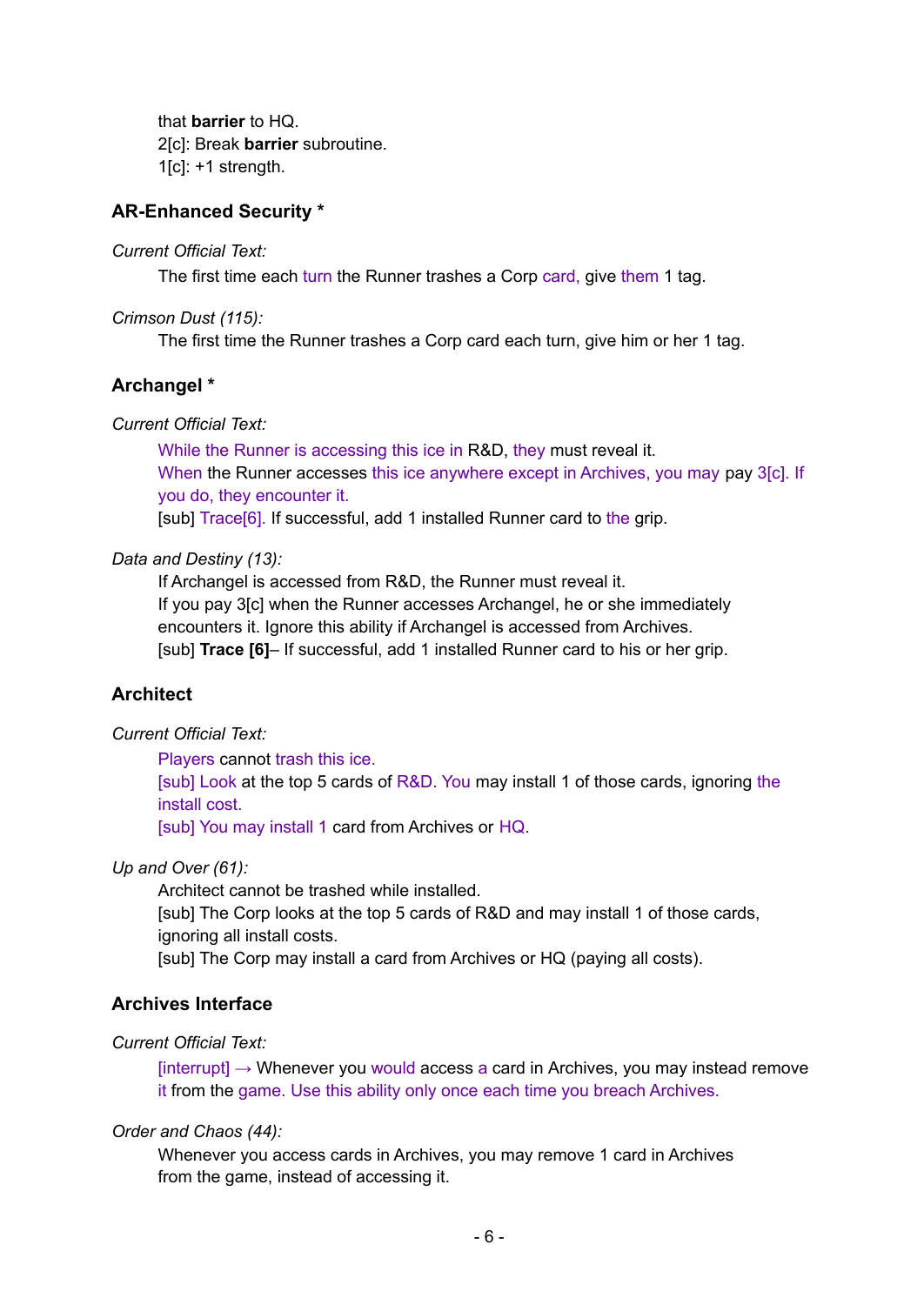## **Argus Security: Protection Guaranteed \***

#### *Current Official Text:*

Whenever the Runner steals an agenda, they must take 1 tag or suffer 2 meat damage.

*Order and Chaos (1):*

Whenever the Runner steals an agenda, he or she must either take 1 tag or suffer 2 meat damage.

## **Armored Servers \***

#### *Current Official Text:*

When you score this agenda, place 1 agenda counter on it. **Hosted agenda counter:** For the remainder of this run, the Runner must trash 1 card from the grip as an additional cost to jack out or break a subroutine. Use this ability only during a run.

#### *Terminal Directive (42):*

Place 1 agenda counter on Armored Servers when you score it. **Hosted agenda counter**: For the remainder of this run, the Runner must trash a card from his or her grip as an additional cost to jack out or break a subroutine. Use this ability only during a run.

## **Artist Colony**

#### *Current Official Text:*

**Forfeit 1 agenda:** Search your stack for 1 program, resource, or piece of hardware. Install that card.

#### *Kala Ghoda (9):*

**Forfeit an agenda:** Search your stack for a card and install it (paying the install cost). Shuffle your stack.

#### **Asa Group: Security Through Vigilance**

*Current Official Text:*

The first time each turn you install a card, you may install 1 non-agenda card from HQ in the root of or protecting the same server.

*Sovereign Sight (9):*

The first time you install a card each turn, you may install an additional non-agenda card from HQ in or protecting that server (paying all costs).

## **AstroScript Pilot Program \***

## *Current Official Text:*

When you score this agenda, place 1 agenda counter on it. **Hosted agenda counter:** Place 1 advancement counter on an installed card you can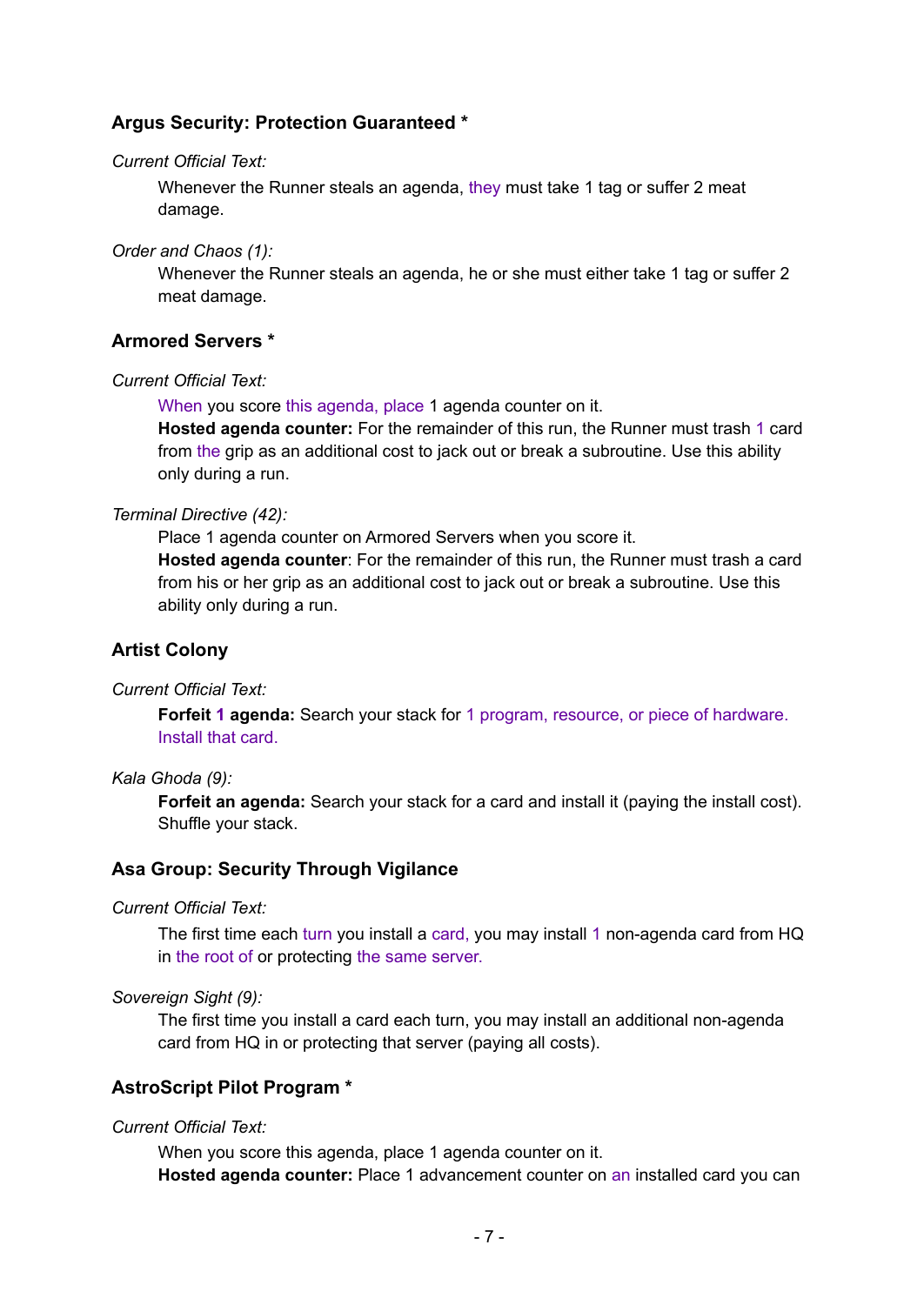advance. Limit 1 per deck.

#### *Previous Official Text:*

When you score this agenda, place 1 agenda counter on it.

**Hosted agenda counter:** Place 1 advancement counter on 1 installed card that you can advance.

Limit 1 per deck.

#### *Core Set (81):*

Place 1 agenda counter on AstroScript Pilot Program when you score it. **Hosted agenda counter:** Place 1 advancement token on a card that can be advanced.

## **Audacity**

## *Current Official Text:*

Play only if there are at least 2 other cards in HQ. Trash all cards from HQ. Place a total of 2 advancement counters on installed cards you can advance.

#### *Earth's Scion (58):*

Play only if there are at least 3 cards in HQ.

Trash all cards in HQ. Place a total of 2 advancement tokens on up to 2 cards that can be advanced.

## **Aumakua**

#### *Current Official Text:*

This program gets +1 strength for each hosted virus counter. Whenever you expose a card, place 1 virus counter on this program. Whenever you finish breaching a server, if you did not steal or trash any accessed cards, place 1 virus counter on this program. Interface → **1[c]:** Break 1 subroutine.

## *Crimson Dust (104):*

Whenever you expose a card or access cards and do not steal or trash any of them, place 1 virus counter on Aumakua. Aumakua has +1 strength for each virus counter on it. 1[c]: Break ice subroutine.

#### **Aurora**

*Current Official Text:*

Interface → **2[c]:** Break 1 **barrier** subroutine. **2[c]:** +3 strength.

*Core Set (25), Revised Core Set (27):* 2[c]: Break **barrier** subroutine.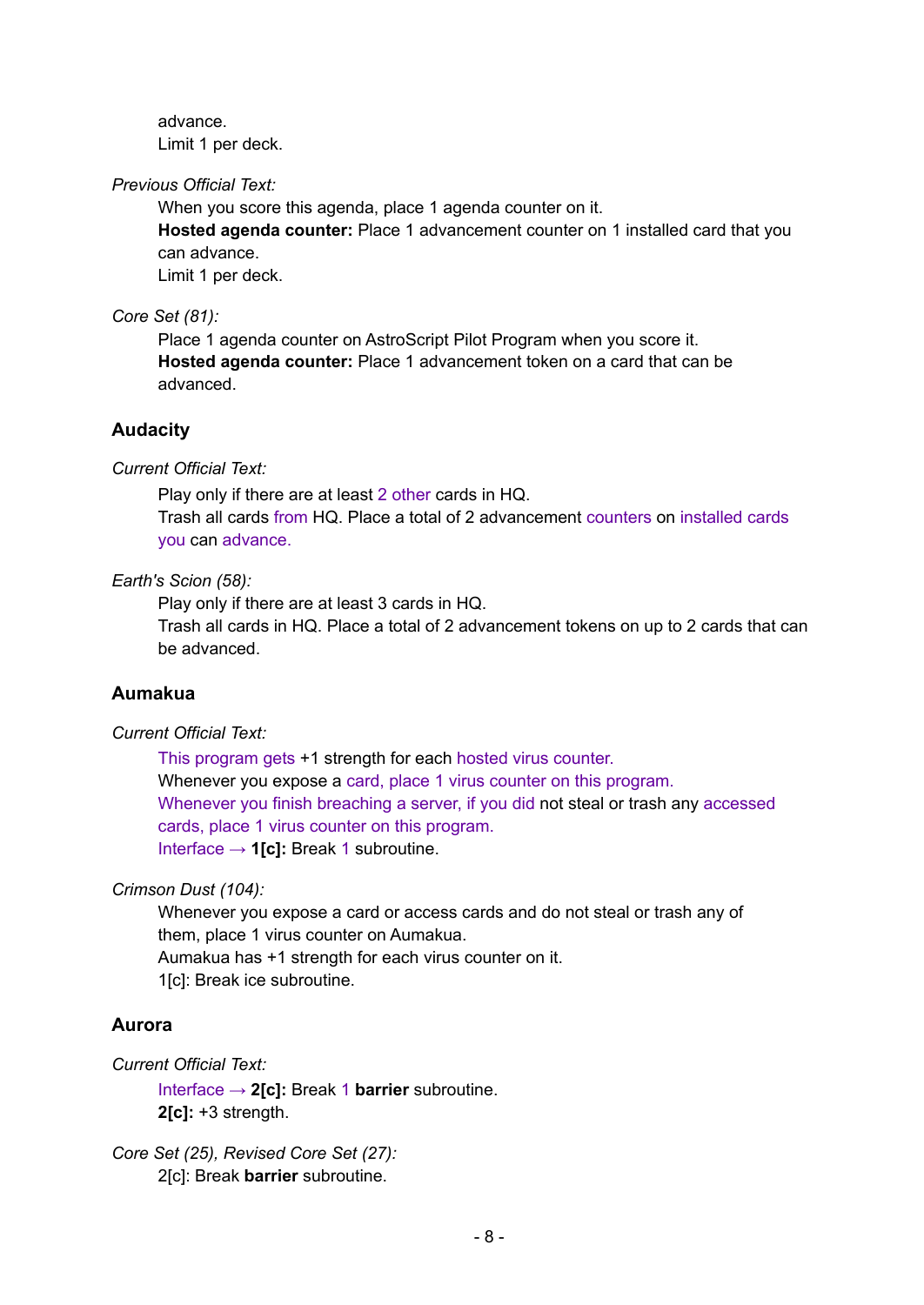2[c]: +3 strength.

## **Authenticator \***

## *Current Official Text:*

When the Runner encounters this ice, they may take 1 tag to bypass it. [sub] The Corp gains 2[c]. [sub] End the run.

## *Earth's Scion (55):*

When the Runner encounters Authenticator, he or she may take 1 tag to bypass it. [sub] The Corp gains 2[c]. [sub] End the run.

## **Award Bait \***

## *Current Official Text:*

While the Runner is accessing this agenda in R&D, they must reveal it. When the Runner accesses this agenda, you may place up to 2 advancement counters on 1 installed card you can advance.

## *Old Hollywood (93):*

If Award Bait is accessed from R&D, the Runner must reveal it. When the Runner accesses Award Bait, you may place up to 2 advancement tokens on a card that can be advanced.

## **Baba Yaga**

#### *Current Official Text:*

You may host any number of non-**AI icebreaker** programs on this program. This program gains the paid abilities of all hosted **icebreaker** programs.

#### *Martial Law (88):*

You may host any number of non-**AI icebreaker** programs on Baba Yaga. Baba Yaga gains the paid abilities of all hosted **icebreaker** programs.

## **Back Channels**

#### *Current Official Text:*

Choose 1 card in the root of a remote server. Gain 3[c] for each advancement counter on that card, then trash it.

## *Old Hollywood (99):*

Trash a card installed in a server and gain 3[c] for each advancement token on that card.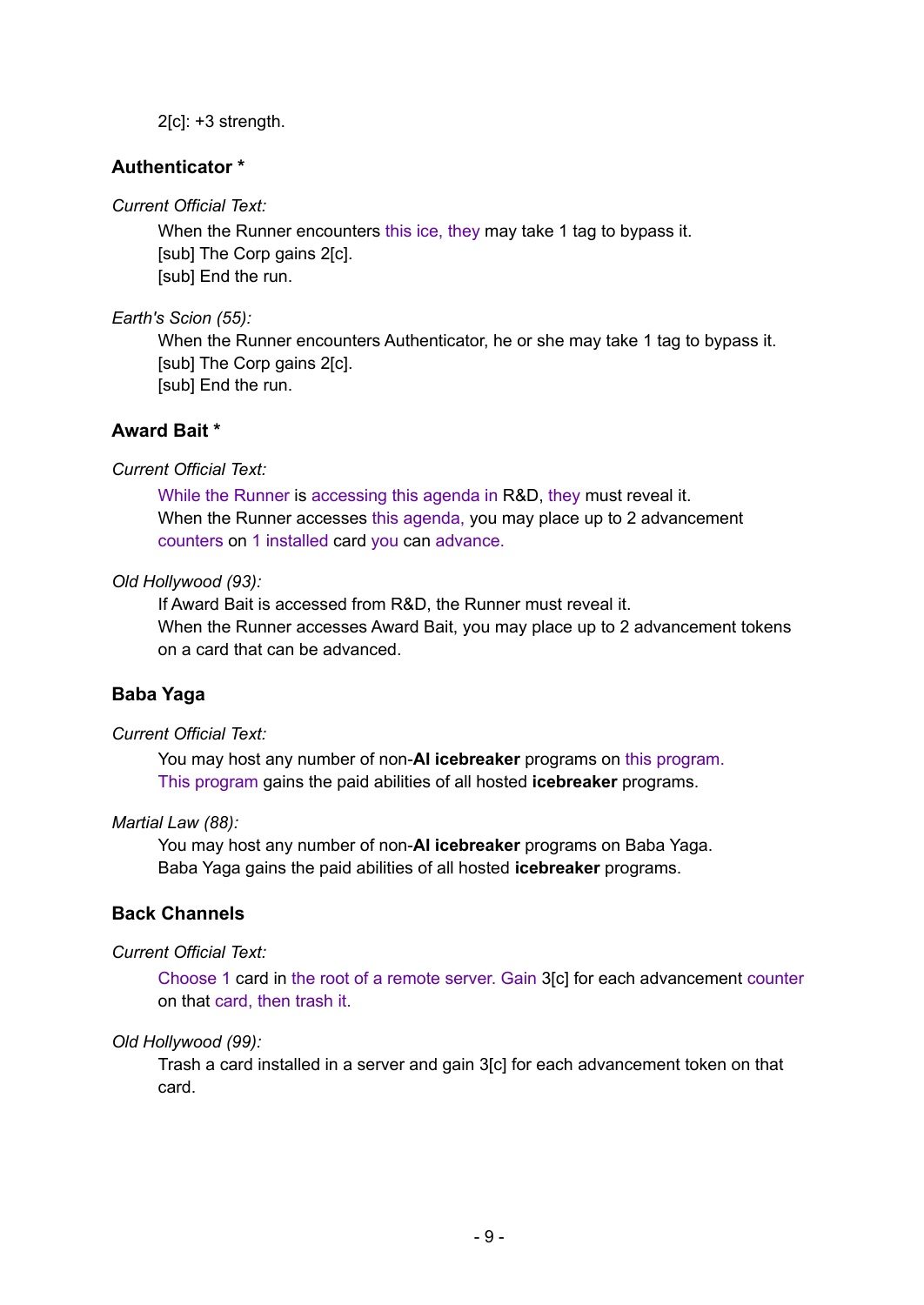# **Bank Job**

*Current Official Text:*

When you install this resource, load 8[c] on it. When it is empty, trash it. Whenever you make a successful run on a remote server, instead of breaching that server, you may take any number of credits from this resource.

*Core Set (29), Revised Core Set (33), System Core 2019 (38):*

Place 8[c] from the bank on Bank Job when it is installed. When there are no credits left on Bank Job, trash it.

Whenever you make a successful run on a remote server, instead of accessing cards you may take any number of credits from Bank Job.

## **Battering Ram**

*Current Official Text:*

Interface → **2[c]:** Break up to 2 **barrier** subroutines. **1[c]:** +1 strength for the remainder of this run.

*Core Set (42), Revised Core Set (48), System Core 2019 (52):*

2[c]: Break up to 2 **barrier** subroutines.

1[c]: +1 strength for the remainder of this run.

## **Because I Can**

*Current Official Text:*

Run a remote server. If successful, instead of breaching that server, you may force the Corp to shuffle all cards in the root of that server into R&D.

*The Devil and the Dragon (66):*

Make a run on a remote server. If successful, instead of accessing cards, you may force the Corp to shuffle all cards in that server into R&D.

## **Ben Musashi**

*Current Official Text:*

Persistent  $\rightarrow$  As an additional cost to steal an agenda from this server, the Runner must suffer 2 net damage. *(If the Runner trashes this card while accessing it, this ability still applies for the remainder of this run.)*

#### *Earth's Scion (54):*

Each time the Runner accesses an agenda from this server, he or she must suffer 2 net damage as an additional cost in order to steal it. This applies even during the run on which the Runner trashes Ben Musashi.

#### **Berserker**

#### *Current Official Text:*

Whenever you encounter a **barrier**, for the remainder of that encounter this program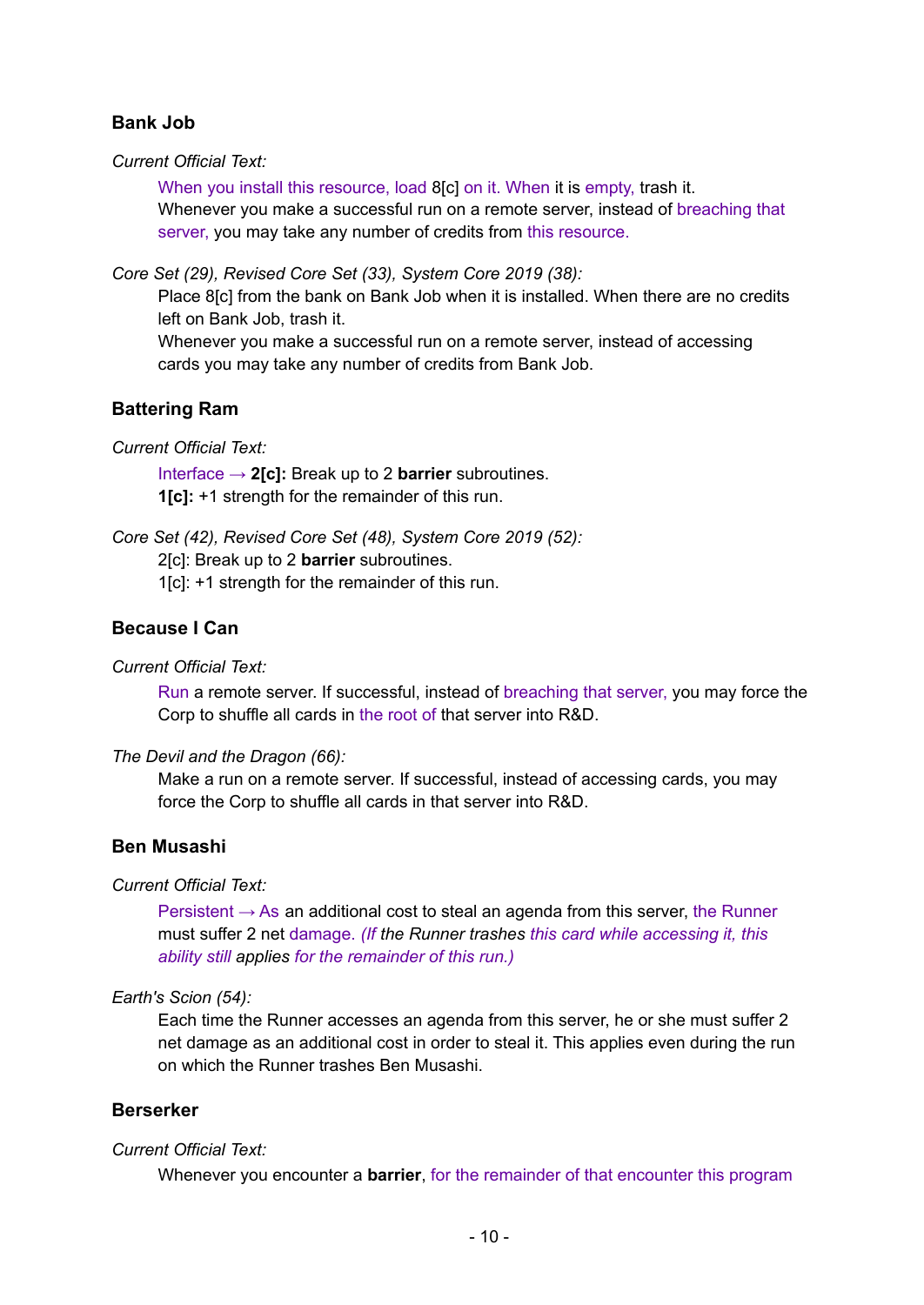gets +1 strength for each subroutine on that **barrier**. Interface → **2[c]:** Break up to 2 **barrier** subroutines.

*Earth's Scion (41):*

Whenever you encounter a **barrier**, Berserker has +1 strength for each subroutine on that **barrier**.

2[c]: Break up to 2 **barrier** subroutines.

## **Biased Reporting \***

## *Current Official Text:*

Choose resource, hardware, or program. The Runner may trash any of their installed cards of the chosen type and gain 1[c] for each card trashed this way. Gain 2[c] for each card of the chosen type that is still installed.

## *Free Mars (96):*

Choose resource, hardware, or program. The Runner may trash any of his or her cards of that type, and gain 1[c] for each card trashed. Gain 2[c] for each installed card of the chosen type.

## **Bioroid Work Crew**

## *Current Official Text:*

**[trash]:** Install 1 card from HQ. Use this ability only during the next paid ability window after playing and resolving an operation.

#### *Earth's Scion (51):*

[trash]: Install 1 card, paying all costs. Use this ability immediately after playing an operation.

## **Black Hat**

#### *Current Official Text:*

The Corp must trace[4]. If unsuccessful, for the remainder of the turn, access 2 additional cards whenever you breach HQ or R&D.

#### *Kampala Ascendant (110):*

Force the Corp to "**Trace[4]–** If unsuccessful, the Runner accesses 2 additional cards whenever he or she accesses cards from HQ or R&D for the remainder of this turn".

## **Black Orchestra**

#### *Current Official Text:*

Whenever you encounter a **code gate**, you may install this program from your heap. **3[c]:** +2 strength. Then, if this program can interface with the **code gate** you are encountering, break up to 2 subroutines.

#### *Escalation (42):*

Whenever you encounter a **code gate**, you may install Black Orchestra from your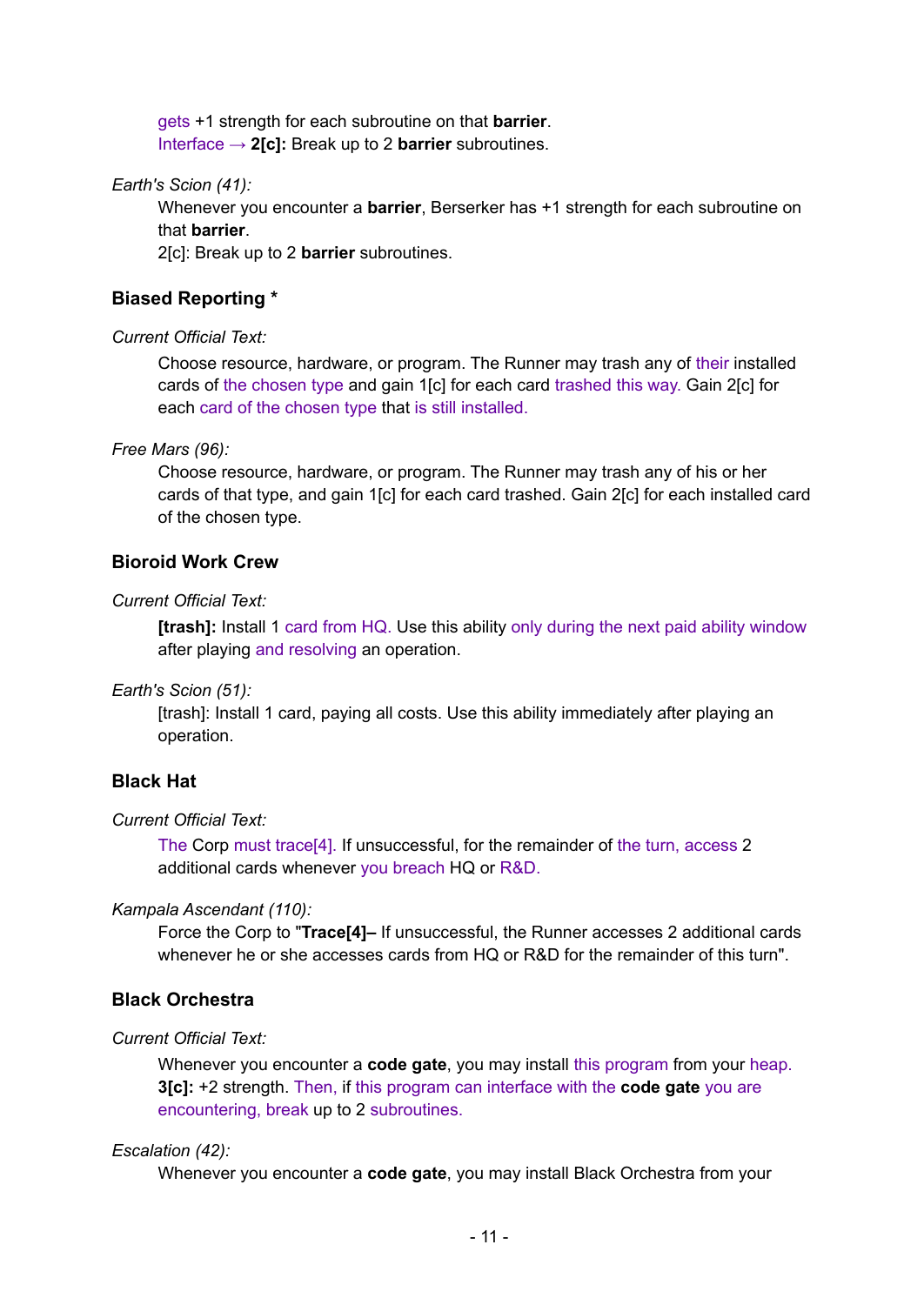heap (paying its install cost).

3[c]: +2 strength. Break up to 2 **code gate** subroutines, if able.

## **BlacKat**

*Current Official Text:*

Interface → **1[c]:** Break 1 **barrier** subroutine. If you spent a credit from a **stealth** card to use this ability, instead break up to 3 **barrier** subroutines.

**2[c]:** +1 strength. If you spent at least 1 credit from a **stealth** card to use this ability, instead +2 strength.

*First Contact (53):*

1[c]: Break 1 **barrier** subroutine (or up to 3 subroutines if you spent a credit from a **stealth** card).

2[c]: +1 strength (or +2 strength if you spent at least 1 credit from a **stealth** card).

## **Blackstone**

#### *Current Official Text:*

Interface → **1[c]:** Break 1 **barrier** subroutine. **3[c]:** +4 strength for the remainder of this run. Use this ability only by spending at least 1[c] from a **stealth** card.

## *Intervention (68):*

1[c]: Break **barrier** subroutine.

3[c]: +4 strength for the remainder of this run. Use this ability only by spending at least 1[c] from a **stealth** card.

## **Bloodletter \***

#### *Current Official Text:*

[sub] The Runner must trash either 1 installed program or the top 2 cards of the stack.

#### *Terminal Directive (47):*

[sub] The Runner must either trash 1 program or trash the top 2 cards from his or her stack.

## **Bookmark**

## *Current Official Text:*

**[click]:** Host up to 3 cards from your grip facedown on this hardware *(you may look at these cards at any time)*.

**[click]:** Add all hosted cards to your grip.

**[trash]:** Add all hosted cards to your grip.

## *The Universe of Tomorrow (106):*

[click]: Host up to 3 cards from your grip facedown on Bookmark (you may look at these cards at any time).

[click] or [trash]: Add all cards on Bookmark to your grip.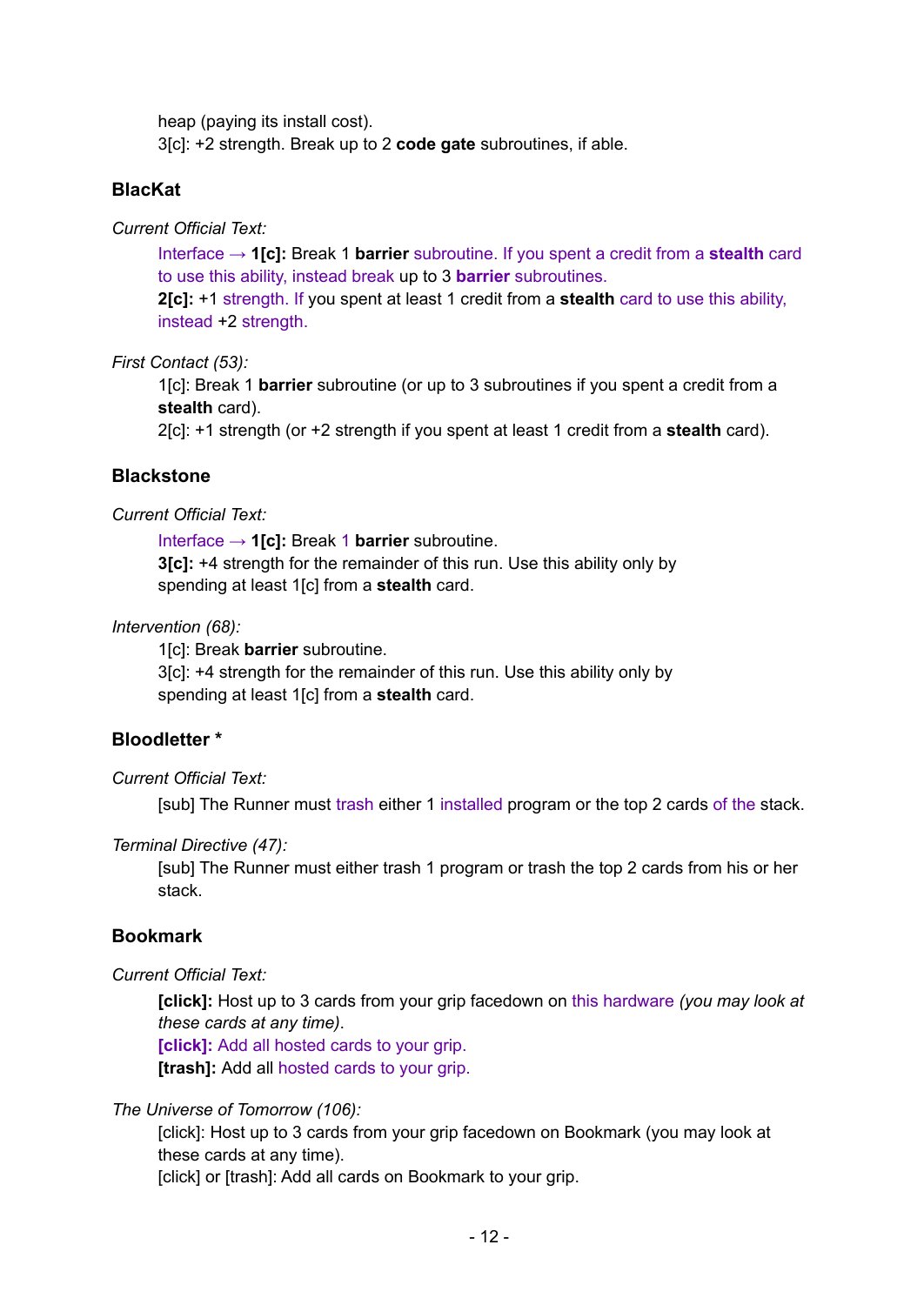# **Brahman**

*Current Official Text:*

Interface → **1[c]:** Break up to 2 subroutines.

**2[c]:** +1 strength.

Whenever an encounter ends, if you used this program to break a subroutine during that encounter, add 1 installed non-**virus** program to the top of your stack.

## *Salsette Island (62):*

1[c]: Break up to 2 ice subroutines.

2[c]: +1 strength.

Whenever an encounter with a piece of ice in which you used Brahman to break a subroutine ends, add 1 installed non-**virus** program to the top of your stack.

## **Brain Rewiring \***

*Current Official Text:*

When you score this agenda, you may pay  $X[c]$ . If you do, the Runner adds X cards from the grip at random to the bottom of the stack, then draws 1 card.

## *Terminal Directive (29):*

When you score Brain Rewiring, you may pay X[c] to force the Runner to add X cards from his or her grip to the bottom of his or her stack at random then draw 1 card.

# **Breach**

*Current Official Text:*

Interface → **2[c]:** Break up to 3 **barrier** subroutines. **2[c]:** +4 strength. This program cannot interface with ice protecting a remote server.

## *Honor and Profit (42):*

2[c]: Break up to 3 **barrier** subroutines. 2[c]: +4 strength.

Breach cannot be used on ice protecting a remote server.

# **Breached Dome \***

*Current Official Text:*

While the Runner is accessing this asset in R&D, they must reveal it. When the Runner accesses this asset, do 1 meat damage and trash the top card of the stack.

## *Crimson Dust (113):*

If Breached Dome is accessed from R&D, the Runner must reveal it. When the Runner accesses Breached Dome, do 1 meat damage and trash the top card of the stack.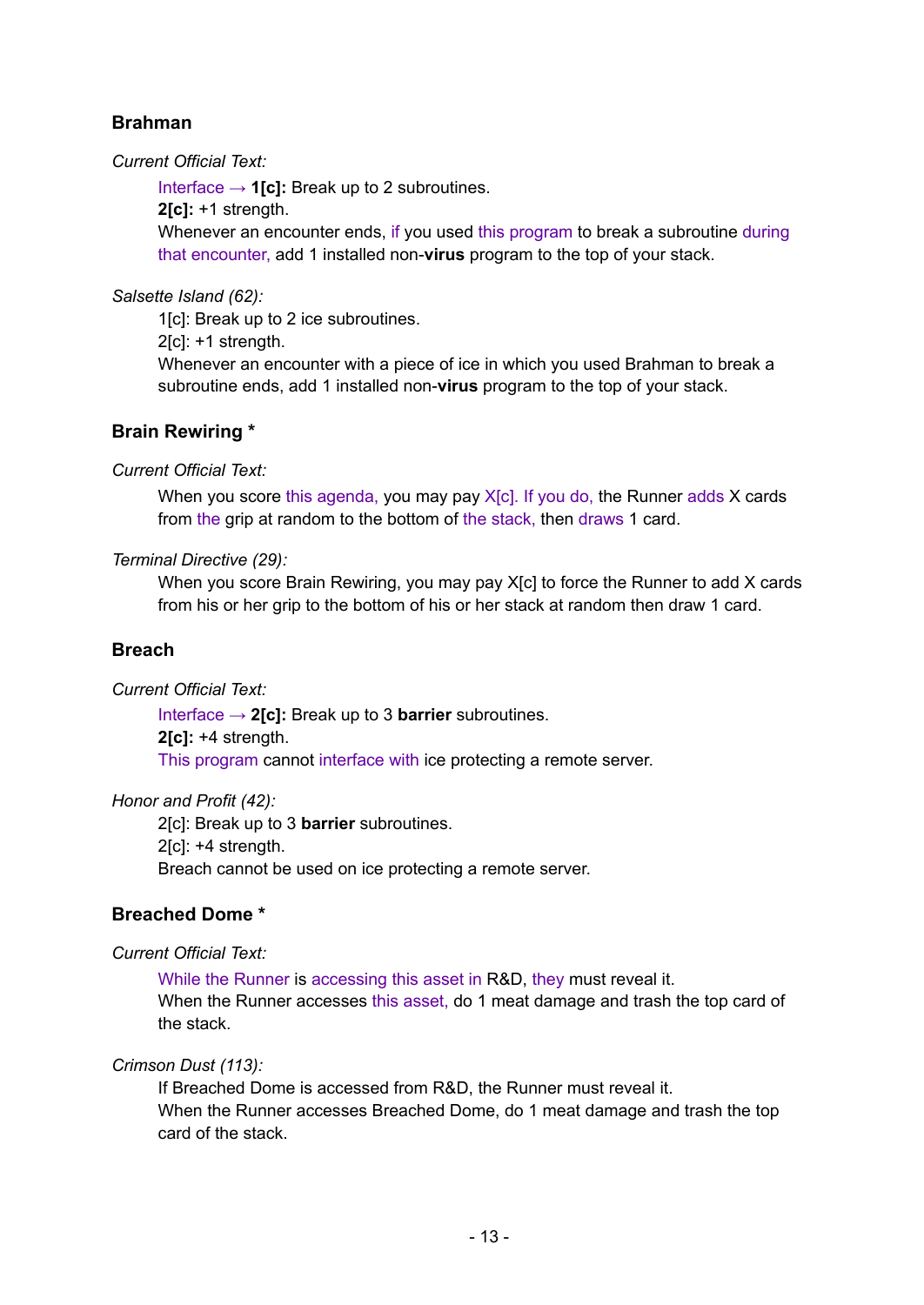# **Breaker Bay Grid**

#### *Current Official Text:*

The rez cost of each card in the root of this server is lowered by 5. Limit 1 **region** per server.

#### *Breaker Bay (40):*

The rez cost of cards in this server is lowered by 5. Limit 1 **region** per server.

# **Bug**

## *Current Official Text:*

Install only if you made a successful run on HQ this turn. Whenever the Corp draws a card, you may pay 2[c] to reveal that card.

## *Honor and Profit (43):*

Install only if you made a successful run on HQ this turn. Whenever the Corp draws a card, you may pay 2[c] to reveal that card.

# **Bug Out Bag**

## *Current Official Text:*

When you install this resource, place X power counters on it. When your turn ends, if you have no cards in your grip, draw 1 card for each hosted power counter, then trash this resource.

## *Blood and Water (64):*

Place X power counters on Bug Out Bag when you install it. If you have no cards in your grip at the end of your turn, draw 1 card for each counter on Bug Out Bag, then trash it.

## **Bukhgalter**

## *Current Official Text:*

Interface → **1[c]:** Break 1 **sentry** subroutine. **1[c]:** +1 strength. The first time each turn this program fully breaks a piece of ice, gain 2[c].

## *Downfall (16):*

**1[c]:** Break **sentry** subroutine.

**1[c]:** +1 strength.

The first time each turn that you break all subroutines on a piece of ice you are encountering using only this program, gain 2[c].

## **Bulwark**

## *Current Official Text:*

When you rez this ice, take 1 bad publicity.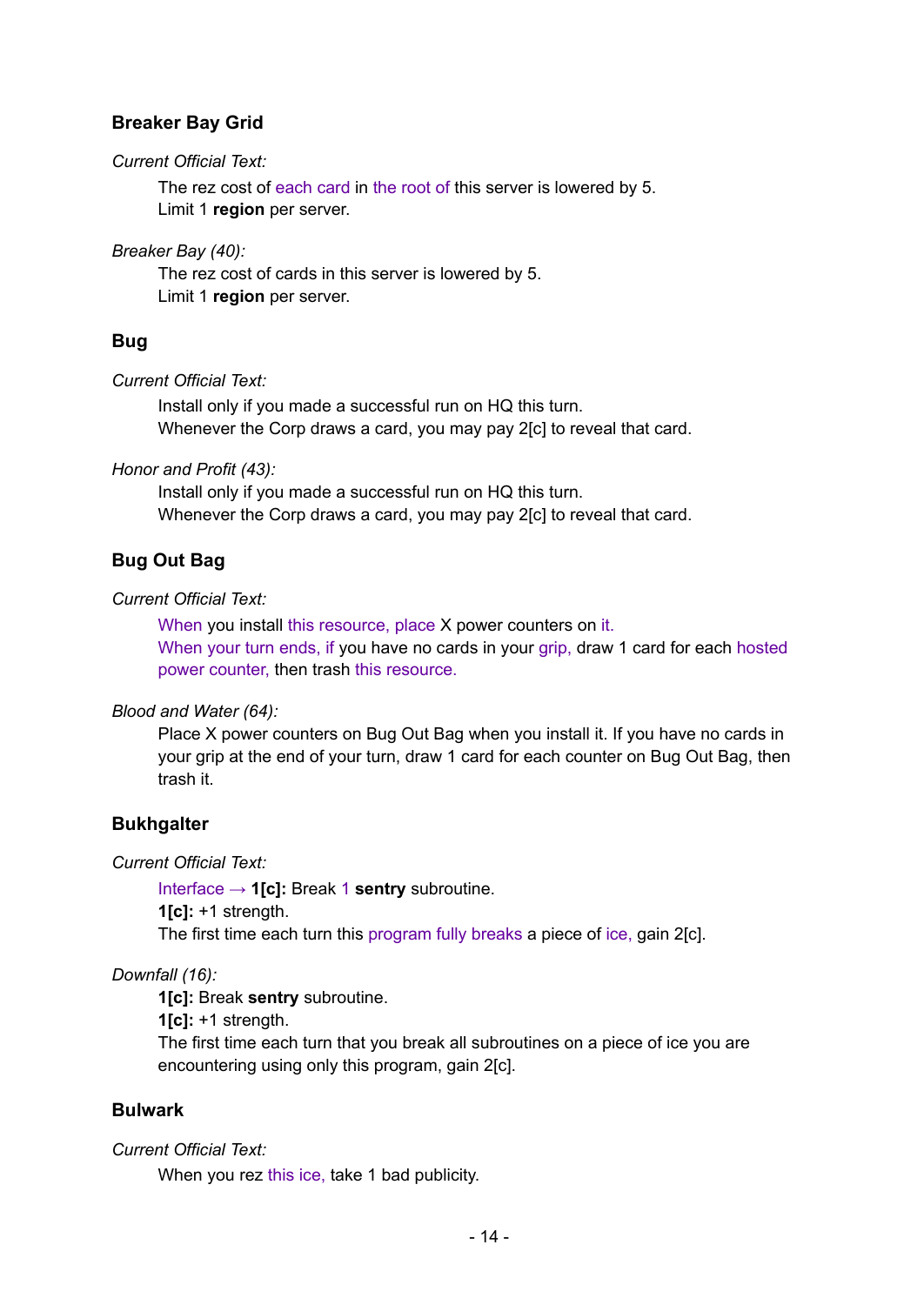When the Runner encounters this ice, gain 2[c] if there is an installed **AI** program. [sub] The Runner trashes 1 installed program. [sub] Gain 2[c]. End the run. [sub] Gain 2[c]. End the run.

#### *Intervention (78):*

When you rez Bulwark, take 1 bad publicity. When the Runner encounters Bulwark, gain 2[c] if there is an installed **AI**. [sub] The Runner trashes 1 program. [sub] The Corp gains 2[c]. End the run. [sub] The Corp gains 2[c]. End the run.

## **By Any Means**

#### *Current Official Text:*

Play only as your first [click].

For the remainder of the turn, whenever you access a card not in Archives, trash it and suffer 1 meat damage.

#### *Sovereign Sight (1):*

Play only as your first [click].

Until this turn ends, whenever you access a card not in Archives, trash it at no cost (even if it cannot normally be trashed) and suffer 1 meat damage.

#### **Calibration Testing**

#### *Current Official Text:*

#### Remote server only.

**[trash]:** Place 1 advancement counter on a card installed in the root of this server.

#### *Sovereign Sight (17):*

Install only in a remote server. [trash]: Place 1 advancement token on a card in this server.

#### **Careful Planning**

#### *Current Official Text:*

Play only as your first [click].

Choose 1 card installed in the root of or protecting a remote server. That card cannot be rezzed this turn.

#### *Terminal Directive (13):*

Play only as your first [click]. Choose a card in or protecting a remote server. That card cannot be rezzed this turn.

## **Casting Call \***

#### *Current Official Text:*

Install 1 agenda from HQ faceup and host this operation on that agenda as a condition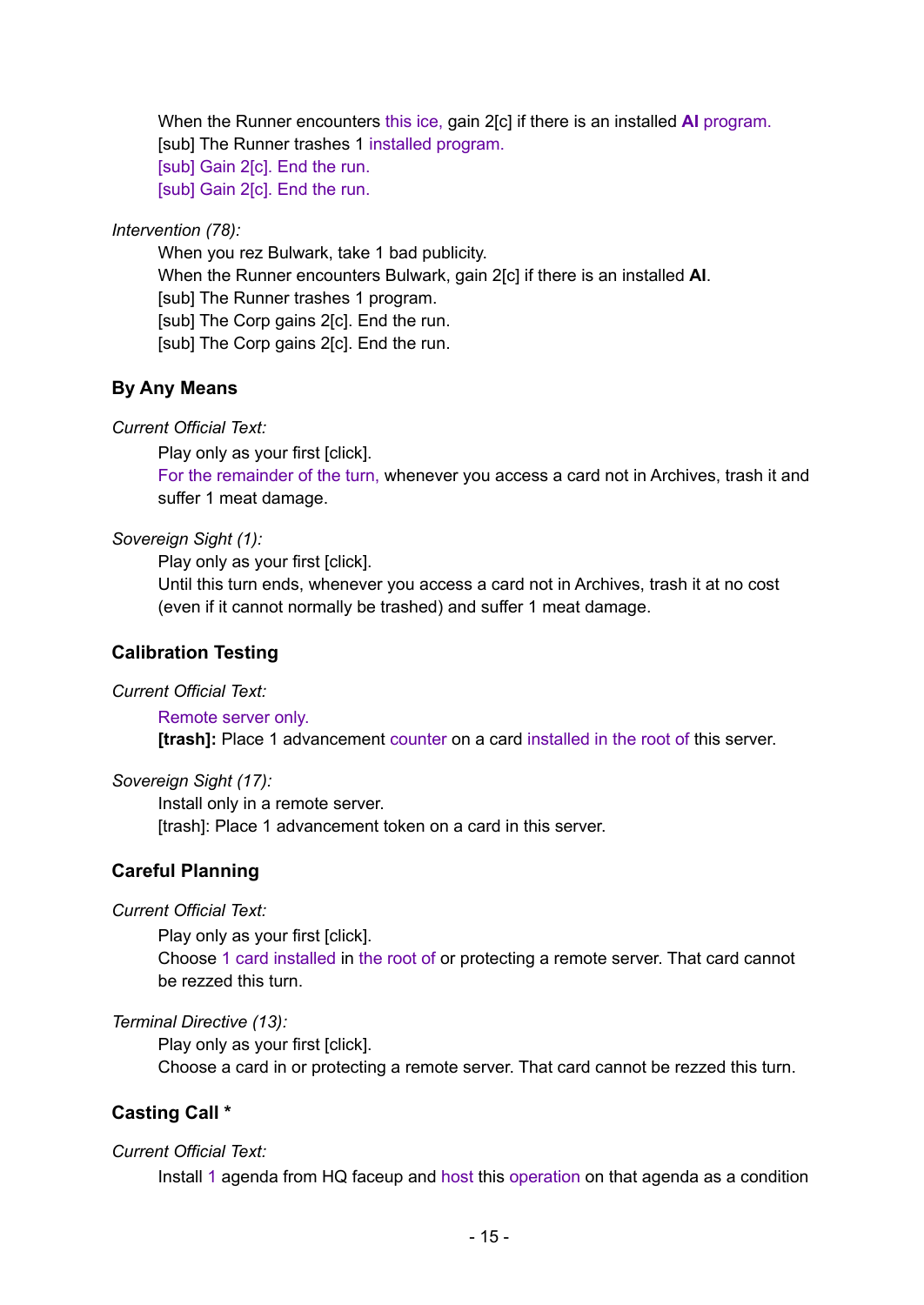counter with "Whenever the Runner accesses host agenda, they take 2 tags."

*Old Hollywood (96):*

Install an agenda from HQ faceup and install Casting Call on that agenda as a hosted condition counter with text "Whenever the Runner accesses this agenda, he or she takes 2 tags."

## **CBI Raid**

#### *Current Official Text:*

Run HQ. If successful, instead of breaching HQ, the Corp adds all cards in HQ to the top of R&D in the order of their choice.

#### *Business First (22):*

Make a run on HQ. If successful, instead of accessing cards, the Corp adds all cards in HQ to the top of R&D in the order of his or her choice.

## **Cell Portal**

#### *Current Official Text:*

[sub] The Runner moves to the outermost position of the attacked server. They may jack out. Derez this ice.

#### *Core Set (74):*

[sub] The Runner approaches the outermost piece of ice protecting the attacked server. Derez Cell Portal.

#### **Cerberus "Cuj.0" H3**

#### *Current Official Text:*

When you install this program, place 4 power counters on it. Interface → **Hosted power counter:** Break up to 2 **sentry** subroutines. **1[c]:** +1 strength.

#### *All That Remains (94):*

Place 4 power counters on Cerberus "Cuj.0" H3 when it is installed. **Hosted power counter:** Break up to 2 **sentry** subroutines. 1[c]: +1 strength.

#### **Cerberus "Lady" H1**

#### *Current Official Text:*

When you install this program, place 4 power counters on it. Interface → **Hosted power counter:** Break up to 2 **barrier** subroutines. **1[c]:** +1 strength.

#### *All That Remains (99):*

Place 4 power counters on Cerberus "Lady" H1 when it is installed. **Hosted power counter:** Break up to 2 **barrier** subroutines.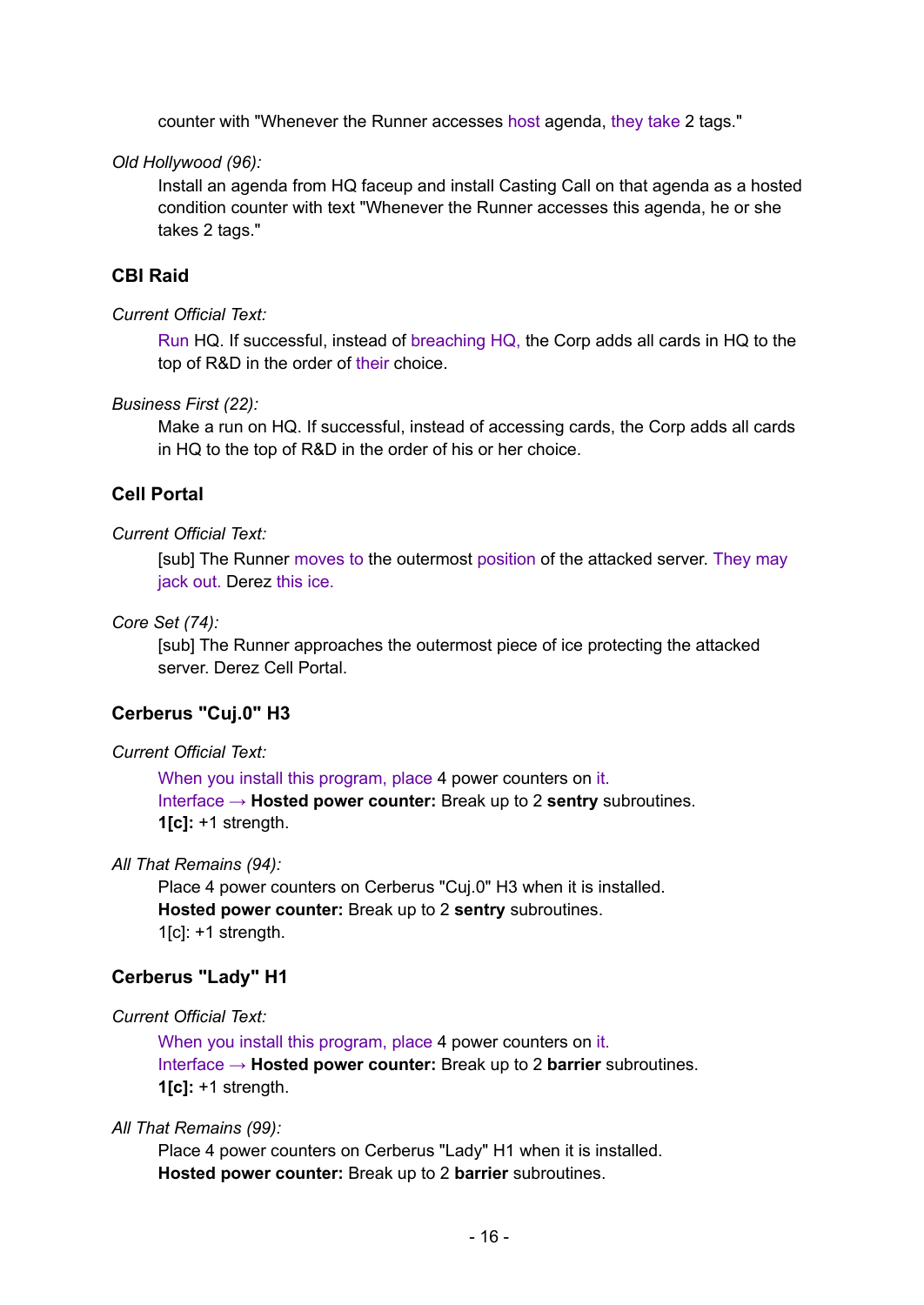$1[c]$ : +1 strength.

## **Cerberus "Rex" H2**

## *Current Official Text:*

When you install this program, place 4 power counters on it. Interface → **Hosted power counter:** Break up to 2 **code gate** subroutines. **1[c]:** +1 strength.

#### *All That Remains (96):*

Place 4 power counters on Cerberus "Rex" H2 when it is installed. **Hosted power counter:** Break up to 2 **code gate** subroutines.  $1$ [c]:  $+1$  strength.

## **Cerebral Cast \***

#### *Current Official Text:*

Play only if the Runner made a successful run during their last turn. You and the Runner secretly spend 0[c], 1[c], or 2[c]. Reveal spent credits. If you and the Runner spent a different number of credits, they must suffer 1 brain damage or take 1 tag.

#### *Honor and Profit (13):*

Play only if the Runner made a successful run during his or her last turn. You and the Runner secretly spend 0[c], 1[c], or 2[c]. Reveal spent credits. If you and the Runner spent a different number of credits, he or she chooses to suffer 1 brain damage or take 1 tag.

## **Chairman Hiro**

#### *Current Official Text:*

The Runner gets -2 maximum hand size.

When this asset is trashed from anywhere while being accessed, add it to the Runner's score area as an agenda worth 2 agenda points.

#### *Honor and Profit (8):*

The Runner's maximum hand size is reduced by 2.

If Chairman Hiro is trashed while being accessed, add him to the Runner's score area as an agenda worth 2 agenda points.

#### **Charlatan**

#### *Current Official Text:*

**[click][click]:** Run any server. The first time you approach a rezzed piece of ice during this run, you may pay credits equal to the strength of that ice. If you do, when you encounter that ice after this approach, bypass it.

#### *Terminal Directive (10):*

[click], [click]: Make a run. The first time you approach a rezzed piece of ice during this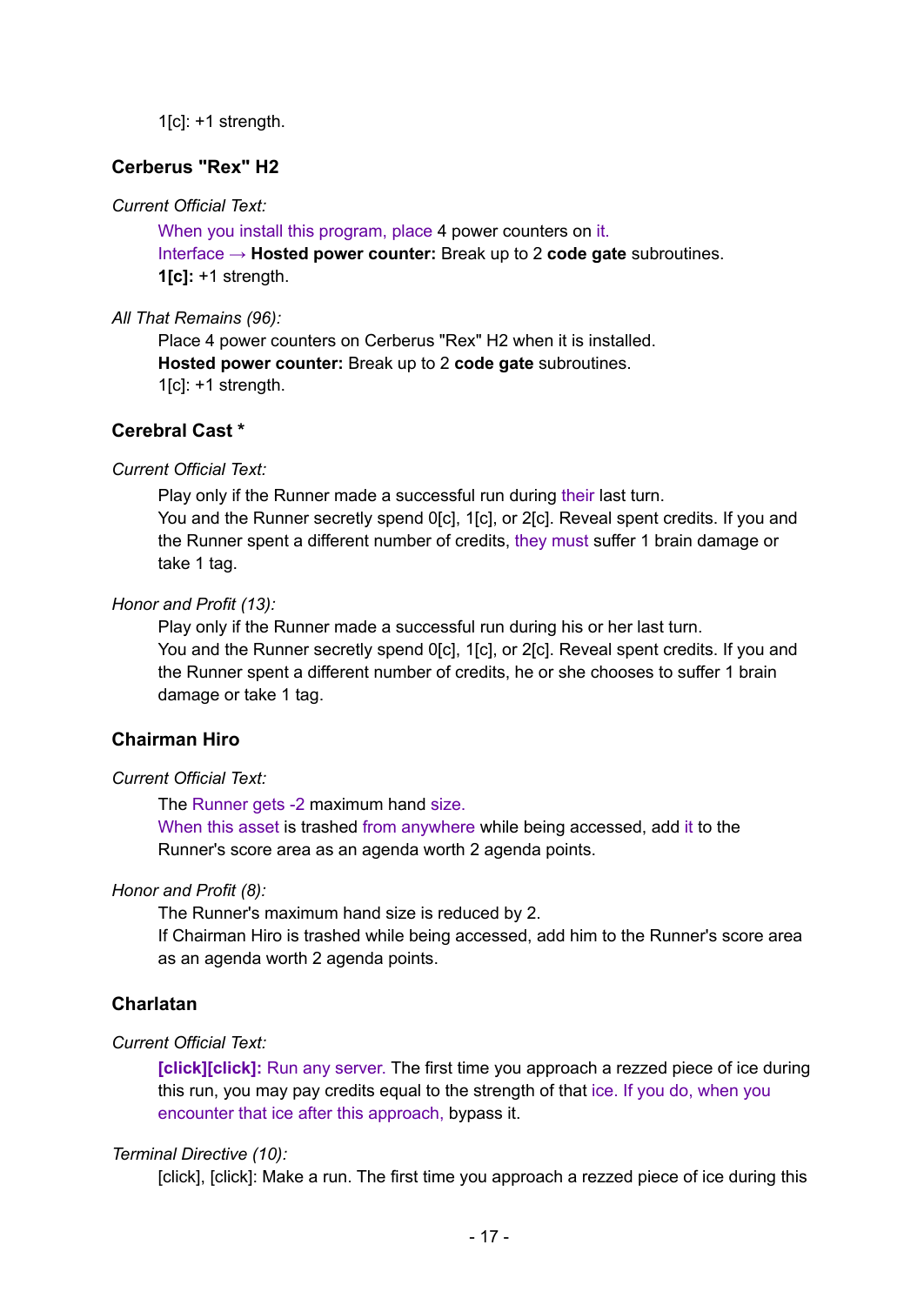run, you may pay credits equal to the strength of that ice to bypass it.

## **Chronos Project \***

#### *Current Official Text:*

When you score this agenda, the Runner removes all cards in the heap from the game.

*First Contact (49):*

When you score Chronos Project, the Runner removes all cards in his or her heap from the game.

## **Chrysalis \***

## *Current Official Text:*

While the Runner is accessing this ice in R&D, they must reveal it. When the Runner accesses this ice anywhere except in Archives, they encounter it. [sub] Do 2 net damage.

## *23 Seconds (13):*

If Chrysalis is accessed from R&D, the Runner must reveal it. When the Runner accesses Chrysalis, he or she encounters it. Ignore this ability if the Runner accesses Chrysalis from Archives. [sub] Do 2 net damage.

## **Chum**

#### *Current Official Text:*

[sub] The next piece of ice the Runner encounters during this run gets +2 strength. When that encounter ends, if the Runner did not fully break that ice, do 3 net damage.

#### *Core Set (75):*

[sub] The next piece of ice the Runner encounters during this run has +2 strength. Do 3 net damage unless the Runner breaks all subroutines on that piece of ice.

## **City Surveillance \***

#### *Current Official Text:*

When the Runner's turn begins, give them 1 tag unless they pay 1[c].

#### *Mala Tempora (55):*

When the Runner's turn begins, give the Runner 1 tag unless he or she pays 1[c].

## **Climactic Showdown**

#### *Current Official Text:*

When your turn begins, remove this resource from the game. Choose a server protected by ice. The Corp may trash 1 piece of ice protecting that server. If they do not, the first time this turn you breach either R&D or HQ, access 2 additional cards.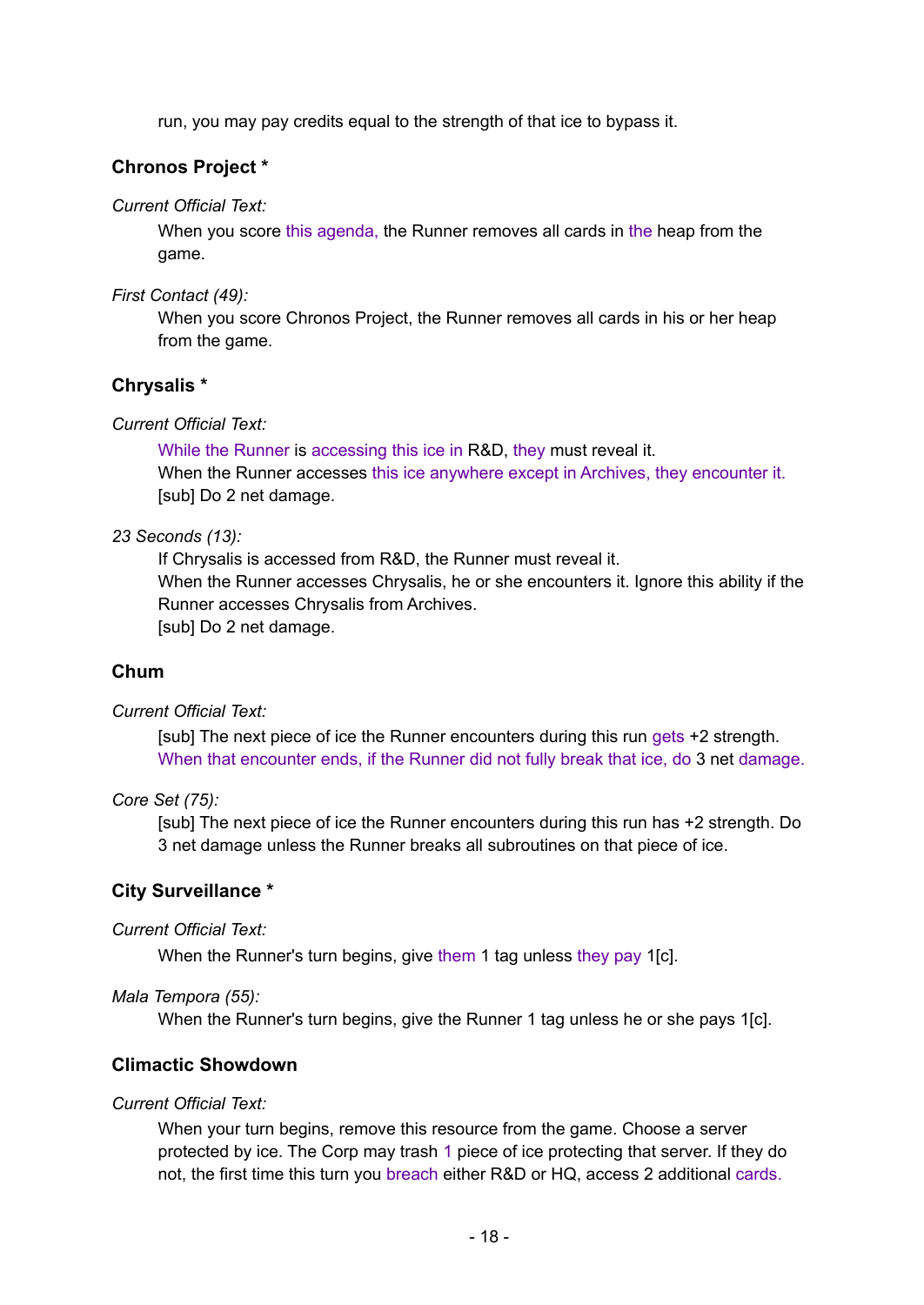#### *Downfall (6):*

When your turn begins, remove this resource from the game. Choose a server protected by ice. The Corp may trash a piece of ice protecting that server. If they do not, the first time this turn you access cards from either R&D or HQ, access 2 additional cards from that server.

## **Closed Accounts \***

#### *Current Official Text:*

Play only if the Runner is tagged. The Runner loses all credits in their credit pool.

*Core Set (84), Revised Core Set (103), System Core 2019 (117):* Play only if the Runner is tagged. The Runner loses all credits in his or her credit pool.

#### **Code Replicator**

#### *Current Official Text:*

Whenever the Runner passes a rezzed piece of ice protecting this server, you may trash this upgrade. If you do, the Runner must approach that ice again. They may jack out.

#### *Council of the Crest (52):*

When the Runner passes a rezzed piece of ice protecting this server, you may trash Code Replicator to force the Runner to approach that piece of ice again.

#### **Code Siphon**

#### *Current Official Text:*

Run R&D. If successful, instead of breaching R&D, you may search your stack for 1 program. Install it, paying 3[c] less for each piece of ice protecting R&D, and then take 1 tag.

#### *The Source (115):*

Make a run on R&D. If successful, instead of accessing cards, you may search your stack for a program and install it, lowering the install cost by 3 for each piece ofice protecting R&D, and then take 1 tag. Shuffle your stack.

## **Cold Read**

#### *Current Official Text:*

Place 4[c] on this event, then run any server. You can spend hosted credits during that run. When that run ends, trash 1 program you used during that run. Trashing a program this way cannot be prevented.

#### *Martial Law (83):*

Make a run and place 4[c] on this card, which you may use only during this run. When this run ends, trash 1 program (cannot be prevented) used during this run.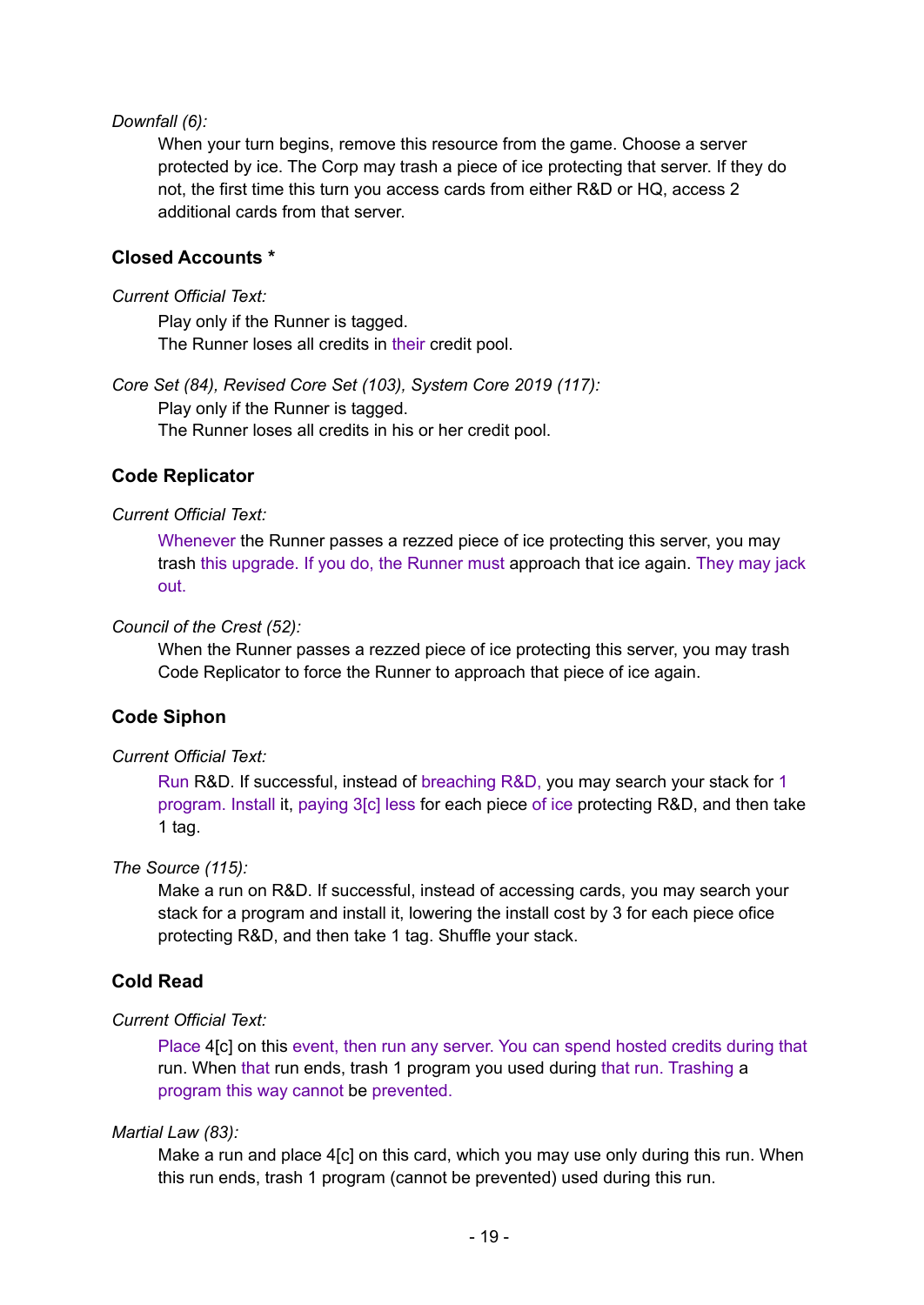# **Corporate Defector**

#### *Current Official Text:*

Whenever the Corp draws a card with the basic action, reveal that card.

*Crimson Dust (109):*

Whenever the Corp spends a [click] to draw a card (not through a card effect), reveal that card.

## **Counter Surveillance**

## *Current Official Text:*

**[click]**, **[trash]:** Run any server. If successful, instead of breaching the attacked server, pay X[c] if able, where X is equal to the number of tags you have. If you do, choose a number less than or equal to X. Access that many cards in and/or in the root of the attacked server. *(If you cannot pay, you will not access anything.)*

## *Station One (23):*

[click], [trash]: Make a run. If successful, instead of accessing, pay X[c] to access up to X cards from this server, if able. X is the number of tags you have.

## **Cradle**

## *Current Official Text:*

This program gets -1 strength for each card in your grip. Interface → **2[c]:** Break any number of **code gate** subroutines.

#### *Reign and Reverie (6):*

Cradle has -1 strength for each card in your grip. **2[c]:** Break any number of **code gate** subroutines.

## **Creeper**

*Current Official Text:*

If you have at least 2[link], the memory cost of this program is 0[MU], even if it is not installed.

Interface → **2[c]:** Break 1 **sentry** subroutine. **1[c]:** +1 strength.

*Humanity's Shadow (89):*

If you have at least 2[link], the memory cost of Creeper is 0, even if it is not installed. 2[c]: Break **sentry** subroutine.  $1[c]$ : +1 strength.

## **Crescentus**

## *Current Official Text:*

**[trash]:** Derez 1 piece of ice you fully broke during this encounter.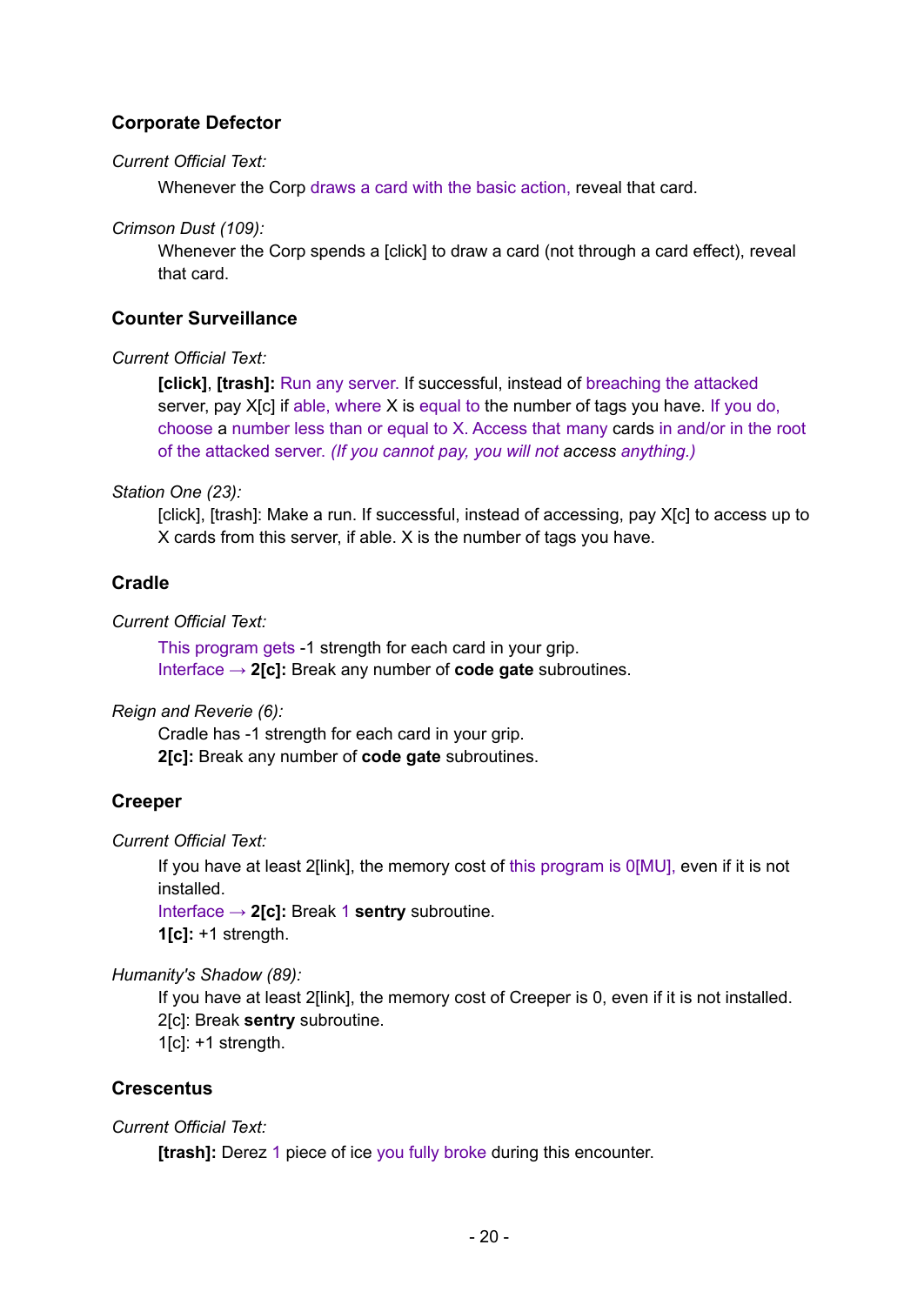*A Study in Static (65):*

[trash]: Derez a piece of ice. Use this ability only after breaking all the subroutines of that ice during a single encounter.

## **Crowbar**

*Current Official Text:*

If you have at least 2[link], the memory cost of this program is 0[MU], even if it is not installed.

This program gets +1 strength for each installed **icebreaker**. Interface → **[trash]:** Break up to 3 **code gate** subroutines.

#### *Chrome City (46):*

If you have at least 2[link], the memory cost of Crowbar is 0, even if it is not installed. Crowbar has +1 strength for each installed **icebreaker**. [trash]: Break up to 3 **code gate** subroutines.

## **Crypsis**

#### *Current Official Text:*

Interface → **1[c]:** Break 1 subroutine.

**1[c]:** +1 strength.

**[click]:** Place 1 virus counter on this program.

Whenever an encounter ends, if you used this program to break a subroutine during that encounter, remove 1 hosted virus counter or trash this program.

*Core Set (51), Revised Core Set (58), System Core 2019 (61):*

1[c]: Break ice subroutine.

 $1[c]$ : +1 strength.

[click]: Place 1 virus counter on Crypsis.

When an encounter with a piece of ice in which you used Crypsis to break a subroutine ends, remove 1 hosted virus counter or trash Crypsis.

## **Cyber Threat \***

*Current Official Text:*

Play only as your first [click].

Choose a server. The Corp may rez 1 piece of ice protecting that server. If they do not, run that server. The Corp cannot rez ice during that run.

#### *Upstalk (13):*

Play only as your first click.

Choose a server. The Corp can rez a piece of ice protecting this server. If he or she does not, make a run on that server, during which the Corp cannot rez ice.

## **Cyber-Cypher**

#### *Current Official Text:*

When you install this program, choose a server. Use this program only during runs on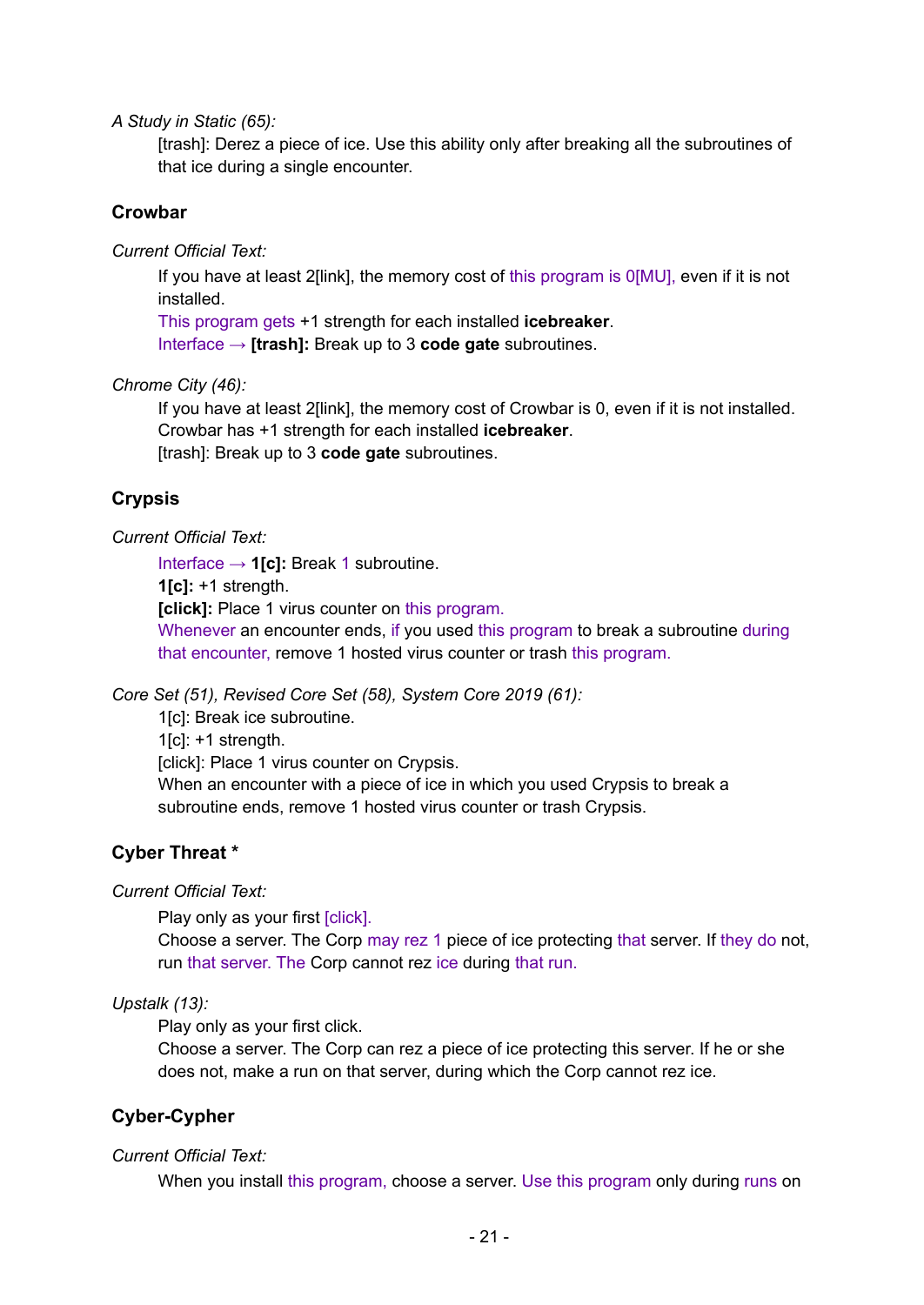the chosen server. Interface → **1[c]:** Break 1 **code gate** subroutine. **1[c]:** +1 strength.

*Creation and Control (44):*

1[c]: Break **code gate** subroutine.  $1$ [c]:  $+1$  strength. When you install Cyber-Cypher, choose a server. Cyber-Cypher can only be used during a run on the chosen server.

# **Cyberdelia**

*Current Official Text:*

+1[MU]

The first time each turn you fully break a piece of ice, gain 1[c].

*Sovereign Sight (6):*

+1[MU]

The first time you break all subroutines on a piece of ice each turn, you may gain 1[c].

# **Cyberdex Virus Suite \***

*Current Official Text:*

While the Runner is accessing this upgrade in R&D, they must reveal it. When the Runner accesses this upgrade, you may purge virus counters. **[trash]:** Purge virus counters.

*Order and Chaos (27):*

If Cyberdex Virus Suite is accessed from R&D, the Runner must reveal it. When the Runner accesses Cyberdex Virus Suite, you may purge virus counters. [trash]: Purge virus counters.

# **Dagger**

*Current Official Text:*

Interface → **1[c]:** Break 1 **sentry** subroutine. **1[c]:** +5 strength. Use this ability only by spending a credit from a **stealth** card.

*Creation and Control (42):*

1[c]: Break **sentry** subroutine.

1[c]: +5 strength. Use this ability only by spending a credit from a **stealth** card.

# **Dai V**

*Current Official Text:*

Interface → **2[c]:** Break all subroutines. Use this ability only by spending credits from **stealth** cards.

**1[c]:** +1 strength.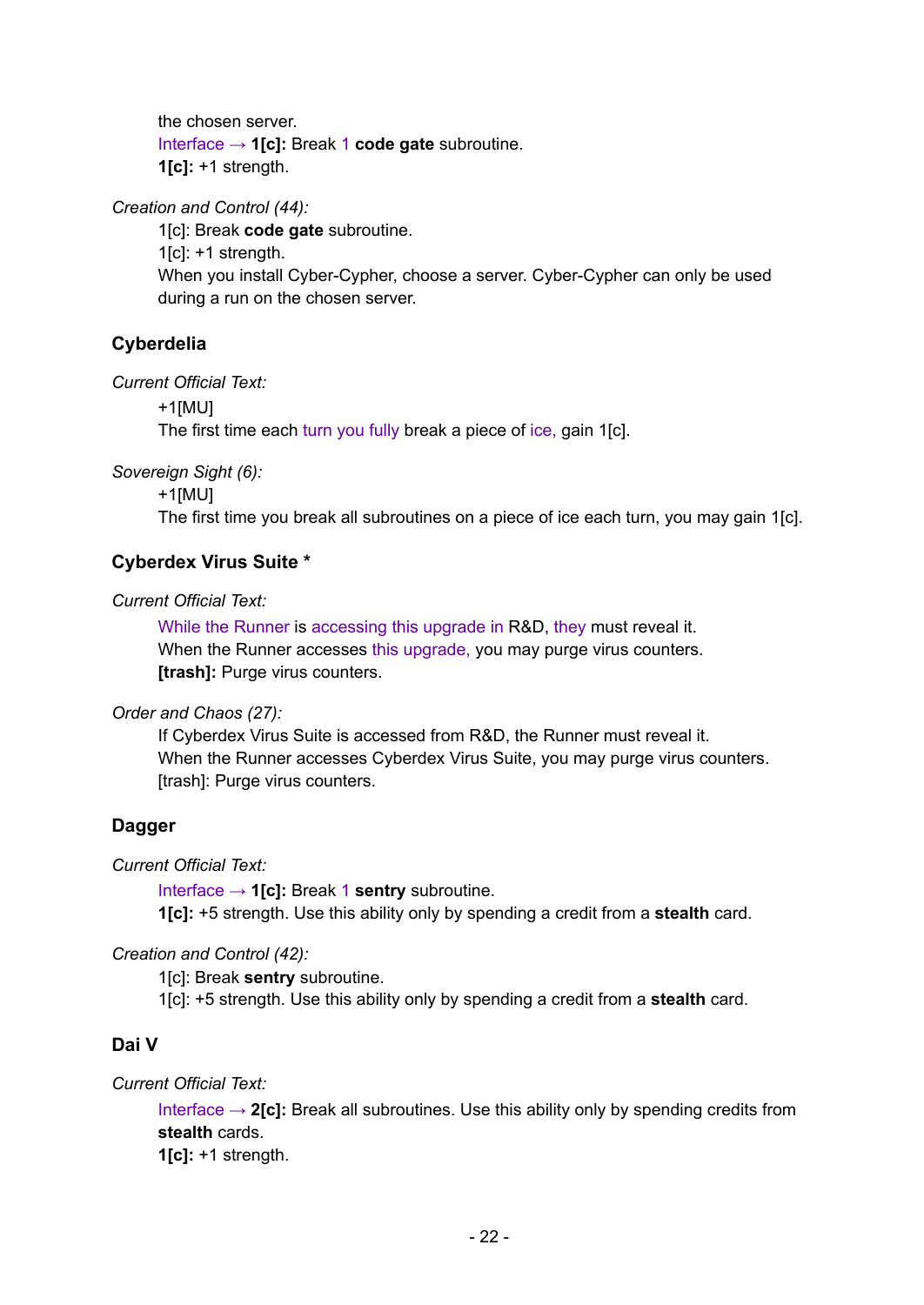#### *23 Seconds (6):*

2[c]: Break all subroutines. Use this ability only by spending credits from **stealth** cards.  $1[c]$ : +1 strength.

## **Daruma**

*Current Official Text:*

When the Runner approaches this server, you may trash this upgrade. If you do, choose 1 card in the root of another server or 1 agenda, asset, or upgrade in HQ. Swap that card with 1 card in the root of this server. If you swap cards this way, the Runner may jack out.

## *Reign and Reverie (41):*

When the Runner approaches this server, you may trash Daruma. If you do, swap a card installed in this server with either another card installed in a server or with an agenda, asset or upgrade from HQ.

# **Darwin**

## *Current Official Text:*

Interface  $\rightarrow$  2[c]: Break 1 subroutine.

X is equal to the number of hosted virus counters.

When your turn begins, you may pay 1[c] to place 1 virus counter on this program.

# *Future Proof (102), Revised Core Set (8):*

2[c]: Break ice subroutine.

X is the number of virus counters on Darwin.

When your turn begins, you may pay 1[c] to place 1 virus counter on Darwin.

# **Data Dealer**

*Current Official Text:*

**[click]**, **forfeit 1 agenda:** Gain 9[c].

*Core Set (31), System Core 2019 (39):*

**Forfeit an agenda**, [click]: Gain 9[c].

# **Data Hound \***

# *Current Official Text:*

 $\lceil \text{sub} \rceil$  [sub] Trace $\lceil 2 \rceil$ . If successful, look at the top X cards of the stack, where X is equal to the amount by which your trace strength exceeded the Runner's link strength. Trash 1 of those cards and arrange the rest in any order.

## *Humanity's Shadow (96):*

[sub] **Trace [2]**– If successful, look at a number of cards from the top of the Runner's stack equal to the amount by which your trace strength exceeded his or her link strength. Trash 1 of those cards, and arrange the rest in any order.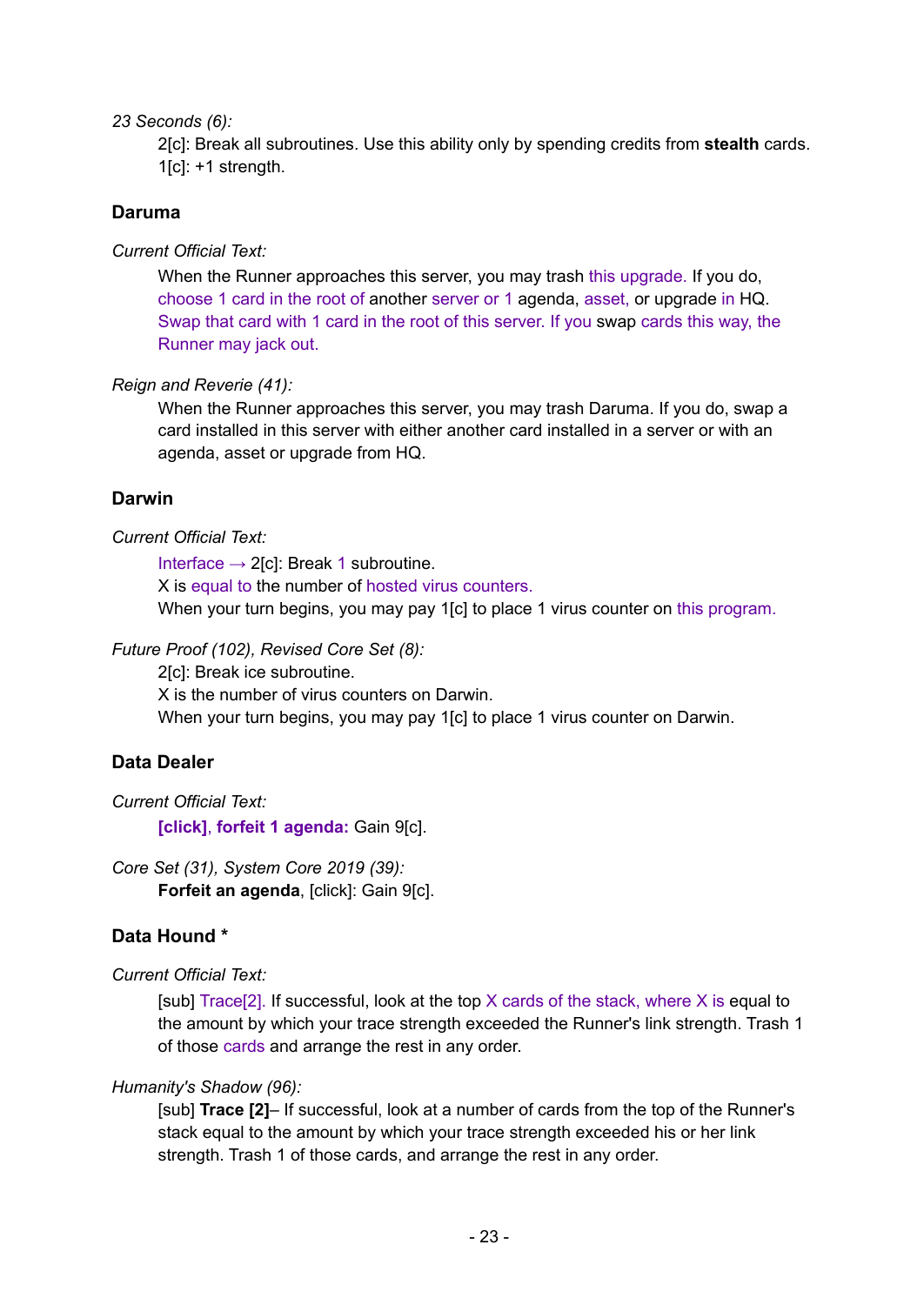# **Data Loop \***

*Current Official Text:*

When the Runner encounters this ice, they add 2 cards from the grip to the top of the stack.

[sub] End the run if the Runner is tagged. [sub] End the run.

*Free Mars (95):*

When the Runner encounters Data Loop, he or she must add 2 cards from his or her grip to the top of the stack.

[sub] End the run if the Runner is tagged.

[sub] End the run.

# **Data Raven \***

*Current Official Text:*

When the Runner encounters this ice, they must take 1 tag or end the run. **Hosted power counter:** Give the Runner 1 tag. [sub] Trace[3]. If successful, place 1 power counter on this ice.

*Core Set (88), Revised Core Set (97), System Core 2019 (112):*

When the Runner encounters Data Raven, he or she must either take 1 tag or end the run.

**Hosted power counter**: Give the Runner 1 tag.

[sub] Trace [3]– If successful, place 1 power counter on Data Raven.

# **Data Ward \***

*Current Official Text:*

When the Runner encounters this ice, they take 1 tag unless they pay 3[c]. [sub] End the run if the Runner is tagged. [sub] End the run if the Runner is tagged. [sub] End the run if the Runner is tagged. [sub] End the run if the Runner is tagged.

*Intervention (75):*

When the Runner encounters Data Ward, he or she must pay 3[c] or take 1 tag.

[sub] End the run if the Runner is tagged.

[sub] End the run if the Runner is tagged.

[sub] End the run if the Runner is tagged.

[sub] End the run if the Runner is tagged.

# **Deep Data Mining**

*Current Official Text:*

Run R&D. If successful, access X additional cards when you breach R&D. X is equal to your unused MU or 4, whichever is less.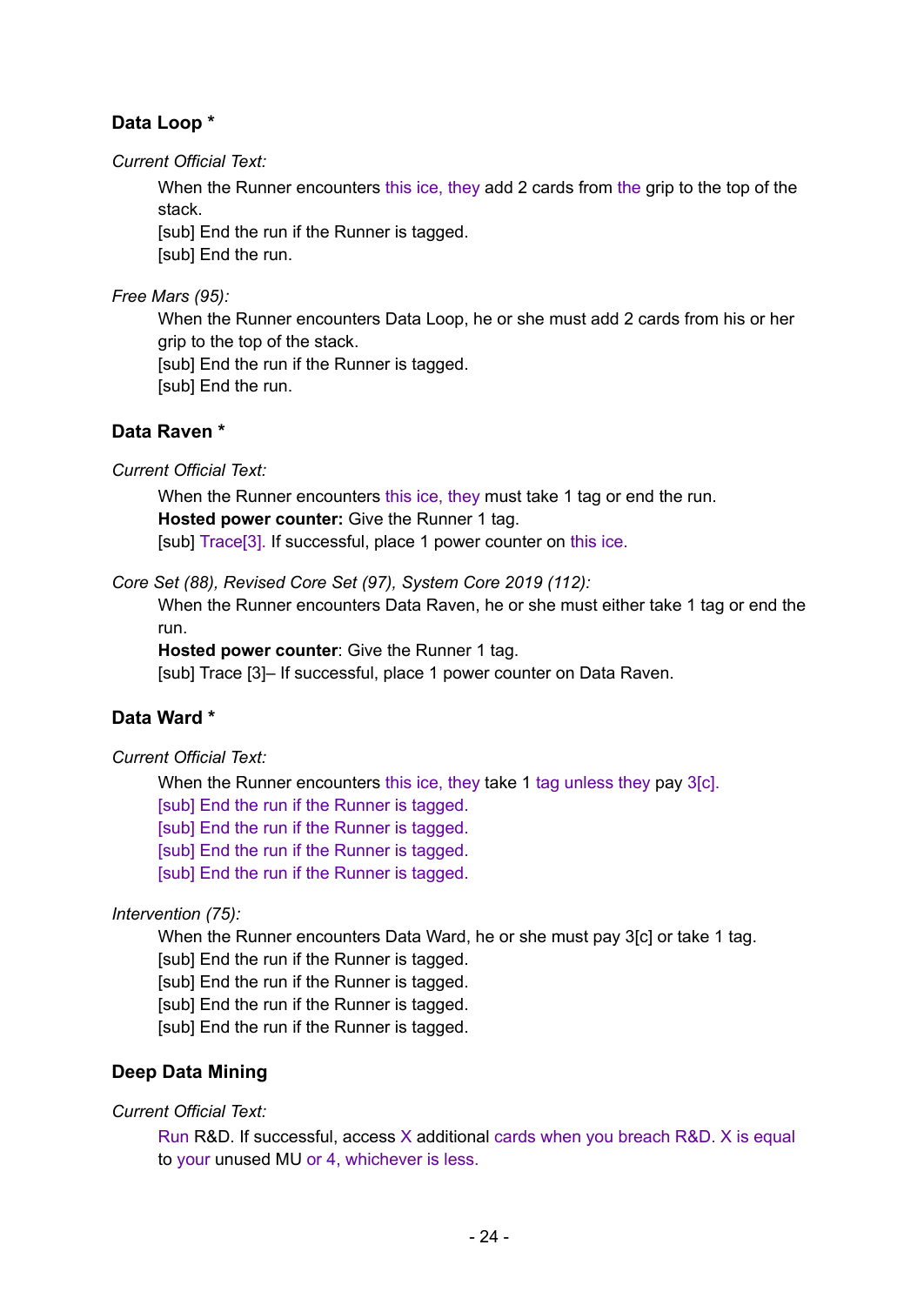*Terminal Directive (14):*

Make a run on R&D. If successful, access 1 additional card for each unused MU up to 4.

## **Defective Brainchips \***

*Current Official Text:*

This operation is not trashed until another **current** is played or an agenda is stolen.  $[interrupt] \rightarrow The first time each turn the Runner would suffer brain damage, increase$ that damage by 1.

*Previous Official Text:*

This card is not trashed until another **current** is played or an agenda is stolen.  $[interrupt] \rightarrow$  The first time each turn the Runner would suffer brain damage, increase that damage by 1.

*The Underway (72):*

This card is not trashed until another **current** is played or an agenda is stolen. The first time the Runner takes brain damage each turn, he or she takes 1 additional brain damage.

#### **Demara**

*Current Official Text:*

Interface → **2[c]:** Break up to 2 **barrier** subroutines. **2[c]:** +3 strength. **[trash]:** Bypass the **barrier** you are encountering.

*Terminal Directive (8), System Core 2019 (34):*

2[c]: Break up to 2 **barrier** subroutines. 2[c]: +3 strength. [trash]: Bypass a piece of **barrier** ice currently being encountered, even if it has strength greater than Demara.

#### **Demolition Run**

*Current Official Text:*

Run HQ or R&D. Access  $\rightarrow$  **0[c]:** Trash the card you are accessing.

*Core Set (3), Revised Core Set (2):*

Make a run on HQ or R&D. You may trash, at no cost, any cards you access (even if the cards cannot normally be trashed).

## **Deus X**

#### *Current Official Text:*

Interface → **[trash]:** Break any number of **AP** subroutines. [interrupt] → **[trash]:** Prevent any amount of net damage.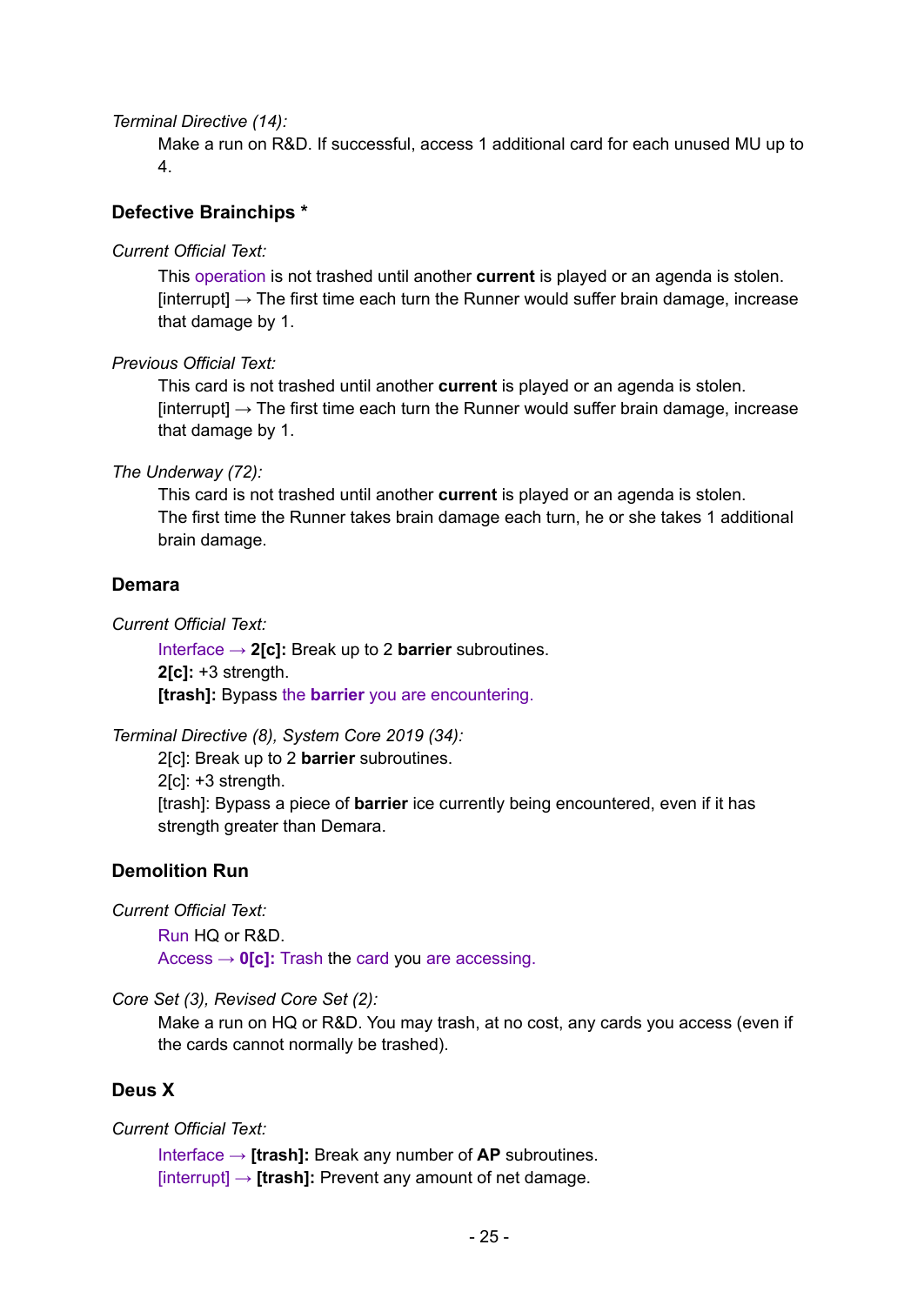*A Study in Static (66), System Core 2019 (53):*

[trash]: Break any number of **AP** subroutines. [trash]: Prevent any amount of net damage.

## **Dhegdheer**

#### *Current Official Text:*

You can install other programs onto this program. Each program installed this way costs 1[c] less to install. Limit 1 hosted program.

The memory cost of the hosted program does not count against your memory limit.

## *Terminal Directive (20):*

Dhegdheer can host a single program.

When you install a program on Dhegdheer, lower its install cost by 1.

The memory cost of the hosted program does not count against your memory limit.

# **Digital Rights Management**

## *Current Official Text:*

Play only if the Runner did not make a successful run on HQ during their last turn. Search R&D for an agenda and reveal it. *(Shuffle R&D after searching it.)* Add that agenda to HQ. You may install 1 card from HQ in the root of a remote server. You cannot score agendas for the remainder of the turn.

*Uprising (117):*

Play only if the Runner did not make a successful run on HQ during their last turn. Search R&D for an agenda and reveal it. *(Shuffle R&D after searching it.)* Add that agenda to HQ. You may install 1 card in a remote server. You cannot score agendas for the remainder of the turn.

# **Director Haas \***

#### *Current Official Text:*

You get +1 allotted [click] for each of your turns.

When this asset is trashed from anywhere while being accessed, add it to the Runner's score area as an agenda worth 2 agenda points.

## *Previous Official Text:*

You have +1 allotted [click] on your turn.

When this asset is trashed from anywhere while being accessed, add it to the Runner's score area as an agenda worth 2 agenda points.

## *Creation and Control (10):*

You have 1 additional [click] to spend each turn.

If Director Haas is trashed while being accessed, add her to the Runner's score area as an agenda worth 2 agenda points.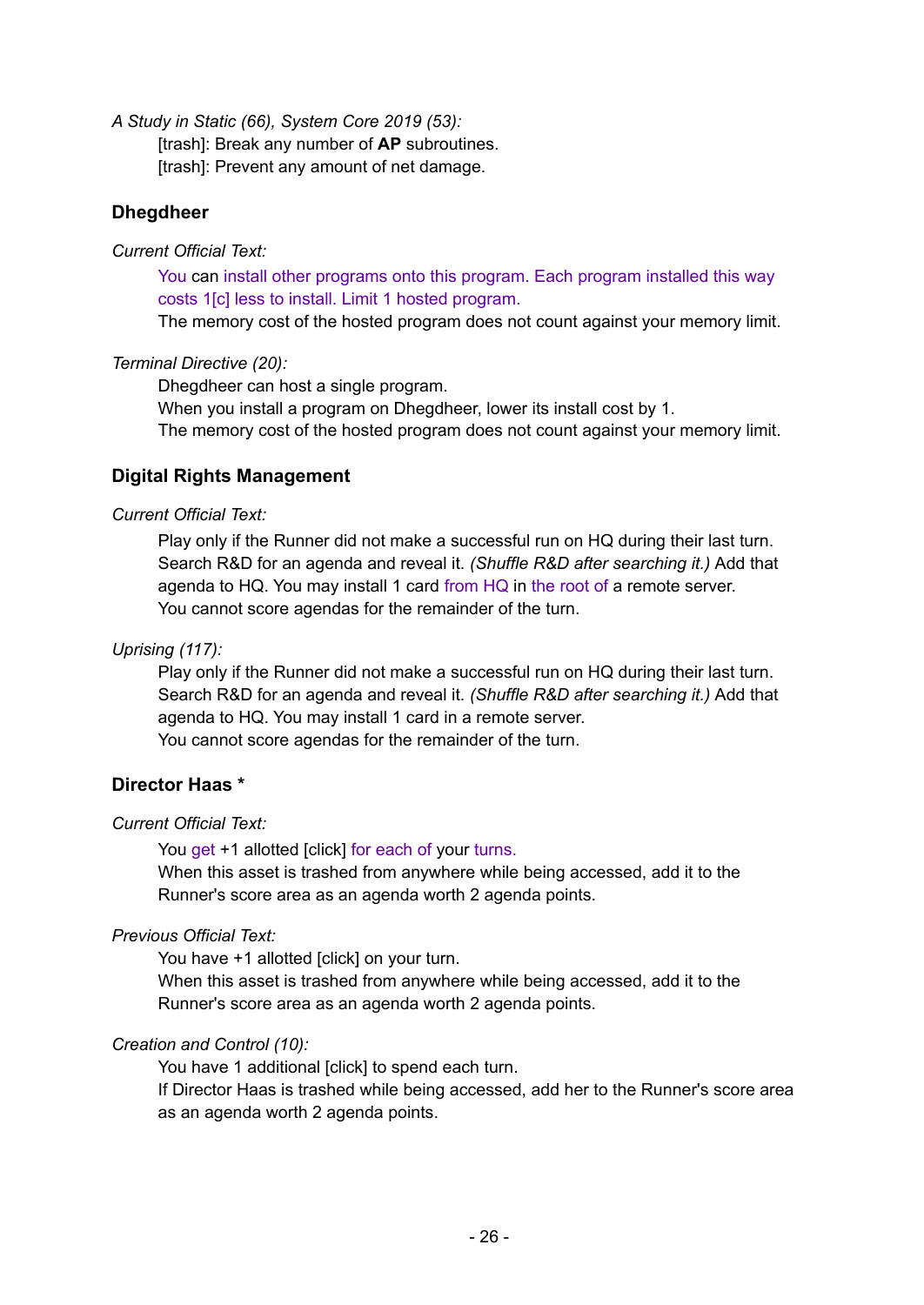# **Director Haas' Pet Project**

## *Current Official Text:*

When you score this agenda, you may create a new remote server by installing up to 3 cards from HQ and/or Archives in the root of and/or protecting that server, ignoring all install costs.

Limit 1 per deck.

## *Creation and Control (4):*

When you score Director Haas' Pet Project, you may create a new remote server by installing up to 3 cards from HQ and/or Archives in that server and/or protecting that server *(one at a time)*, ignoring all install costs.

Limit 1 Director Haas' Pet Project per deck.

## **Disposable HQ \***

## *Current Official Text:*

While the Runner is accessing this upgrade in R&D, they must reveal it. When the Runner accesses this upgrade, you may add any number of cards from HQ to the bottom of R&D.

## *Business First (34):*

If Disposable HQ is accessed from R&D, the Runner must reveal it. When the Runner accesses Disposable HQ, you may add any number of cards from HQ to the bottom of R&D.

## **Disrupter**

*Current Official Text:*

 $\text{interrubtl} \rightarrow \text{Itrashl: Reduce the base trace strength of a trace to 0.}$ 

#### *A study in Static (61):*

[trash]: Prevent a trace. That trace initiates again with a base trace strength of 0.

# **Diversified Portfolio**

*Current Official Text:*

Gain 1[c] for each remote server with a card in its root.

*Honor and Profit (26):*

Gain 1[c] for each remote server with a card installed in it.

# **Diversion of Funds**

## *Current Official Text:*

As an additional cost to play this event, spend [click]. Run HQ. If successful, instead of breaching HQ, you may force the Corp to lose up to 5[c], then you gain 1[c] for each credit lost.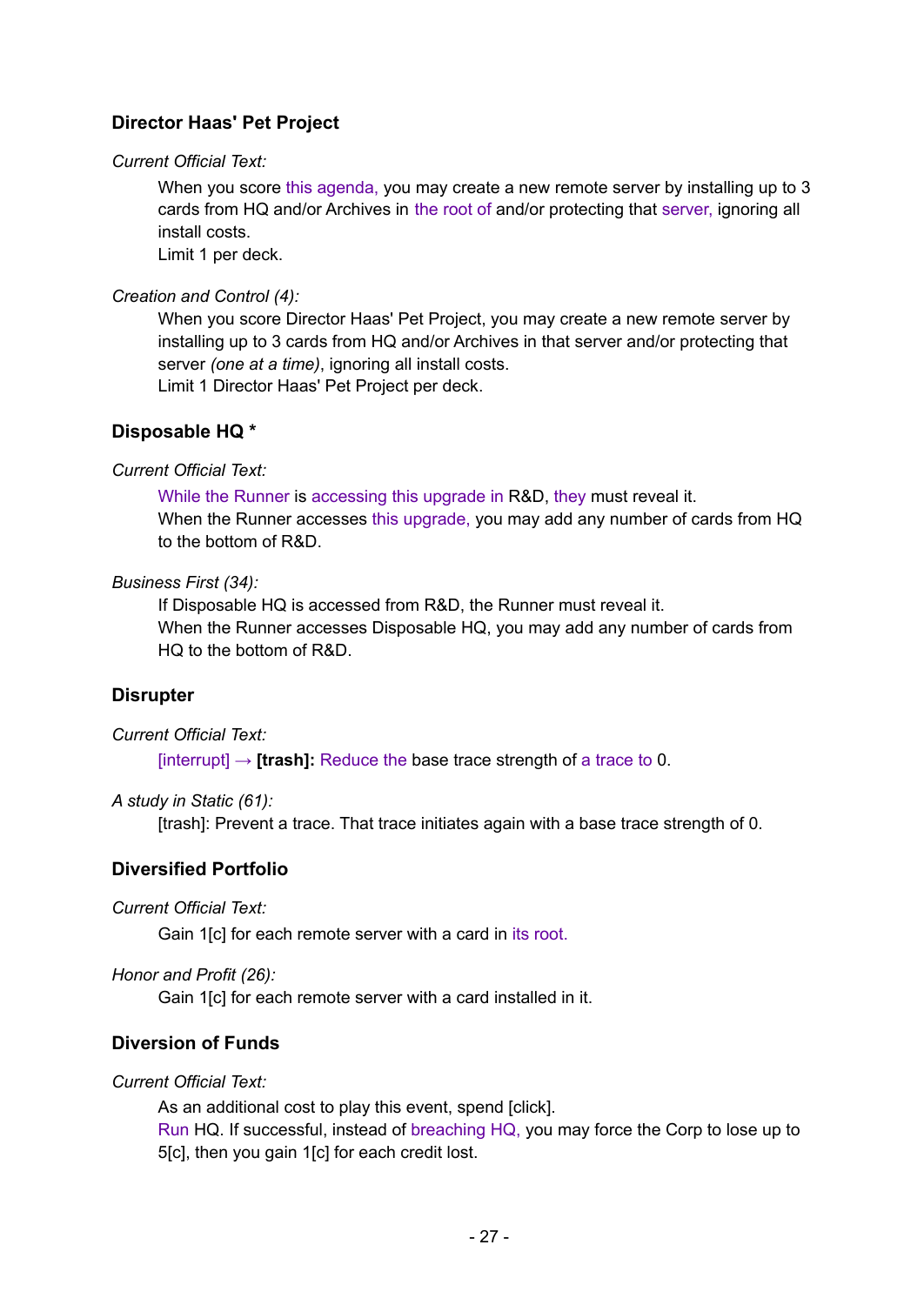#### *Kampala Ascendent (105):*

As an additional cost to play this event, spend [click]. Make a run on HQ. If successful, instead of accessing cards, you may force the Corp to lose up to 5[c], then you gain 1[c] for each credit lost.

## **Divide and Conquer**

#### *Current Official Text:*

Run Archives. If successful, after breaching Archives, breach HQ, then breach R&D. You cannot access cards in the root of HQ or R&D during these breaches.

## *Reign and Reverie (2):*

Make a run on Archives. If successful, after accessing Archives, access 1 card from HQ, then access the top card from R&D.

## **Diwan**

## *Current Official Text:*

When you install this program, choose a server. As an additional cost to install a card in the root of or protecting that server, the Corp must pay 1[c]. When the Corp purges virus counters, trash this program.

## *Business First (21):*

When Diwan is installed, choose a server. As an additional cost to install a card in or protecting that server, the Corp must pay 1[c].

Trash Diwan if the Corp purges virus counters.

# **Drive By**

#### *Current Official Text:*

As an additional cost to play this event, spend [click]. Expose 1 card installed in the root of a remote server. If you do and that card is an asset or upgrade, trash it.

#### *The Underway (64):*

As an additional cost to play this event, spend [click]. Expose 1 card installed in a remote server. Trash that card at no cost if it is an asset or upgrade.

## **e3 Feedback Implants**

#### *Current Official Text:*

Whenever you break a subroutine on a piece of ice, you may pay 1[c] to break 1 subroutine on that ice.

#### *Trace Amount (24):*

Whenever you break a subroutine on a piece of ice, you may pay 1[c] to break 1 additional subroutine on that ice.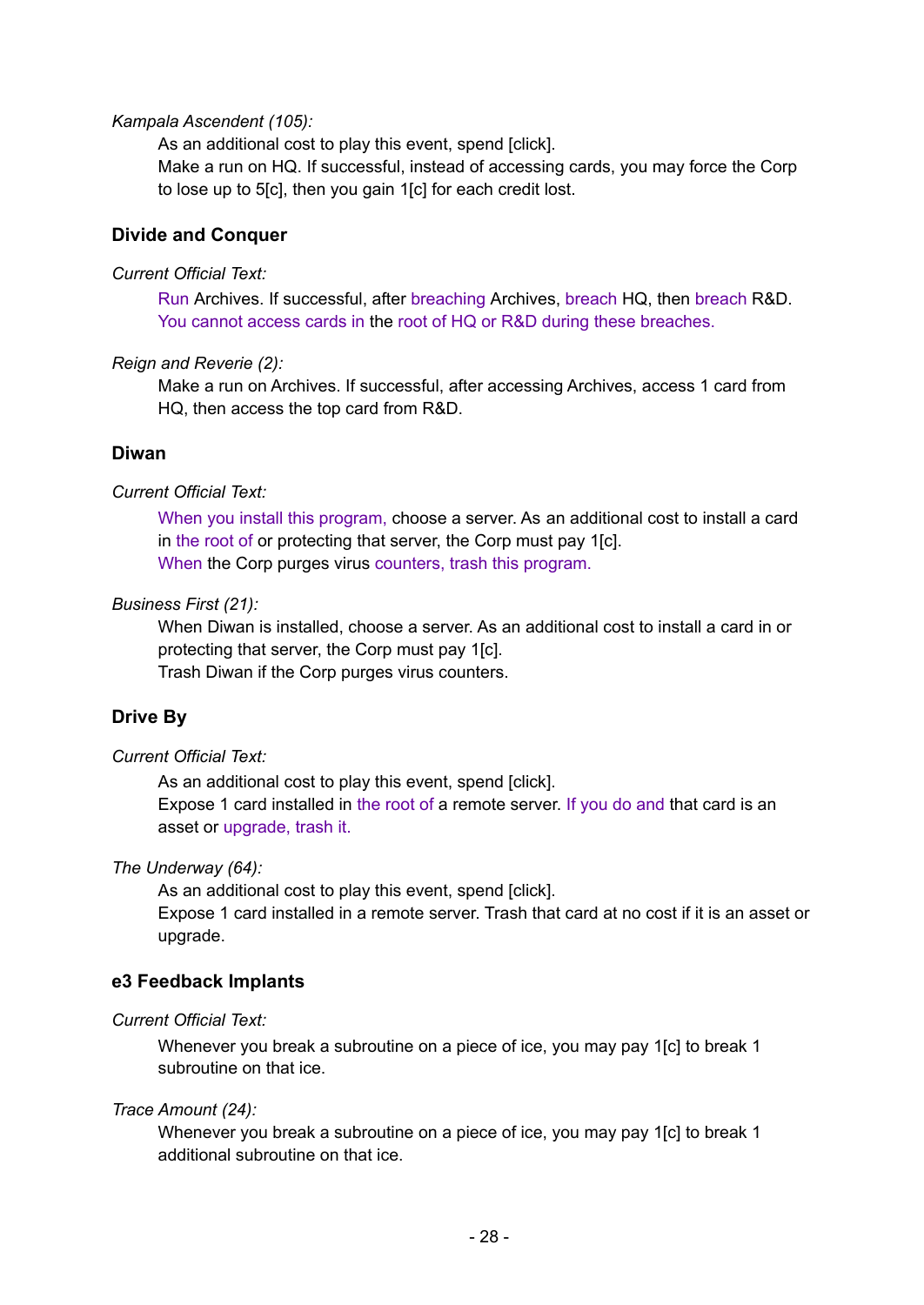# **Early Bird**

## *Current Official Text:*

Play only as your first [click]. Gain [click]. Run any server.

*Honor and Profit (32):*

Play only as your first click. Make a run and gain [click].

# **Early Premiere \***

## *Current Official Text:*

When your turn begins, you may pay 1[c]. If you do, place 1 advancement counter on a card you can advance in the root of a server.

## *Previous Official Text:*

When your turn begins, you may pay 1[c]. If you do, place 1 advancement counter on 1 card you can advance in the root of a server.

## *Old Hollywood (95):*

When your turn begins, you may pay 1[c]. If you do, place 1 advancement token on a card that can be advanced in a server.

## **Eater**

*Current Official Text:*

Interface → **1[c]:** Break 1 subroutine. You cannot access cards for the remainder of this run. **1[c]:** +1 strength.

## *Order and Chaos (40):*

1[c]: Break ice subroutine. You cannot access more than 0 cards for the remainder of this run. 1[c]: +1 strength.

# **Economic Warfare \***

*Current Official Text:*

Play only if the Runner made a successful run during their last turn. If the Runner has at least 4[c], they lose 4[c].

## *Down the White Nile (36):*

Play only if the Runner made a successful run during his or her last turn. The Runner loses 4[c], if able.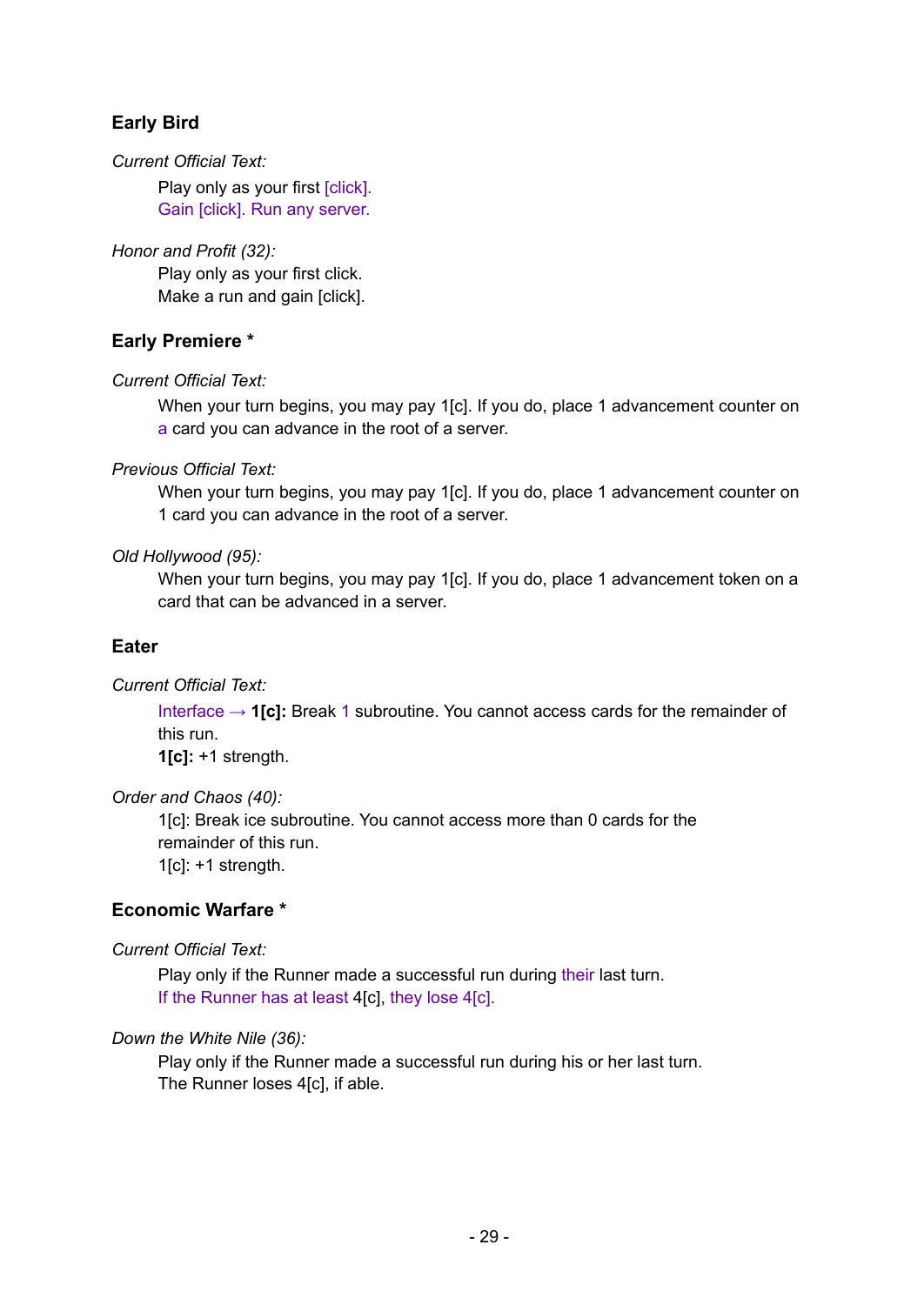# **Eden Shard \***

#### *Current Official Text:*

Whenever you make a successful run on R&D, instead of breaching R&D, you may install this resource from your grip, ignoring all costs. **[trash]:** The Corp draws 2 cards. Limit 1 per deck.

*Previous Official Text:*

Whenever you make a successful run on R&D, instead of breaching R&D, you may install this program from your grip, ignoring all costs. **[trash]:** The Corp draws 2 cards. Limit 1 per deck.

*Upstalk (20):*

Whenever you make a successful run on R&D, instead of accessing cards, you may install Eden Shard from your grip, ignoring all costs. [trash]: The Corp draws 2 cards. Limit 1 per deck.

## **Eli 2.0**

*Current Official Text:*

**Lose [click][click]:** Break up to 2 subroutines on this ice. Only the Runner can use this ability.

[sub] You may draw 1 card. [sub] End the run. [sub] End the run.

*Terminal Directive (34):*

The Runner may spend [click][click] to break up to 2 subroutines on Eli 2.0. [sub] The Corp may draw 1 card. [sub] End the run. [sub] End the run.

# **Embezzle**

*Current Official Text:*

Run HQ. If successful, instead of breaching HQ, name asset, ice, operation or upgrade, then reveal 2 cards from HQ at random. Trash each revealed card that has the named type, then gain 4[c] for each card trashed this way.

## *Whispers in Nalubaale (84):*

Make a run on HQ. If successful, instead of accessing cards, name asset, ice, operation or upgrade, then reveal 2 cards from HQ at random. Trash each revealed card that has the named type, then gain 4[c] for each card trashed this way.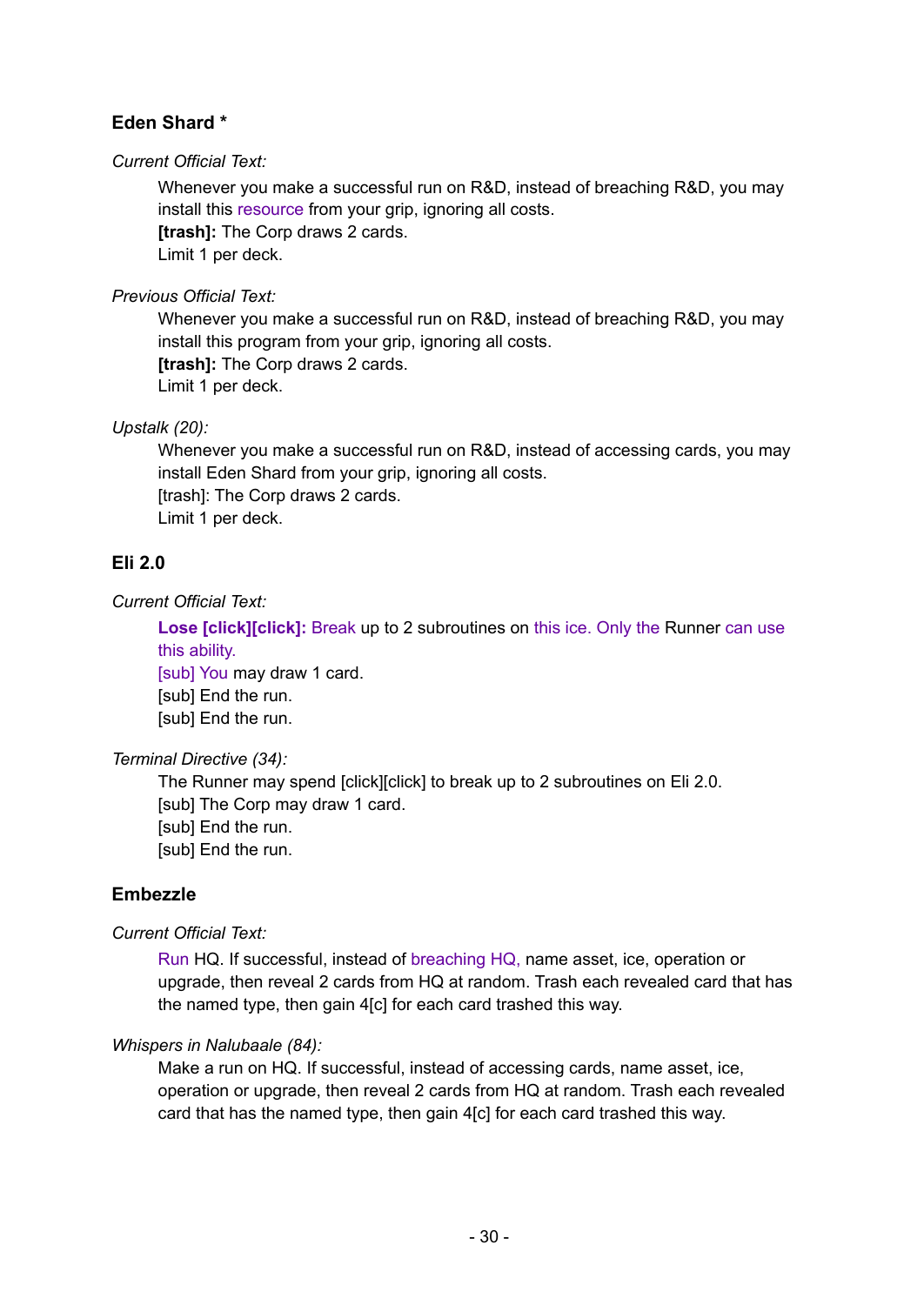# **Emergent Creativity**

## *Current Official Text:*

As an additional cost to play this event, spend [click].

Trash any number of programs and/or pieces of hardware from your grip. Search your stack for 1 program or piece of hardware. Install it, paying X[c] less. X is equal to the total install cost of the trashed cards.

## *Down the White Nile (28):*

As an additional cost to play this event, spend [click].

Trash any number of programs or pieces of hardware from your grip. Search your stack for a program or piece of hardware and install it, lowering its install cost by the total install cost of the trashed cards. Shuffle your stack.

## **Endless Hunger**

## *Current Official Text:*

Interface → **Trash 1 installed card:** Break 1 "[sub] End the run." subroutine.

## *Data and Destiny (33):*

**Trash an installed card:** Break "[sub] End the run." subroutine.

## **Enforcer 1.0**

*Current Official Text:*

As an additional cost to rez this ice, forfeit 1 agenda.

**Lose [click]:** Break 1 subroutine on this ice. Only the Runner can use this ability. [sub] Trash 1 installed program.

[sub] Do 1 brain damage.

[sub] Trash 1 installed **console**.

[sub] Trash all installed **virtual** resources.

## *Old Hollywood (89):*

As an additional cost to rez Enforcer 1.0, the Corp must forfeit an agenda. The Runner can spend [click] to break any subroutine on Enforcer 1.0.

[sub] Trash 1 program.

[sub] Do 1 brain damage.

[sub] Trash 1 console.

[sub] Trash all **virtual** resources.

# **Engolo**

## *Current Official Text:*

Whenever you encounter a piece of ice, you may pay 2[c]. If you do, it gains **code gate** for the remainder of that encounter. Use this ability only once per turn. Interface → **1[c]:** Break 1 **code gate** subroutine. **2[c]:** +4 strength.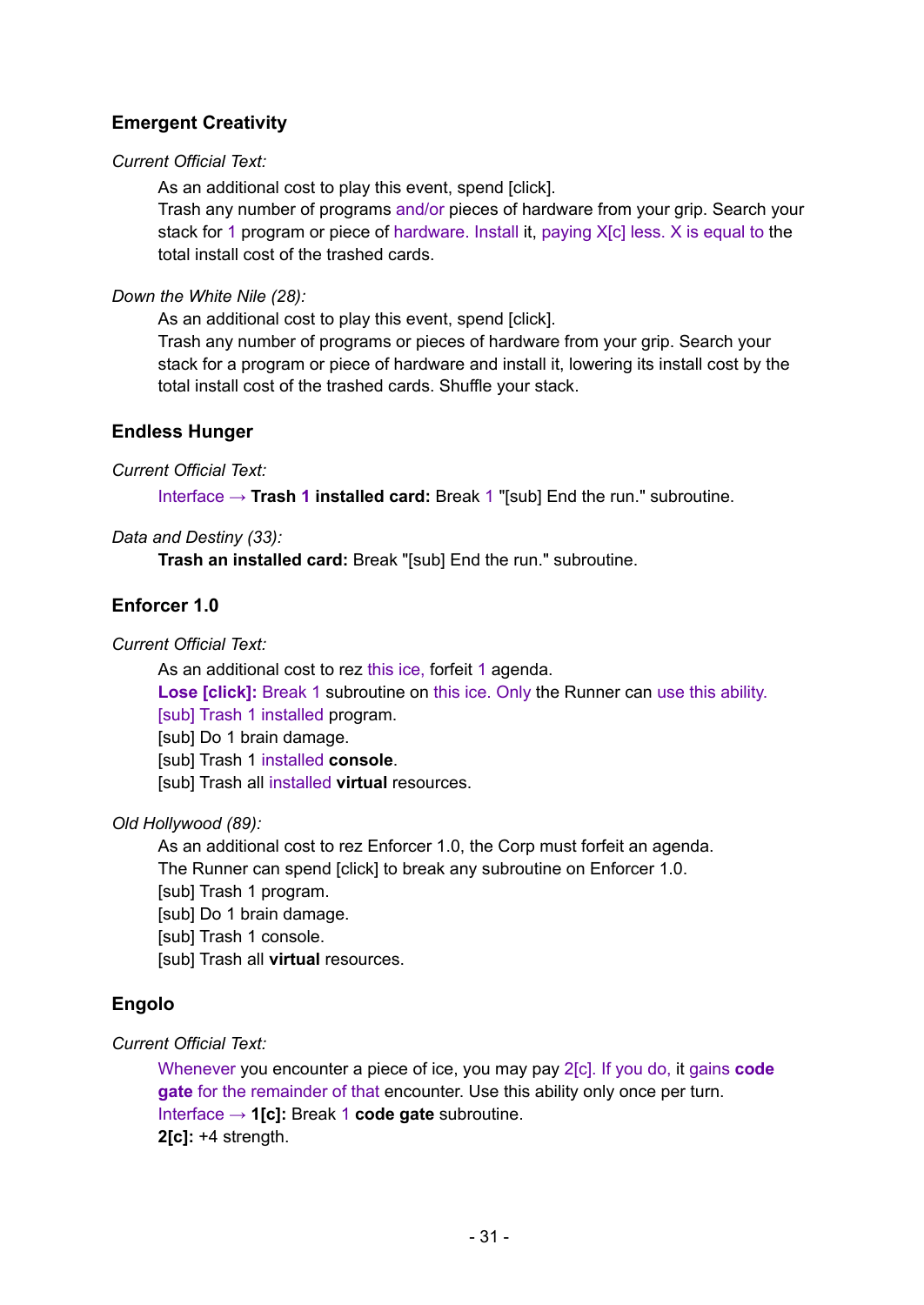#### *Kampala Ascendent (108):*

When you encounter a piece of ice, you may pay 2[c] to have it gain **code gate** until the end of the encounter. Use this ability only once per turn.

1[c]: Break **code gate** subroutine.

2[c]: +4 strength.

## **Engram Flush**

*Current Official Text:*

When the Runner encounters this ice, choose a card type. For the remainder of this encounter, whenever you reveal the grip with a subroutine on this ice, you may trash 1 revealed card of that type.

[sub] Reveal the grip.

[sub] Reveal the grip.

## *Uprising (108):*

When the Runner encounters this ice, choose a card type. For the remainder of the encounter, whenever you reveal the grip using a subroutine on this ice, you may trash 1 revealed card of that type.

[sub] Reveal the grip.

[sub] Reveal the grip.

## **Enhanced Login Protocol \***

#### *Current Official Text:*

This operation is not trashed until another **current** is played or an agenda is stolen. As an additional cost to take the basic action to run a server for the first time each turn, the Runner must spend [click].

#### *The Spaces Between (22):*

This card is not trashed until another **current** is played or an agenda is stolen. As an additional cost to make the first run not made through a card ability on his or her turn, the Runner must spend click.

## **Escher**

#### *Current Official Text:*

Run HQ. If successful, instead of breaching HQ, rearrange any number of ice protecting all servers. *(Do not rez or derez any ice or change the number of ice protecting any server.)*

#### *Creation and Control (31):*

Make a run on HQ. If successful, instead of accessing cards, rearrange any number of ice protecting all servers (without rezzing or derezzing the ice). The same number of ice must be protecting each server after the rearrangement as before.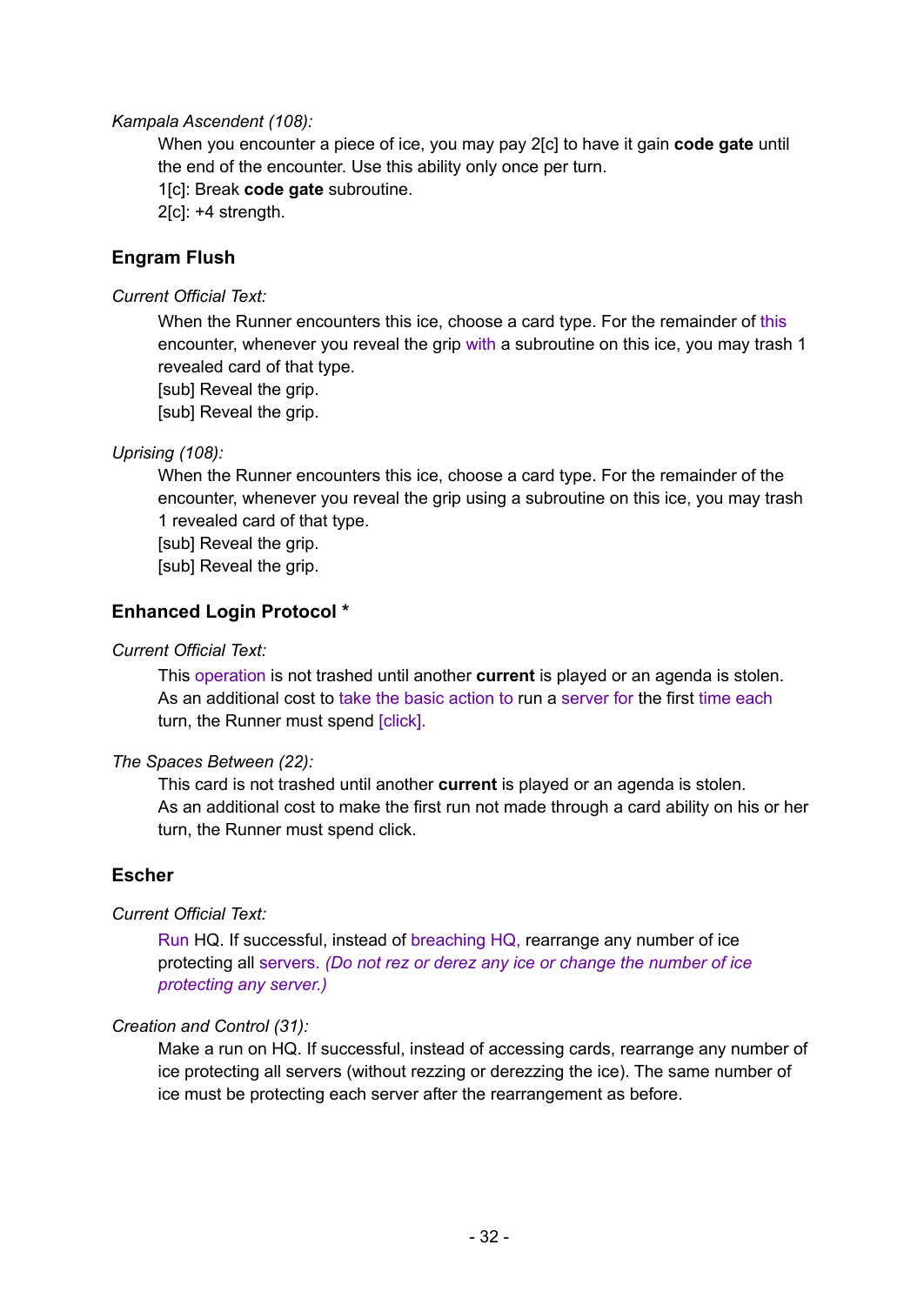# **Estelle Moon**

*Current Official Text:*

Whenever you install a card in the root of a remote server, place 1 power counter on this asset.

**[trash]:** For each power counter on this asset, gain 2[c] and draw 1 card.

*Terminal Directive (32):*

Whenever you install a card in a server, place 1 power counter on Estelle Moon. [trash]: Draw 1 card and gain 2[c] for each power counter on Estelle Moon.

# **Euler**

*Current Official Text:*

When you install this program, for the remainder of the turn it gains "Interface  $\rightarrow$  **0[c]:** Break 1 **code gate** subroutine."

Interface → **2[c]:** Break up to 2 **code gate** subroutines.

**1[c]:** +1 strength.

*Uprising (87):*

When you install this program, for the remainder of the turn it gains "**0[c]:** Break **code gate** subroutine."

**2[c]:** Break up to 2 **code gate** subroutines.

**1[c]:** +1 strength.

# **Executive Functioning**

*Current Official Text:*

[sub] Trace<sup>[4]</sup>. If successful, do 1 brain damage.

*Terminal Directive (35):*

[sub] **Trace[4]–** Do 1 brain damage.

## **eXer**

*Current Official Text:*

Whenever you breach R&D, access 1 additional card. When the Corp purges virus counters, trash this program.

*Council of the Crest (41):*

Whenever you access cards from R&D, access 1 additional card. Trash eXer if the Corp purges virus counters.

# **Expert Schedule Analyzer**

*Current Official Text:*

**[click]:** Run HQ. If successful, instead of breaching HQ, you may reveal all cards in HQ.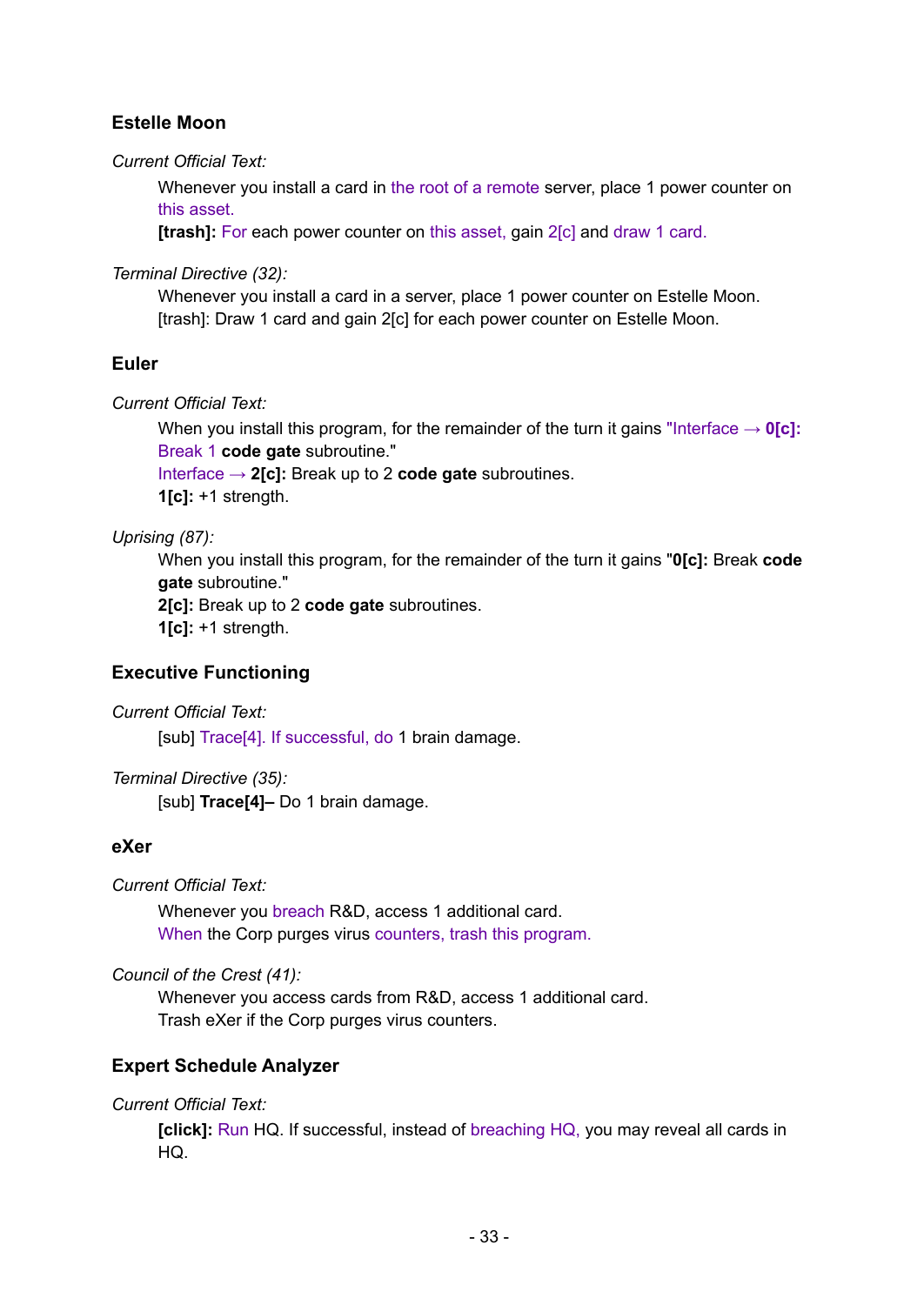*Mala Tempora (45):*

[click]: Make a run on HQ. If successful, instead of accessing cards, you may reveal all cards in HQ.

## **Explode-a-palooza \***

#### *Current Official Text:*

While the Runner is accessing this agenda in R&D, they must reveal it. When the Runner accesses this agenda, you may gain 5[c].

#### *Old Hollywood (94):*

If Explode-a-palooza is accessed from R&D, the Runner must reveal it. When the Runner accesses Explode-a-palooza, you may gain 5[c].

## **Exploratory Romp**

#### *Current Official Text:*

Run any server. If successful, instead of breaching that server, remove up to 3 advancement counters from 1 card in the root of or protecting the attacked server.

#### *Creation and Control (32):*

Make a run. If successful, instead of accessing cards, remove up to 3 advancement tokens from a single card in or protecting the attacked server.

## **Expo Grid**

*Current Official Text:*

When your turn begins, gain 1[c] if there is a rezzed asset installed in the root of this server.

Limit 1 **region** per server.

#### *The Universe of Tomorrow (119):*

When your turn begins, gain 1[c] if there is a rezzed asset installed in this server. Limit 1 **region** per server.

## **Faerie**

*Current Official Text:*

Interface → 0[c]: Break 1 **sentry** subroutine.

 $1[c]$ : +1 strength.

Whenever an encounter ends, if you used this program to break a subroutine during that encounter, trash this program.

#### *Future Proof (104), Revised Core Set (28), System Core 2019 (35):*

0[c]: Break **sentry** subroutine.

 $1[c]$ : +1 strength.

When an encounter with a piece of ice in which you used Faerie to break a subroutine ends, trash Faerie.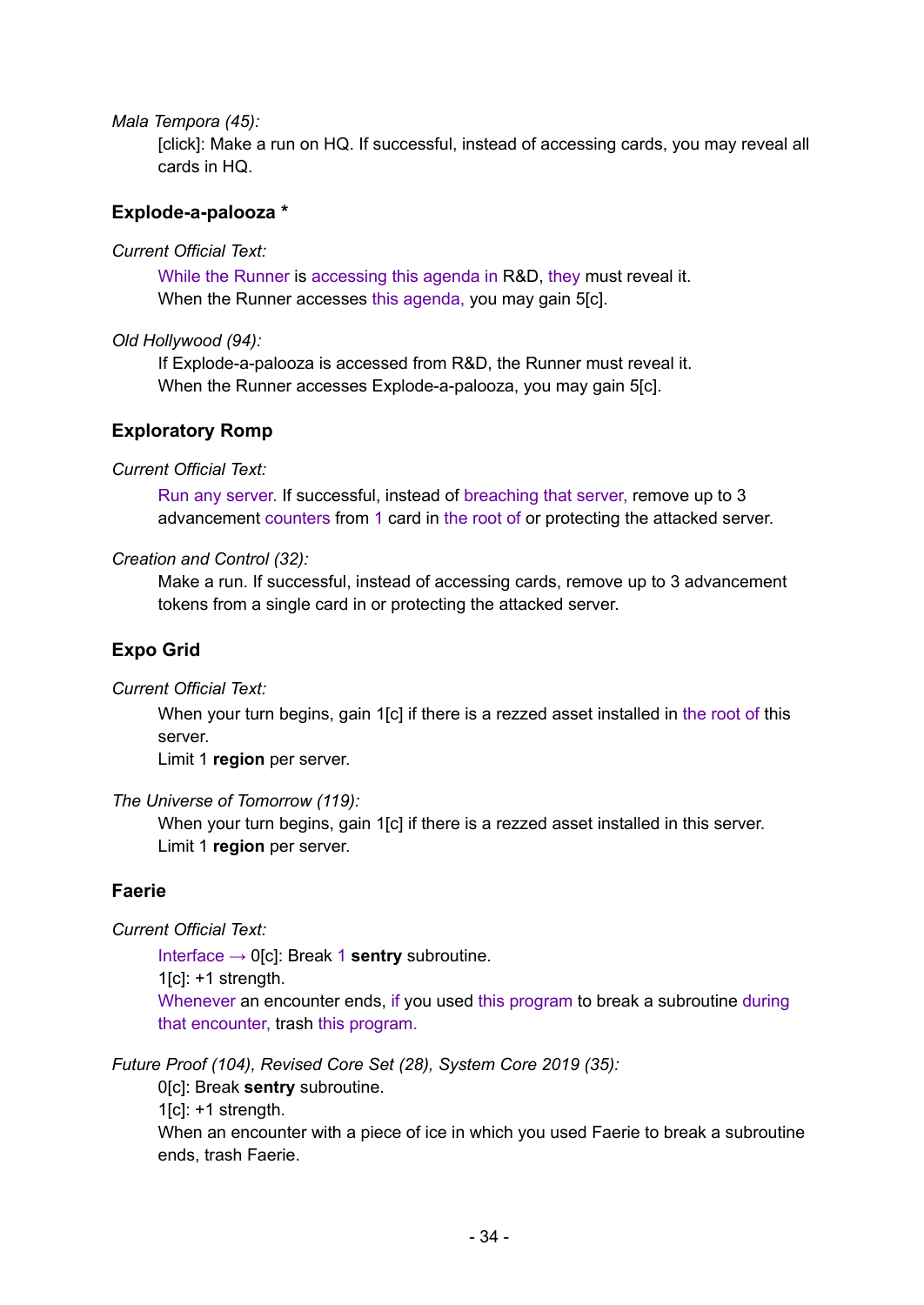# **Fairchild \***

*Current Official Text:*

[sub] End the run unless the Runner pays 4[c].

[sub] End the run unless the Runner pays 4[c].

[sub] End the run unless the Runner trashes 1 of their installed cards.

[sub] End the run unless the Runner suffers 1 brain damage.

*Martial Law (89):*

[sub] End the run unless the Runner pays 4[c].

[sub] End the run unless the Runner pays 4[c].

[sub] End the run unless the Runner trashes 1 of his or her installed cards.

[sub] End the run unless the Runner suffers 1 brain damage.

# **Fairchild 1.0**

*Current Official Text:*

**Lose [click]:** Break 1 subroutine on this ice. Only the Runner can use this ability. [sub] The Runner must pay 1[c] or trash 1 of their installed cards. [sub] The Runner must pay 1[c] or trash 1 of their installed cards.

## *23 Seconds (10):*

The Runner can spend [click] to break any subroutine on Fairchild 1.0. [sub] The Runner must pay 1[c] or trash 1 of his or her installed cards. [sub] The Runner must pay 1[c] or trash 1 of his or her installed cards.

# **Fairchild 2.0**

*Current Official Text:*

**Lose [click][click]:** Break up to 2 subroutines on this ice. Only the Runner can use this ability.

[sub] The Runner must pay 2[c] or trash 1 of their installed cards.

[sub] The Runner must pay 2[c] or trash 1 of their installed cards.

[sub] Do 1 brain damage.

*Blood Money (31):*

The Runner can spend [click][click] to break up to 2 subroutines on Fairchild 2.0. [sub] The Runner must pay 2[c] or trash 1 of his or her installed cards. [sub] The Runner must pay 2[c] or trash 1 of his or her installed cards. [sub] Do 1 brain damage.

# **Fairchild 3.0**

*Current Official Text:*

**Lose [click][click][click]:** Break up to 3 subroutines on this ice. Only the Runner can use this ability.

[sub] The Runner must pay 3[c] or trash 1 of their installed cards.

[sub] The Runner must pay 3[c] or trash 1 of their installed cards.

[sub] Do 1 brain damage or end the run.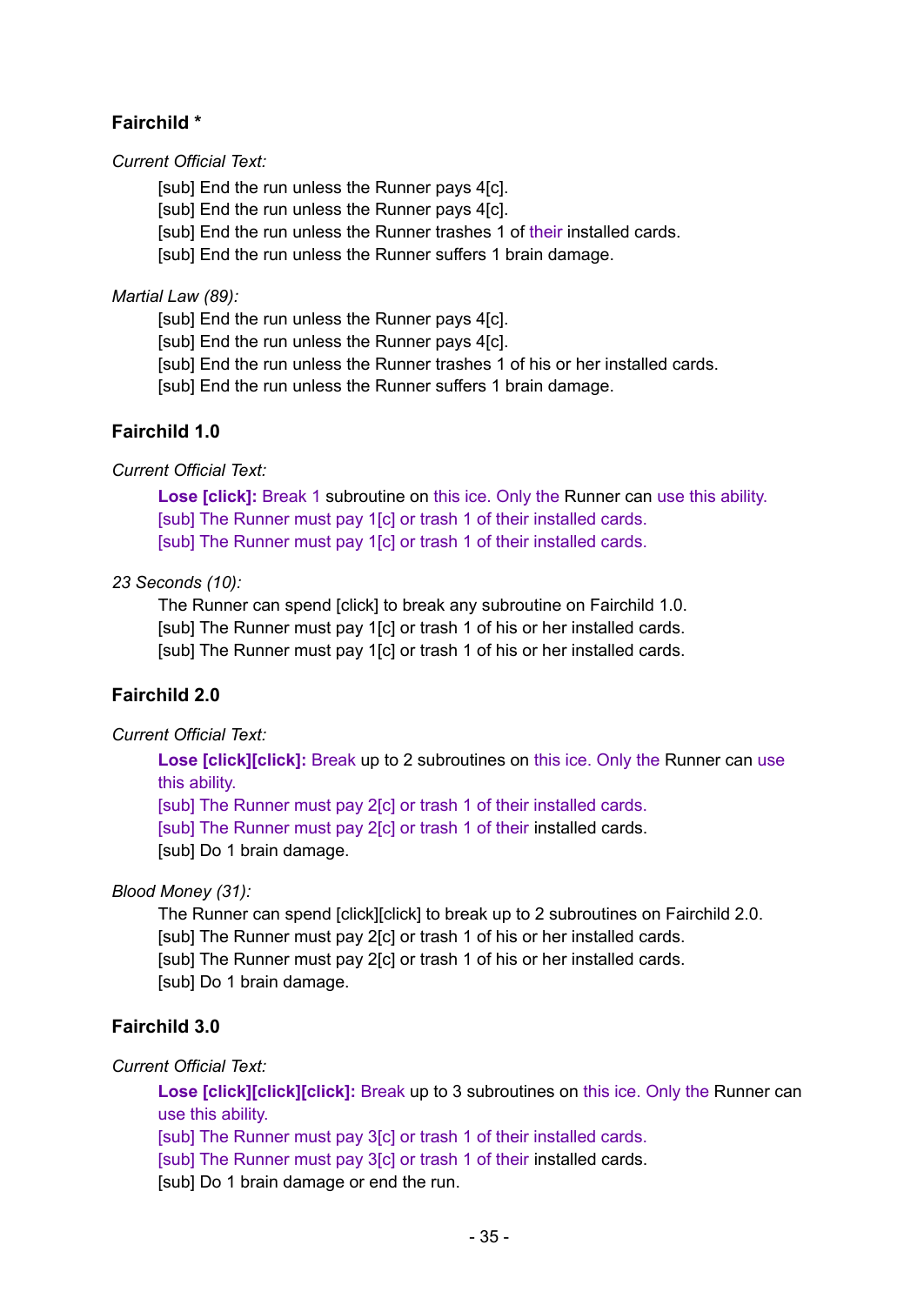#### *Escalation (49):*

The Runner can spend [click][click][click] to break up to 3 subroutines on Fairchild 3.0. [sub] The Runner must pay 3[c] or trash 1 of his or her installed cards. [sub] The Runner must pay 3[c] or trash 1 of his or her installed cards. [sub] Do 1 brain damage or end the run.

## **Fast Break**

#### *Current Official Text:*

Gain X[c]. Draw up to X cards. Install up to X cards in the root of and/or protecting a single remote server. X is equal to the number of agendas in the Runner's score area.

#### *Reign and Reverie (31):*

Gain X[c]. Draw up to X cards. Install up to X cards in and/or protecting a single remote server (paying all install costs). X is the number of agendas in the Runner's score area.

## **Faust**

#### *Current Official Text:*

Interface → **Trash a card from your grip:** Break 1 subroutine. **Trash a card from your grip:** +2 strength.

#### *The Underway (61):*

**Trash a card from your grip:** Break ice subroutine. **Trash a card from your grip:** +2 strength.

#### **Fawkes**

#### *Current Official Text:*

Interface → **1[c]:** Break 1 **sentry** subroutine. **X[c]:** +X strength for the remainder of this run. Use this ability only by spending at least 1 credit from a **stealth** card.

#### *Quorum (108):*

**1[c]:** Break **sentry** subroutine. **X[c]:** +X strength for the remainder of this run. Use this ability only by

spending at least 1 credit from a **stealth** card.

## **Fear the Masses**

#### *Current Official Text:*

Run HQ. If successful, instead of breaching HQ, reveal any number of copies of Fear the Masses from your grip. The Corp trashes X cards from the top of R&D, where X is equal to 1 plus the number of cards you revealed. Limit 6 per deck.

#### *Fear the Masses (96):*

Make a run on HQ. If successful, instead of accessing cards, force the Corp to trash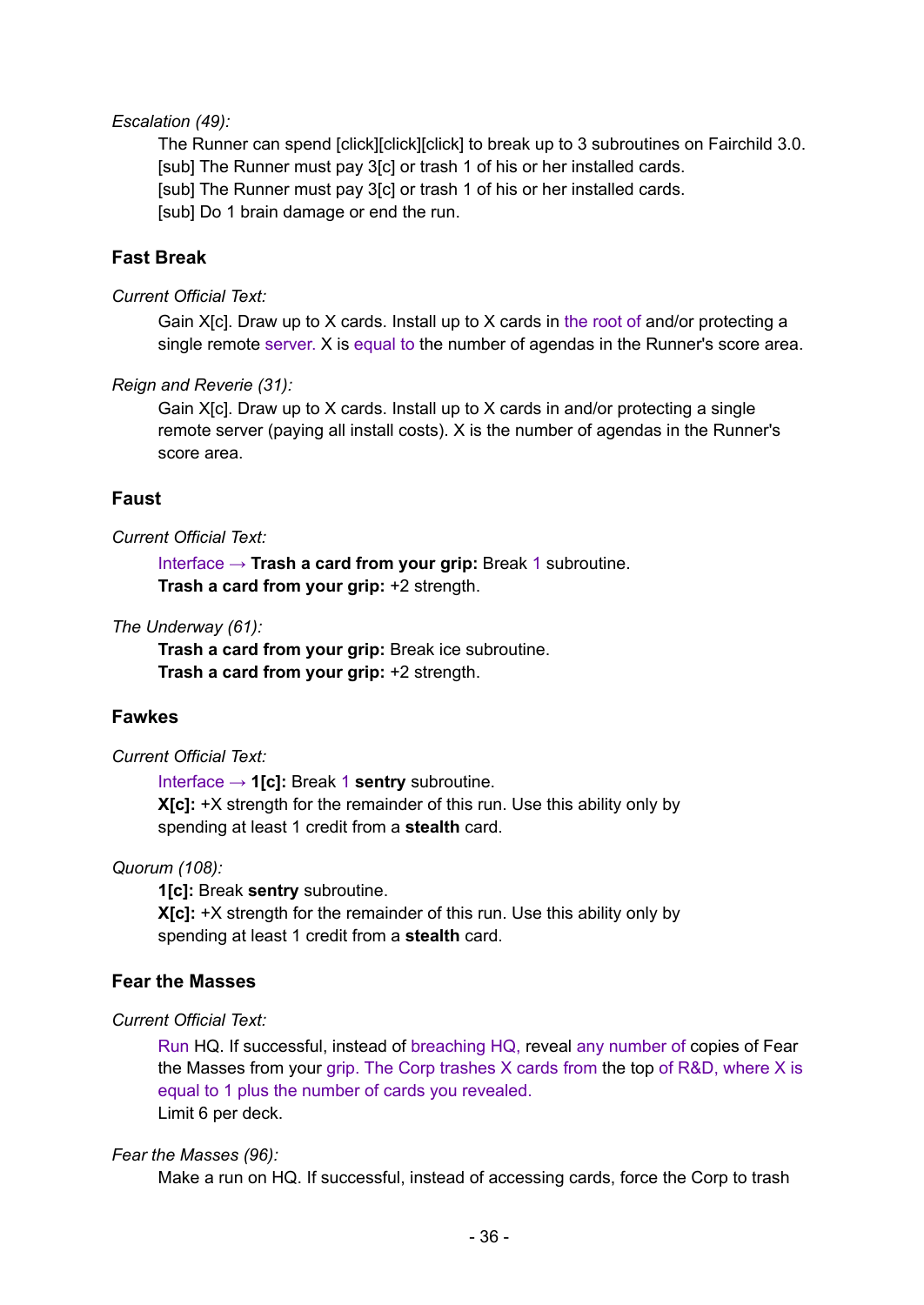the top card of R&D. You may reveal X copies of Fear the Masses from your grip to force the Corp to trash X additional cards. Limit 6 per deck.

## **Feint**

*Current Official Text:*

Run HQ. The first 2 times this run you encounter a piece of ice, bypass that ice. If successful, you cannot breach HQ.

*Honor and Profit (34):*

Make a run on HQ. Bypass the first 2 pieces of ice encountered during this run. If successful, you cannot access any cards.

### **Fester \***

*Current Official Text:*

Whenever the Corp purges virus counters, if the Corp has at least 2[c], they lose 2[c].

*Up and Over (75):*

Whenever the Corp purges virus counters, he or she loses 2[c], if able.

# **Fetal AI \***

## *Current Official Text:*

While the Runner is accessing this agenda in R&D, they must reveal it. When the Runner accesses this agenda anywhere except in Archives, do 2 net damage.

As an additional cost to steal this agenda, the Runner must pay 2[c].

#### *Trace Amount (32):*

If Fetal AI is accessed from R&D, the Runner must reveal it. When the Runner accesses Fetal AI, do 2 net damage. Ignore this ability if the Runner accesses Fetal AI from Archives. As an additional cost to steal Fetal AI, the Runner must pay 2[c].

## **Find the Truth**

*Current Official Text:*

Whenever you draw a card, reveal that card.

The first time each turn you make a successful run, you may look at the top card of R&D.

### *Escalation (47):*

Whenever you draw a card, reveal that card.

The first time you make a successful run each turn, you may look at the top card of R&D.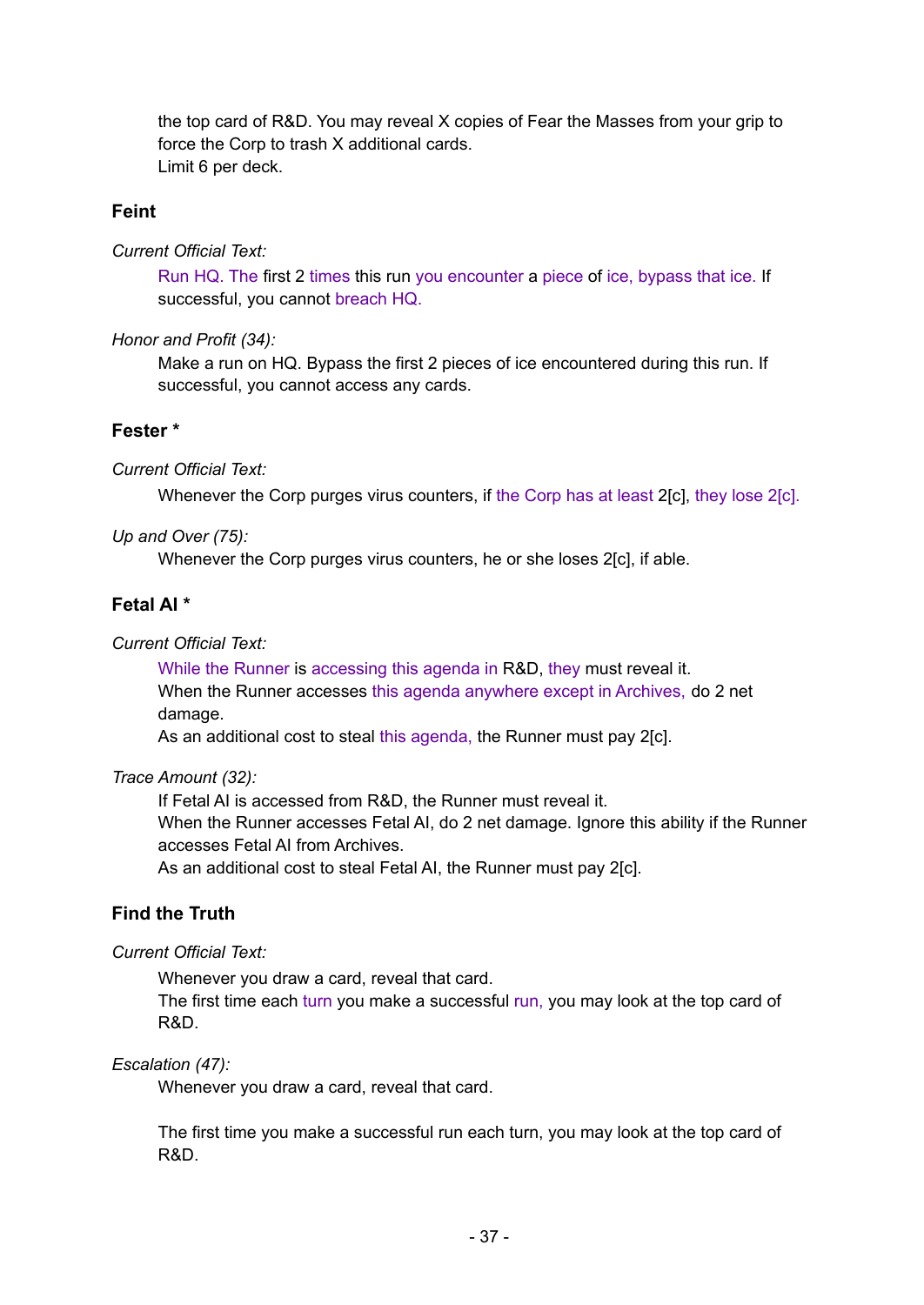# **Flashbang**

*Current Official Text:*

Interface → **6[c]:** Derez the **sentry** you are encountering. **1[c]:** +1 strength.

*Free Mars (85):*

**6[c]:** Derez a **sentry** currently being encountered. **1[c]:** +1 strength.

# **Flip Switch**

*Current Official Text:*

You cannot use this hardware during the Corp's turn. **[trash]:** Jack out. **[trash]:** Remove 1 tag. [interrupt]  $\rightarrow$  **[trash]:** Reduce the base trace strength of a trace to 0.

*Downfall (13):*

You cannot use this hardware during the Corp's turn. **[trash]:** Jack out. **[trash]:** Remove 1 tag. Whenever a trace initiates during your turn, you may [trash] to reduce the base trace strength to 0.

# **Force of Nature**

*Current Official Text:*

Interface → **2[c]:** Break up to 2 **code gate** subroutines. **1[c]:** +1 strength.

*A Study in Static (62), Revised Core Set (10), System Core 2019 (12):* 2[c]: Break up to 2 **code gate** subroutines.  $1[c]$ : +1 strength.

# **Forced Connection \***

*Current Official Text:*

While the Runner is accessing this upgrade in R&D, they must reveal it. When the Runner accesses this upgrade anywhere except in Archives, trace<sup>[3]</sup>. If successful, give the Runner 2 tags.

*Down the White Nile (37):*

If Forced Connection is accessed from R&D, the Runner must reveal it. When the Runner accesses Forced Connection, **trace [3]–** If successful, give the Runner 2 tags. Ignore this ability if the Runner accesses Forced Connection from Archives.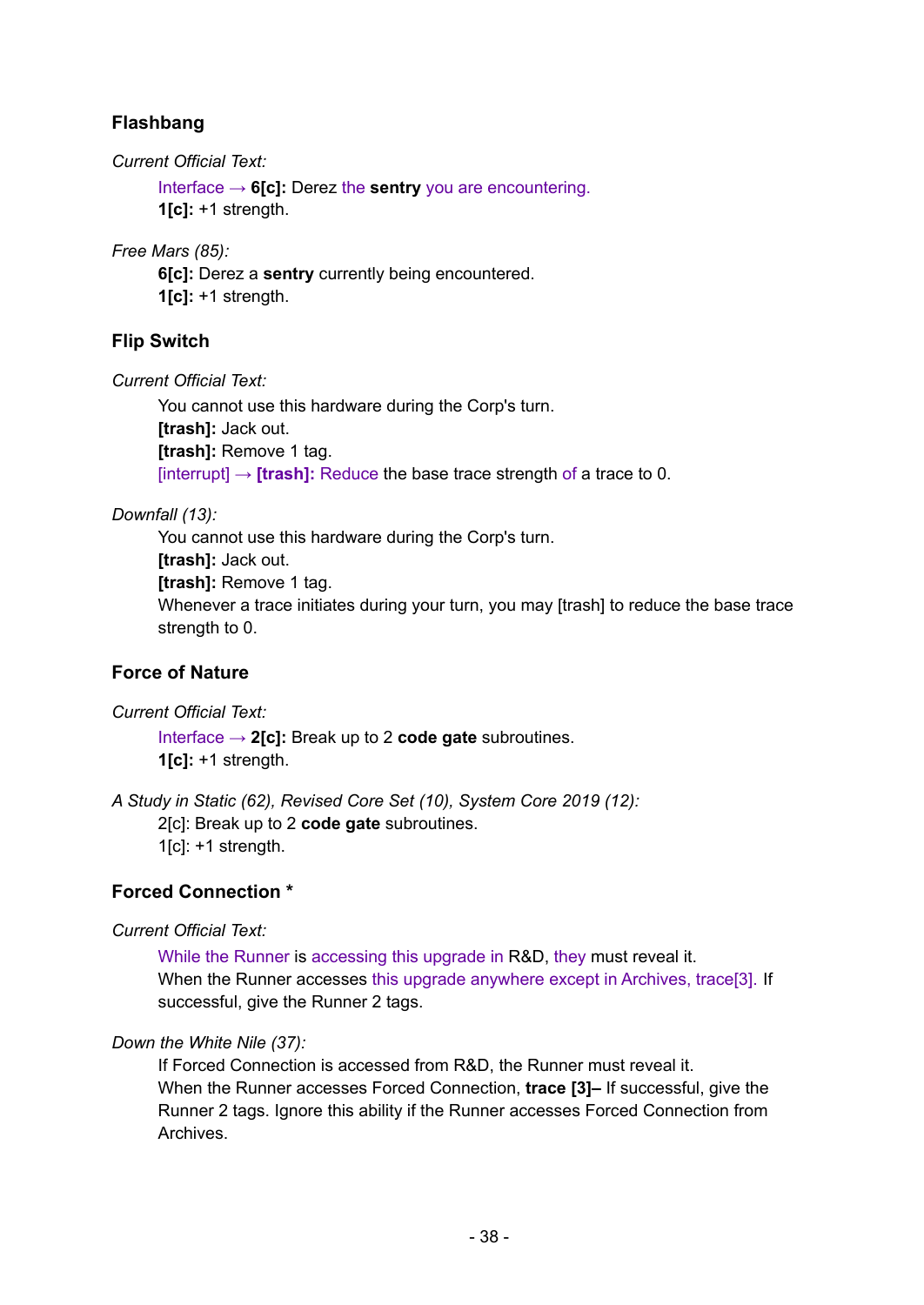# **Forger**

*Current Official Text:*

+1[link] [interrupt] → **[trash]:** Prevent 1 tag. **[trash]:** Remove 1 tag. Limit 1 **console** per player.

*The Underway (65):* +1[link] [trash]: Avoid or remove 1 tag Limit 1 **console** per player.

# **Forked**

*Current Official Text:*

Run any server. The first time you fully break a **sentry** during that run, trash that **sentry**.

*Order and Chaos (37):*

Make a run. The first time you break all subroutines on a **sentry** during this run, trash that **sentry**.

# **Formicary**

*Current Official Text:*

Whenever the Runner approaches a server, you may rez this ice. If you do, move this ice to the innermost position protecting the approached server. The Runner moves to this ice and encounters it.

[sub] End the run unless the Runner suffers 2 net damage.

# *Reign and Reverie (54):*

When the Runner approaches a server, you may rez Formicary. If you do, move it to the innermost position of that server. The Runner is now encountering it. [sub] End the run unless the Runner suffers 2 net damage.

# **Franchise City \***

*Current Official Text:*

While the Runner is accessing an agenda in R&D, they must reveal it. When the Runner accesses an agenda, add this asset to your score area as an agenda worth 1 agenda point.

# *Previous Official Text:*

While the Runner is accessing an agenda from R&D, they must reveal it. When the Runner accesses an agenda, add this asset to your score area as an agenda worth 1 agenda point.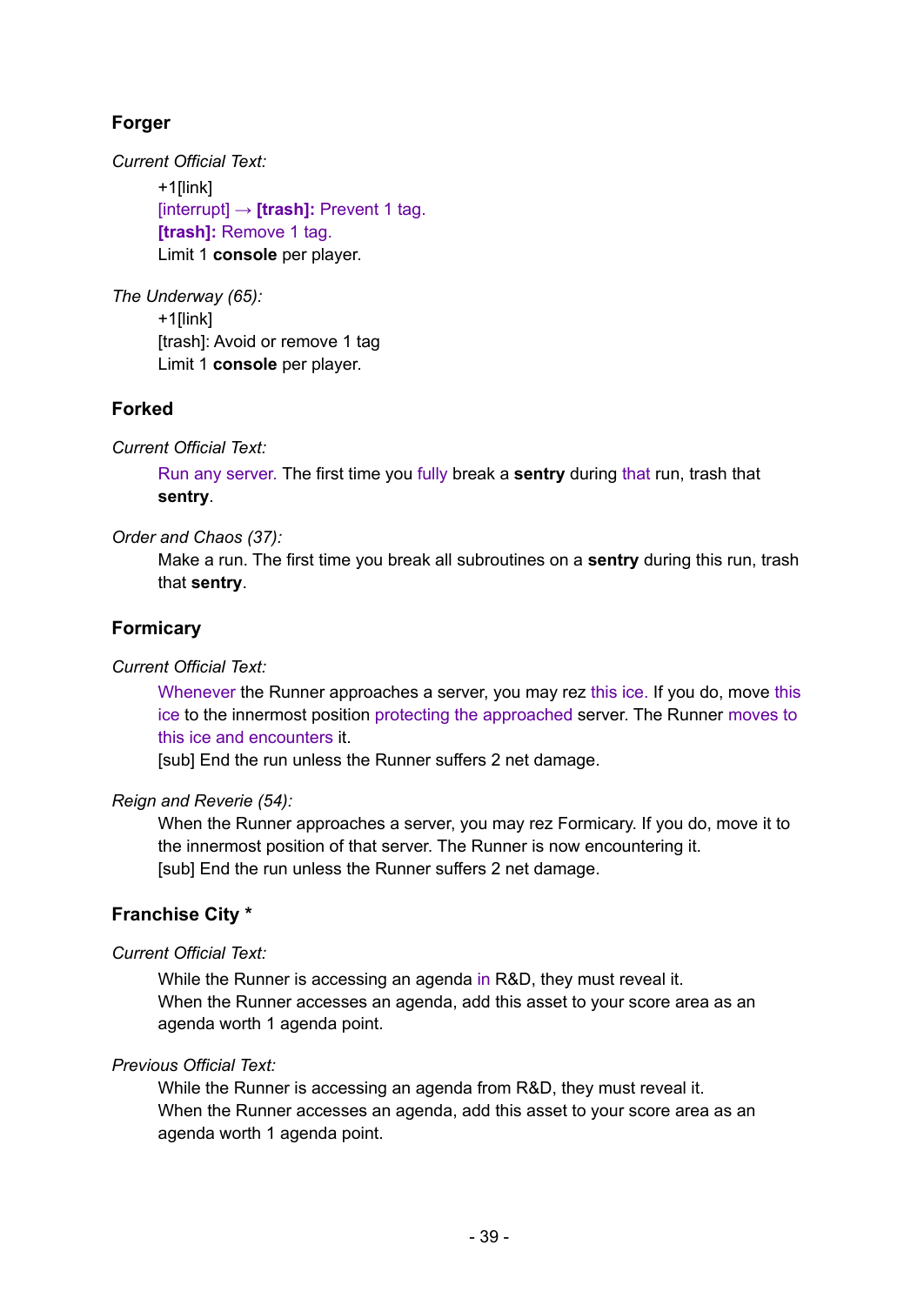#### *The Universe of Tomorrow (114):*

When the Runner accesses an agenda, add Franchise City to your score area as an agenda worth 1 agenda point.

### **Freedom Khumalo: Crypto-Anarchist**

#### *Current Official Text:*

Access → **Any X virus counters:** Trash the non-agenda card you are accessing. X is equal to that card's rez or play cost. Use this ability only once per turn.

#### *Whispers in Nalubaale (81):*

Once per turn, you may remove X virus counters from your installed cards to trash a card that you access at no cost (even if it cannot normally be trashed). X is that card's rez or play cost.

## **Fully Operational**

### *Current Official Text:*

Gain 2[c] or draw 2 cards. Repeat this process for each remote server that has a card in its root and is protected by ice.

### *Downfall (36):*

Gain 2[c] or draw 2 cards. Repeat this process for each remote server with at least 1 card in it and at least 1 piece of ice protecting it.

## **Gagarin Deep Space**

### *Current Official Text:*

As an additional cost to access a card in the root of a remote server, the Runner must pay 1[c].

### *Order and Chaos (2):*

As an additional cost to access a card in a remote server, the Runner must pay 1[c].

## **Gang Sign**

### *Current Official Text:*

Whenever the Corp scores an agenda, breach HQ. You cannot access cards in the root of HQ during this breach.

### *The Underway (67):*

Whenever the Corp scores an agenda, access 1 card from HQ.

## **Ganked! \***

### *Current Official Text:*

While the Runner is accessing this upgrade in R&D, they must reveal it. When the Runner accesses this upgrade, you may trash it to choose a rezzed piece of ice protecting this server. The Runner encounters that ice.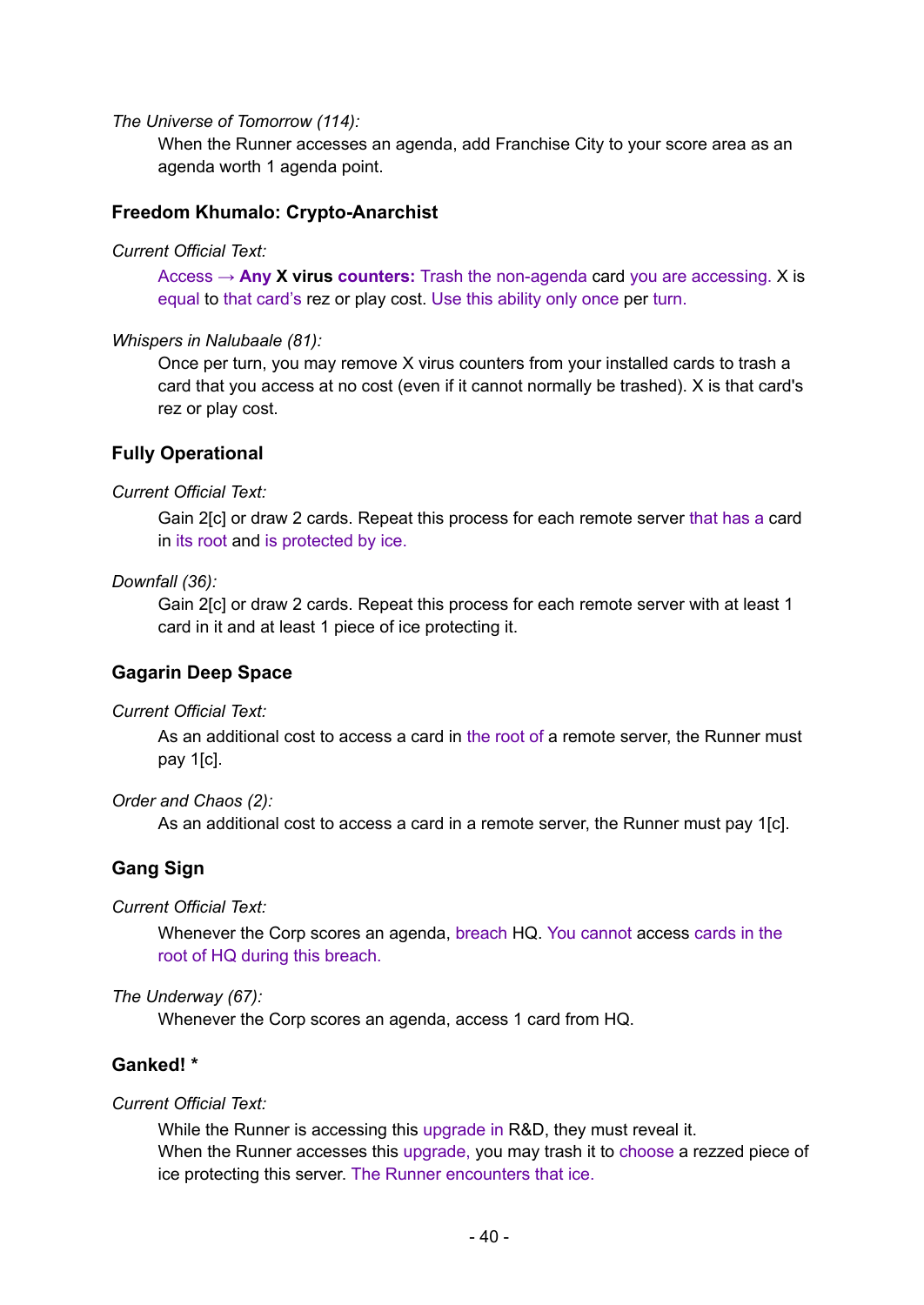*Uprising (119):*

While the Runner is accessing this card from R&D, they must reveal it. When the Runner accesses this card, you may trash it to force the Runner to encounter a rezzed piece of ice protecting this server.

### **Garrote**

*Current Official Text:*

Interface → **1[c]:** Break 1 **sentry** subroutine. **1[c]:** +1 strength.

*True Colors (65):*

1[c]: Break **sentry** subroutine.  $1[c]$ : +1 strength.

### **Gauss**

*Current Official Text:*

When you install this program, it gets +3 strength for the remainder of the turn.

Interface → **1[c]:** Break 1 **barrier** subroutine. **2[c]:** +2 strength.

*Downfall (24):*

When you install this program, it gets +3 strength for the remainder of the turn.

**1[c]:** Break **barrier** subroutine. **2[c]:** +2 strength.

## **Gebrselassie**

*Current Official Text:*

[click]: Host this hardware on an installed non-AI **icebreaker**. Abilities that increase host icebreaker's strength last for the remainder of the turn *(instead of any shorter duration)*.

### *Whispers in Nalubaale (87):*

[click]: Host Gebrselassie on an installed non-AI **icebreaker**. Host **icebreaker** returns to its base strength at the end of each turn rather than each encounter.

## **Genetics Pavilion \***

### *Current Official Text:*

The Runner cannot draw more than 2 cards during each of their turns.

### *The Universe of Tomorrow (113):*

The Runner cannot draw more than 2 cards during his or her turn.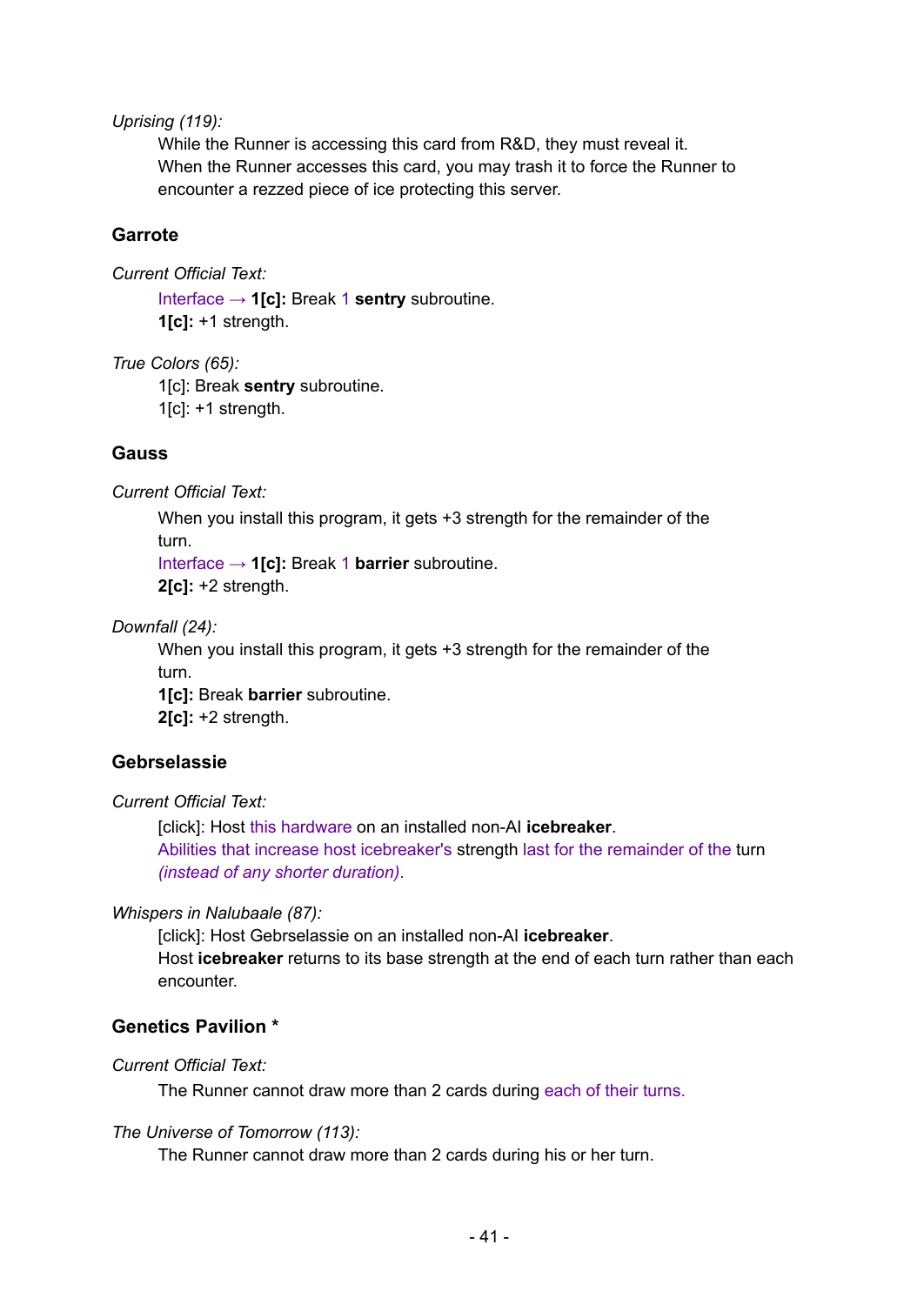# **Gingerbread**

*Current Official Text:*

Interface → **1[c]:** Break 1 **tracer** subroutine. **2[c]:** +3 strength.

*Honor and Profit (44):*

1[c]: Break **tracer** subroutine. 2[c]: +3 strength.

## **Giordano Memorial Field \***

*Current Official Text:*

Whenever the Runner makes a successful run on this server, end the run unless they pay 2[c] for each agenda in their score area.

*Reign and Reverie (33):*

Whenever there is a successful run on this server, end the run unless the Runner pays 2[c] for each agenda in his or her score area.

## **Glut Cipher**

### *Current Official Text:*

Run Archives. If successful, instead of breaching Archives, the Corp adds exactly 5 cards from Archives to HQ, if able. If they do, they trash 5 cards from HQ at random.

### *The Devil and the Dragon (61):*

Make a run on Archives. If successful, instead of accessing cards, force the Corp to choose 5 cards from Archives and add them to HQ, if able, then trash that many cards from HQ at random.

## **God of War**

### *Current Official Text:*

When your turn begins, you may take 1 tag to place 2 virus counters on this program. Interface → **Hosted virus counter:** Break 1 subroutine. **2[c]:** +1 strength.

*Free Mars (82):*

When your turn begins, you may take 1 tag to place 2 virus counters on God of War. **Hosted virus counter:** Break ice subroutine. 2[c]: +1 strength.

## **Golden**

*Current Official Text:*

Interface → 2[c]: Break up to 2 **sentry** subroutines. **2[c]:** +4 strength. **2[c]**, **add this program to your grip:** Derez 1 **sentry** this program fully broke during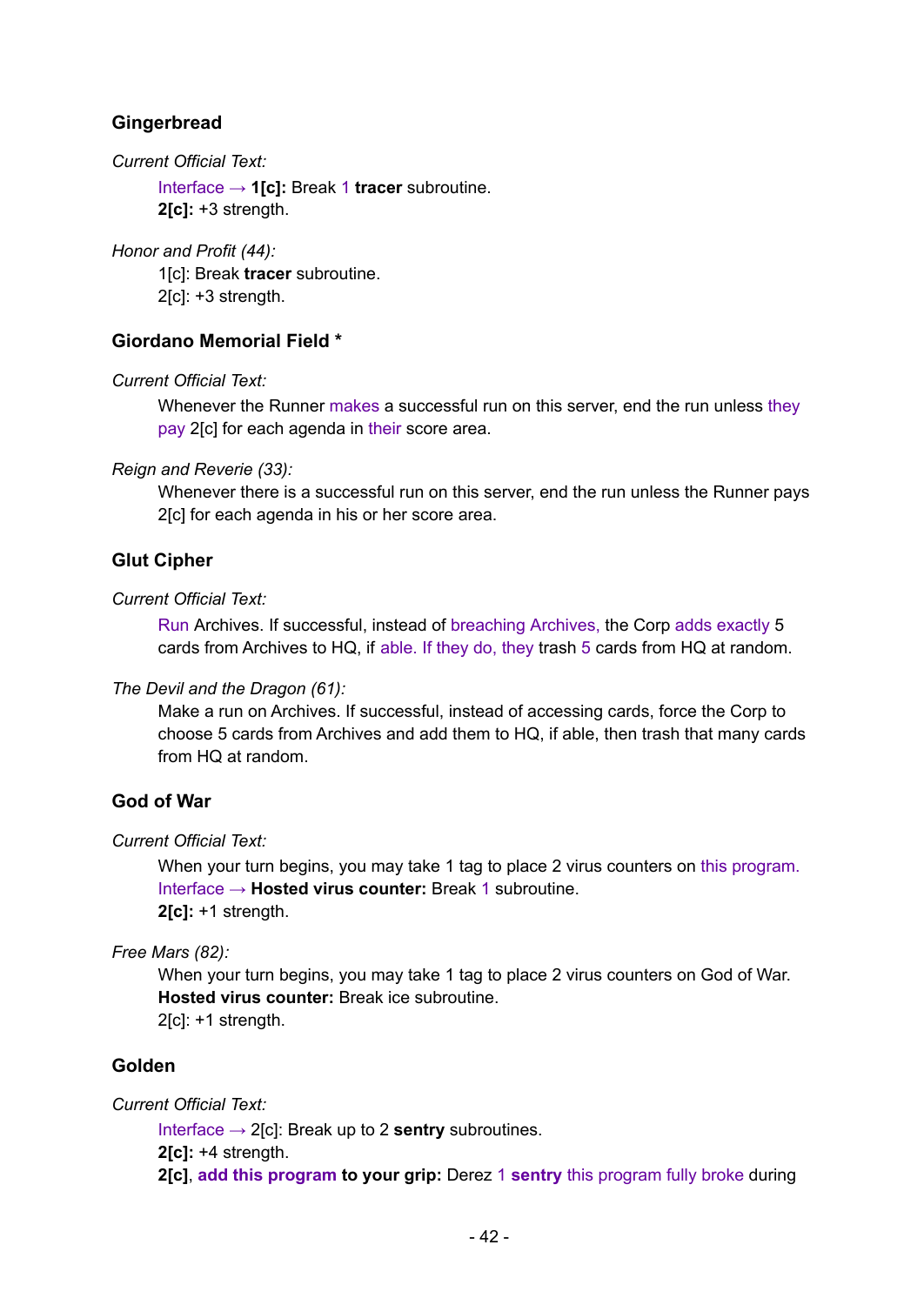this encounter.

### *Blood Money (25):*

2[c]: Break up to 2 **sentry** subroutines.

2[c]: +4 strength.

2[c], **return Golden to your grip:** Derez a sentry. Use this ability only after using Golden to break all the subroutines on that **sentry** during a single encounter.

## **GS Sherman M3**

*Current Official Text:*

If you have at least 2[link], the memory cost of this program is 0[MU], even if it is not installed.

Interface → **2[c]:** Break any number of **barrier** subroutines.

**2[c]:** +3 strength.

*Data and Destiny (50):*

If you have at least 2[link], the memory cost of GS Sherman M3 is 0, even if it is not installed.

2[c]: Break any number of **barrier** subroutines.

2[c]: +3 strength.

## **GS Shrike M2**

*Current Official Text:*

If you have at least 2[link], the memory cost of this program is 0[MU], even if it is not installed.

Interface → **2[c]:** Break any number of **sentry** subroutines.

**2[c]:** +3 strength.

*Data and Destiny (49):*

If you have at least 2[link], the memory cost of GS Shrike M2 is 0, even if it is not installed.

2[c]: Break any number of **sentry** subroutines.

2[c]: +3 strength.

## **GS Striker M1**

*Current Official Text:*

If you have at least 2[link], the memory cost of this program is 0[MU], even if it is not installed.

Interface → **2[c]:** Break any number of **code gate** subroutines. **2[c]:** +3 strength.

*Data and Destiny (48):*

If you have at least 2[link], the memory cost of GS Striker M1 is 0, even if it is not installed.

2[c]: Break any number of **code gate** subroutines.

2[c]: +3 strength.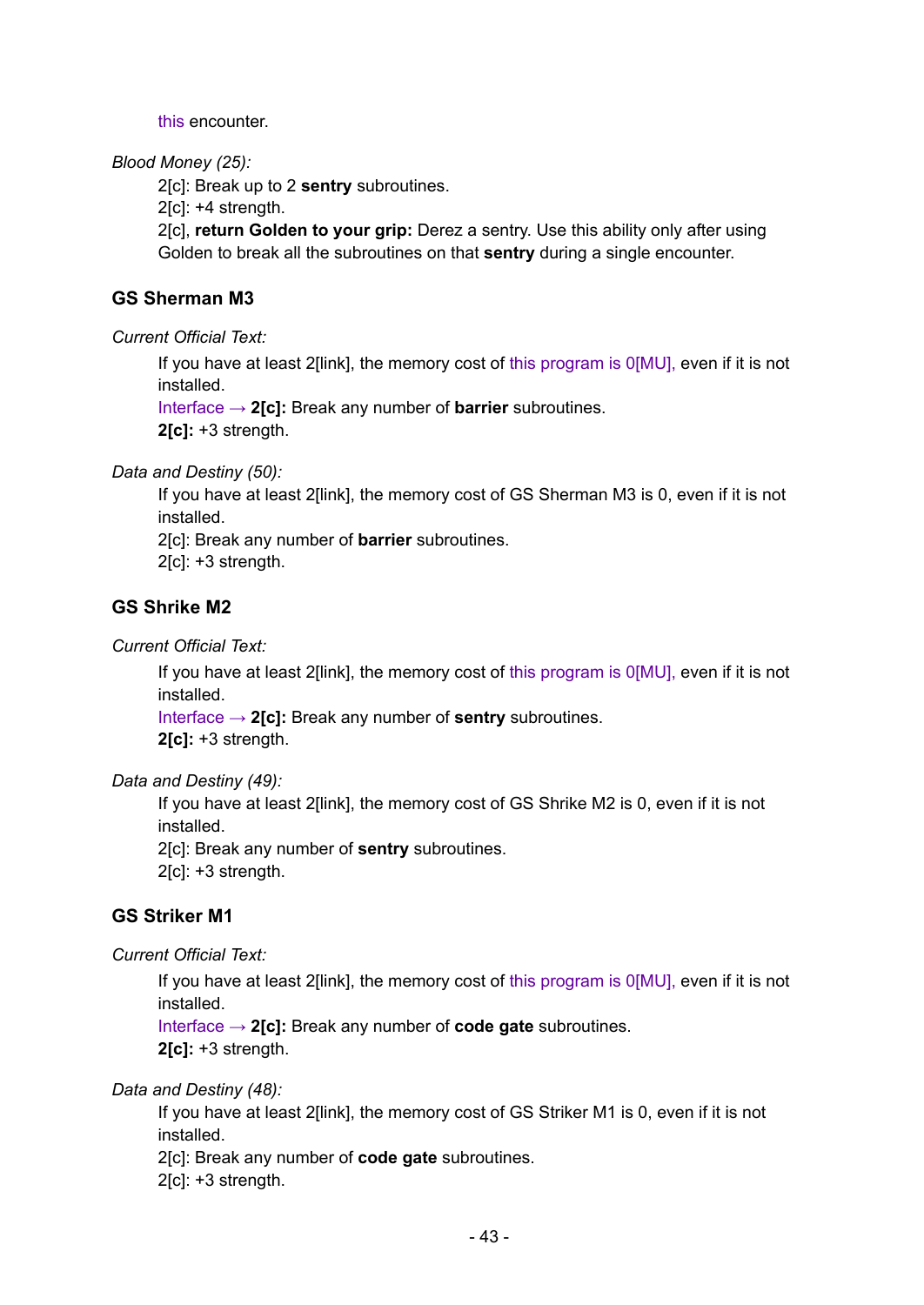## **Hades Shard**

*Current Official Text:*

Whenever you make a successful run on Archives, instead of breaching Archives, you may install this resource from your grip, ignoring all costs.

**[trash]:** Breach Archives. You cannot access cards in the root of Archives during this breach.

Limit 1 per deck.

## *First Contact (59):*

Whenever you make a successful run on Archives, instead of accessing cards, you may install Hades Shard from your grip, ignoring all costs. [trash]: Access all cards in Archives. Limit 1 per deck.

## **Hangeki \***

*Current Official Text:*

Play only if the Runner trashed a Corp card during their last turn. Choose 1 of your installed cards. The Runner may access that card. If they do, remove this operation from the game; otherwise, add this operation to the Runner's score area as an agenda worth -1 agenda point.

### *Reign and Reverie (40):*

Play only if the Runner trashed a Corp card during his or her last turn. Choose an installed Corp card. The Runner may access that card. If he or she does, remove Hangeki from the game instead of trashing it; otherwise, add Hangeki to the Runner's score area as an agenda worth -1 agenda point.

## **Harbinger**

## *Current Official Text:*

 $[interrupt] \rightarrow$  When this program would be trashed, turn it facedown instead of adding it to your heap. *(It is still considered trashed.)*

## *Data and Destiny (34):*

When Harbinger is trashed, install it facedown instead of adding it to your heap.

## **Hard-Hitting News \***

## *Current Official Text:*

After you resolve this operation, your action phase ends. Play only if the Runner made a run during their last turn. Trace[4]. If successful, give the Runner 4 tags.

## *23 Seconds (16):*

After you resolve this operation, end your action phase. Play only if the Runner made a run during his or her last turn. **Trace [4]**– If successful, give the Runner 4 tags.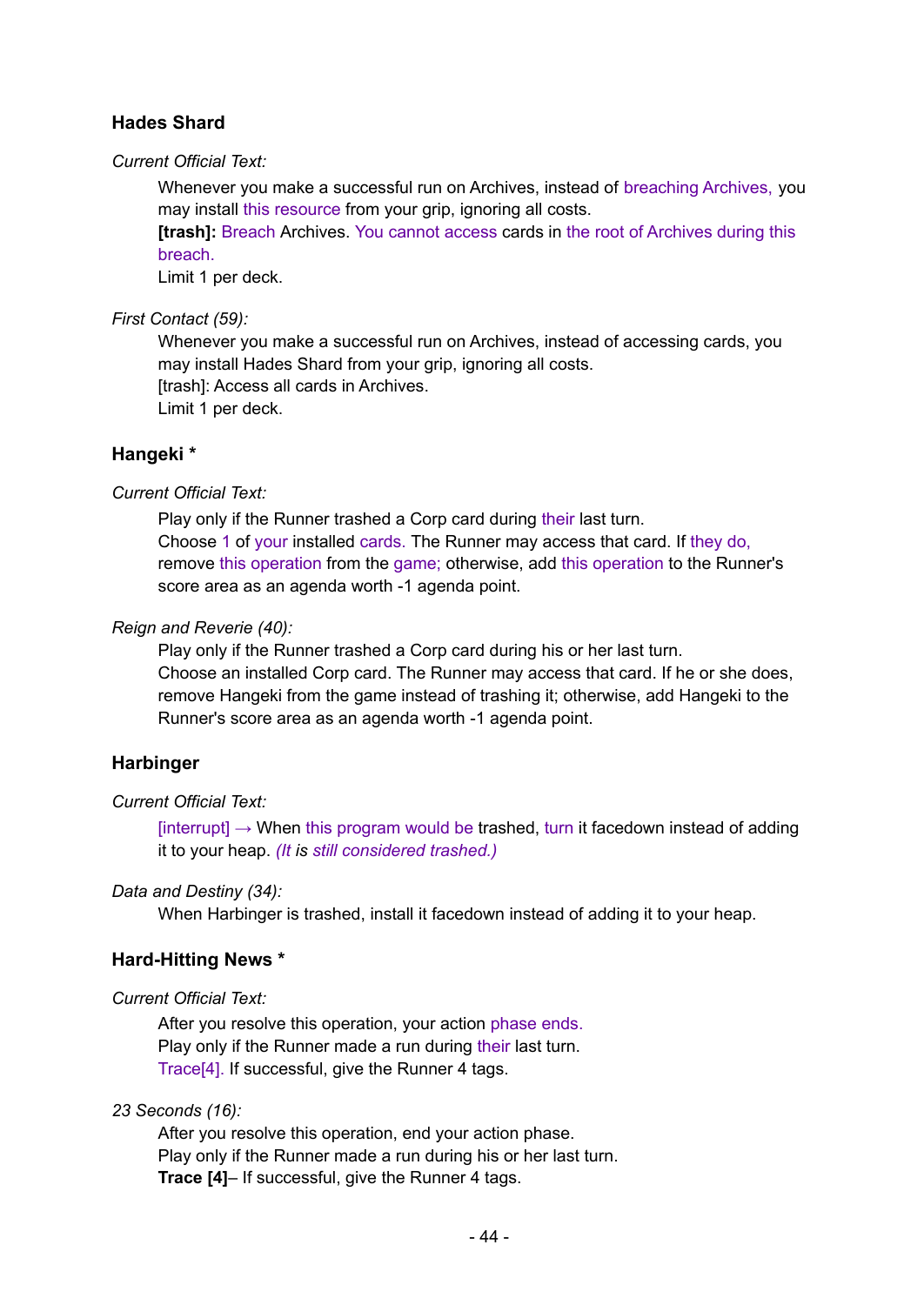## **Harishchandra Ent.: Where You're the Star \***

### *Current Official Text:*

While the Runner is tagged, they play with the grip revealed.

### *Fear the Masses (107):*

If the Runner is tagged, he or she plays with his or her grip revealed.

## **Harvester \***

### *Current Official Text:*

[sub] The Runner draws 3 cards and then discards down to their maximum hand size. [sub] The Runner draws 3 cards and then discards down to their maximum hand size.

### *Business First (32):*

[sub] The Runner draws 3 cards and then discards down to his or her maximum hand size.

[sub] The Runner draws 3 cards and then discards down to his or her maximum hand size.

## **Heimdall 1.0**

*Current Official Text:*

**Lose [click]:** Break 1 subroutine on this ice. Only the Runner can use this ability. [sub] Do 1 brain damage. [sub] End the run. [sub] End the run.

*Core Set (61), Revised Core Set (66), System Core 2019 (74):*

The Runner can spend [click] to break any subroutine on Heimdall 1.0. [sub] Do 1 brain damage. [sub] End the run. [sub] End the run.

## **Heimdall 2.0**

*Current Official Text:*

**Lose [click][click]:** Break up to 2 subroutines on this ice. Only the Runner can use this ability.

[sub] Do 1 brain damage.

[sub] Do 1 brain damage and end the run.

[sub] End the run.

*Creation and Control (15):*

The Runner can spend [click][click] to break up to 2 subroutines on Heimdall 2.0. [sub] Do 1 brain damage. [sub] Do 1 brain damage and end the run. [sub] End the run.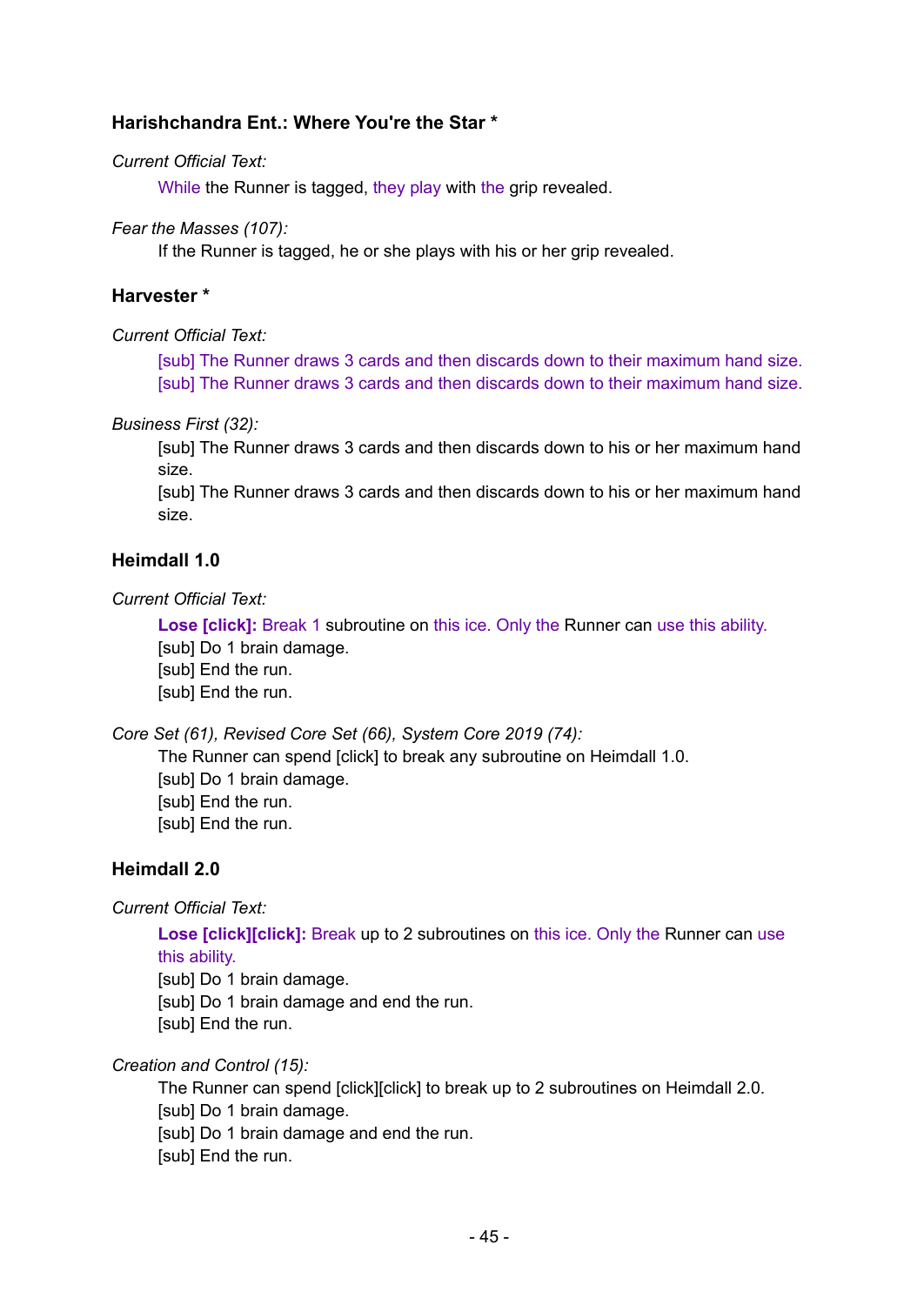# **Heinlein Grid \***

## *Current Official Text:*

Whenever the Runner loses or spends [click] during a run on this server, they lose all credits in their credit pool.

Limit 1 **region** per server.

### *The Spaces Between (23):*

If the Runner loses or spends a click during a run on this server, he or she loses all credits in his or her credit pool.

Limit 1 **region** per server.

## **Hellion Alpha Test \***

## *Current Official Text:*

Play only if the Runner installed a resource during their last turn. Trace[2]. If successful, add 1 installed resource to the top of the stack. If unsuccessful, take 1 bad publicity.

## *Second Thoughts (31):*

Play only if the Runner installed a resource during his or her last turn. Trace [2]– If successful, add 1 installed resource to the top of the Runner's stack. If unsuccessful, take 1 bad publicity.

## **Hellion Beta Test \***

## *Current Official Text:*

Play only if the Runner trashed a card while accessing it during their last turn. Trace[2]. If successful, trash 2 installed non-program cards. If unsuccessful, take 1 bad publicity.

## *Escalation (51):*

Play only if the Runner trashed an accessed Corp card during his or her last turn. Trace [2]– If successful, trash 2 installed non-program cards. If unsuccessful, take 1 bad publicity.

# **Henry Phillips \***

## *Current Official Text:*

Whenever the Runner breaks a subroutine during a run on this server, gain 2[c] if they are tagged.

## *Earth's Scion (56):*

Whenever the Runner breaks a subroutine during a run on this server, gain 2[c] if he or she is tagged.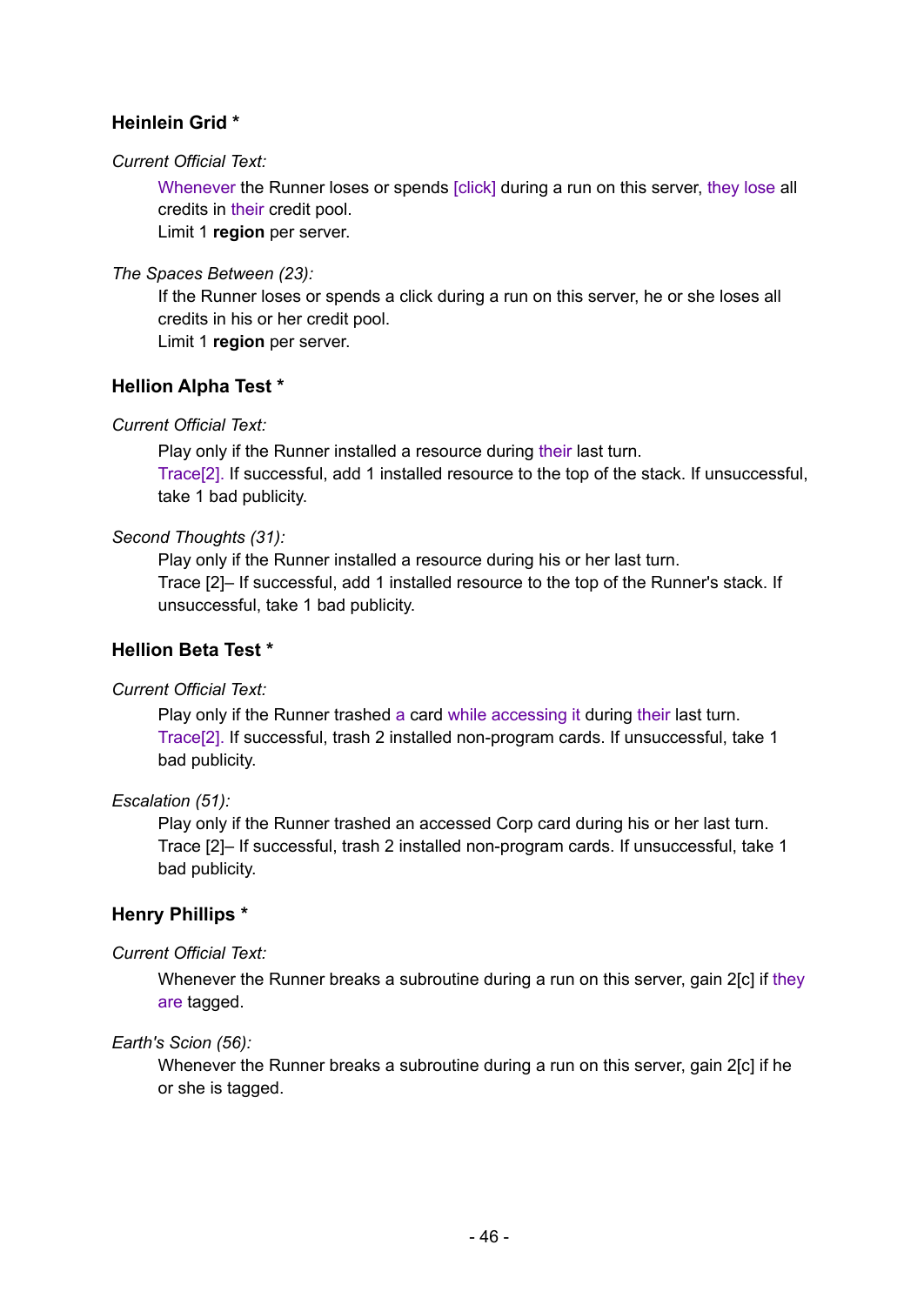# **Herald \***

*Current Official Text:*

While the Runner is accessing this ice in R&D, they must reveal it.

When the Runner accesses this ice anywhere except in Archives, they encounter it. [sub] Gain 2[c].

[sub] You may pay up to 2[c] to place that many advancement counters on 1 installed card you can advance.

## *Quorom (115):*

If Herald is accessed from R&D, the Runner must reveal it.

When the Runner accesses Herald, he or she encounters it. Ignore this ability if the Runner accesses Herald from Archives.

[sub] The Corp gains 2[c].

[sub] The Corp may pay up to 2[c] to place that number of advancement tokens on a card that can be advanced.

## **Hijacked Router \***

### *Current Official Text:*

Whenever the Corp creates a server, they lose 1[c].

Whenever you make a successful run on Archives, you may trash this hardware. If you do, the Corp loses 3[c].

## *Reign and Reverie (5):*

Whenever the Corp creates a server, he or she loses 1[c].

Whenever you make a successful run on Archives, you may trash Hijacked Router to force the Corp to lose 3[c].

## **Hippo**

## *Current Official Text:*

The first time each turn you fully break the outermost piece of ice protecting the attacked server during a run, you may remove this hardware from the game to trash that ice.

## *Kampala Ascendant (103):*

The first time you break all subroutines on the outermost piece of ice during a run each turn, you may remove Hippo from the game to trash that piece of ice.

# **Hired Help \***

## *Current Official Text:*

As an additional cost to run this server, the Runner must trash 1 agenda from their score area. Ignore this ability if the Runner made a successful run on HQ this turn. Limit 1 per deck.

## *Magnum Opus (8):*

As an additional cost to run this server, the Runner must trash an agenda in his or her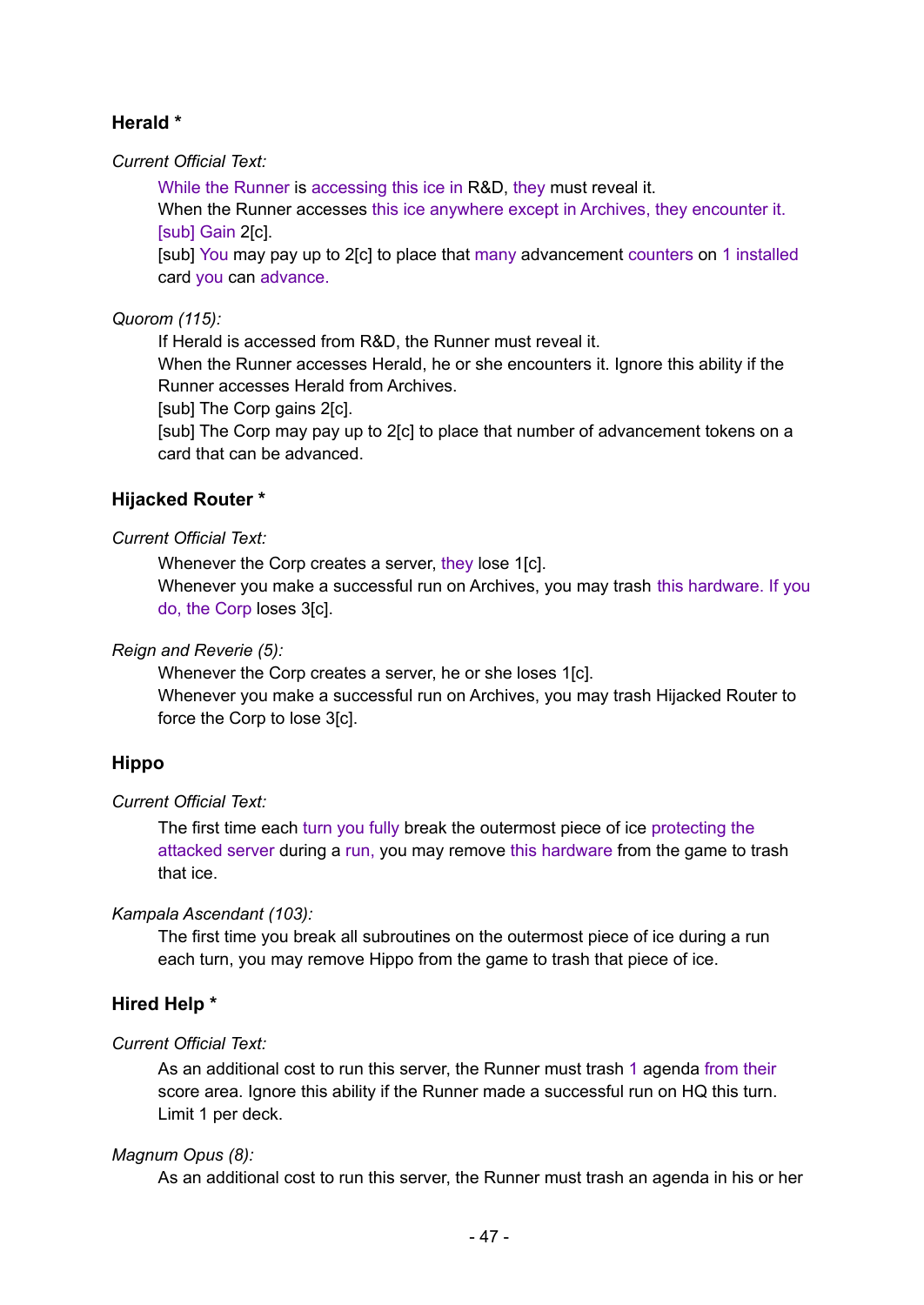score area. Ignore this ability if the Runner made a successful run on HQ this turn. Limit 1 per deck.

#### **Hive**

*Current Official Text:*

This ice loses 1 of its printed "[sub] End the run." subroutines for each agenda point in your score area.

[sub] End the run. [sub] End the run. [sub] End the run. [sub] End the run. [sub] End the run.

*Double Time (117), Revised Core Set (118):*

Hive loses an "[sub] End the run." subroutine for each agenda point in the Corp's score area. [sub] End the run. [sub] End the run. [sub] End the run. [sub] End the run. [sub] End the run.

#### **Holmegaard**

*Current Official Text:*

[sub] Trace[4]. If successful, the Runner cannot access cards or breach the attacked server for the remainder of this run.

[sub] Trash 1 installed **icebreaker**.

#### *Terminal Directive (36):*

[sub] **Trace[4]–** The runner cannot access any cards during this run. [sub] Trash 1 **icebreaker**.

### **Honeyfarm \***

*Current Official Text:*

While the Runner is accessing this asset in R&D, they must reveal it. When the Runner accesses this asset, they lose 1[c].

#### *Terminal Directive (54):*

If Honeyfarm is accessed from R&D, the Runner must reveal it. When the Runner accesses Honeyfarm, he or she loses 1[c].

## **Houdini**

#### *Current Official Text:*

Interface → **1[c]:** Break 1 **code gate** subroutine. **2[c]:** +4 strength for the remainder of this run. Use this ability only by spending at least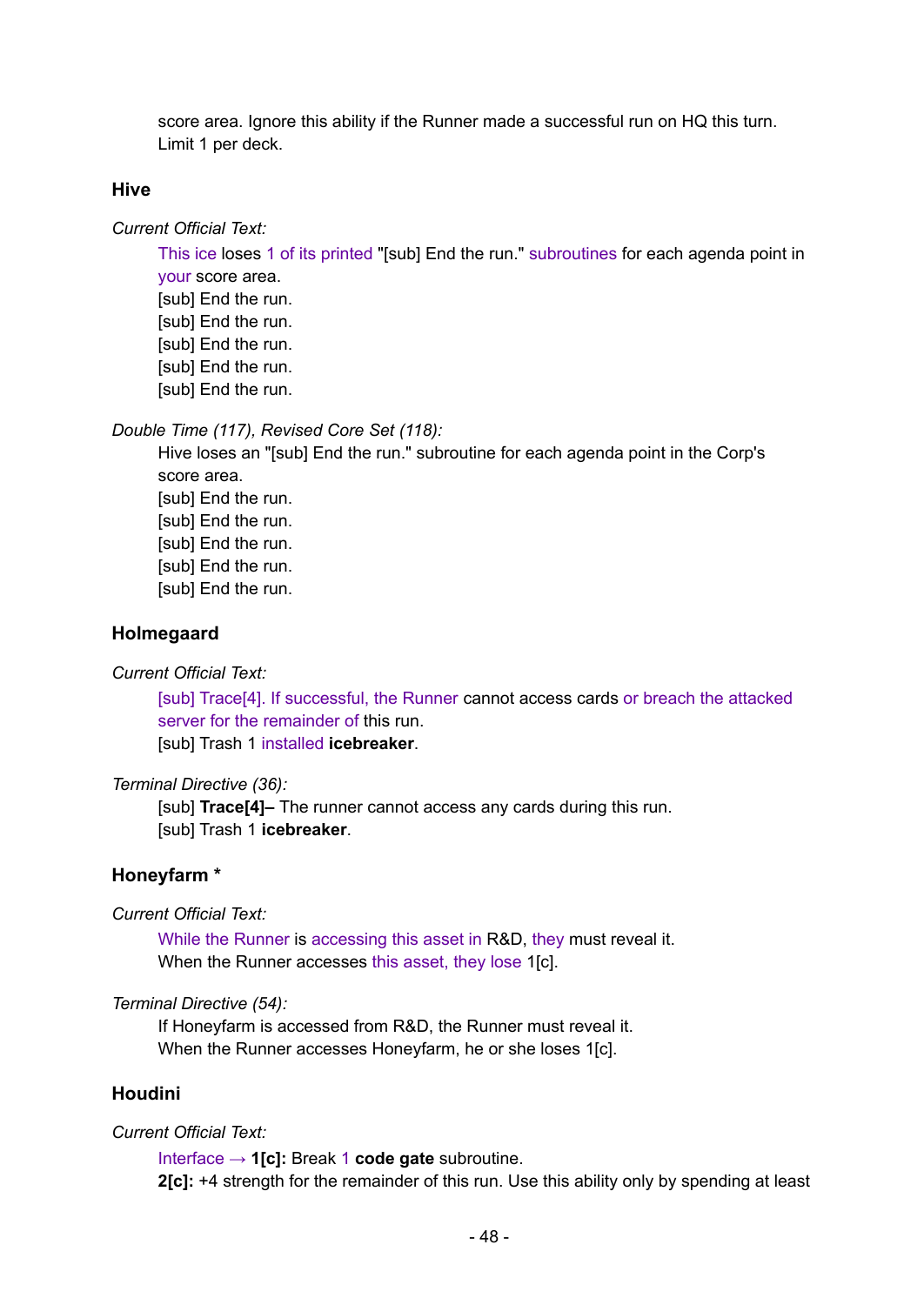1 credit from a **stealth** card.

### *Escalation (45):*

1[c]: Break **code gate** subroutine. 2[c]: +4 strength for the remainder of this run. Use this ability only by spending at least 1 credit from a **stealth** card.

## **Housekeeping \***

### *Current Official Text:*

This operation is not trashed until another **current** is played or an agenda is stolen. The first time each turn the Runner installs a card, they trash 1 card from the grip.

### *Order and Chaos (20):*

This card is not trashed until another **current** is played or an agenda is stolen. The first time the Runner installs a card each turn, he or she must trash 1 card from his or her grip.

## **HQ Interface**

### *Current Official Text:*

Whenever you breach HQ, access 1 additional card.

*Humanity's Shadow (85), Revised Core Set (26), System Core 2019 (31):* Whenever you access cards from HQ, access 1 additional card from HQ.

# **Hudson 1.0**

## *Current Official Text:*

**Lose [click]:** Break 1 subroutine on this ice. Only the Runner can use this ability. [sub] The Runner cannot access more than 1 card during this run. [sub] The Runner cannot access more than 1 card during this run.

### *Mala Tempora (51), Revised Core Set (67):*

The Runner may spend [click] to break any subroutine on Hudson 1.0. [sub] The Runner cannot access more than 1 card during this run. [sub] The Runner cannot access more than 1 card during this run.

## **Hunter Seeker \***

### *Current Official Text:*

As an additional cost to play this operation, spend [click]. Play only if the Runner stole an agenda during their last turn. Trash 1 installed card.

## *Terminal Directive (51):*

As an additional cost to play this operation, spend [click]. Play only if the Runner stole an agenda during his or her last turn. Trash 1 card.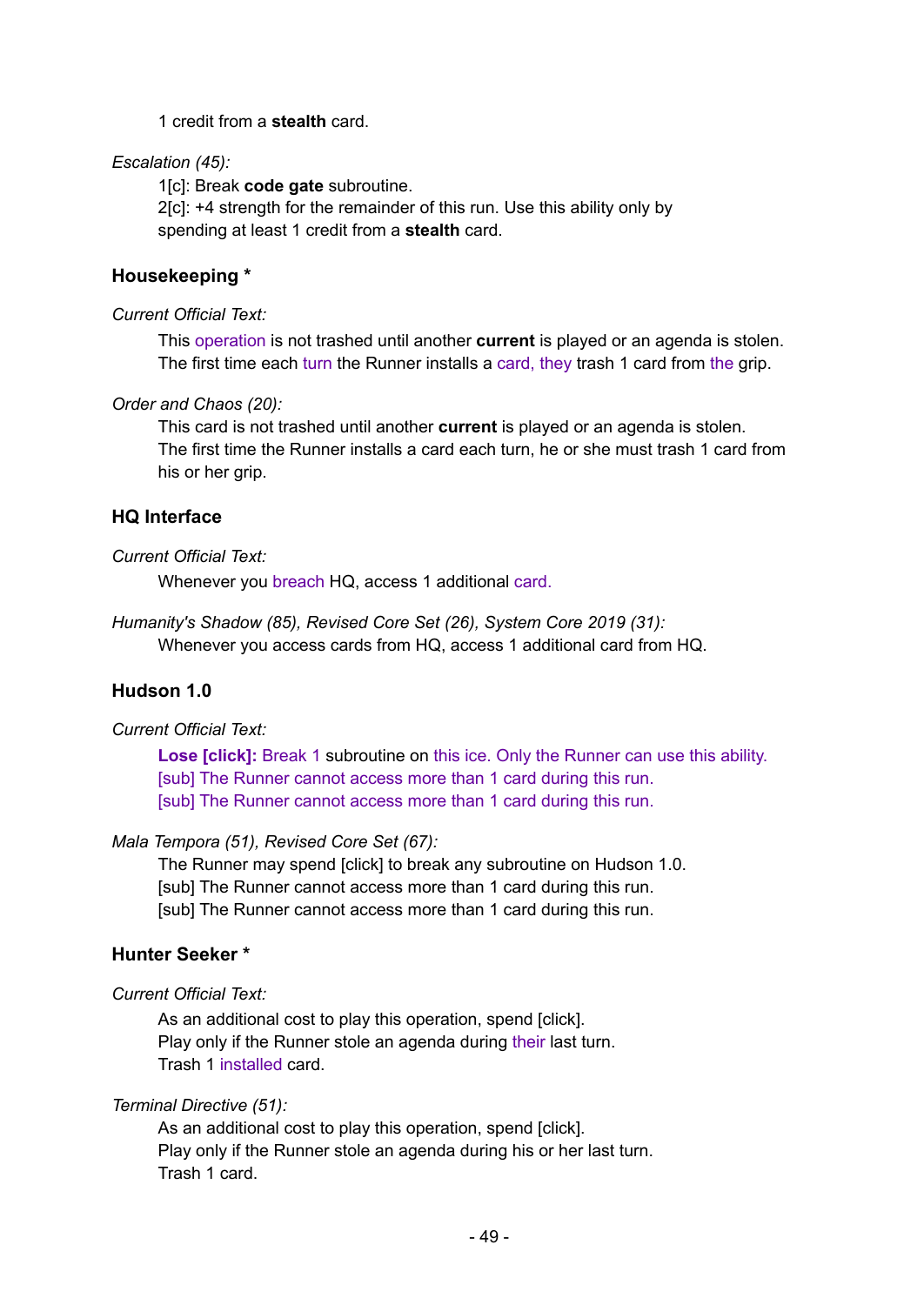# **Ichi 1.0**

*Current Official Text:*

**Lose [click]:** Break 1 subroutine on this ice. Only the Runner can use this ability.

[sub] Trash 1 installed program.

[sub] Trash 1 installed program.

[sub] Trace<sup>[1]</sup>. If successful, give the Runner 1 tag and do 1 brain damage.

*Core Set (62), Revised Core Set (68), System Core 2019 (75):*

The Runner can spend [click] to break any subroutine on Ichi 1.0.

[sub] Trash 1 program.

[sub] Trash 1 program.

[sub] **Trace[1]–** If successful, give the Runner 1 tag and do 1 brain damage.

## **Ichi 2.0**

*Current Official Text:*

**Lose [click][click]:** Break up to 2 subroutines on this ice. Only the Runner can use this ability.

[sub] Trash 1 installed program.

[sub] Trash 1 installed program.

[sub] Trace<sup>[3]</sup>. If successful, give the Runner 1 tag and do 1 brain damage.

### *Creation and Control (17):*

The Runner can spend [click][click] to break up to 2 subroutines on Ichi 2.0. [sub] Trash 1 program. [sub] Trash 1 program. [sub] **Trace[3]–** If successful, give the Runner 1 tag and do 1 brain damage.

## **Ika**

*Current Official Text:*

**2[c]:** Host this program on a piece of ice. Interface → **1[c]:** Break up to 2 subroutines on host **sentry**. **2[c]:** +3 strength.

*Reign and Reverie (19):*

2[c]: Host Ika on a piece of ice.

1[c]: Break up to 2 subroutines on host sentry.

2[c]: +3 strength.

## **Immolation Script**

*Current Official Text:*

Run Archives. If successful, whenever you would access a faceup piece of ice in Archives this run, you may instead trash 1 rezzed copy of that ice. Use this ability only once this run.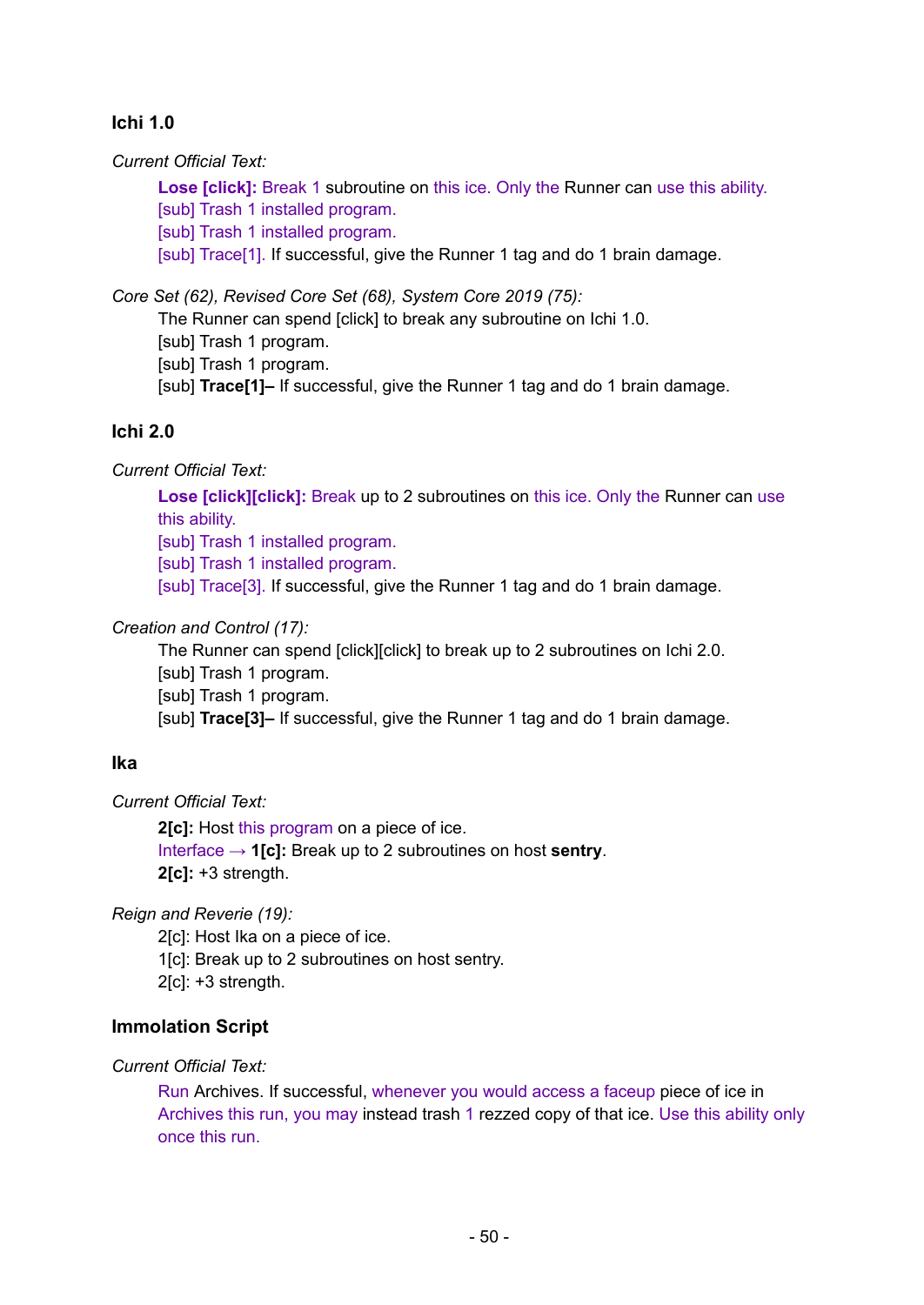*Chrome City (41):*

Make a run on Archives. If successful, instead of accessing a piece of ice in Archives, trash a rezzed copy of that ice.

### **Inazuma \***

*Current Official Text:*

[sub] During the next encounter this run, the Runner cannot break subroutines on the encountered ice.

[sub] The Runner cannot jack out this run until after their next encounter with a piece of ice begins.

#### *Honor and Profit (16):*

[sub] The Runner cannot break any subroutines on the next piece of ice he or she encounters during this run.

[sub] The Runner cannot jack out until after encountering the next piece of ice during this run.

### **Increased Drop Rates \***

*Current Official Text:*

While the Runner is accessing this upgrade in R&D, they must reveal it. When the Runner accesses this upgrade, remove 1 bad publicity unless they take 1 tag.

#### *Downfall (54):*

While the Runner is accessing this card from R&D, they must reveal it. When the Runner accesses this card, remove 1 bad publicity unless they take 1 tag.

### **Indexing**

#### *Current Official Text:*

Run R&D. If successful, instead of breaching R&D, you may look at the top 5 cards of R&D and arrange them in any order.

#### *Future Proof (106), Revised Core Set (39):*

Make a run on R&D. If successful, instead of accessing cards you may look at the top 5 cards of R&D and arrange them in any order.

## **Information Overload \***

#### *Current Official Text:*

When the Runner encounters this ice, trace<sup>[1]</sup>. If successful, give them 1 tag. This ice gains "[sub] The Runner trashes 1 of their installed cards." for each tag the Runner has.

### *The Spaces Between (27):*

When the Runner encounters Information Overload, trace [1]– if successful, give the Runner 1 tag.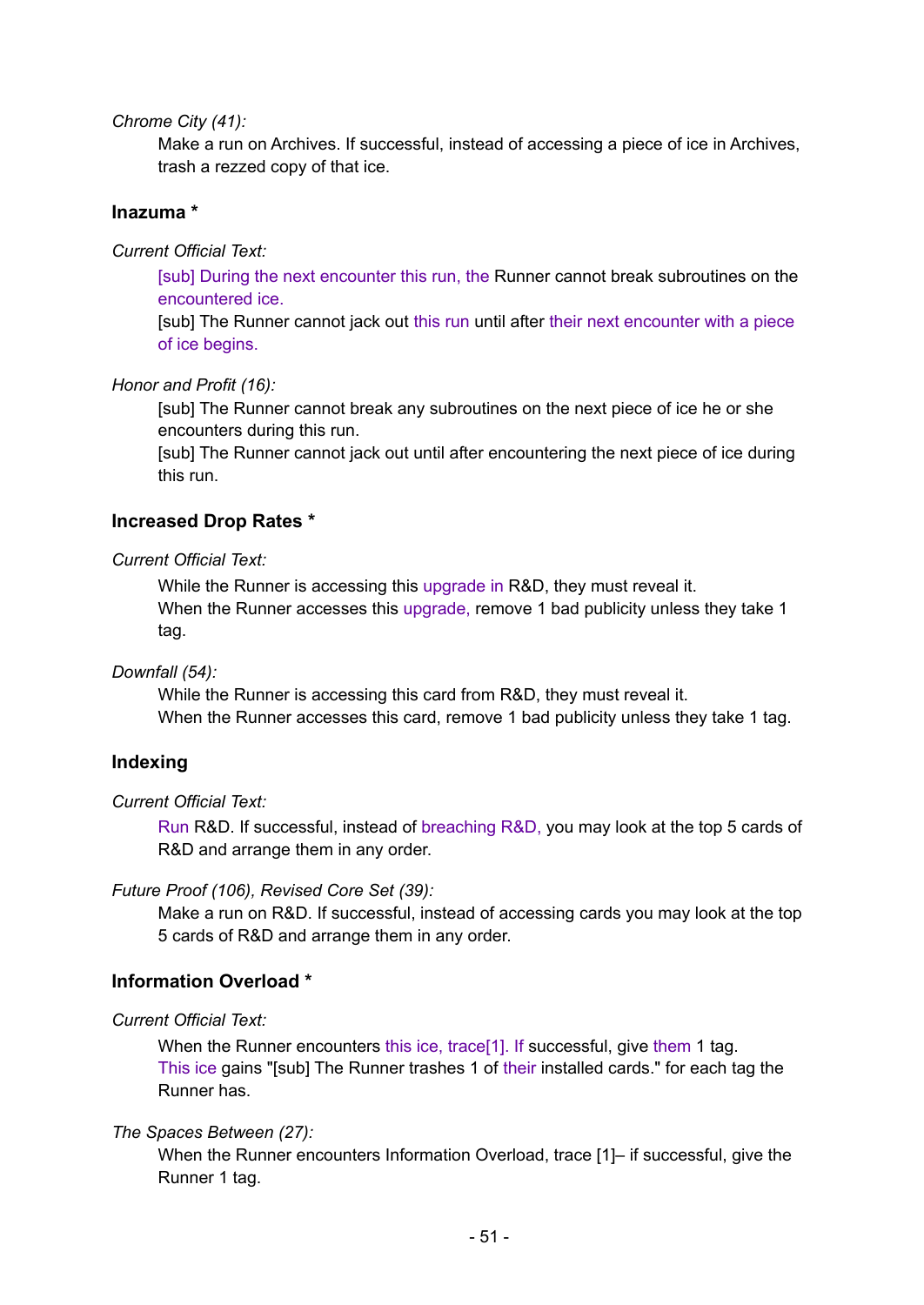Information Overload gains "[sub] The Runner trashes 1 of his or her installed cards." for each tag the Runner has.

## **Information Sifting**

*Current Official Text:*

Run HQ. If successful, instead of breaching HQ, the Corp separates all cards in HQ into 2 facedown piles. Choose 1 of the piles. Access each card in the chosen pile.

*The Liberated Mind (79):*

Make a run on HQ. If successful, instead of accessing cards, the Corp separates all cards in HQ into 2 facedown piles. Access all of the cards in one of the piles; you cannot access any cards in the other pile this run.

## **Injection Attack**

### *Current Official Text:*

Choose 1 installed **icebreaker** and run any server. During that run, the chosen **icebreaker** gets +2 strength.

### *23 Seconds (9):*

Make a run and choose an **icebreaker**. That **icebreaker** has +2 strength for the remainder of this run.

## **Intake \***

### *Current Official Text:*

While the Runner is accessing this upgrade in R&D, they must reveal it. When the Runner accesses this upgrade anywhere except in Archives, trace<sup>[4]</sup>. If successful, add 1 installed program or **virtual** resource to the grip.

### *Whispers in Nalubaale (98):*

If Intake is accessed from R&D, the Runner must reveal it.

When the Runner accesses Intake, **trace [4]–** If successful, add an installed program or {b]virtual resource to the grip. Ignore this ability if the Runner accesses Intake from Archives.

## **Interrupt 0 \***

## *Current Official Text:*

[sub] For the remainder of this run, as an additional cost to use an **icebreaker** ability to break subroutines, the Runner must pay 1[c].

[sub] For the remainder of this run, as an additional cost to use an **icebreaker** ability to break subroutines, the Runner must pay 1[c]

## *Kala Ghoda (16):*

[sub] For the remainder of this run, the Runner must pay 1[c] as an additional cost each time he or she uses an icebreaker to break at least 1 subroutine. [sub] For the remainder of this run, the Runner must pay 1[c] as an additional cost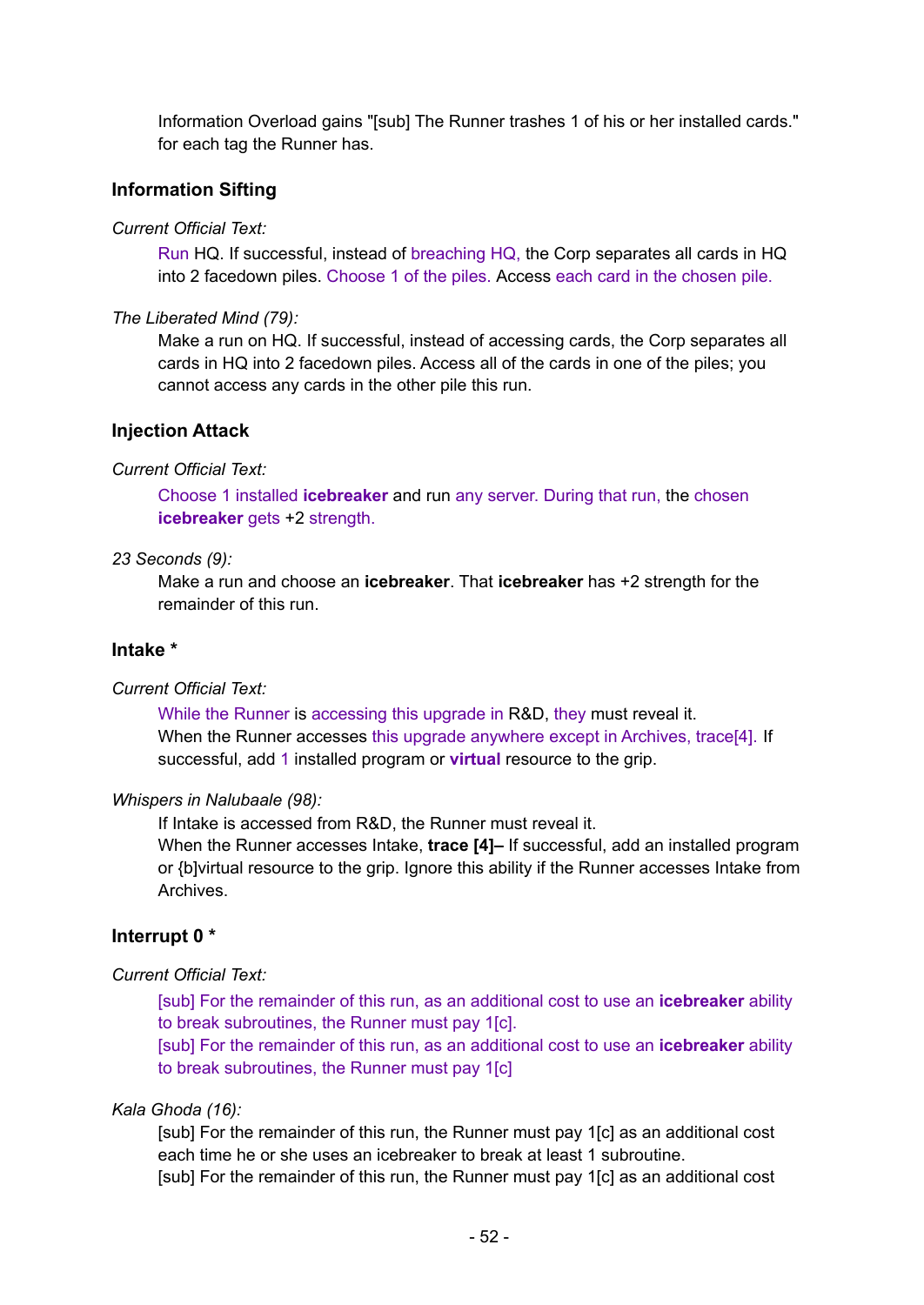each time he or she uses an icebreaker to break at least 1 subroutine.

## **Inti**

*Current Official Text:*

Interface → **1[c]:** Break 1 **barrier** subroutine. **2[c]:** +1 strength for the remainder of this run.

### *Creation and Control (48):*

1[c]: Break **barrier** subroutine. 2[c]: +1 strength for the remainder of this run.

## **Invasion of Privacy \***

*Current Official Text:*

As additional cost to play this operation, spend [click].

Trace[2]. If successful, reveal the grip. Trash up to X resources and/or events revealed this way, where X is equal to the amount by which your trace strength exceeded the Runner's link strength. If unsuccessful, take 1 bad publicity.

### *Opening Moves (16):*

As additional cost to play this operation, spend [click].

**Trace [2]–** If successful, reveal the Runner's grip and trash a number of resources and/or events from it up to the amount by which your trace strength exceeded the Runner's link strength. If unsuccessful, take 1 bad publicity.

## **Inversificator**

*Current Official Text:*

The first time each turn you pass a piece of ice after an encounter during which this program fully broke that ice, you may swap it with another installed piece of ice. Interface → **1[c]:** Break 1 **code gate** subroutine. **1[c]:** +1 strength.

*Earth's Scion (48):*

The first time you pass a piece of ice each turn in which you used Inversificator to break all subroutines, you may swap that ice with another piece of ice. 1[c]: Break **code gate** subroutine.

 $1$ [c]:  $+1$  strength.

## **IP Block \***

*Current Official Text:*

When the Runner encounters this ice, give them 1 tag if there is an installed **AI** program.

[sub] Trace[3]. If successful, give the Runner 1 tag.

[sub] End the run if the Runner is tagged.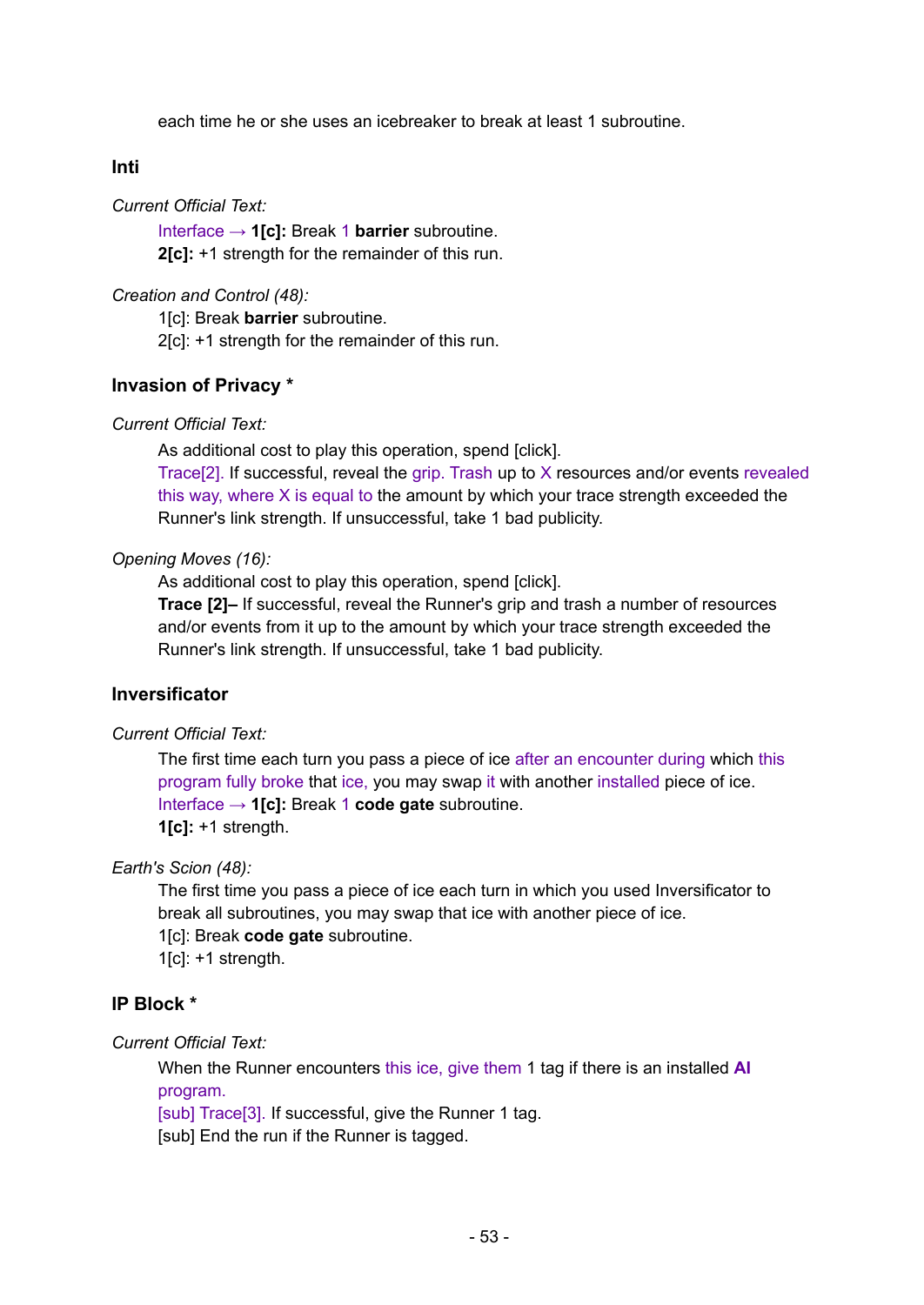### *Martial Law (94):*

When the Runner encounters IP Block, give him or her 1 tag if there is an installed **AI**. [sub] Trace [3]– If successful, give the Runner 1 tag. [sub] End the run if the Runner is tagged.

## **It's a Trap! \***

### *Current Official Text:*

Whenever this ice is exposed, do 2 net damage. [sub] The Runner trashes 1 of their installed cards. Trash this ice.

### *Old Hollywood (90):*

Whenever It's a Trap! is exposed, do 2 net damage. [sub] The Runner trashes 1 of his or her installed cards. Trash It's a Trap!.

## **Itinerant Protesters \***

### *Current Official Text:*

This event is not trashed until another **current** is played or an agenda is scored. The Corp gets -1 maximum hand size for each bad publicity they have.

### *Order and Chaos (33):*

This card is not trashed until another **current** is played or an agenda is scored. The Corp's maximum hand size is reduced by 1 for each bad publicity he or she has.

## **Janus 1.0**

## *Current Official Text:*

**Lose [click]:** Break 1 subroutine on this ice. Only the Runner can use this ability. [sub] Do 1 brain damage. [sub] Do 1 brain damage. [sub] Do 1 brain damage. [sub] Do 1 brain damage.

## *What Lies Ahead (12):*

The Runner may spend [click] to break any subroutine on Janus 1.0. [sub] Do 1 brain damage. [sub] Do 1 brain damage. [sub] Do 1 brain damage. [sub] Do 1 brain damage.

## **Jesminder Sareen: Girl Behind the Curtain**

## *Current Official Text:*

[interrupt]  $\rightarrow$  The first time each run you would take 1 or more tags, prevent 1 tag.

### *Kala Ghoda (6):*

Avoid the first tag during each run.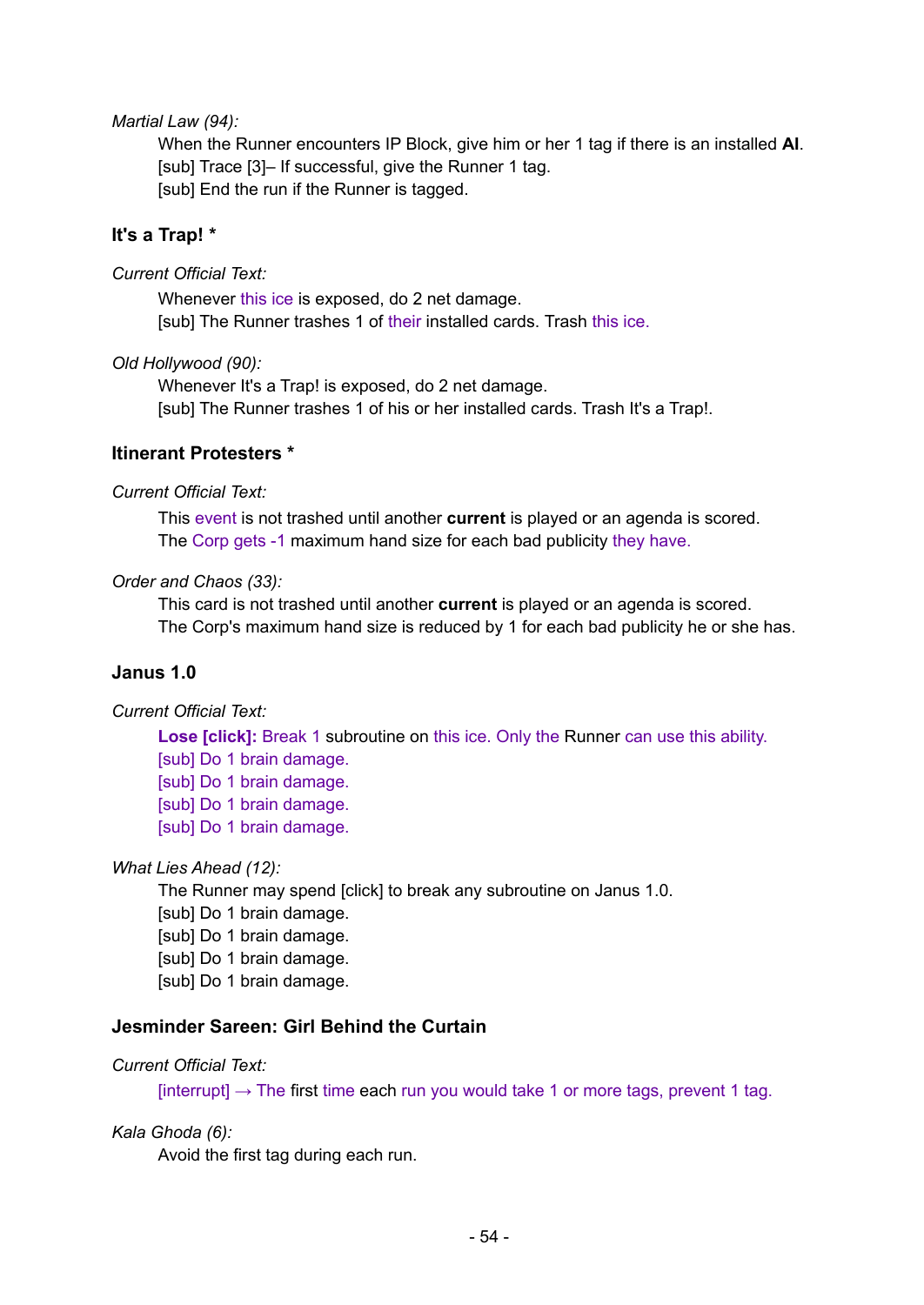# **Jinja City Grid**

## *Current Official Text:*

Whenever you draw a piece of ice, you may reveal it and install it protecting this server, paying 4[c] less.

Limit 1 **region** per server.

## *Down the White Nile (31):*

Whenever you draw a piece of ice, you may reveal it and install it protecting this server, lowering its install cost by 4[c].

Limit 1 **region** per server.

## **Jinteki Biotech: Life Imagined**

## *Current Official Text:*

Before taking your first turn, you may switch this identity with any copy of Jinteki Biotech.

**[click][click][click]:** Flip this identity.

The Brewery: When you flip this identity, do 2 net damage. The Tank: When you flip this identity, shuffle all cards in Archives into R&D. The Greenhouse: When you flip this identity, place 4 advancement counters on 1 installed card that you can advance.

## *The Valley (12):*

Before taking your first turn, you may swap this card with any copy of Jinteki Biotech.

[click], [click], [click]: Flip this identity.

# **Jua \***

## *Current Official Text:*

When the Runner encounters this ice, they cannot install cards for the remainder of the turn.

[sub] Choose 2 installed Runner cards, if able. The Runner must add 1 of the chosen cards to the top of the stack.

## *Down the White Nile (34):*

When the Runner encounters Jua, he or she cannot install cards for the remainder of the turn.

[sub] Choose 2 installed Runner cards, if able. The Runner must add 1 of those cards to the top of the stack.

## **Jumon**

## *Current Official Text:*

When your turn ends, place 2 advancement counters on 1 card in the root of a remote server.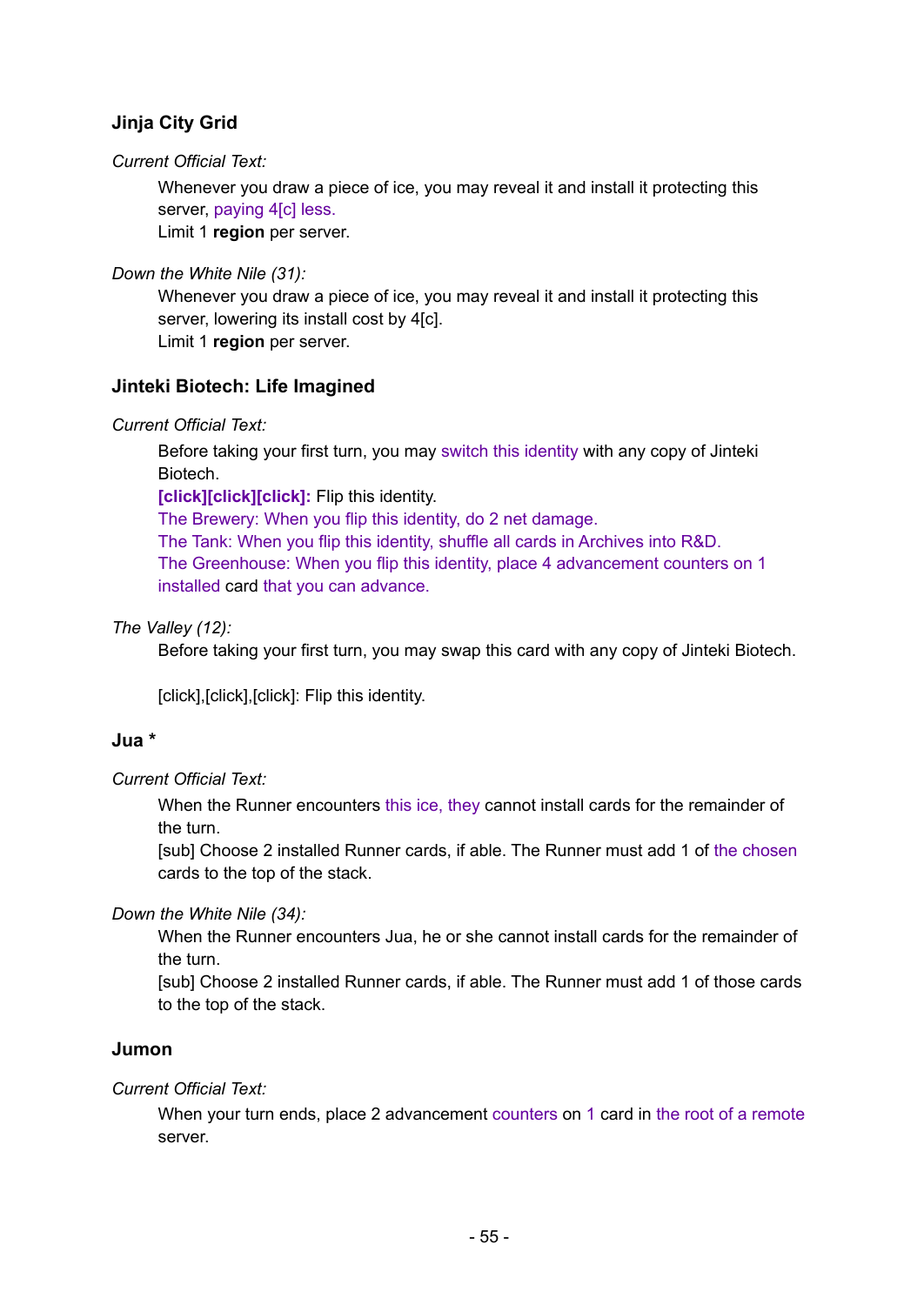*Reign and Reverie (35):*

When your turn ends, place 2 advancement tokens on a card installed in a server.

## **K. P. Lynn \***

*Current Official Text:*

Whenever the Runner passes all of the ice protecting this server, they must take 1 tag or end the run.

*Terminal Directive (52):*

Whenever the Runner passes all of the ice protecting this server, he or she must either take 1 tag or end the run.

### **Kakurenbo \***

### *Current Official Text:*

As an additional cost to play this operation, spend [click][click]. Trash any number of cards from HQ. Turn all cards in Archives facedown. You may install 1 agenda, asset, or upgrade from Archives in the root of a remote server and place 2 advancement counters on it. Remove this operation from the game.

#### *Previous Official Text:*

As an additional cost to play this operation, spend [click][click].

Trash any number of cards from HQ. Turn all cards in Archives facedown. You may install 1 agenda, asset, or upgrade from Archives in the root of a remote server and place 2 advancement counters on it. Remove this operation from the game.

### *Uprising (111):*

As an additional cost to play this operation, spend [click][click]. Trash any number of cards from HQ. Turn all cards in Archives facedown. You may install 1 agenda, asset, or upgrade from Archives in a remote server and place 2 advancement tokens on it. Remove this operation from the game instead of trashing it.

## **Kala Ghoda Real TV \***

### *Current Official Text:*

When your turn begins, you may look at the top card of the stack. **[trash]:** The Runner trashes the top card of the stack.

### *Kala Ghoda (15):*

When your turn begins, you may look at the top card of the Runner's stack. [trash]: The Runner trashes the top card of his or her stack.

## **Kamali 1.0**

### *Current Official Text:*

**Lose [click]:** Break 1 subroutine on this ice. Only the Runner can use this ability. [sub] Do 1 brain damage unless the Runner trashes 1 installed resource.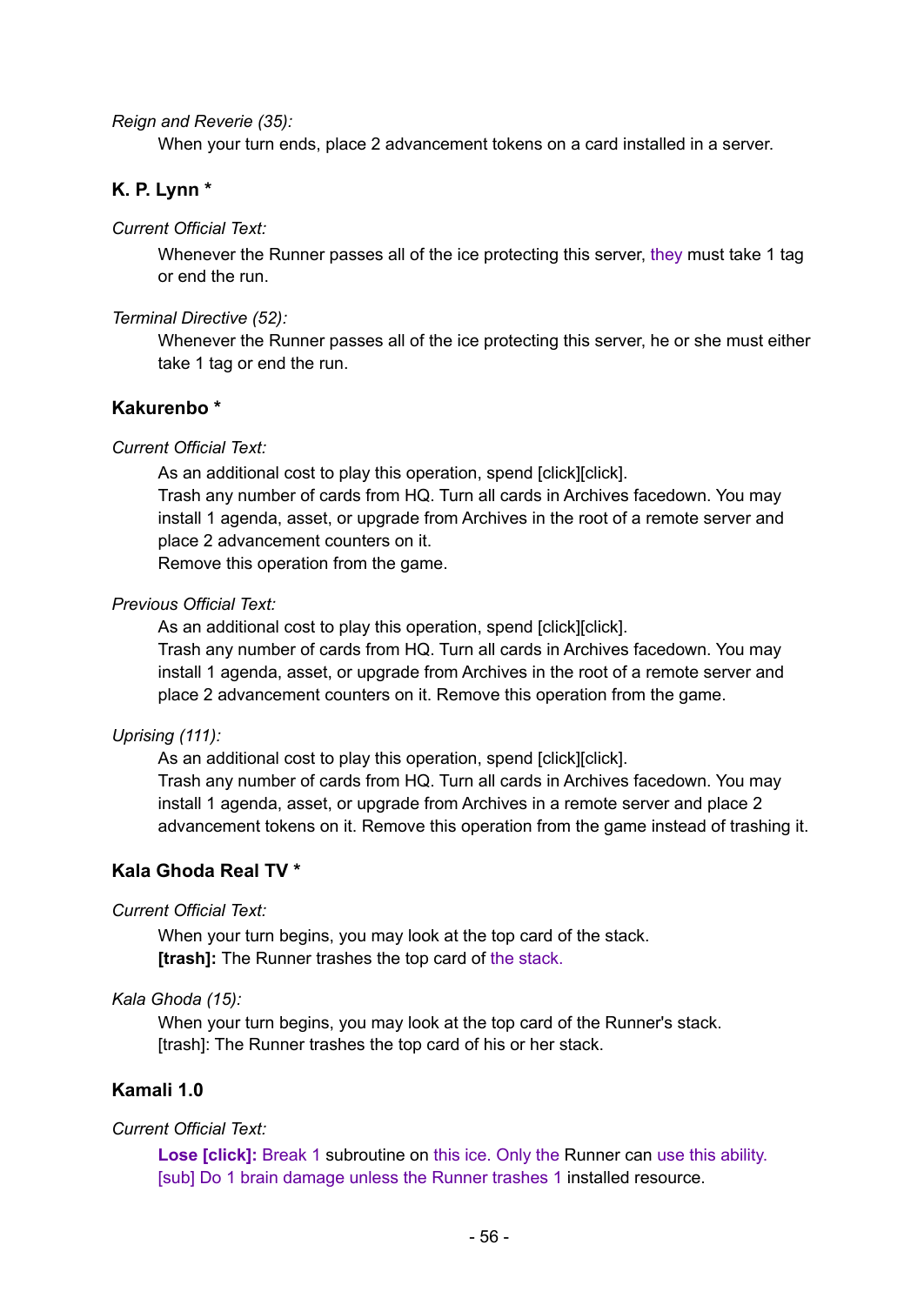[sub] Do 1 brain damage unless the Runner trashes 1 installed piece of hardware. [sub] Do 1 brain damage unless the Runner trashes 1 installed program.

### *Whispers in Nalubaale (92):*

The Runner can spend [click] to break any subroutine on Kamali 1.0.

[sub] Do 1 brain damage unless the Runner trashes an installed resource.

[sub] Do 1 brain damage unless the Runner trashes an installed piece of hardware.

[sub] Do 1 brain damage unless the Runner trashes an installed program.

## **Kasi String**

### *Current Official Text:*

The first time each turn a successful run on a remote server ends, if you breached the server but stole no agendas, you may place 1 power counter on this resource. When this resource has 4 or more hosted power counters, add it to your score area as an agenda worth 1 agenda point.

### *Kampala Ascendant (111):*

The first time a successful run on a remote server ends each turn, you may place 1 power counter on Kasi String if you accessed cards and stole no agendas. When Kasi String has 4 or more power counters on it, add it to your score area as an agenda worth 1 agenda point.

## **Keyhole**

## *Current Official Text:*

**[click]:** Run R&D. If successful, instead of breaching R&D, look at the top 3 cards of R&D. Trash 1 of those cards, then the Corp shuffles R&D.

### *True Colors (61):*

[click]: Make a run on R&D. If successful, instead of accessing cards, look at the top 3 cards of R&D. Trash 1 of those cards at no cost (even if it cannot normally be trashed) and the Corp shuffles R&D.

## **Khusyuk**

## *Current Official Text:*

Run R&D. If successful, instead of breaching R&D, choose a number greater than 0. For each installed card you have with a printed install cost matching that number, reveal 1 card from the top of R&D (max 6). Access 1 of the revealed cards, then the Corp shuffles R&D.

## *Downfall (21):*

Run R&D. If successful, instead of accessing cards, choose a number greater than 0. For each installed card you have with a printed install cost matching that number, reveal 1 card from the top of R&D (max 6). Access one of the revealed cards, then the Corp shuffles R&D. You cannot access any other cards in R&D this run.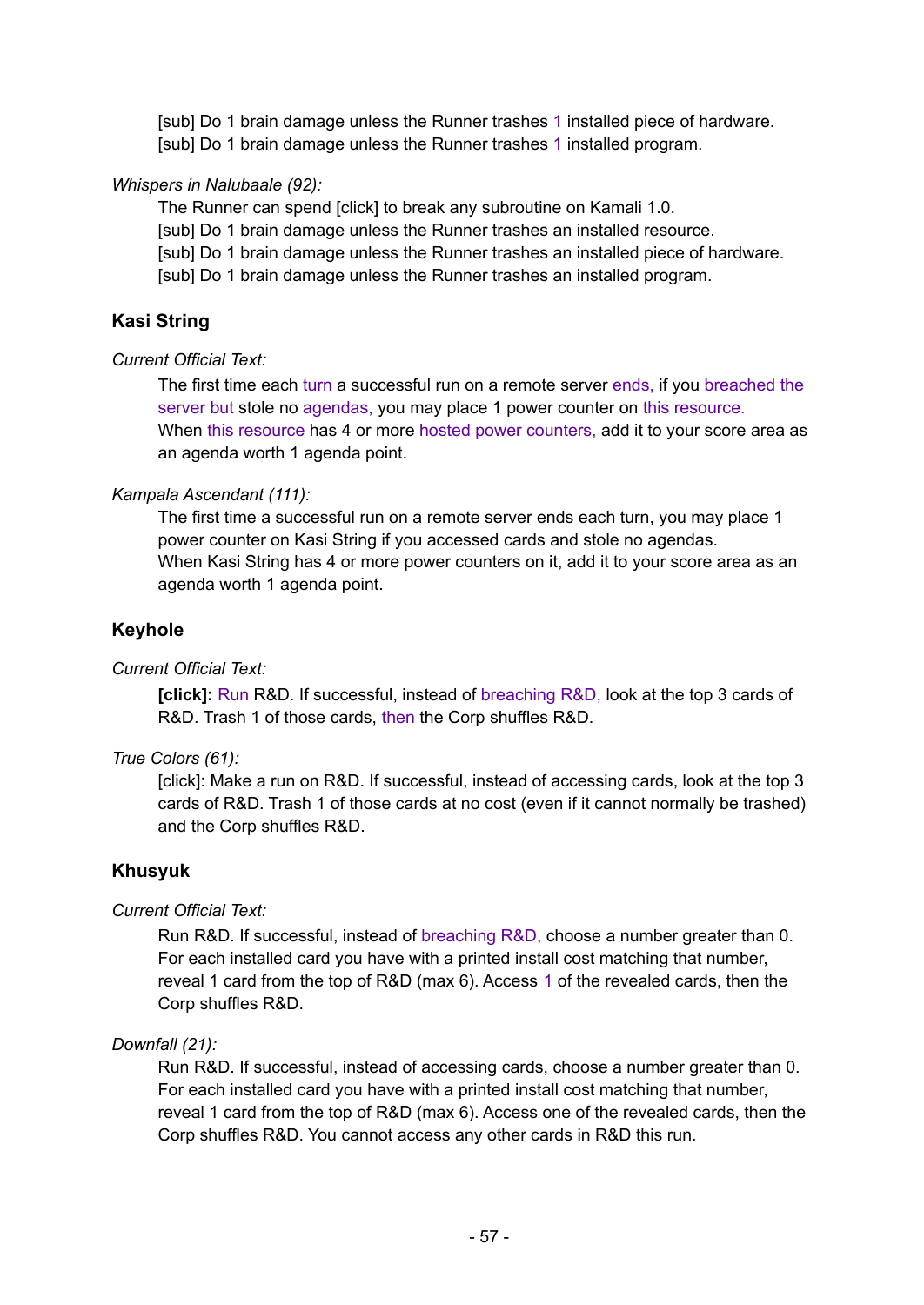# **Kill Switch \***

## *Current Official Text:*

This operation is not trashed until another **current** is played or an agenda is stolen. While the Runner is accessing an agenda in R&D, they must reveal it. Whenever an agenda is accessed or scored, trace[3]. If successful, do 1 brain damage.

## *Previous Official Text:*

This card is not trashed until another **current** is played or an agenda is stolen. While the Runner is accessing an agenda from R&D, they must reveal it. Whenever an agenda is accessed or scored, trace[3]. If successful, do 1 brain damage.

## *The Devil and the Dragon (70):*

This card is not trashed until another **current** is played or an agenda is stolen. Whenever an agenda is accessed or scored, **trace[3]–** If successful, do 1 brain damage.

## **Kitsune**

### *Current Official Text:*

[sub] You may choose 1 card in HQ. If you do, the Runner breaches HQ. During this breach, the Runner cannot access cards in the root of HQ, and the first card they access must be the chosen card. When the breach ends, trash this ice.

## *First Contact (43):*

[sub] The Corp may choose a card in HQ. The Runner accesses that card. If he or she does, trash Kitsune.

## **Knifed**

### *Current Official Text:*

Run any server. The first time you fully break a **barrier** during that run, trash that **barrier**.

### *Order and Chaos (38):*

Make a run. The first time you break all subroutines on a **barrier** during this run, trash that **barrier**.

## **Knight**

### *Current Official Text:*

Interface  $\rightarrow$  2[c]: Break 1 subroutine on host ice.

**[click]:** Host this program on a piece of ice that is not hosting a **Caïssa** and is not directly inward or outward from this program's current host ice.

### *Mala Tempora (43):*

2[c]: Break subroutine on host ice.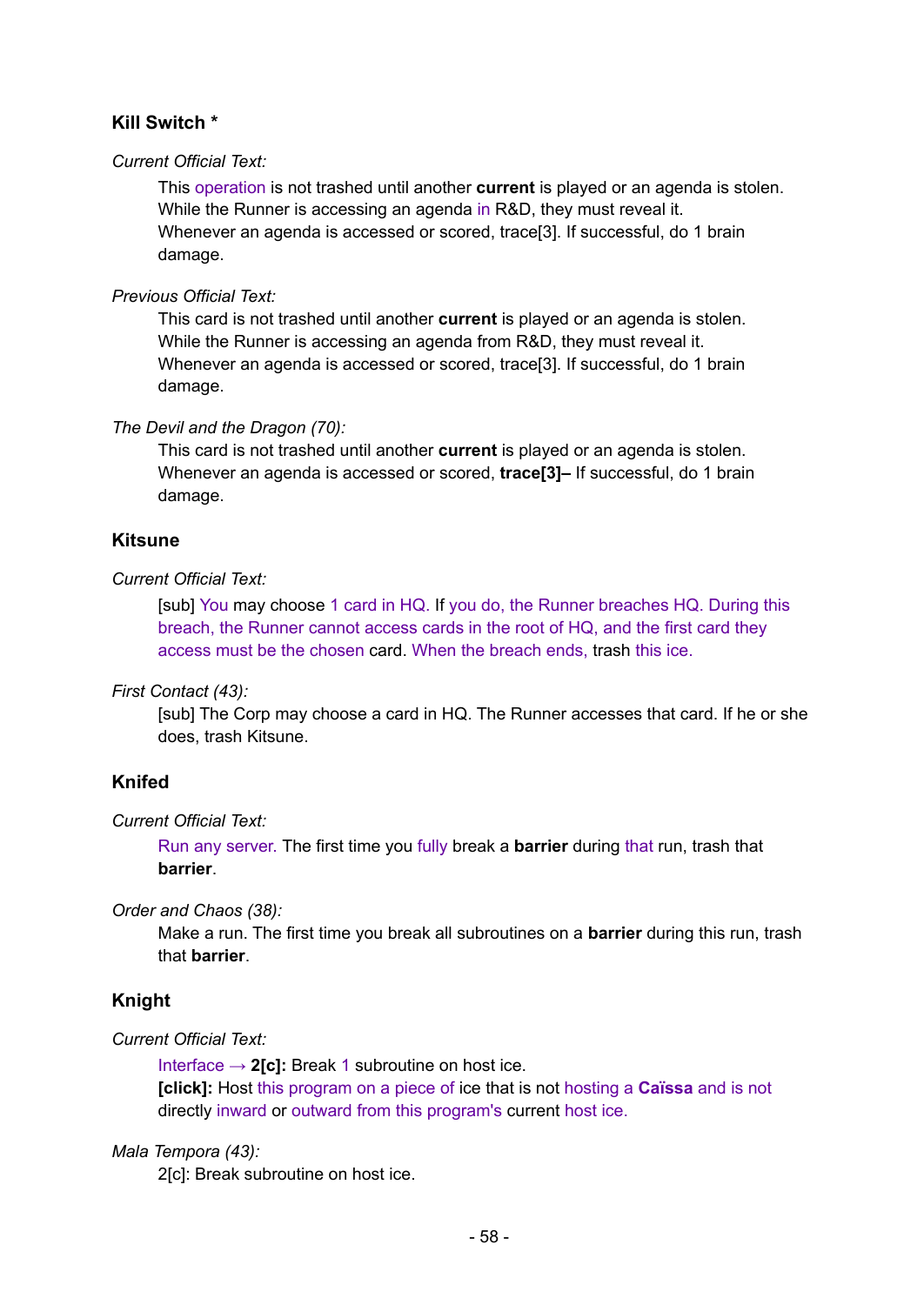[click]: Host Knight on a piece of ice not hosting a **Caïssa**. If already hosted, Knight can be hosted only on ice that is not installed directly before or after the current piece of ice hosting Knight.

## **La Costa Grid \***

*Current Official Text:*

Remote server only.

When your turn begins, place 1 advancement counter on a card installed in the root of this server.

Limit 1 **region** per server.

*Previous Official Text:*

Remote server only.

When your turn begins, place 1 advancement counter on 1 card installed in the root of this server.

Limit 1 **region** per server.

## *Uprising (112):*

Remote server only.

When your turn begins, place 1 advancement token on a card installed in this server. Limit 1 **region** per server.

## **Laamb**

*Current Official Text:*

Whenever you encounter a piece of ice, you may pay 2[c]. If you do, it gains **barrier** for the remainder of that encounter. Use this ability only once per turn. Interface → **2[c]:** Break any number of **barrier** subroutines. **3[c]:** +6 strength.

## *Whispers in Nalubaale (86):*

When you encounter a piece of ice, you may pay 2[c] to have it gain **barrier** until the end of the encounter. Use this ability only once per turn.

2[c]: Break any number of **barrier** subroutines.

3[c]: +6 strength.

# **Laguna Velasco District**

*Current Official Text:*

Whenever you take the basic action to draw cards, increase the number of cards you draw by 1.

## *Terminal Directive (22):*

Whenever you spend [click] to draw 1 card (not through a card ability), draw 1 additional card.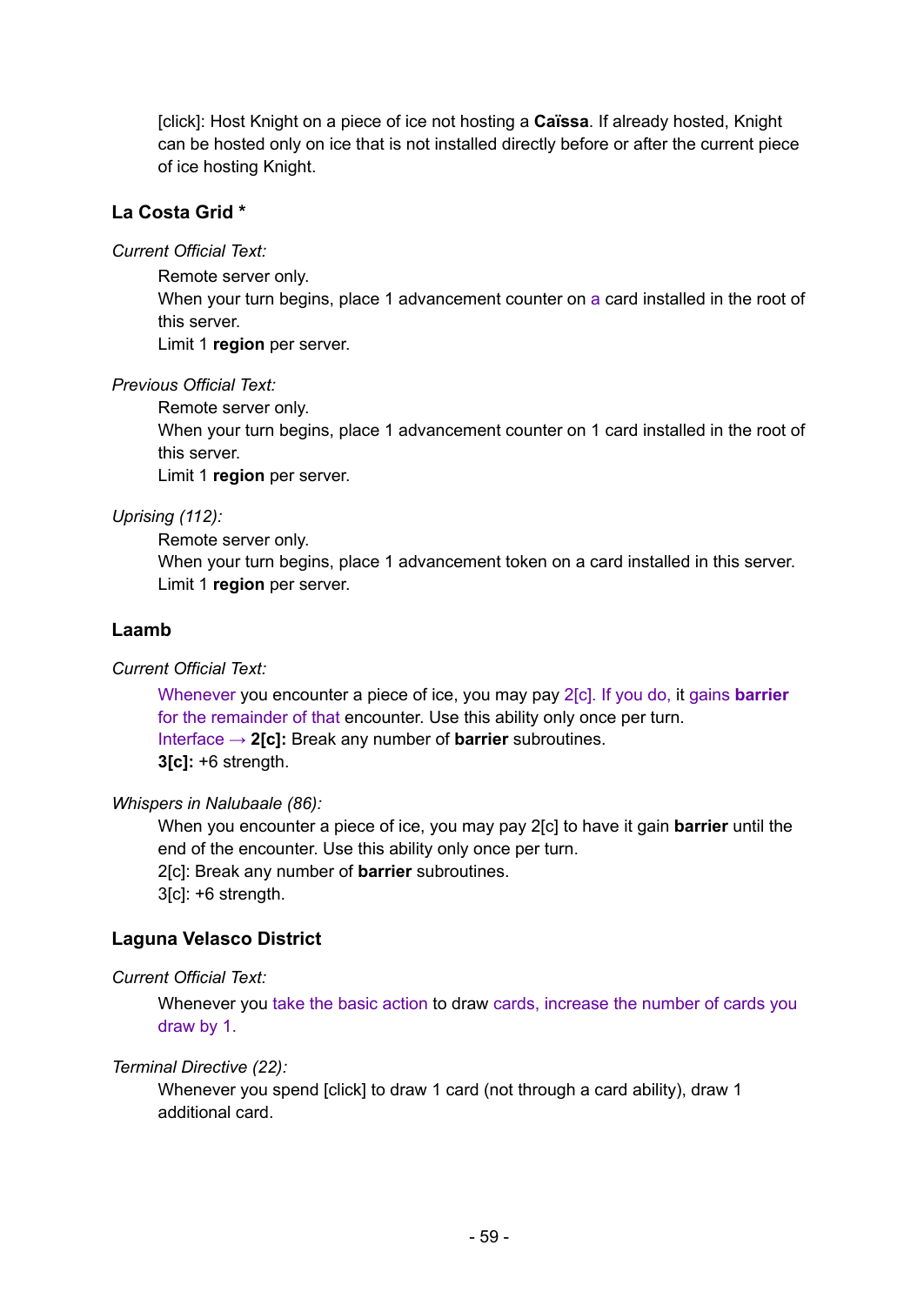# **Letheia Nisei**

## *Current Official Text:*

The first time each run the Runner approaches this server, you and the Runner secretly spend 0[c], 1[c], or 2[c]. Reveal spent credits. If you and the Runner spent a different number of credits, you may trash this upgrade. If you do, the Runner moves to the outermost position of this server. The Runner may jack out.

## *Downfall (46):*

The first time each run the Runner approaches this server, you and the Runner secretly spend 0[c], 1[c] or 2[c]. Reveal spent credits. If you and the Runner spent a different number of credits, you may trash this upgrade to force the Runner to approach the outermost piece of ice protecting this server.

# **Leviathan**

## *Current Official Text:*

Interface → **3[c]:** Break up to 3 **code gate** subroutines. **3[c]:** +5 strength.

## *Second Thoughts (26):*

3[c]: Break up to 3 **code gate** subroutines. 3[c]: +5 strength.

## **Liberated Chela \***

## *Current Official Text:*

[click][click][click][click][click], **forfeit an agenda:** The Corp may forfeit an agenda to remove this resource from the game. If they do not, add this resource to your score area as an agenda worth 2 agenda points.

### *The Liberated Mind (81):*

[click],[click],[click],[click],[click], **forfeit an agenda**: Add Liberated Chela to your score area as an agenda worth 2 agenda points. The Corp may forfeit an agenda to prevent this. If he or she does, remove Liberated Chela from the game.

# **Load Testing \***

## *Current Official Text:*

When the Runner's next turn begins, they lose [click].

### *Station One (31):*

When the Runner's next turn begins, he or she loses [click].

## **Loki**

## *Current Official Text:*

When the Runner encounters this ice, choose another rezzed piece of ice. For the remainder of this run, this ice gains the subtypes of the chosen ice and gains the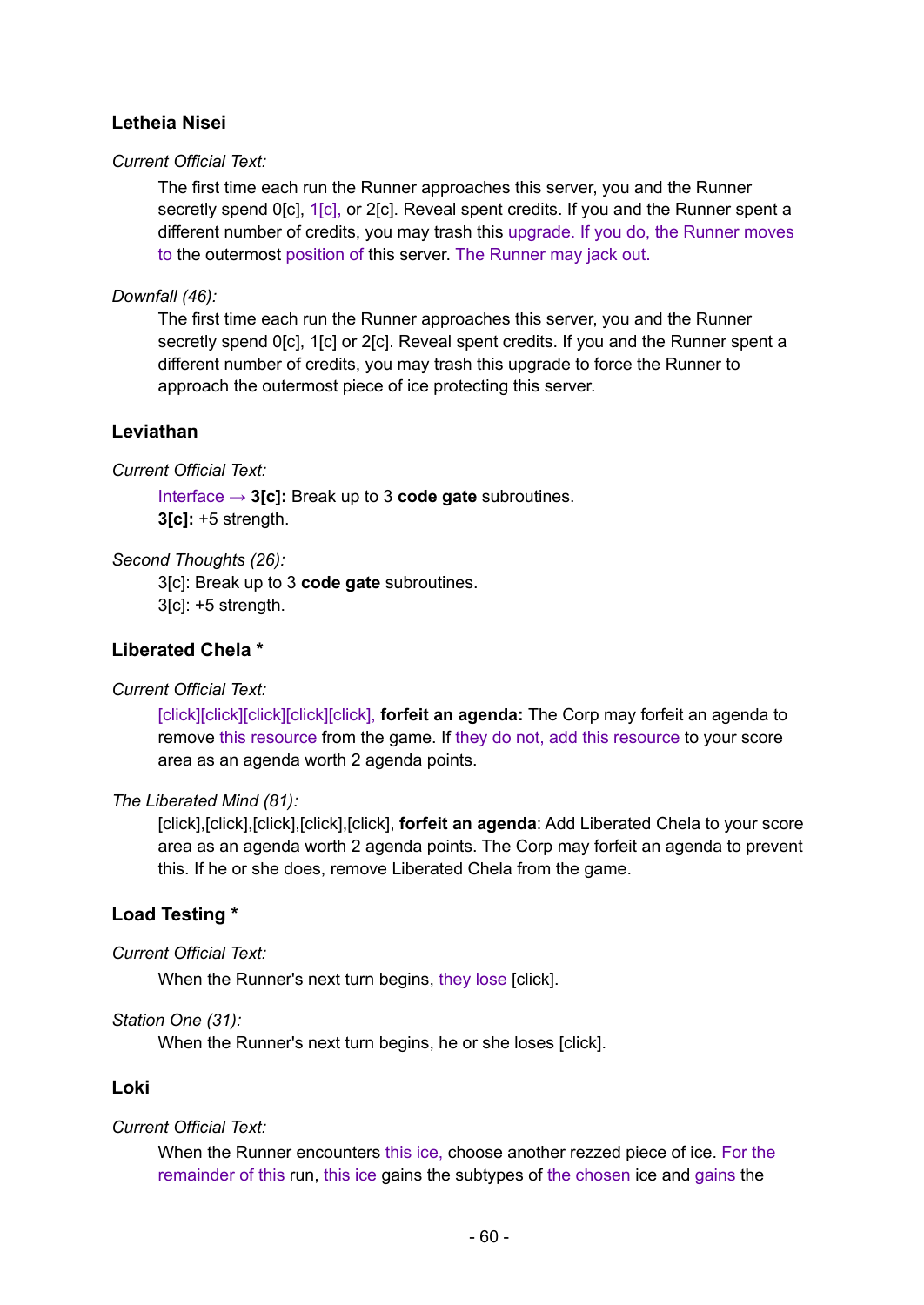subroutines of that ice in order before all its other subroutines. [sub] The Runner must either end the run or shuffle all cards from the grip into the stack.

*Blood and Water (69):*

When the Runner encounters Loki, choose another rezzed piece of ice. Until the end of the run, Loki gains the subtypes of that ice and the subroutines of that ice before all Loki's other subroutines.

[sub] End the run unless the Runner shuffles his or her grip into the stack.

# **Lustig**

*Current Official Text:*

Interface → **1[c]:** Break 1 **sentry** subroutine. **3[c]:** +5 strength. **[trash]:** Bypass the **sentry** you are encountering.

*Terminal Directive (7):*

1[c]: Break **sentry** subroutine. 3[c]: +5 strength. [trash]: Bypass a piece of **sentry** ice currently being encountered, even if it has strength greater than Lustig.

## **Makler**

*Current Official Text:*

Interface → **2[c]:** Break up to 2 **barrier** subroutines. **2[c]:** +2 strength. The first time each turn this program fully breaks a piece of ice, gain 1[c].

## *Uprising (80):*

**2[c]:** Break up to 2 **barrier** subroutines.

**2[c]:** +2 strength.

The first time each turn that you break all subroutines on a piece of ice you are encountering using only this program, gain 1[c].

# **Malia Z0L0K4**

*Current Official Text:*

When you rez this asset, choose an installed non-**virtual** resource. The chosen resource loses all printed abilities.

### *The Devil and the Dragon (69):*

When you rez Malia Z0L0K4, choose an installed non-**virtual** resource. The text box of that resource is blank.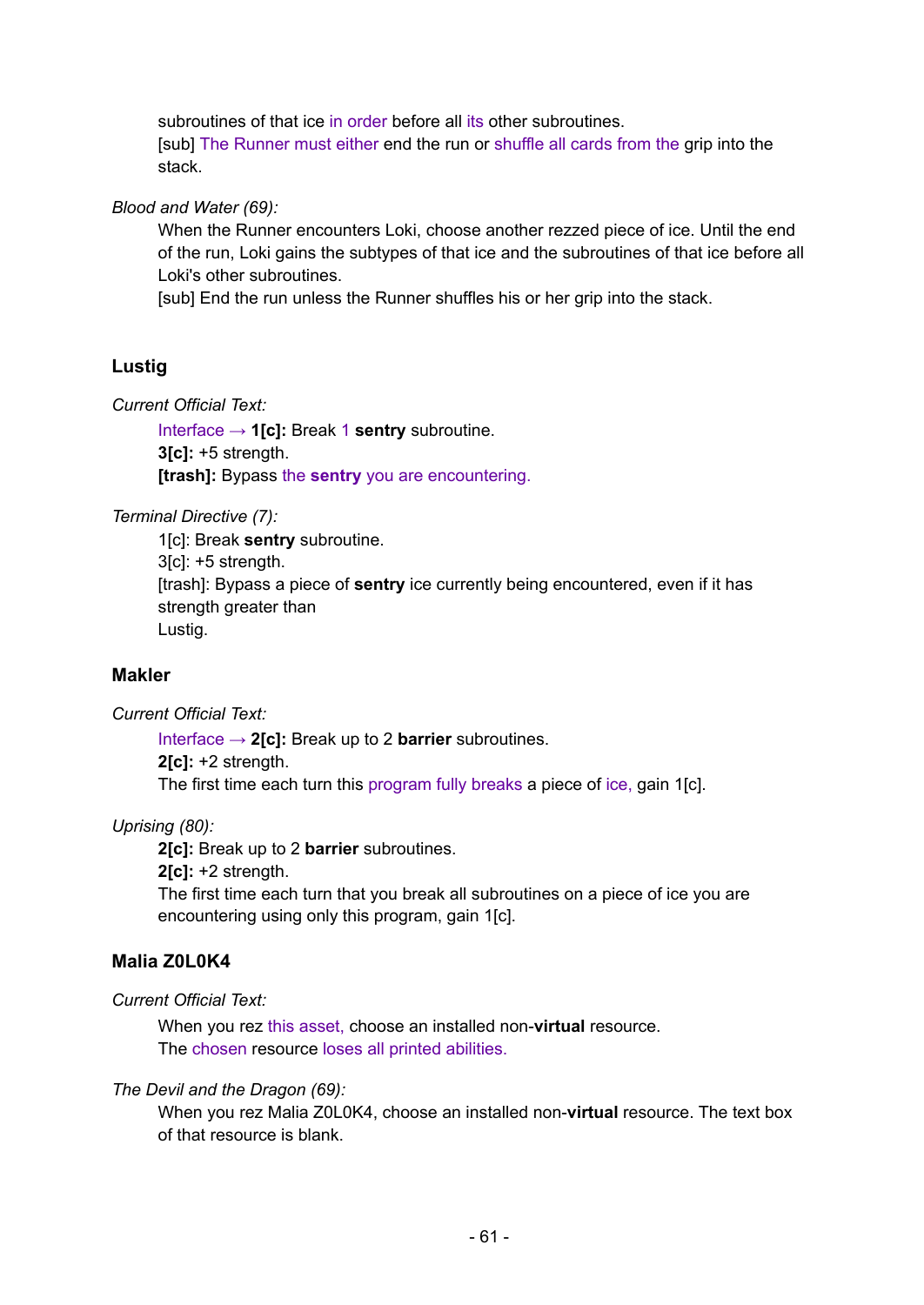## **Mammon**

### *Current Official Text:*

Interface → **Hosted power counter:** Break 1 subroutine.

**2[c]:** +2 strength.

When your turn begins, you may pay X[c] to place X power counters on this program. When your turn ends, remove all hosted power counters.

## *Terminal Directive (9):*

**Hosted power counter:** Break ice subroutine.

2[c]: +2 strength.

When your turn begins, you may pay X[c] to place X power counters on Mammon. When your turn ends, remove all hosted power counters.

## **Market Forces \***

### *Current Official Text:*

Play only if the Runner is tagged.

The Runner loses 3[c] for each tag they have, then you gain 1[c] for each credit lost this way.

### *Kampala Ascendant (117):*

Play only if the Runner is tagged.

The Runner loses 3[c] for each tag he or she has, then you gain 1[c] for each credit lost.

## **Markus 1.0**

## *Current Official Text:*

**Lose [click]:** Break 1 subroutine on this ice. Only the Runner can use this ability. [sub] The Runner trashes 1 of their installed cards. [sub] End the run.

## *The Source (104):*

The Runner may spend [click] to break any subroutine on Markus 1.0. [sub] The Runner trashes 1 of his or her installed cards. [sub] End the run.

## **Mason Bellamy \***

## *Current Official Text:*

Whenever an encounter with a piece of ice protecting this server ends, if the Runner broke at least 1 subroutine during that encounter, they lose [click].

### *Terminal Directive (40):*

Whenever an encounter with a piece of ice protecting this server ends in which the Runner broke at least one subroutine, he or she loses [click], if able.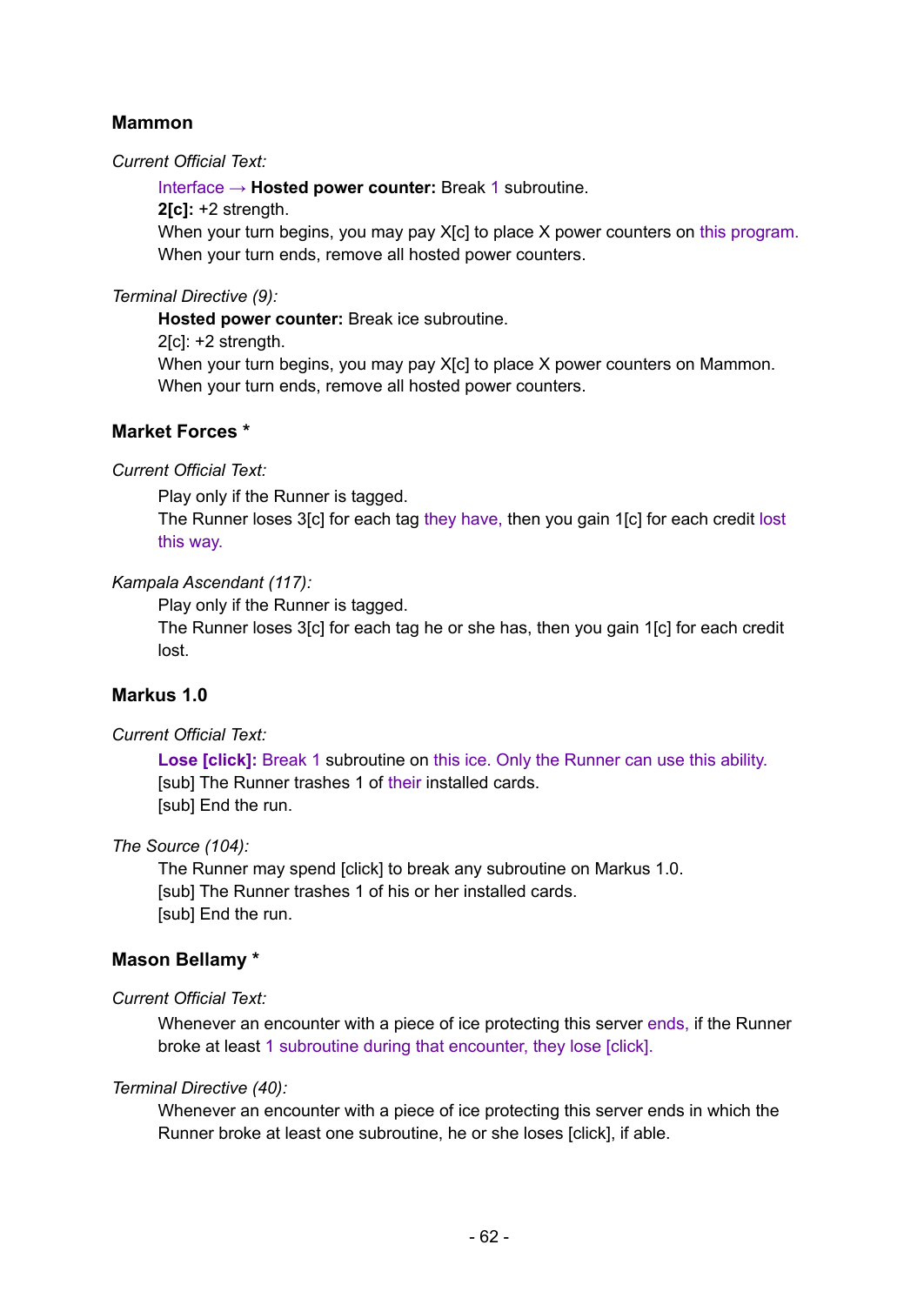## **Mass-Driver**

*Current Official Text:*

Whenever this program fully breaks a piece of ice, the first 3 subroutines of the next encounter this run do not resolve.

Interface → **2[c]:** Break 1 **code gate** subroutine. **1[c]:** +1 strength.

*Blood and Water (67):*

Whenever you use Mass-Driver to break all subroutines on a piece of ice during a single encounter, the first 3 subroutines on the next piece of ice you encounter this run do not resolve.

2[c]: Break **code gate** subroutine.

 $1[c]$ : +1 strength.

## **Maven**

*Current Official Text:*

This program gets +1 strength for each installed program. Interface → **2[c]:** Break 1 subroutine.

### *Free Mars (87):*

Maven has +1 strength for each installed program. 2[c]: Break ice subroutine.

## **Maxwell James**

*Current Official Text:*

+1[link]

**[trash]:** Derez 1 piece of ice protecting a remote server. Use this ability only during the next paid ability window after a successful run on HQ ends.

*Terminal Directive (11):*

+1[link]

[trash]: Derez a piece of ice protecting a remote server. Use this ability only after a successful run on HQ.

## **MCA Austerity Policy \***

*Current Official Text:*

**[click]:** Place 1 power counter on this asset. When the Runner's next turn begins, they lose [click]. Use this ability only once per turn.

[click],[trash], **3 hosted power counters:** Gain [click][click][click][click].

### *Crimson Dust (111):*

[click]: Place 1 power counter on MCA Austerity Policy. When the Runner's next turn begins, he or she loses [click]. Use this ability only once per turn. [click],[trash], **3 hosted power counters**: Gain [click],[click],[click],[click].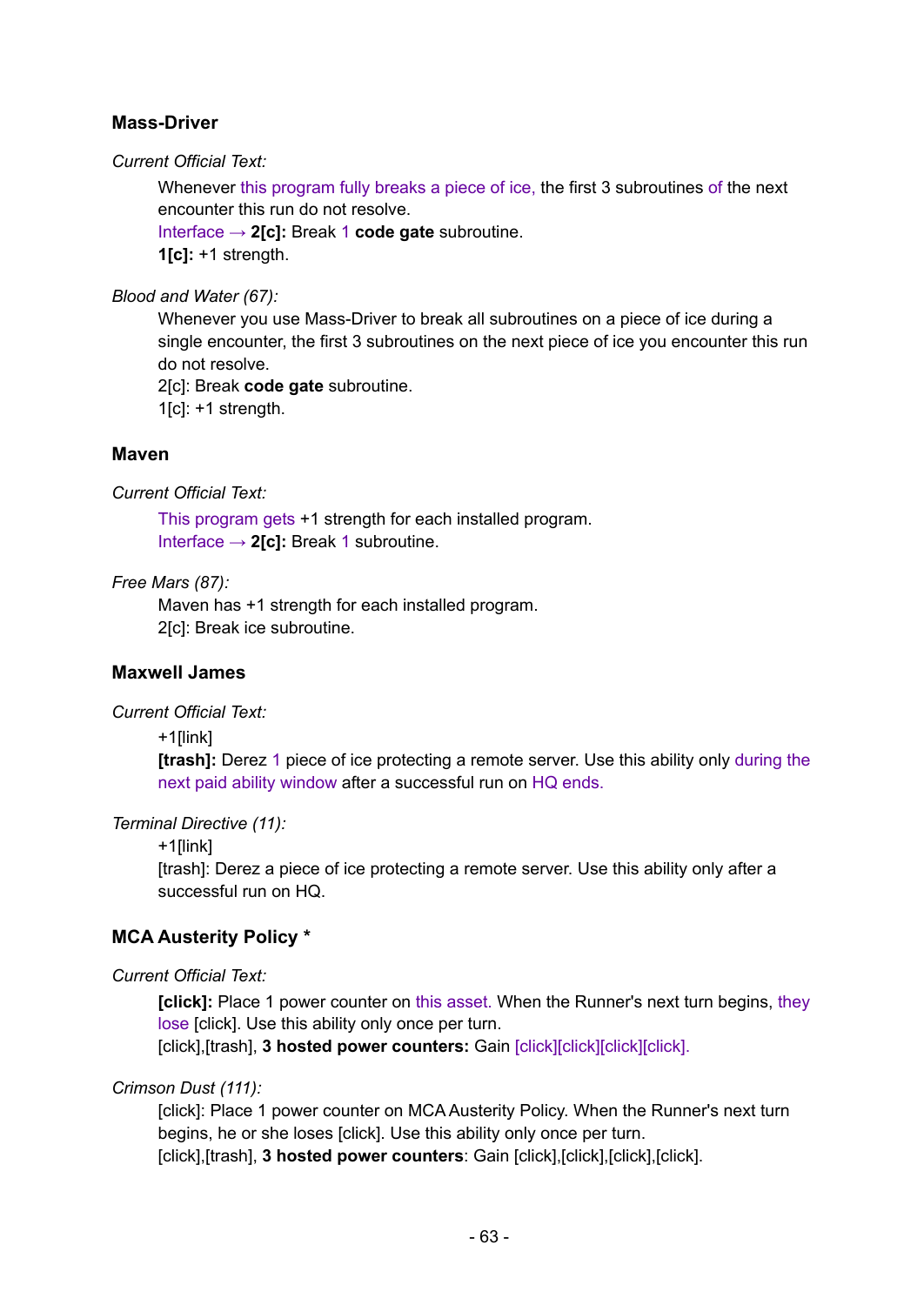# **MCA Informant \***

### *Current Official Text:*

After you resolve this operation, your action phase ends.

Host this operation on an installed **connection** resource as a condition counter with "The Runner is considered to have 1 additional tag. Host resource gains '**[click]**, **2[c]:** Trash this resource.'"

*Previous Official Text:*

After you resolve this operation, end your action phase.

Install this operation on a **connection** resource as a hosted condition counter with "The Runner is considered to have 1 additional tag. Host connection gains '**[click]**, **2[c]:** Trash this card.'"

### *Station One (36):*

After you resolve this operation, end your action phase.

Install MCA Informant on a connection as a hosted condition counter with the text "The Runner is considered to have 1 additional tag. The host **connection** gains '[click], 2[c]: Trash this card.'"

## **Medium**

### *Current Official Text:*

Whenever you make a successful run on R&D, place 1 virus counter on this program. Whenever you breach R&D, choose a number less than the number of hosted virus counters. Access that many additional cards.

## *Core Set (10):*

Whenever you make a successful run on R&D, place 1 virus counter on Medium. Each virus counter after the first on Medium allows you to access 1 additional card from R&D whenever you access cards from R&D.

# **Meridian \***

## *Current Official Text:*

[sub] Gain 4[c] and end the run unless the Runner adds this ice to their score area as an agenda worth -1 agenda point.

## *Reign and Reverie (28):*

[sub] Gain 4[c] and end the run unless the Runner adds Meridian to his or her score area as an agenda worth -1 agenda point.

## **Midori**

### *Current Official Text:*

Whenever the Runner approaches a piece of ice protecting this server, you may swap that ice with 1 piece of ice from HQ. *(The new ice is installed unrezzed.)* If you do, the Runner may jack out. Use this ability only once per run.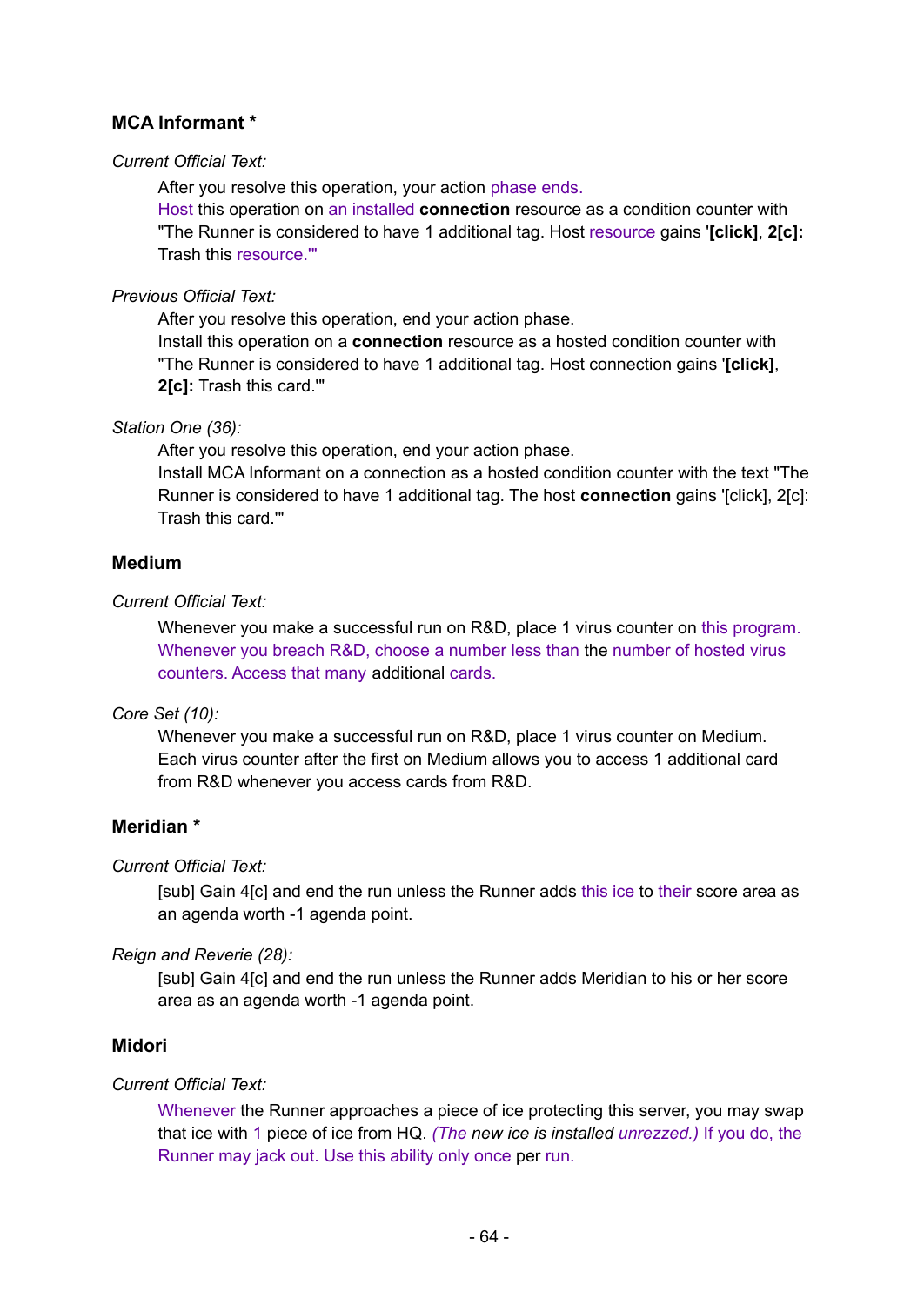#### *Future Proof (113):*

Once per run, when the Runner approaches a piece of ice protecting this server, you may swap that ice with a piece of ice from HQ. The new ice is installed unrezzed.

### **Midseason Replacements \***

#### *Current Official Text:*

Play only if the Runner stole an agenda during their last turn.

Trace[6]. If successful, give the Runner X tags. X is equal to the amount by which your trace strength exceeded their link strength.

#### *Future Proof (116):*

Play only if the Runner stole an agenda during his or her last turn.

**Trace [6]**– If successful, give the Runner tags equal to the amount by which your trace strength exceeded his or her link strength.

### **Midway Station Grid \***

#### *Current Official Text:*

During runs on this server, the Runner must pay 1[c] as an additional cost to use an **icebreaker** ability to break subroutines.

Limit 1 **region** per server.

#### *Upstalk (7):*

The Runner must pay 1[c] as an additional cost each time he or she uses an icebreaker to break at least 1 subroutine during a run on this server. Limit 1 **region** per server.

## **Mind Game**

### *Current Official Text:*

[sub] You and the Runner secretly spend 0[c], 1[c], or 2[c]. Reveal spent credits. If you and the Runner spent a different number of credits, choose another server. The Runner moves to the outermost position of that server instead of passing this ice. For the remainder of this run, the Runner must add 1 installed Runner card to the bottom of their stack as an additional cost to jack out. The Runner may jack out.

### *Martial Law (92):*

[sub] You and the Runner secretly spend 0[c], 1[c], or 2[c]. Reveal spent credits. If you and the Runner spent a different number of credits, choose another server. The Runner is now running on that server instead of passing Mind Game. For the remainder of the run, the Runner must add 1 installed card to the bottom of his or her stack as an additional cost to jack out.

## **Mind's Eye**

#### *Current Official Text:*

+1[MU]

Whenever you make a successful run on R&D, you may place 1 power counter on this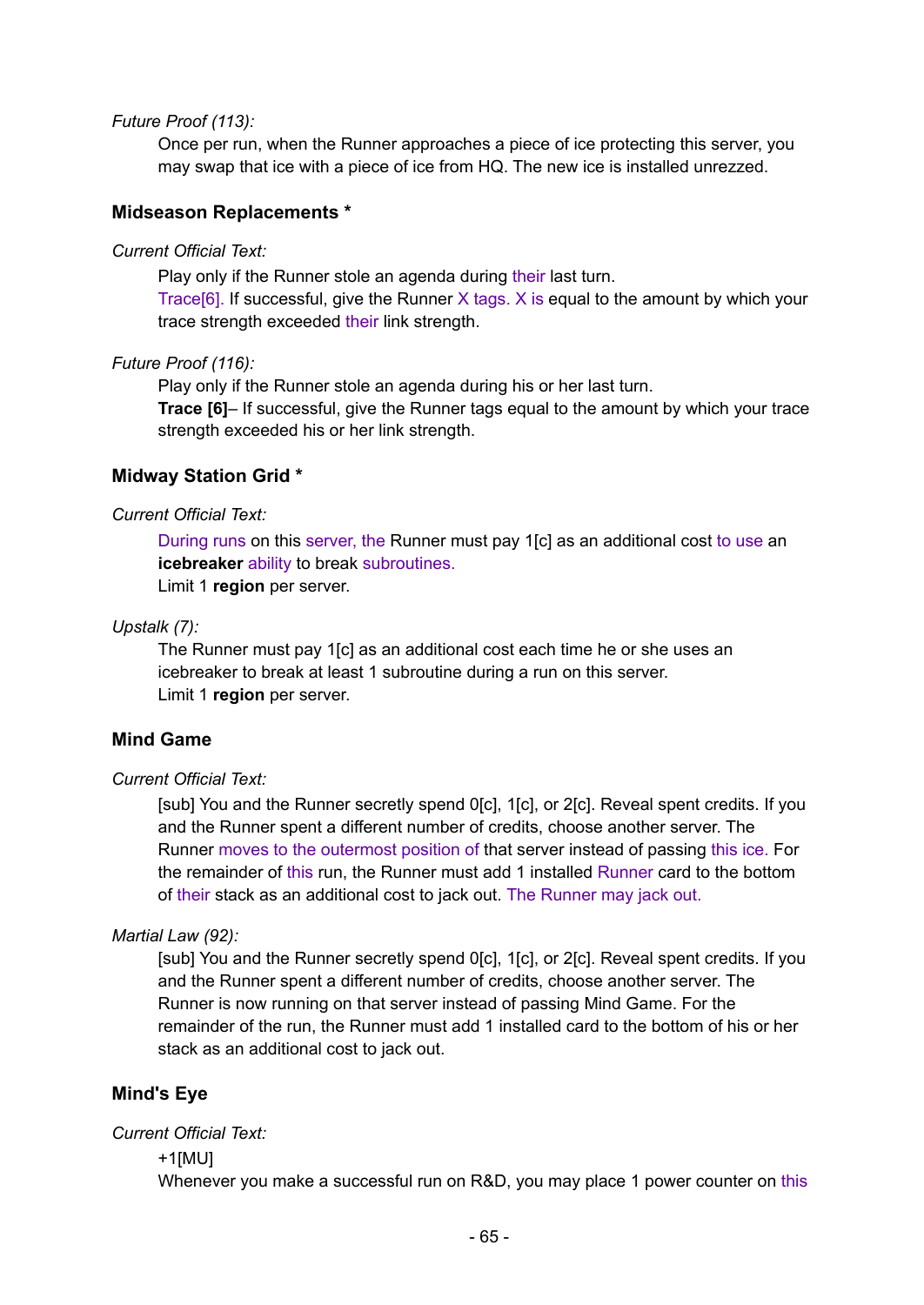### hardware.

**[click]**, **3 hosted power counters:** Breach R&D. You cannot access cards in the root of R&D during this breach.

Limit 1 **console** per player.

*Reign and Reverie (17):*

+1[MU] Whenever you make a successful run on R&D, you may place 1 power counter on Mind's Eye. [click], 3 **hosted power counters:** Access the top card of R&D. Limit 1 **console** per player.

## **Mirāju**

*Current Official Text:*

Whenever an encounter with this ice ends, if the Runner broke its printed subroutine, the Runner moves to the outermost position of Archives instead of passing this ice. They may jack out. Derez this ice.

[sub] You may draw 1 card. Then, shuffle 1 card from HQ into R&D.

*Blood and Water (71):*

If the Runner breaks the printed subroutine on Mirāju, he or she is now running on Archives instead of passing Mirāju and approaches the outermost ice, if any. Derez Mirāju.

[sub] The Corp may draw 1 card. Then, shuffle 1 card from HQ into R&D.

## **MKUltra**

*Current Official Text:*

Whenever you encounter a **sentry**, you may install this program from your heap. **3[c]:** +2 strength. Then, if this program can interface with the **sentry** you are encountering, break up to 2 subroutines.

### *Martial Law (81):*

Whenever you encounter a **sentry**, you may install MKUltra from your heap (paying its install cost).

3[c]: +2 strength. Break up to 2 **sentry** subroutines, if able.

## **Mongoose**

*Current Official Text:*

You cannot use this program to break subroutines on more than one ice per run. Interface → **1[c]:** Break up to 2 **sentry** subroutines. **2[c]:** +2 strength.

*Kala Ghoda (5):*

You cannot use Mongoose to break subroutines on more than one ice per run.

- 1[c]: Break up to 2 **sentry** subroutines.
- 2[c]: +2 strength.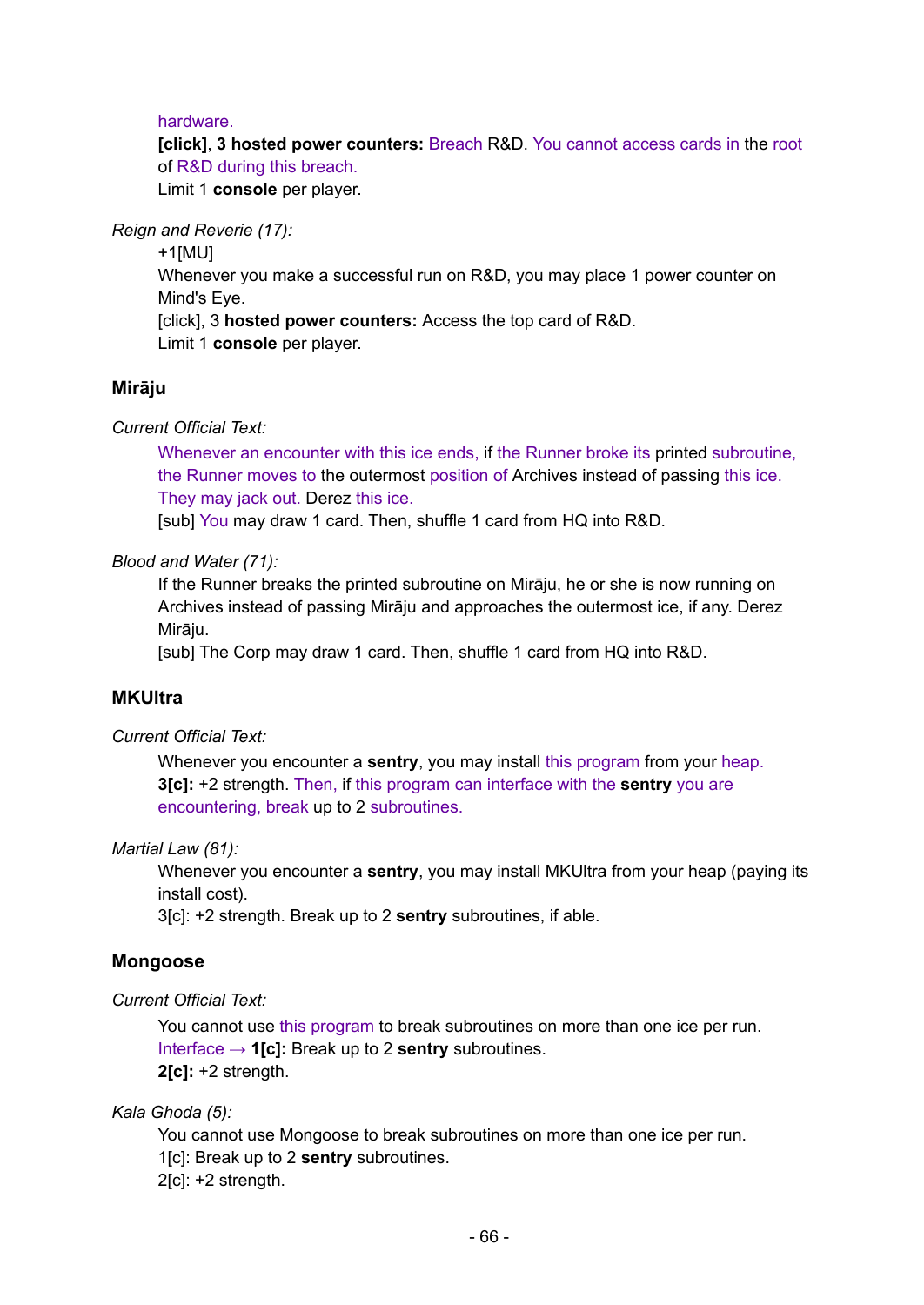## **Morning Star**

*Current Official Text:*

Interface → **1[c]:** Break any number of **barrier** subroutines.

*What Lies Ahead (4), Revised Core Set (14):*

1[c]: Break any number of **barrier** subroutines.

## **Mr. Li**

*Current Official Text:*

**[click]:** Draw 2 cards. When you do, add 1 of those cards to the bottom of your stack.

*Future Proof (105), Revised Core Set (36):*

[click]: Draw 2 cards. Add 1 of these cards to the bottom of your stack.

## **Mti Mwekundu**

### *Current Official Text:*

Whenever the Runner approaches a server, you may install 1 piece of ice from HQ in the innermost position protecting that server, ignoring all costs. The Runner moves to that ice and approaches it. If this is not the first time they have approached a piece of ice this run, they may jack out. Use this ability only once per turn.

## *Kampala Ascendent (114):*

Once per turn, when the Runner approaches a server, you may install a piece of ice protecting that server in the innermost position, ignoring all costs. The Runner is now approaching that ice.

## **Mu Safecracker**

### *Current Official Text:*

Use this hardware only by spending credits from **stealth** cards.

Whenever you make a successful run on HQ, you may pay 1[c] to access 1 additional card when you breach HQ.

Whenever you make a successful run on R&D, you may pay 2[c] to access 1 additional card when you breach R&D.

## *Uprising (76):*

Use this hardware only by spending credits from **stealth** cards.

Whenever you make a successful run on HQ, you may pay 1[c] to access 1 additional card from HQ.

Whenever you make a successful run on R&D, you may pay 2[c] to access 1 additional card from R&D.

## **Mumbad Virtual Tour \***

## *Current Official Text:*

This upgrade costs 0 influence if you have 7 or more assets in your deck.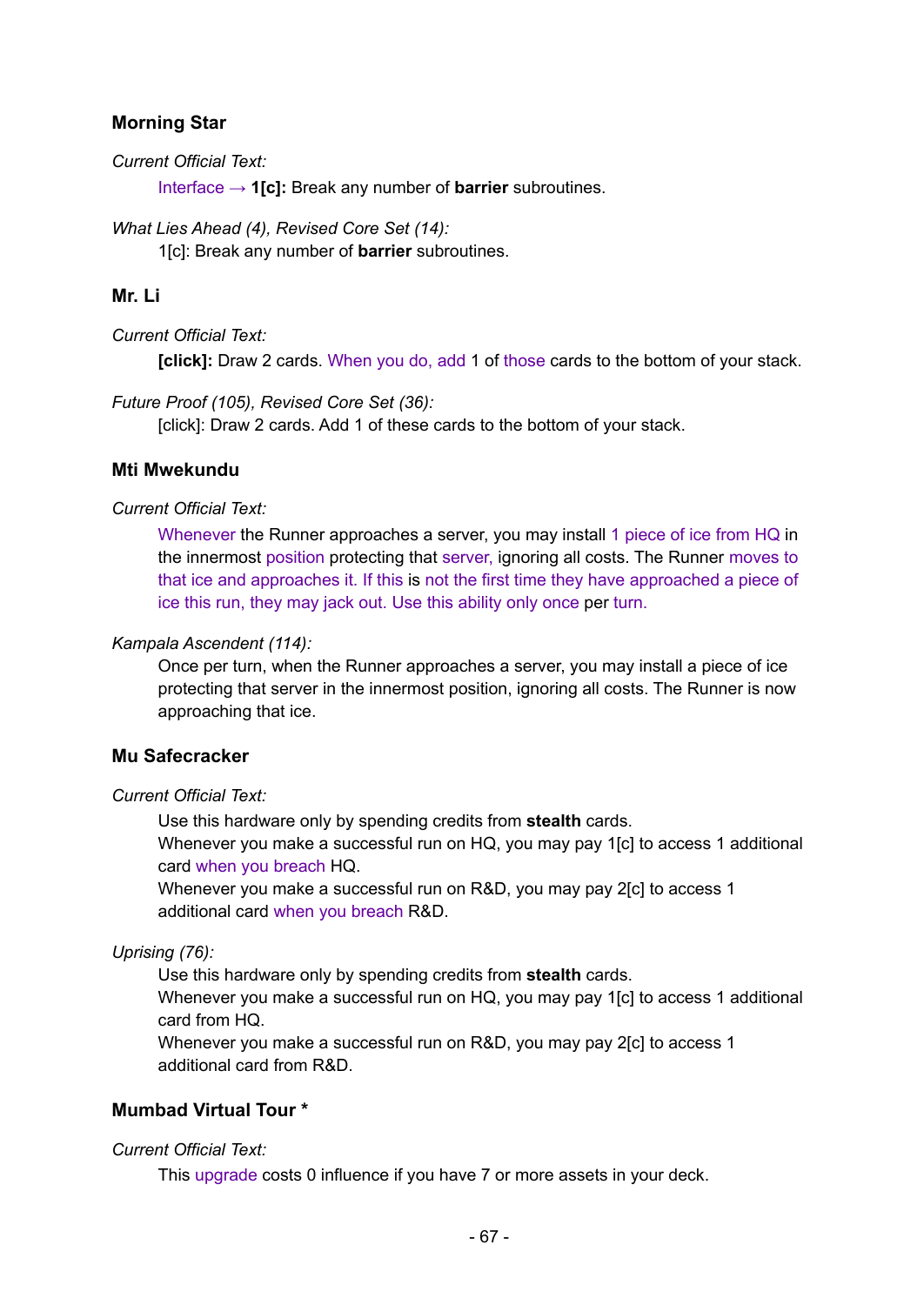When the Runner accesses this upgrade while it is installed, they must trash it, if able.

*Salsette Island (76):*

This card costs 0 influence if you have 7 or more assets in your deck. If the Runner accesses Mumbad Virtual Tour while it is installed, he or she must trash it, if able.

## **Muresh Bodysuit**

#### *Current Official Text:*

 $[interrupt] \rightarrow The first time each turn you would take meat damage, prevent 1 meat$ damage.

*Cyber Exodus (44):*

Prevent the first meat damage each turn.

### **Musaazi**

#### *Current Official Text:*

Whenever you make a successful run, you may place 1 virus counter on this program. Interface → **Any virus counter:** Break **sentry** subroutine. **Any virus counter:** +1 strength.

#### *Kampala Ascendent (102):*

Whenever you make a successful run, you may place 1 virus counter on Musaazi. **Virus counter from any installed card:** Break **sentry** subroutine. **Virus counter from any installed card:** +1 strength.

#### **Museum of History \***

#### *Current Official Text:*

This asset costs 0 influence if you have 50 or more cards in your deck. When your turn begins, you may shuffle 1 card from Archives into R&D.

#### **Note:** Should be unique (♦).

#### *Previous Official Text:*

This card costs 0 influence if you have 50 or more cards in your deck. When your turn begins, you may shuffle 1 card from Archives into R&D.

## *Kala Ghoda (19):*

This card costs 0 influence if you have 50 or more cards in your deck. When your turn begins, you may shuffle 1 card from Archives into R&D.

## **Mushin No Shin**

#### *Current Official Text:*

As an additional cost to play this operation, spend [click]. Install 1 asset, agenda, or upgrade from HQ in the root of a new server. Place 3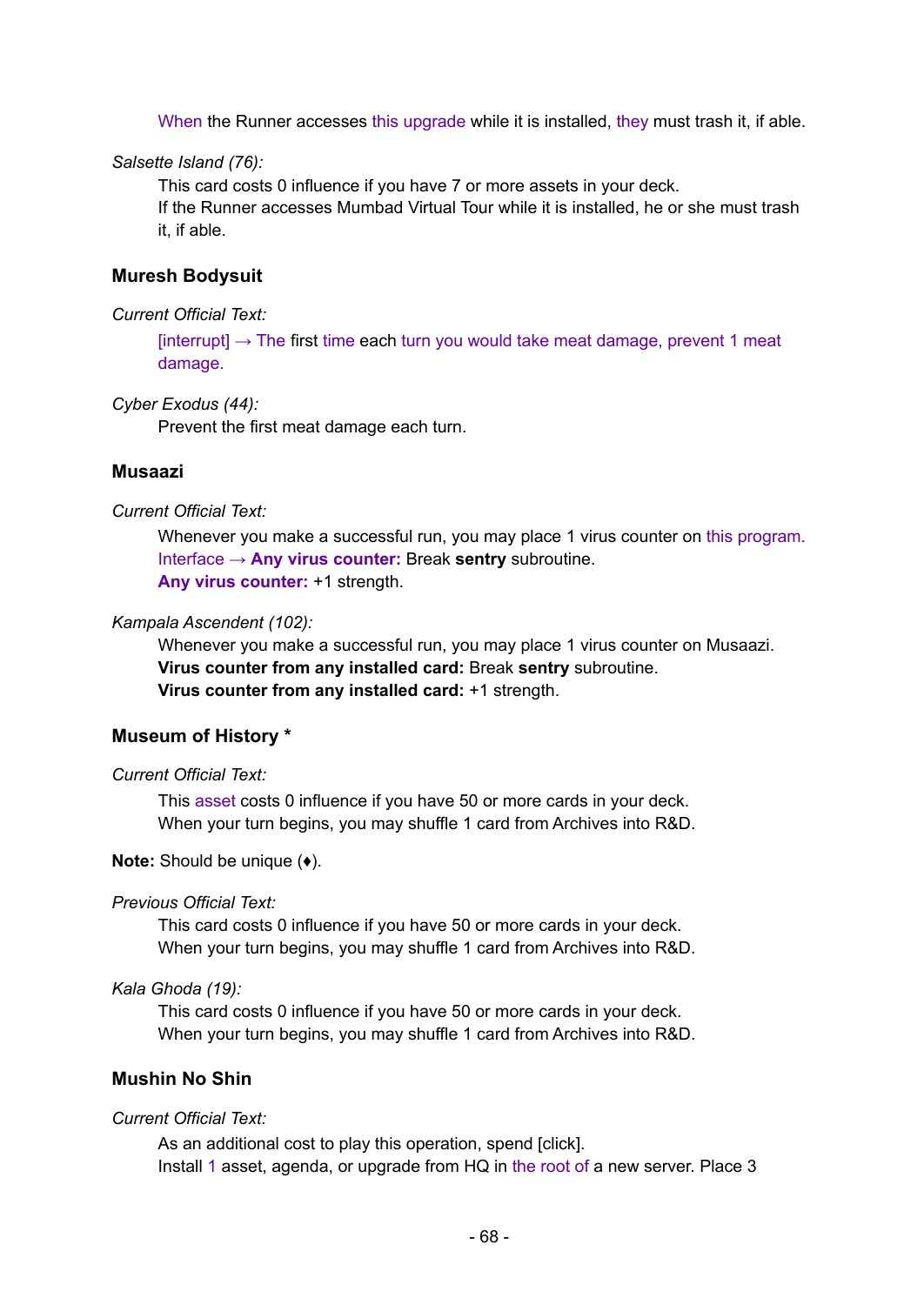advancement counters on that card. You cannot score or rez that card until your next turn begins.

### *Honor and Profit (15):*

As an additional cost to play this operation, spend [click]. Install an asset, agenda, or upgrade from HQ in a new remote server. Place 3 advancement tokens on that card. You cannot score or rez that card until your next turn begins.

## **Mwanza City Grid**

### *Current Official Text:*

Root of HQ or R&D only.

Whenever the Runner breaches this server, they access 3 additional cards. When the breach ends, gain 2[c] for each time the Runner accessed a card during that breach. Limit 1 **region** per server.

### *Whispers in Nalubaale (96):*

Install only in the root of HQ or R&D.

Whenever the Runner accesses cards from this server, he or she accesses 3 additional cards. After accessing, gain 2[c] for each card accessed. This applies even during the run on which the Runner trashes Mwanza City Grid. Limit 1 **region** per server.

## **Na'Not'K**

*Current Official Text:*

During runs, this program gets +1 strength for each piece of ice protecting the attacked server.

Interface → **1[c]:** Break 1 **sentry** subroutine.

**3[c]:** +2 strength.

### *Free Mars (88):*

During each run, Na'Not'K has +1 strength for each piece of ice protecting the attacked server.

1[c]: Break **sentry** subroutine.

3[c]: +2 strength.

## **Najja 1.0**

### *Current Official Text:*

**Lose [click]:** Break 1 subroutine on this ice. Only the Runner can use this ability. [sub] End the run. [sub] End the run.

*Sovereign Sight (11):*

The Runner may spend [click] to break any subroutine on Najja 1.0. [sub] End the run. [sub] End the run.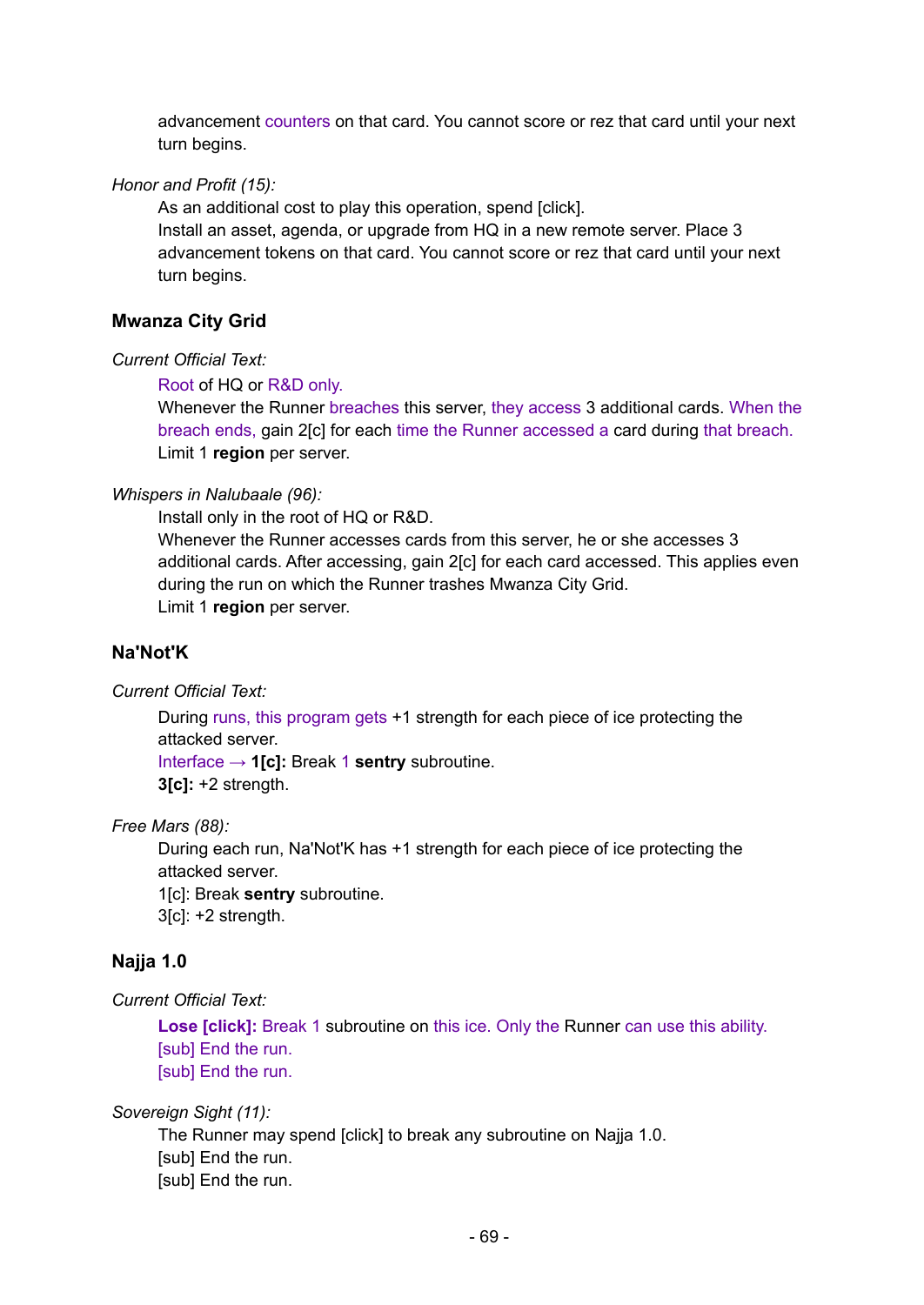## **Nasir Meidan**

### *Current Official Text:*

Whenever you encounter a piece of ice after an approach during which that ice was rezzed, lose all credits in your credit pool. Gain credits equal to the rez cost of that ice.

### *Upstalk (17):*

Whenever you encounter a piece of ice that was just rezzed, lose all credits in your credit pool. Gain credits equal to the rez cost of that ice.

## **Navi Mumbai City Grid**

### *Current Official Text:*

During runs on this server, the Runner cannot use paid abilities on their installed cards except for mid-access abilities and abilities on **icebreakers**. Limit 1 **region** per server.

### *Fear the Masses (110):*

During a run on this server, the Runner cannot use paid abilities on non-**icebreaker** cards.

Limit 1 **region** per server.

## **Negotiator**

## *Current Official Text:*

2[c]: Break 1 subroutine on this ice. Only the Runner can use this ability. [sub] The Corp gains 2[c]. [sub] Trash 1 program.

## *The Valley (19):*

The Runner can pay 2[c] to break any subroutine on Negotiator. [sub] The Corp gains 2[c]. [sub] Trash 1 program.

# **NeoTokyo Grid**

*Current Official Text:*

The first time each turn an advancement counter is placed on a card in the root of this server, gain 1[c].

Limit 1 **region** per server.

## *Honor and Profit (21):*

The first time an advancement token is placed on a card in this server each turn, gain 1[c].

Limit 1 **region** per server.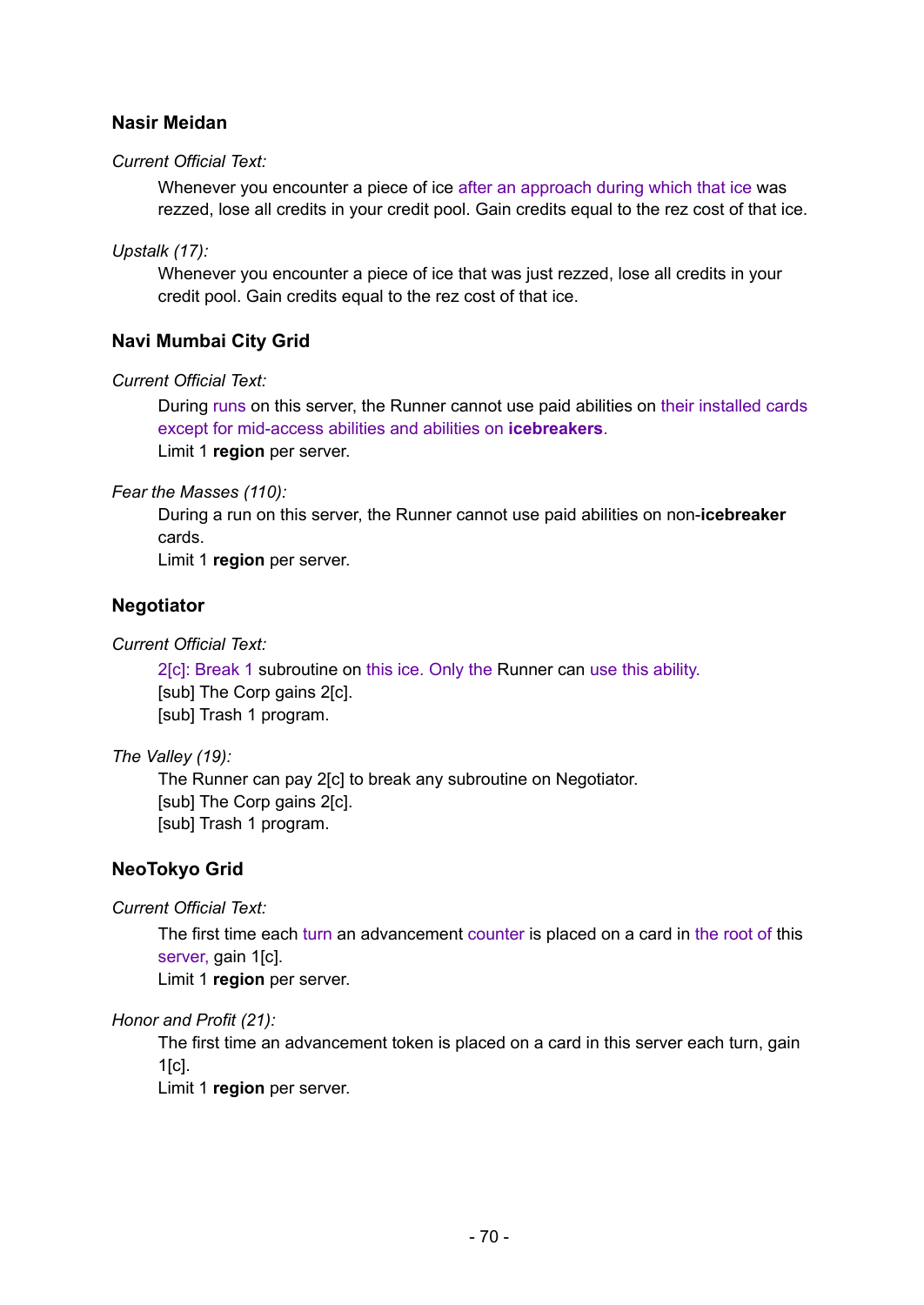# **Nerine 2.0**

*Current Official Text:*

**Lose [click][click]:** Break up to 2 subroutines on this ice. Only the Runner can use this ability.

[sub] Do 1 brain damage. You may draw 1 card. [sub] Do 1 brain damage. You may draw 1 card.

## *Station One (30):*

The Runner can spend [click][click] to break up to 2 subroutines on Nerine 2.0. [sub] Deal 1 brain damage. The Corp may draw 1 card. [sub] Deal 1 brain damage. The Corp may draw 1 card.

# **Nerve Agent**

*Current Official Text:*

Whenever you make a successful run on HQ, place 1 virus counter on this program. Whenever you breach HQ, choose a number less than the number of hosted virus counters. Access that many additional cards.

## *Cyber Exodus (41):*

Whenever you make a successful run on HQ, place 1 virus counter on Nerve Agent. Each virus counter after the first on Nerve Agent allows you to access 1 additional card from HQ whenever you access cards from HQ.

# **Net Quarantine \***

## *Current Official Text:*

For the first trace each turn, the Runner's [link] is treated as 0. *(They can still increase their link strength by spending credits.)*

Whenever the Runner spends credits to increase their link strength, gain 1[c] for every 2[c] they spent.

## *Quorum (114):*

The Runner's base link strength is reduced to 0 during the first trace each turn. Whenever the Runner increases his or her link strength by spending credits, gain 1[c] for every 2[c] spent.

# **Net Shield**

# *Current Official Text:*

 $[interrupt] \rightarrow$  The first time each turn you would take net damage, you may pay 1 $[c]$  to prevent 1 net damage.

## *Core Set (45):*

1[c]: Prevent the first net damage this turn.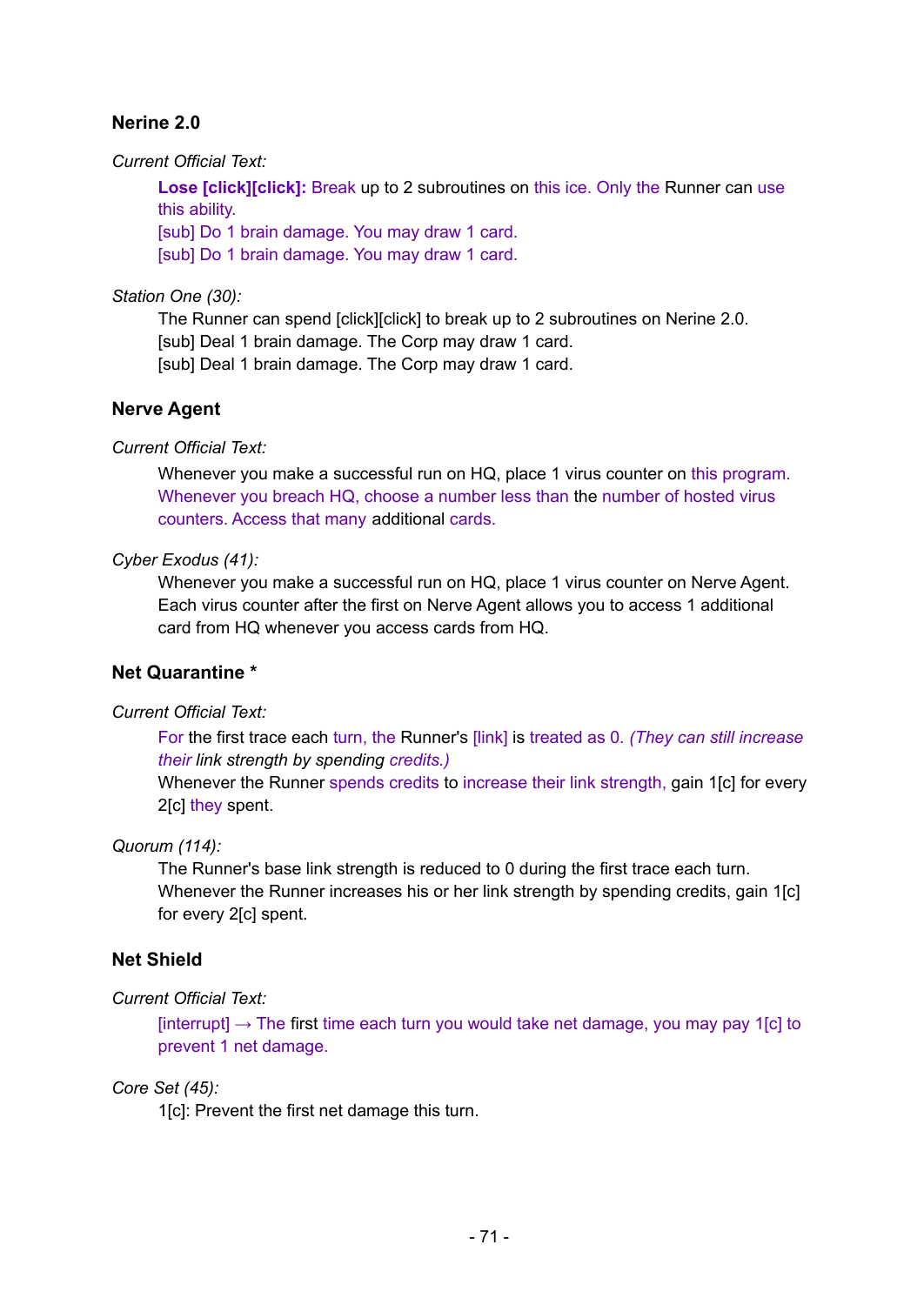## **Neural EMP \***

*Current Official Text:*

Play only if the Runner made a run during their last turn. Do 1 net damage.

*Core Set (72), Revised Core Set (90), System Core 2019 (101):*

Play only if the Runner made a run during his or her last turn. Do 1 net damage.

## **Neutralize All Threats**

*Current Official Text:*

The first time each turn you access a card with a trash cost, reveal it. You must trash that card by paying its trash cost, if able. Whenever you breach HQ, access 1 additional card.

*Data and Destiny (43):*

The first time each turn you access a card with a trash cost, you must trash it by paying its trash cost, if able.

Whenever you access cards from HQ, access 1 additional card.

## **New Construction**

#### *Current Official Text:*

Install only faceup. *(This agenda is neither rezzed nor unrezzed.)* Whenever you advance this agenda, you may install 1 card from HQ in the root of a new server. If there are 5 or more hosted advancement counters, rez that card, ignoring all costs.

### *Business First (35):*

Install New Construction faceup.

Whenever you advance New Construction, you may install a card from HQ in a new server (and rez that card ignoring all costs if there are 5 or more advancement tokens on New Construction).

## **News Team \***

#### *Current Official Text:*

While the Runner is accessing this asset in R&D, they must reveal it. When the Runner accesses this asset, they must either take 2 tags or add this asset to their score area as an agenda worth -1 agenda point.

#### *Data and Destiny (9):*

If News Team is accessed from R&D, the Runner must reveal it. When the Runner accesses News Team, he or she must either take 2 tags or add News Team to his or her score area as an agenda worth -1 agenda point.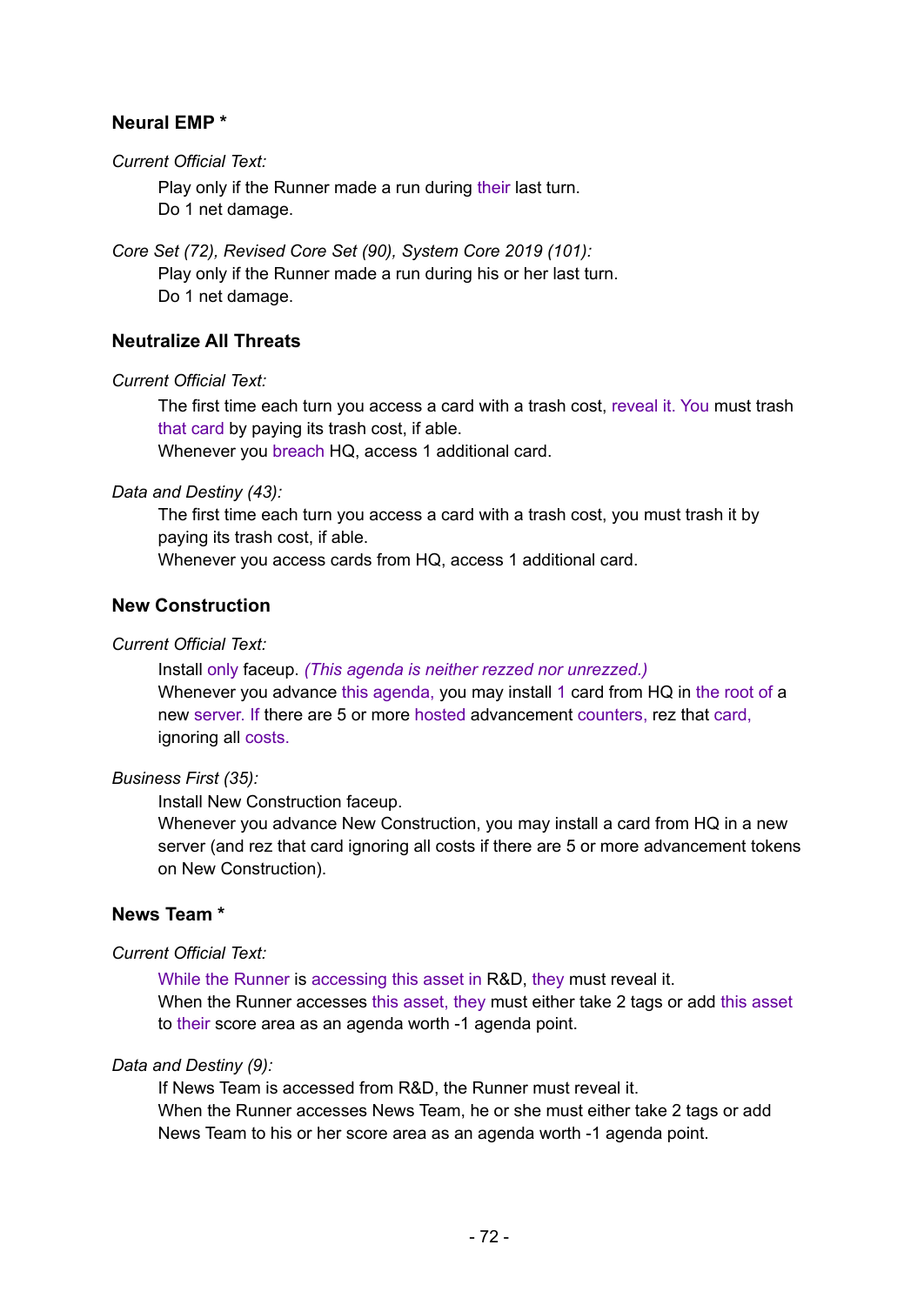# **NEXT Opal**

*Current Official Text:*

This ice gains "[sub] You may install 1 card from HQ." for each rezzed piece of **NEXT** ice.

*Earth's Scion (50):*

NEXT Opal gains "[sub] Install 1 card from HQ, paying all costs." for each rezzed piece of NEXT ice.

## **Nfr**

*Current Official Text:*

Whenever this program fully breaks a piece of ice, place 1 power counter on this program.

This program gets +1 strength for each power counter on it. Interface → **1[c]:** Break 1 **barrier** subroutine.

*Blood Money (23):*

When an encounter in which you used Nfr to break all subroutines on that piece of ice ends, place 1 power counter on Nfr. Nfr has +1 strength for each power counter on it. 1[c]: Break **barrier** subroutine.

# **Nihongai Grid \***

*Current Official Text:*

Whenever there is a successful run on this server, if the Runner does not have at least 2 cards in the grip and 6[c], you may look at the top 5 cards of R&D and swap 1 of those cards with 1 card in HQ.

Limit 1 **region** per server.

### *Martial Law (93):*

If the Runner has fewer than 6[c] or fewer than 2 cards in his or her grip when there is a successful run on this server, you may look at the top 5 cards of R&D and swap 1 of those cards with a card in HQ.

Limit 1 **region** per server.

### **Ninja**

### *Current Official Text:*

Interface → **1[c]:** Break 1 **sentry** subroutine. **3[c]:** +5 strength.

*Core Set (27):*

1[c]: Break **sentry** subroutine.

3[c]: +5 strength.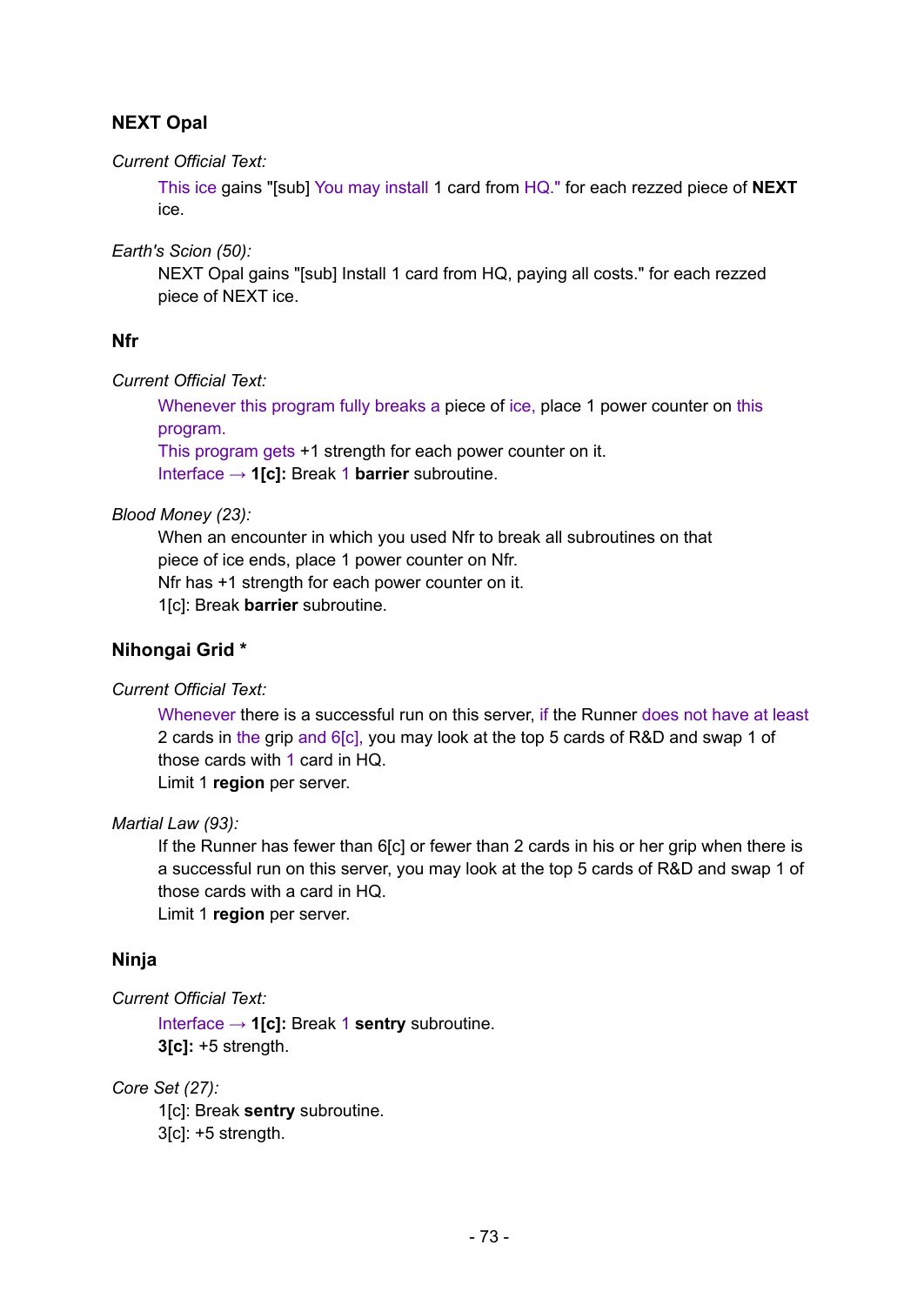## **Nyashia**

*Current Official Text:*

When you install this program, place 3 power counters on it.

Whenever you breach R&D, you may remove 1 hosted power counter to access 1 additional card.

*The Devil and the Dragon (67):*

Place 3 power counters on Nyashia when it is installed. Whenever you access cards from R&D, you may remove 1 hosted power counter to access 1 additional card from R&D.

## **Oaktown Grid**

*Current Official Text:*

The trash cost of each card in the root of this server is increased by 3. Limit 1 **region** per server.

*Chrome City (53):*

The trash cost of cards installed in this server is increased by 3. Limit 1 **region** per server.

## **Obelus**

*Current Official Text:*

+1[MU]

You get +1 maximum hand size for each tag you have. The first time each turn a successful run on HQ or R&D ends, draw 1 card for each time you accessed a card during that run. Limit 1 **console** per player.

### *Escalation (41):*

+1[MU]

Your maximum hand size is increased by 1 for each tag you have.

The first time a successful run on R&D or HQ ends each turn, draw 1 card for each card you accessed during that run.

Limit 1 **console** per player.

## **Oberth Protocol**

*Current Official Text:*

As an additional cost to rez this upgrade, forfeit 1 agenda. The first time each turn you advance a card in the root of or protecting this server, place 1 more advancement counter on that card.

### *Daedalus Complex (18):*

As an additional cost to rez Oberth Protocol, forfeit an agenda.

The first time you advance a card in or protecting this server each turn, place an additional advancement token on it.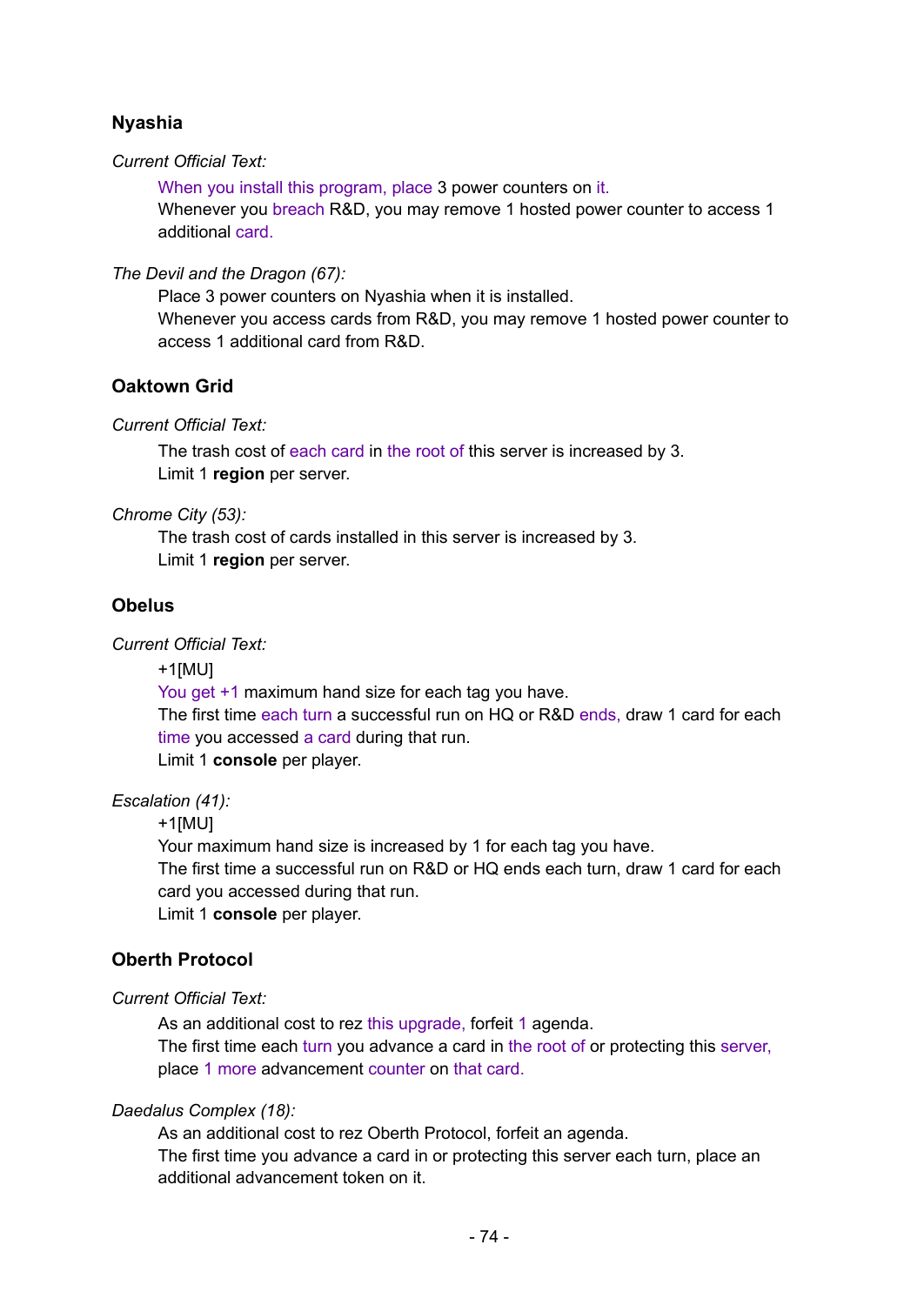# **Odore**

*Current Official Text:*

Interface → **2[c]:** Break any number of **sentry** subroutines. Interface → **0[c]:** Break 1 **sentry** subroutine. Use this ability only if you have 3 or more installed **virtual** resources. **3[c]:** +3 strength.

*Uprising (71):*

**2[c]:** Break any number of **sentry** subroutines. **0[c]:** Break **sentry** subroutine. Use this ability only if you have 3 or more installed **virtual** resources. **3[c]:** +3 strength.

**Old Hollywood Grid**

*Current Official Text:*

Persistent  $\rightarrow$  The Runner cannot steal agendas from this server. Ignore this ability for any agenda the Runner has a copy of in their score area. *(If the Runner trashes this card while accessing it, this ability still applies for the remainder of this run.)* Limit 1 **region** per server.

## *Old Hollywood (97):*

Agendas accessed from this server cannot be stolen unless the Runner already has a copy of that agenda in his or her score area. This applies even during the run on which the Runner trashes Old Hollywood Grid.

## **Omar Keung: Conspiracy Theorist**

### *Current Official Text:*

**[click]:** Run Archives. If that run would be declared successful, change the attacked server to HQ or R&D for the remainder of that run. Use this ability only once per turn.

### *Escalation (43):*

[click]: Make a run on Archives. If successful, instead treat it as a successful run on another central server. Use this ability only once per turn.

## **Omega**

*Current Official Text:*

Interface → **1[c]:** Break 1 subroutine. **1[c]:** +1 strength. This program can only interface with the innermost piece of ice protecting a server.

*Previous Official Text:*

Interface → **1[c]:** Break 1 subroutine. **1[c]:** +1 strength. This program can only interface with the innermost piece of ice protecting a server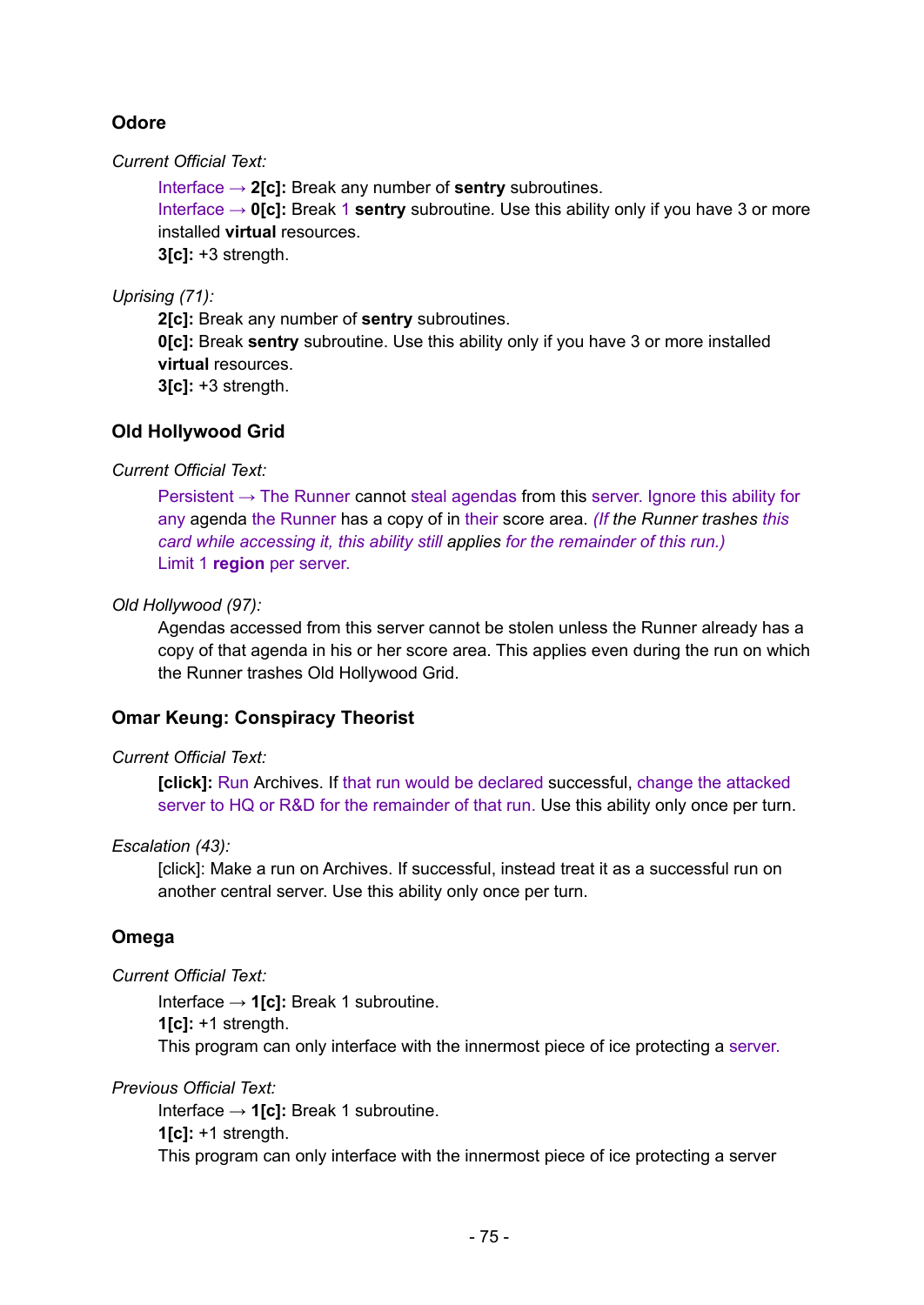*Fear and Loathing (88):*

1[c]: Break ice subroutine.

 $1[c]$ : +1 strength.

Use Omega only on the innermost piece of ice protecting a server.

## **Otoroshi**

*Current Official Text:*

[sub] You may place up to 3 advancement counters on 1 card installed in the root of a remote server. If you do, the Runner accesses that card unless they pay 3[c].

*Reign and Reverie (38):*

[sub] You may place up to 3 advancement tokens on a card installed in a server. If you do, the Runner accesses that card unless he or she pays 3[c].

## **Overmind**

*Current Official Text:*

When you install this program, place 1 power counter on it for each unused MU. *(Place counters after this program's MU cost applies.)* Interface → **Hosted power counter:** Break 1 subroutine. **1[c]:** +1 strength.

#### *Honor and Profit (53):*

Place 1 power counter on Overmind when it is installed for each unused MU. **Hosted power counter:** Break ice subroutine. 1[c]: +1 strength.

### **Overseer Matrix**

#### *Current Official Text:*

Persistent  $\rightarrow$  Whenever the Runner trashes a card from this server, you may pay 1[c] to give the Runner 1 tag. *(If the Runner trashes this card while accessing it, this ability still applies for the remainder of this run.)*

### *Whispers in Nalubaale (100):*

Whenever the Runner trashes a card in this server, you may pay 1[c] to give the Runner 1 tag. This applies even during the run on which the Runner trashes Overseer Matrix.

## **O**₂ **Shortage \***

### *Current Official Text:*

The Runner may trash 1 card from the grip at random. If they do not, gain [click][click].

*Free Mars (90):*

The Runner may trash 1 card from his or her grip at random. If he or she does not, gain [click][click].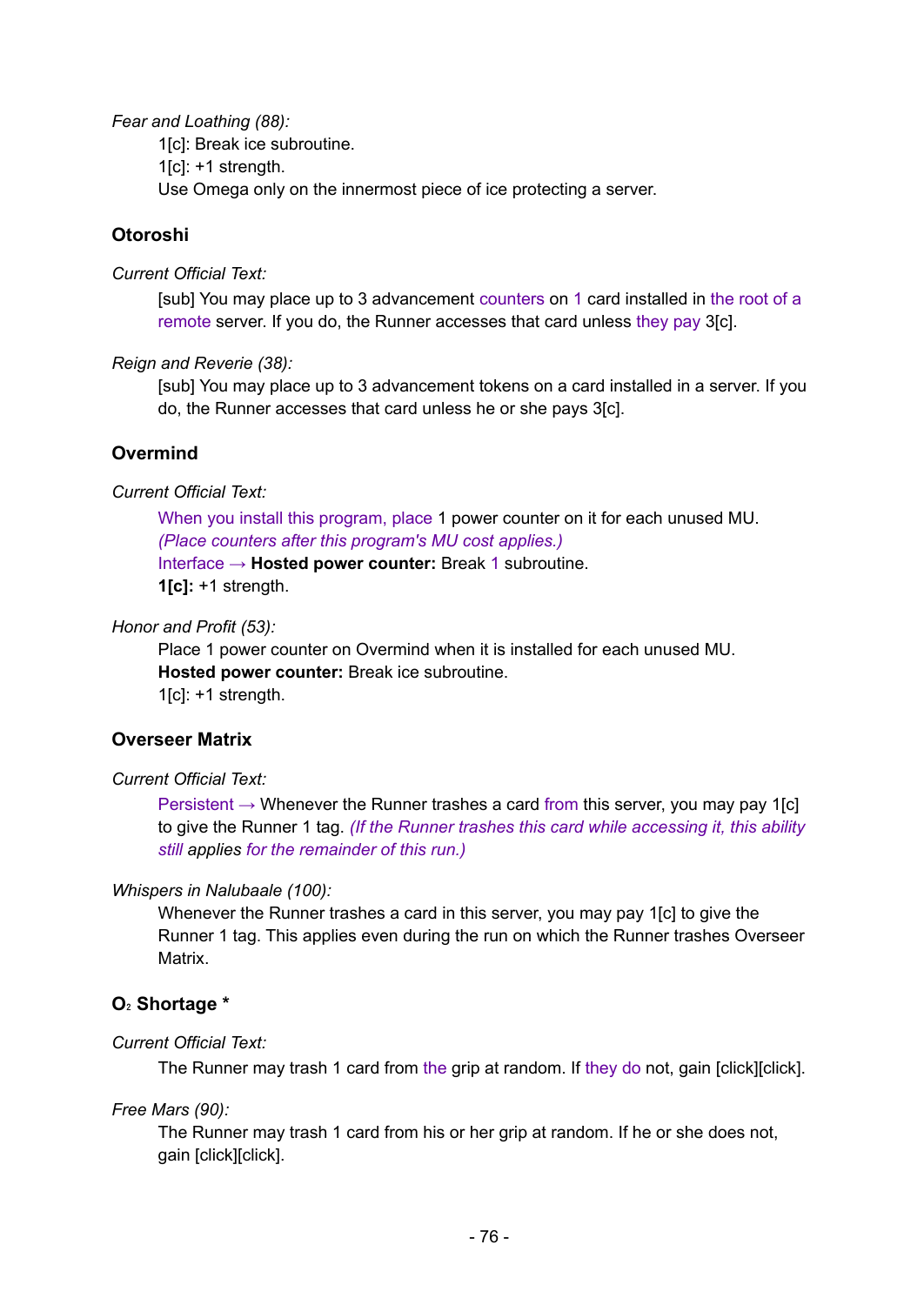# **Paper Wall**

*Current Official Text:*

When the Runner fully breaks this ice, trash it. [sub] End the run.

*Mala Tempora (59):*

If all subroutines on Paper Wall are broken during a single encounter, trash Paper Wall. [sub] End the run.

## **Paperclip**

*Current Official Text:*

Whenever you encounter a **barrier**, you may install this program from your heap. **X[c]:** +X strength. Then, if this program can interface with the **barrier** you are encountering, break up to X subroutines.

*Blood Money (24):*

Whenever you encounter a **barrier**, you may install Paperclip from your heap (paying its install cost).

X[c]: +X strength. Break up to X **barrier** subroutines, if able.

## **Passport**

*Current Official Text:*

Interface → **1[c]:** Break 1 **code gate** subroutine. **2[c]:** +2 strength. This program cannot interface with ice protecting a remote server.

*Honor and Profit (46):*

1[c]: Break **code gate** subroutine. 2[c]: +2 strength. Passport cannot be used on ice protecting a remote server.

## **Patchwork**

*Current Official Text:*

+1[MU]

 $[interrupt] \rightarrow$  Whenever you would play or install a card, you may trash 1 card from your grip. If you do, instead play or install that card paying 2[c] less. Use this ability only once per turn.

Limit 1 **console** per player.

*Reign and Reverie (4), System Core 2019 (9):*

+1[MU]

Once per turn, when you would play or install a card, you may trash 1 card from your grip to lower the play or install cost by 2. Limit 1 **console** per player.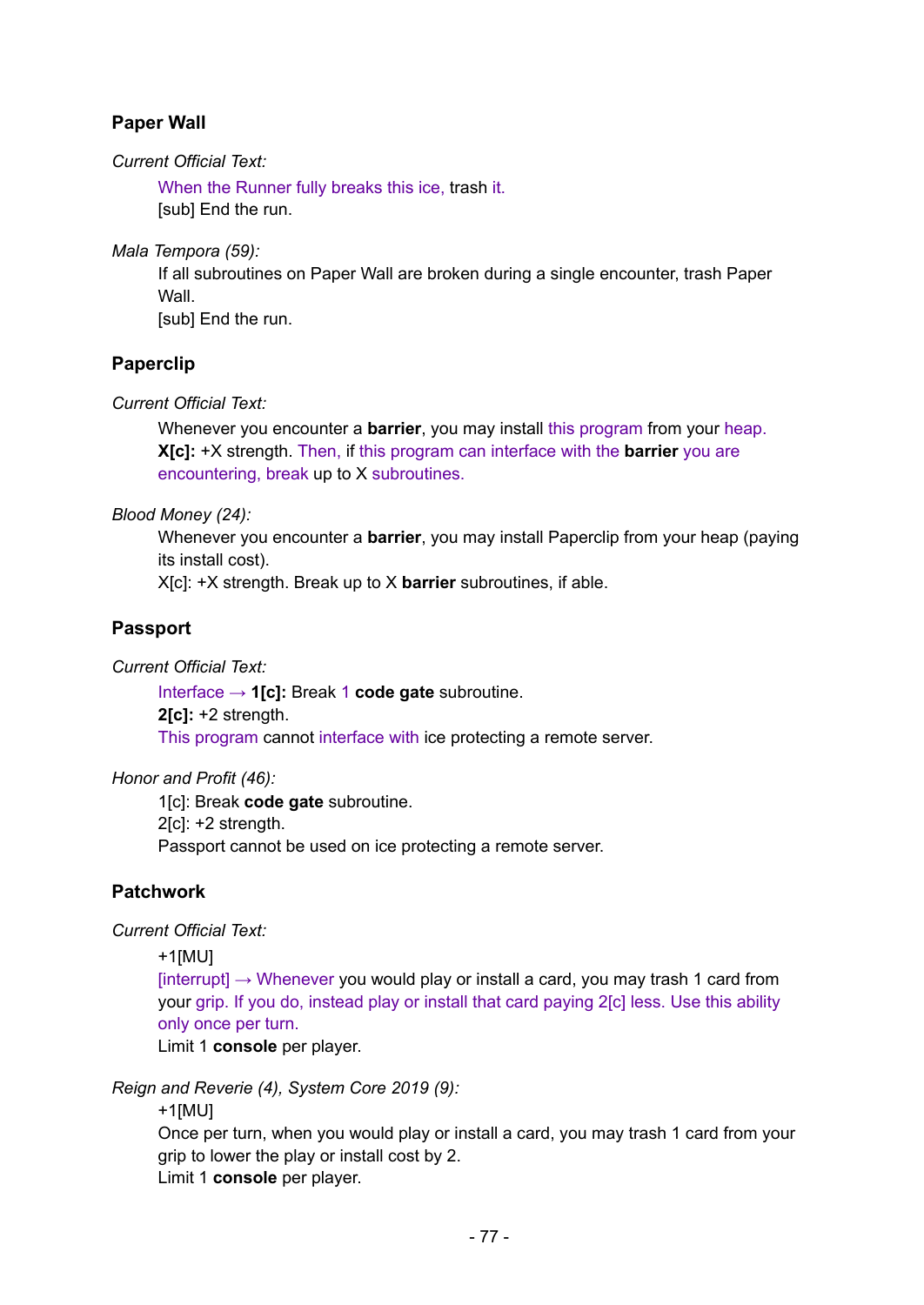# **Patron**

### *Current Official Text:*

When your turn begins, you may choose a server. The first time this turn you make a successful run on the chosen server, instead of breaching it, draw 2 cards.

#### *Salsette Island (63):*

When your turn begins, you may choose a server.

The first time you make a successful run on that server this turn, instead of accessing cards, draw 2 cards.

### **Pawn**

#### *Current Official Text:*

**[click]:** Host this program on the outermost piece of ice protecting a central server. Whenever you make a successful run while this program is hosted on a piece of ice, move it to the next inward piece of ice, if able. If you cannot, trash this program and install 1 other **Caïssa** program from your grip or heap, ignoring all costs.

#### *Opening Moves (2):*

[click]: Host pawn on an outermost piece of ice protecting a central server. Whenever you make a successful run, move Pawn to the piece of ice directly after the current ice hosting Pawn, if able; otherwise, trash Pawn instead and install a Caïssa program from your grip or heap, ignoring all costs.

### **Peace in Our Time \***

#### *Current Official Text:*

Play only as your first [click] and only if the Corp scored no agendas during their last turn.

Gain 10[c]. The Corp gains 5[c]. You cannot make any runs this turn.

#### *Quorum (109):*

Play only as your first click and only if the Corp scored no agendas during his or her last turn.

Gain 10[c]. The Corp gains 5[c]. You cannot initiate any runs this turn.

### **Peacock**

#### *Current Official Text:*

Interface → **2[c]:** Break 1 **code gate** subroutine. **2[c]:** +3 strength.

*What Lies Ahead (6), Revised Core Set (30):*

2[c]: Break **code gate** subroutine.

2[c]: +3 strength.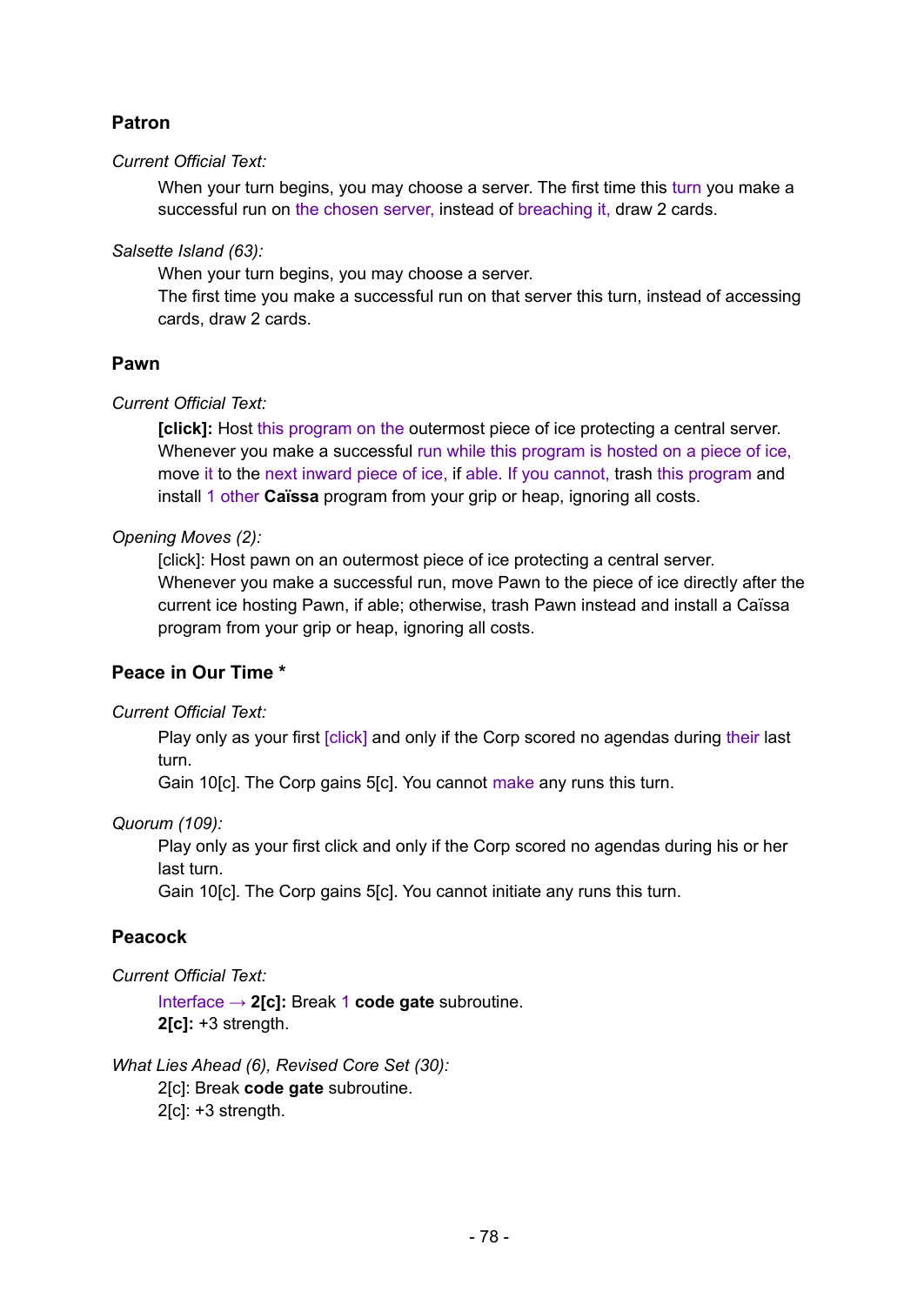# **Peeping Tom**

#### *Current Official Text:*

When the Runner encounters this ice, choose a card type, then reveal all cards in the grip. For the remainder of this run, this ice gains "[sub] End the run unless the Runner takes 1 tag." for each revealed card of the chosen type.

*Reign and Reverie (45):*

When the Runner encounters Peeping Tom, name a card type, then reveal all cards in the grip. Peeping Tom gains "[sub] End the run unless the Runner takes 1 tag." for each revealed card that has the named type.

### **Penrose**

*Current Official Text:*

When you install this program, for the remainder of the turn it gains "Interface  $\rightarrow$  1[c]: Break 1 **barrier** subroutine."

Interface → **1[c]:** Break 1 **code gate** subroutine.

**1[c]:** +3 strength. Use this ability only by spending a credit from a **stealth** card.

### *Uprising (89):*

When you install this program, for the remainder of the turn it gains "**1[c]:** Break **barrier** subroutine."

**1[c]:** Break **code gate** subroutine.

**1[c]:** +3 strength. Use this ability only by spending a credit from a **stealth** card.

## **Peregrine**

*Current Official Text:*

Interface → 1[c]: Break 1 **code gate** subroutine.

**3[c]:** +3 strength.

**2[c]**, {/b}add this program to your grip:{/b} Derez 1 **code gate** this program fully broke during this encounter.

*Escalation (44):*

1[c]: Break **code gate** subroutine.

3[c]: +3 strength.

2[c], **return Peregrine to your grip:** Derez a **code gate**. Use this ability only after using Peregrine to break all the subroutines

on that **code gate** during a single encounter.

## **Persephone**

*Current Official Text:*

Interface → **2[c]:** Break 1 **sentry** subroutine.

**1[c]:** +1 strength.

Whenever you pass a **sentry** after encountering it, you may trash the top card of your stack. If you do, trash 1 card from the top of R&D for each subroutine on that **sentry** that resolved during that encounter.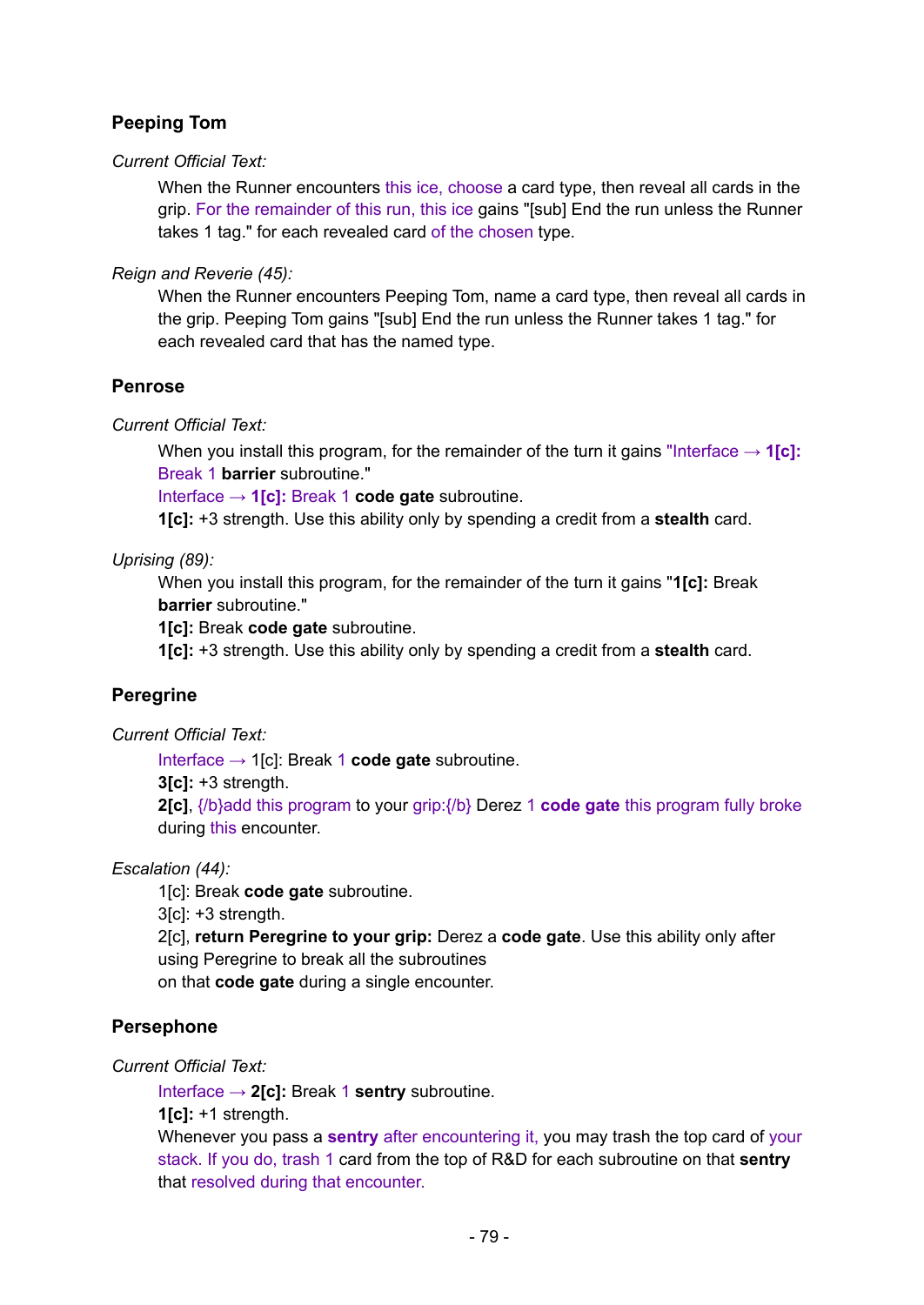#### *Earth's Scion (42):*

2[c]: Break **sentry** subroutine.

 $1[c]$ : +1 strength.

Whenever you pass a **sentry**, you may trash the top card of the stack to trash one card from the top of R&D for each subroutine on that **sentry** that resolved.

## **Personality Profiles \***

#### *Current Official Text:*

Whenever the Runner searches the stack or installs a card from the heap, they trash 1 card from the grip at random.

#### *Salsette Island (66):*

Whenever the Runner searches his or her stack or installs a card from his or her heap, he or she must trash a card from his or her grip at random.

## **Personalized Portal**

#### *Current Official Text:*

When your turn begins, the Runner draws 1 card. You may gain 1[c] for every 2 cards in the grip.

#### *Council of the Crest (56):*

When your turn begins, the Runner draws 1 card, then you may gain 1[c] for every 2 cards in the grip.

### **Pipeline**

#### *Current Official Text:*

Interface → **1[c]:** Break 1 **sentry** subroutine. **2[c]:** +1 strength for the remainder of this run.

*Core Set (46), Revised Core Set (51), System Core 2019 (55):*

1[c]: Break **sentry** subroutine.

2[c]: +1 strength for the remainder of this run.

## **Political Graffiti \***

### *Current Official Text:*

Run Archives. If successful, instead of breaching Archives, host this event on an agenda in the Corp's score area as a condition counter with "Host agenda is worth 1 less agenda point. When the Corp purges virus counters, trash this counter."

### *Previous Official Text:*

Run Archives. If successful, instead of breaching Archives, add this event to an agenda in the Corp's score area as a hosted condition counter with "Host agenda is worth 1 less agenda point. When the Corp purges virus counters, trash this counter."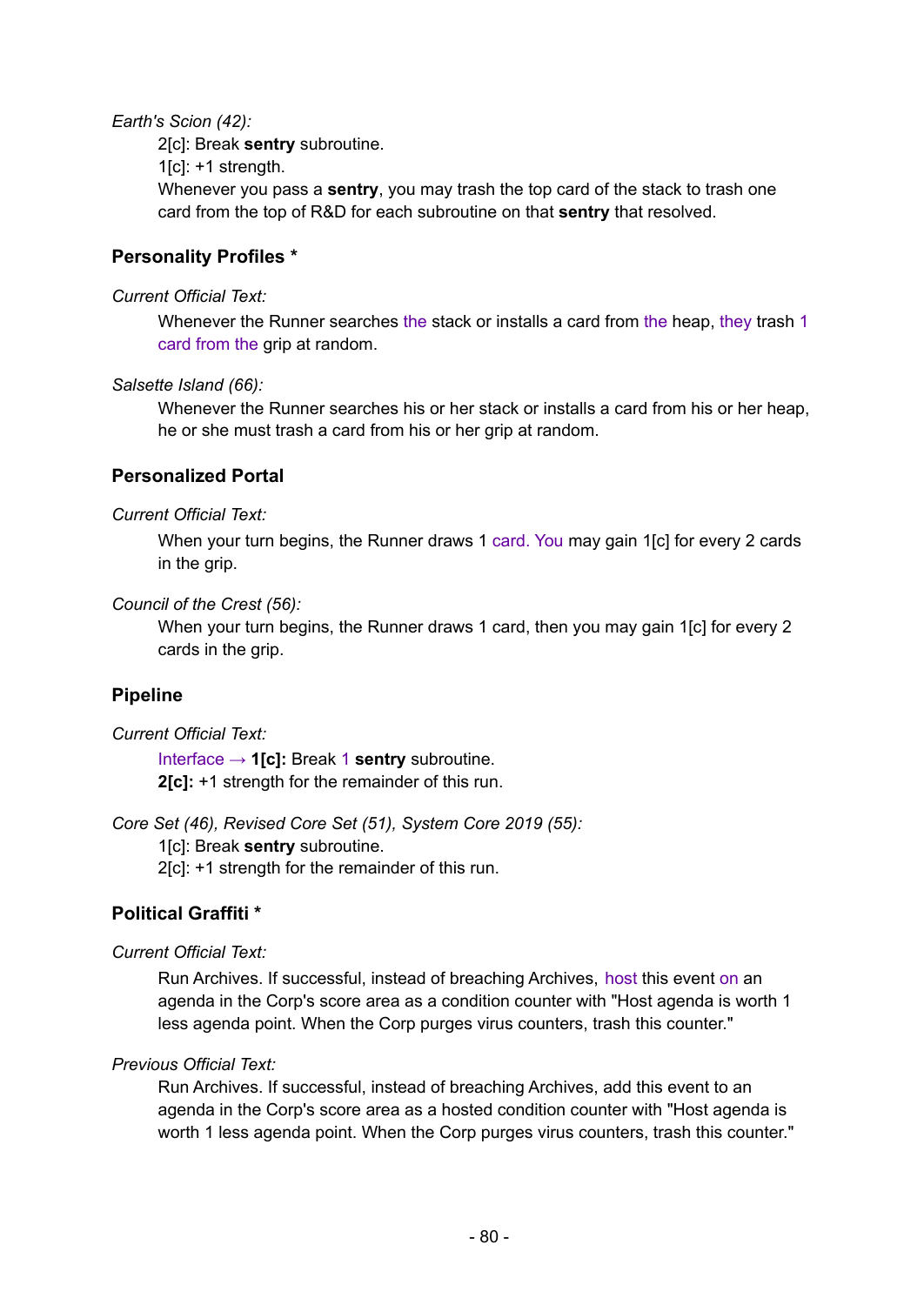#### *Democracy and Dogma (39):*

Make a run on Archives. If successful, instead of accessing cards, add Political Graffiti to an agenda in the Corp's score area as a hosted condition counter with the text "This agenda is worth -1 agenda points. Trash Political Graffiti if the Corp purges virus counters."

#### **Political Operative**

#### *Current Official Text:*

Install only if you made a successful run on HQ this turn. **[trash]**, **X[c]:** Trash 1 rezzed card with trash cost equal to X.

#### *Democracy and Dogma (43):*

Install only if you made a successful run on HQ this turn. [trash], pay the trash cost of a rezzed card: Trash that card.

#### **Populist Rally \***

#### *Current Official Text:*

Play only if you have a **seedy** card installed. The Corp gets -1 allotted [click] for their next turn.

#### *Business First (26):*

Play only if you have at least 1 **seedy** card installed. The Corp has 1 fewer [click] to spend on his or her next turn.

#### **Port Anson Grid**

#### *Current Official Text:*

As an additional cost to jack out during a run on this server, the Runner must trash 1 installed program.

Limit 1 **region** per server.

#### *First Contact (44):*

The runner cannot jack out while running on this server unless he or she trashes 1 installed program.

Limit 1 **region** per server.

#### **Power Grid Overload \***

#### *Current Official Text:*

Play only if the Runner made a successful run during their last turn.

Trace[2]. If successful, trash 1 piece of hardware with an install cost of X or less, where X is equal to the amount by which your trace strength exceeded the Runner's link strength.

#### *Trace Amount (37):*

Play only if the Runner made a successful run during his or her last turn.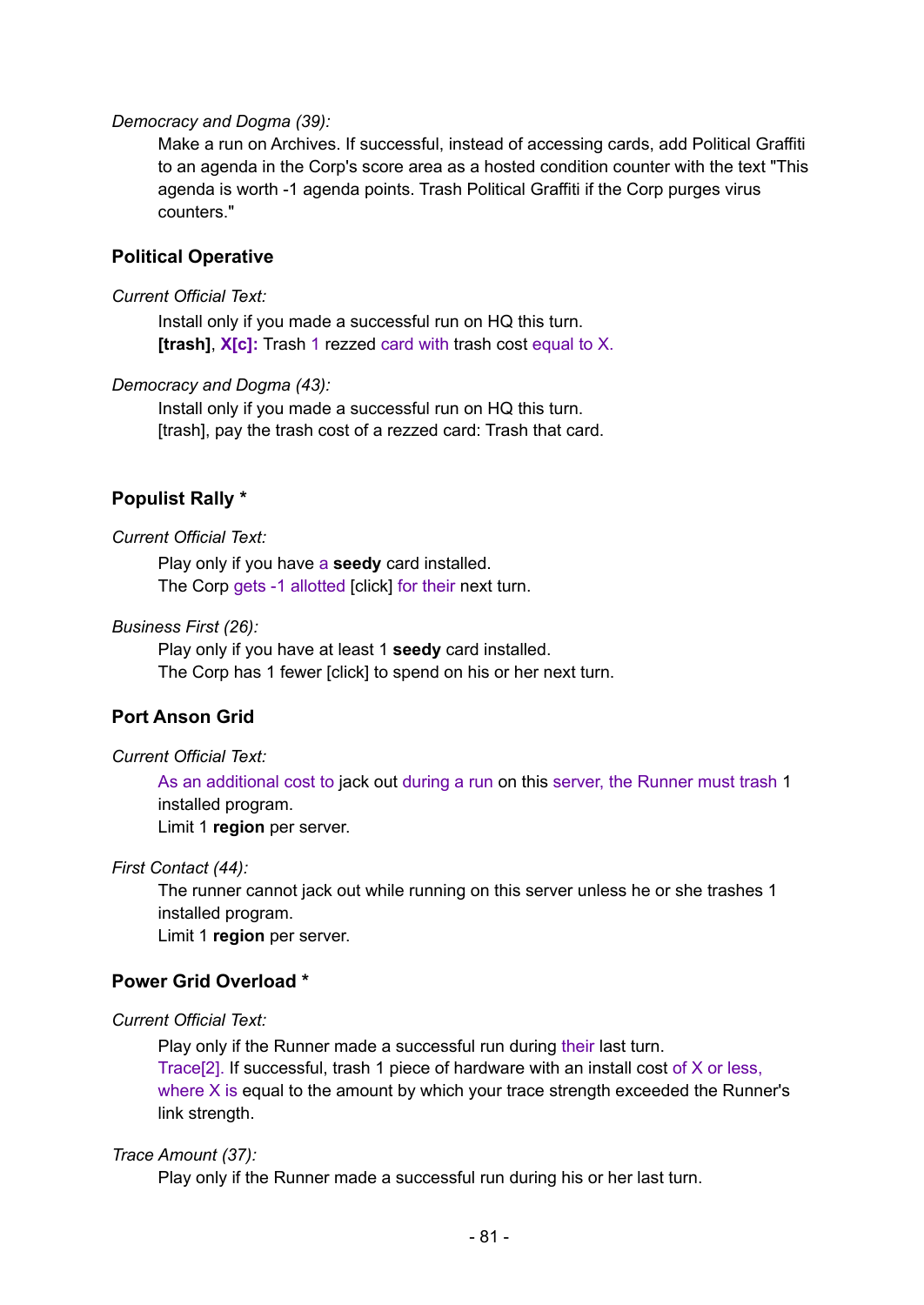**Trace [2]**– If successful, trash 1 piece of hardware with an install cost equal to or less than the amount by which your trace strength exceeded the Runner's link strength.

## **Power Shutdown \***

#### *Current Official Text:*

Play only if the Runner made a run during their last turn.

Trash any number of cards from the top of R&D. The Runner trashes an installed program or piece of hardware with an install cost equal to or less than the number of cards you trashed this way.

#### *Mala Tempora (58):*

Play only if the Runner made a run during his or her last turn.

Trash X cards from the top of R&D. The Runner trashes 1 installed program or piece of hardware with an install cost of X or less.

#### **Product Placement \***

#### *Current Official Text:*

While the Runner is accessing this upgrade in R&D, they must reveal it. When the Runner accesses this upgrade anywhere except in Archives, gain 2[c].

#### *The Universe of Tomorrow (115):*

If the Runner accesses Product Placement from R&D, he or she must reveal it. When the Runner accesses Product Placement, the Corp gains 2[c]. Ignore this effect if Product Placement is accessed from Archives.

### **Progenitor**

#### *Current Official Text:*

You can install **virus** programs onto this program. Limit 1 hosted program.

The memory cost of the hosted program does not count against your memory limit.  $[interrupt] \rightarrow Whenever$  virus counters would be purged, prevent 1 virus counter on the hosted program from being removed.

#### *Order and Chaos (43):*

You may host a single **virus** program on Progenitor.

The memory cost of the hosted program does not count against your memory limit. Whenever virus counters are purged, remove all but 1 virus counter from the hosted card.

### **Project Ares \***

#### *Current Official Text:*

When you score this agenda, the Runner trashes 1 of their installed cards for each hosted advancement counter past 4. If the Runner trashes at least 1 card this way, take 1 bad publicity.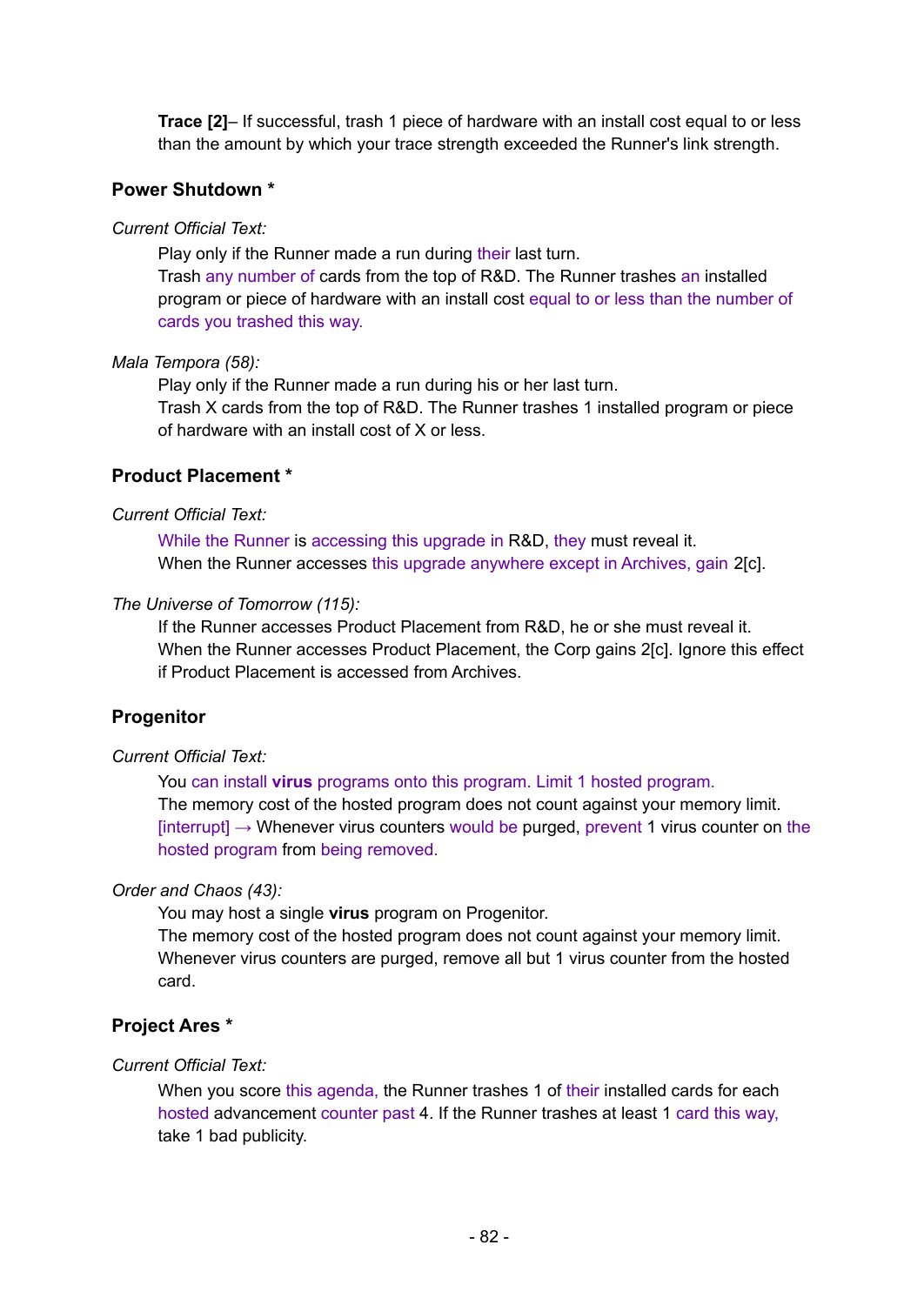*Opening Moves (10), Revised Core Set (62):*

When you score Project Ares, the Runner trashes 1 of his or her installed cards for each advancement token on Project Ares over 4. If the Runner trashes at least 1 card, take 1 bad publicity.

## **Project Vacheron**

#### *Current Official Text:*

 $[interrupt] \rightarrow$  When this agenda would be added to the Runner's score area from anywhere except Archives, instead it is added to their score area with 4 hosted agenda counters.

While this agenda is in the Runner's score area with 1 or more hosted agenda counters, it is worth 0 agenda points and gains "When the Runner's turn begins, remove 1 hosted agenda counter."

#### *Uprising (97):*

[interrupt] - When this agenda would be added to the Runner's score area from anywhere except Archives, instead it is added to their score area with 4 hosted agenda counters.

While this agenda is in the Runner's score area with 1 or more hosted agenda counters, it is worth 0 agenda points and gains "When the Runner's turn begins, remove 1 hosted agenda counter."

### **Project Yagi-Uda**

#### *Current Official Text:*

When you score this agenda, place 1 agenda counter on it for each hosted advancement counter past 3.

**Hosted agenda counter:** Swap 1 card from HQ with 1 card in the root of or protecting the attacked server. The Runner may jack out. Use this ability only during a run.

#### *Downfall (40):*

When you score this agenda, place 1 agenda counter on it for each advancement token on it over 3.

**Hosted agenda counter:** Swap a card in HQ with a card in or protecting the attacked server. The Runner may jack out. Use this ability only during a run.

### **Prāna Condenser**

#### *Current Official Text:*

 $[interrupt] \rightarrow Whenever$  you would do 1 or more net damage, you may prevent 1 net damage. If you do, place 1 power counter on this asset and gain 3[c]. **[click][click]**,**[trash]:** Do 1 net damage for each hosted power counter.

### *Uprising (107):*

[interrupt] - Whenever you would do 1 or more net damage, you may prevent 1 net damage. If you do, place 1 power counter on this asset and gain 3[c]. [click][click],[trash]: Do 1 net damage for each hosted power counter.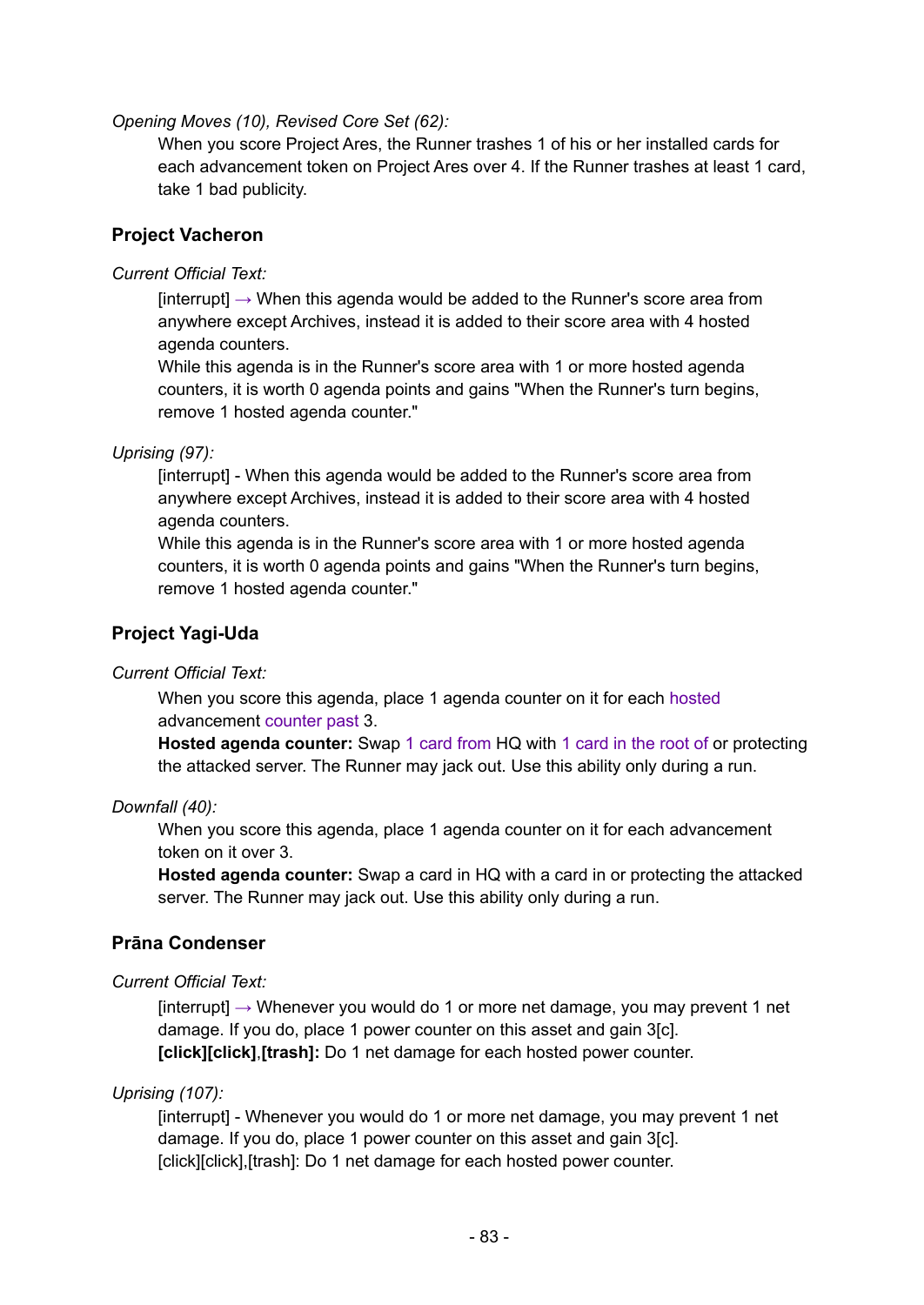# **Psych Mike**

*Current Official Text:*

The first time each turn a successful run on R&D ends, you may gain 1[c] for each time you accessed a card in R&D during that run.

*Reign and Reverie (21):*

The first time a successful run on R&D ends each turn, you may gain 1[c] for each card you accessed from R&D.

## **Puffer**

*Current Official Text:*

Interface → **1[c]:** Break 1 **sentry** subroutine.

**2[c]:** +1 strength.

**[click]:** Place 1 power counter on this program or remove 1 hosted power counter. This program gets +1 strength and costs +1[MU] for each hosted power counter.

*Sovereign Sight (4):*

1[c]: Break **sentry** subroutine. 2[c]: +1 strength. [click]: Place 1 power counter on Puffer or remove 1 power counter from Puffer. Puffer's strength and memory cost are increased by 1 for each power counter on it.

## **Q-Coherence Chip**

*Current Official Text:*

+1[MU]

When an installed program is trashed, trash this hardware.

*Honor and Profit (52):*

+1[MU]

Trash Q-Coherence Chip when a program is trashed.

## **Qianju PT**

*Current Official Text:*

When your turn begins, you may lose [click]. If you do, prevent the first tag you would take until your next turn begins.

*Order and Chaos (54):*

When your turn begins, you may lose [click]. If you do, avoid the first tag you take until the beginning of your next turn.

## **Quantum Predictive Model \***

### *Current Official Text:*

While the Runner is accessing this agenda in R&D, they must reveal it.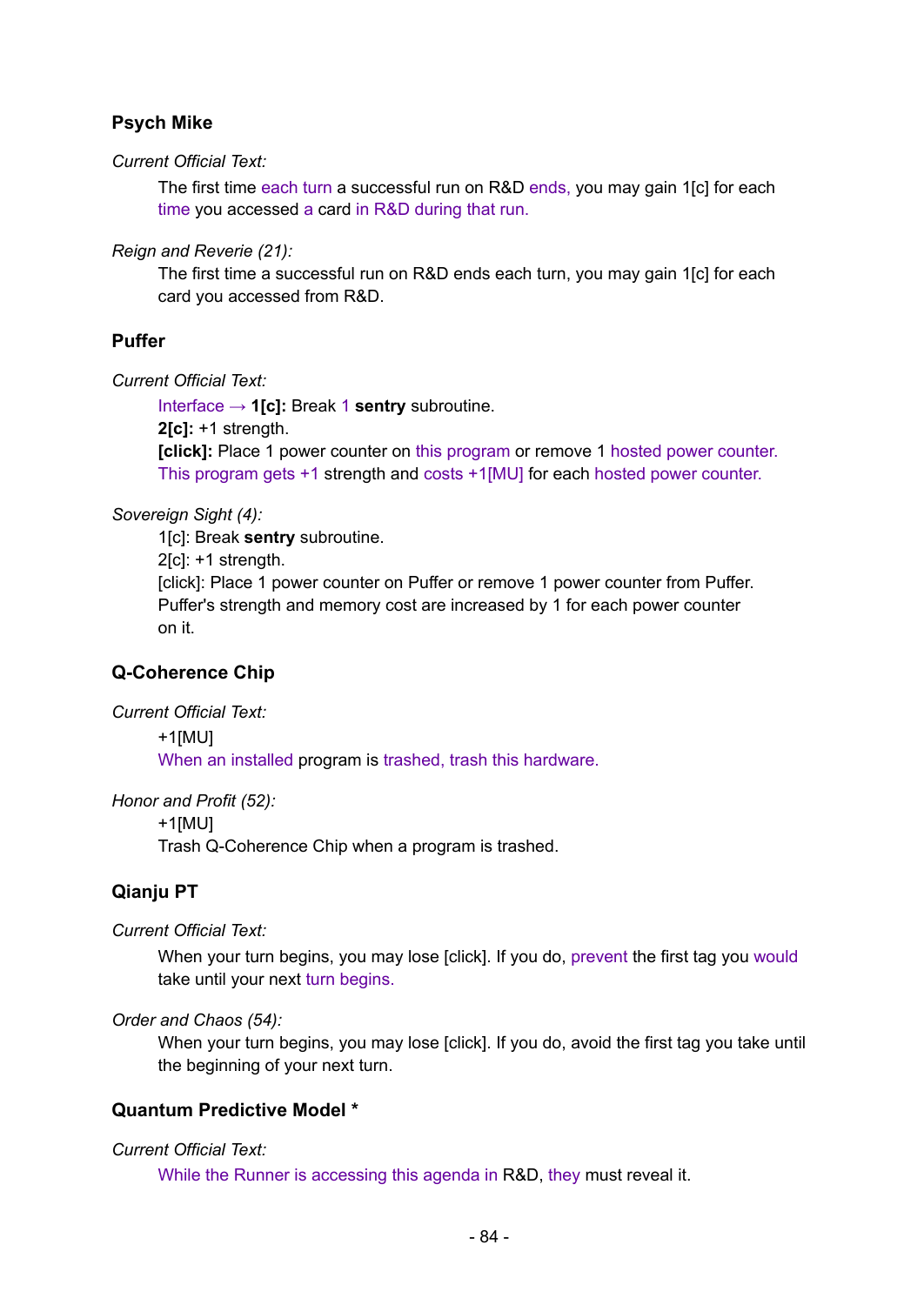When the Runner accesses this agenda while they are tagged, add it to your score area.

#### *Data and Destiny (7):*

If Quantum Predictive Model is accessed from R&D, the Runner must reveal it. If the Runner is tagged when Quantum Predictive Model is accessed, add it to your score area.

### **Queen's Gambit**

#### *Current Official Text:*

As an additional cost to play this event, spend [click].

Place up to 3 advancement counters on 1 unrezzed card in the root of a remote server. Gain 2[c] for each counter placed this way. You cannot access that card for the remainder of the turn.

#### *Double Time (102), System Core 2019 (3):*

As an additional cost to play this event, spend [click]. Place up to 3 advancement tokens on an unrezzed card in a remote server. Gain 2[c] for each advancement token placed. You cannot access that card this turn.

### **R&D Interface**

*Current Official Text:*

Whenever you breach R&D, access 1 additional card.

#### *Future Proof (107), System Core 2019 (50):*

Whenever you access cards from R&D, access 1 additional card from R&D.

#### **Rachel Beckman \***

*Current Official Text:*

You get +1 allotted [click] for each of your turns. If you are tagged, trash this resource.

*Previous Official Text:*

You have +1 allotted [click] on your turn. If you are tagged, trash this resource.

*First Contact (60):*

You have 1 additional [click] to spend during your turn. Trash this resource if you are tagged.

### **Raman Rai \***

*Current Official Text:*

This asset costs 0 influence if you have 6 or more non-**alliance** [jinteki] cards in your deck.

Whenever you draw a card, you may lose [click]. If you do, reveal that card and 1 card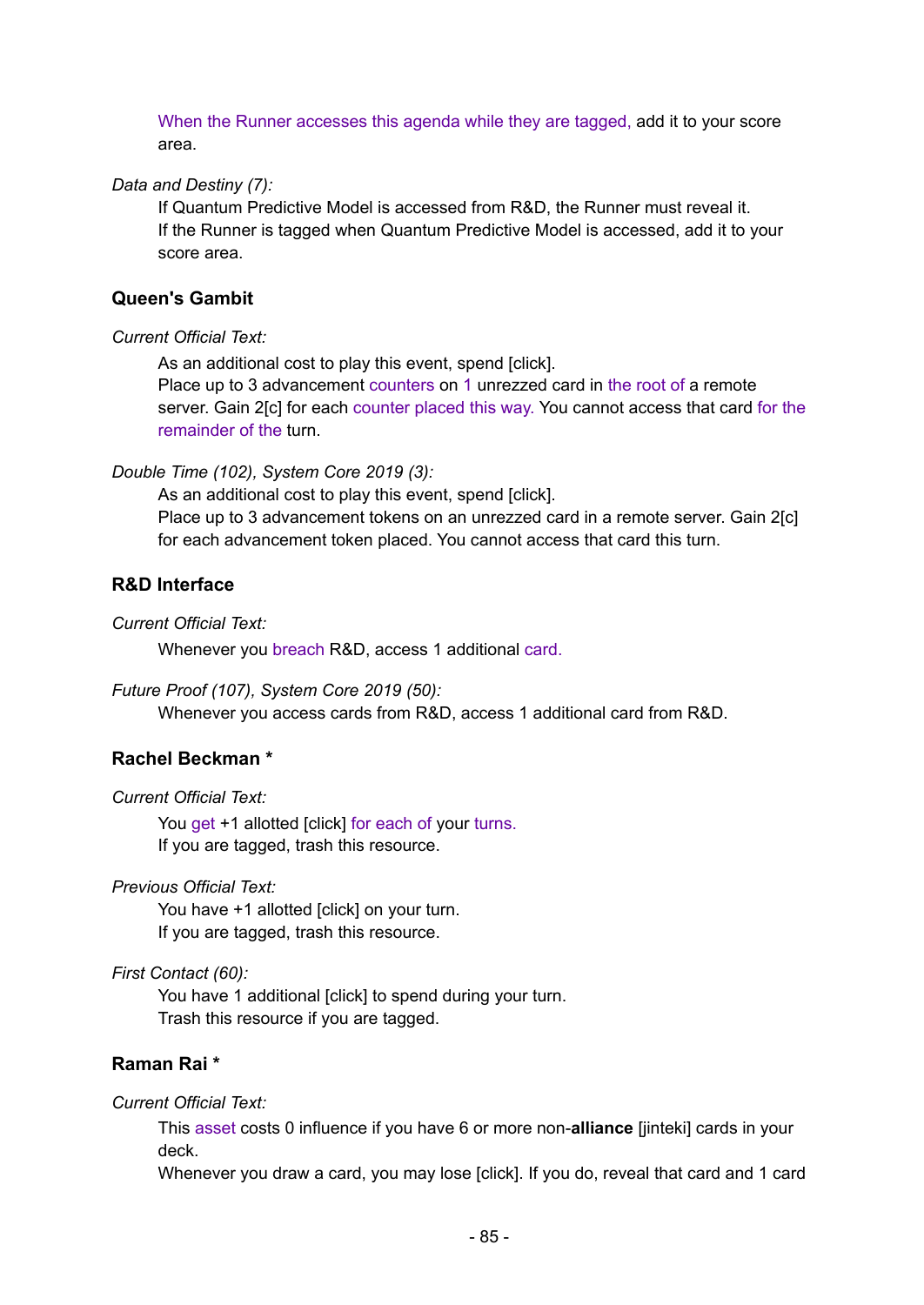in Archives of the same type. Swap those cards. Use this ability only once per turn.

*Previous Official Text:*

This card costs 0 influence if you have 6 or more non-**alliance** [jinteki] cards in your deck.

Whenever you draw a card, you may lose [click]. If you do, reveal that card and 1 card in Archives of the same type. Swap those cards. Use this ability only once per turn.

*Salsette Island (68):*

This card costs 0 influence if you have 6 or more non-**alliance** [jinteki] cards in your deck.

Once per turn, you may lose [click] when you draw a card. If you do, reveal that card and a card in Archives of the same type, then swap those cards.

#### **Raymond Flint**

*Current Official Text:*

Whenever the Corp takes bad publicity, breach HQ. You cannot access cards in the root of HQ during this breach. **[trash]:** Expose 1 card.

*Mala Tempora (49):*

Whenever the Corp takes at least 1 bad publicity, access 1 card from HQ. [trash]: Expose 1 card.

### **Reboot \***

*Current Official Text:*

Run Archives. If successful, instead of breaching Archives, install up to 5 cards from your heap facedown.

Remove this event from the game.

#### *Previous Official Text:*

Run Archives. If successful, instead of breaching Archives, install up to 5 cards from your heap facedown.

Remove this operation from the game.

#### *Reign and Reverie (23):*

Make a run on Archives. If successful, instead of accessing cards, install up to 5 cards from your heap facedown. Remove Reboot from the game instead of trashing it.

#### **Record Reconstructor**

#### *Current Official Text:*

Whenever you make a successful run on Archives, instead of breaching Archives, you may add 1 faceup card from Archives to the top of R&D.

#### *Second Thoughts (28):*

Whenever you make a successful run on Archives, instead of accessing cards you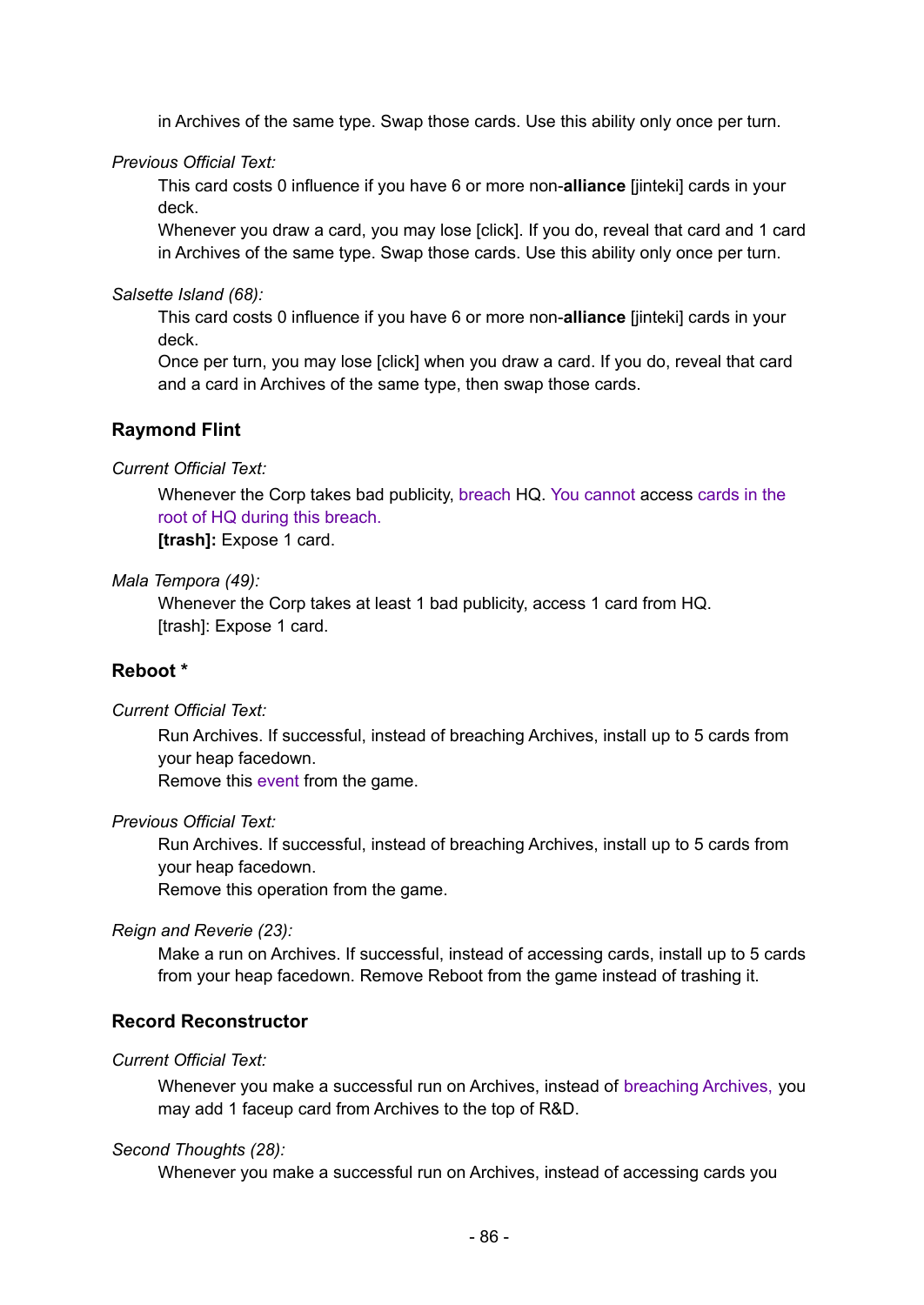may choose 1 faceup card from Archives and add it to the top of R&D.

#### **Red Herrings**

#### *Current Official Text:*

Persistent  $\rightarrow$  As an additional cost to steal an agenda from this server, the Runner must pay 5[c]. *(If the Runner trashes this card while accessing it, this ability still applies for the remainder of this run.)*

*Core Set (91), Revised Core Set (106), System Core 2019 (121):*

Each time the Runner accesses an agenda from this server, he or she must pay 5[c] as an additional cost in order to steal it. This applies even during the run on which the Runner trashes Red Herrings.

#### **Reeducation \***

#### *Current Official Text:*

When you score this agenda, you may add X cards from HQ to the bottom of R&D to draw X cards. The Runner adds X cards from the grip at random to the bottom of the stack, if able.

#### *Blood and Water (74):*

When you score Reeducation, add any number of cards from HQ to the bottom of R&D and draw that many cards. The Runner randomly adds the same number of cards from his or her grip to the bottom of the stack, if able.

#### **Refractor**

#### *Current Official Text:*

Interface → **1[c]:** Break 1 **code gate** subroutine. **1[c]:** +3 strength. Use this ability only by spending a credit from a **stealth** card.

#### *First Contact (57):*

1[c]: Break **code gate** subroutine.

1[c]: +3 strength. Use this ability only by spending a credit from a **stealth** card.

#### **Respirocytes**

#### *Current Official Text:*

When you install this hardware, suffer 1 meat damage.

The first time each turn you have no cards in your grip, draw 1 card and place 1 power counter on this hardware.

When this hardware has 3 or more hosted power counters, trash it.

**Note:** Should be "Hardware: Cybernetic".

#### *Crimson Dust (102):*

When you install Respirocytes, suffer 1 meat damage. The first time you have 0 cards in your grip each turn, draw 1 card and place a power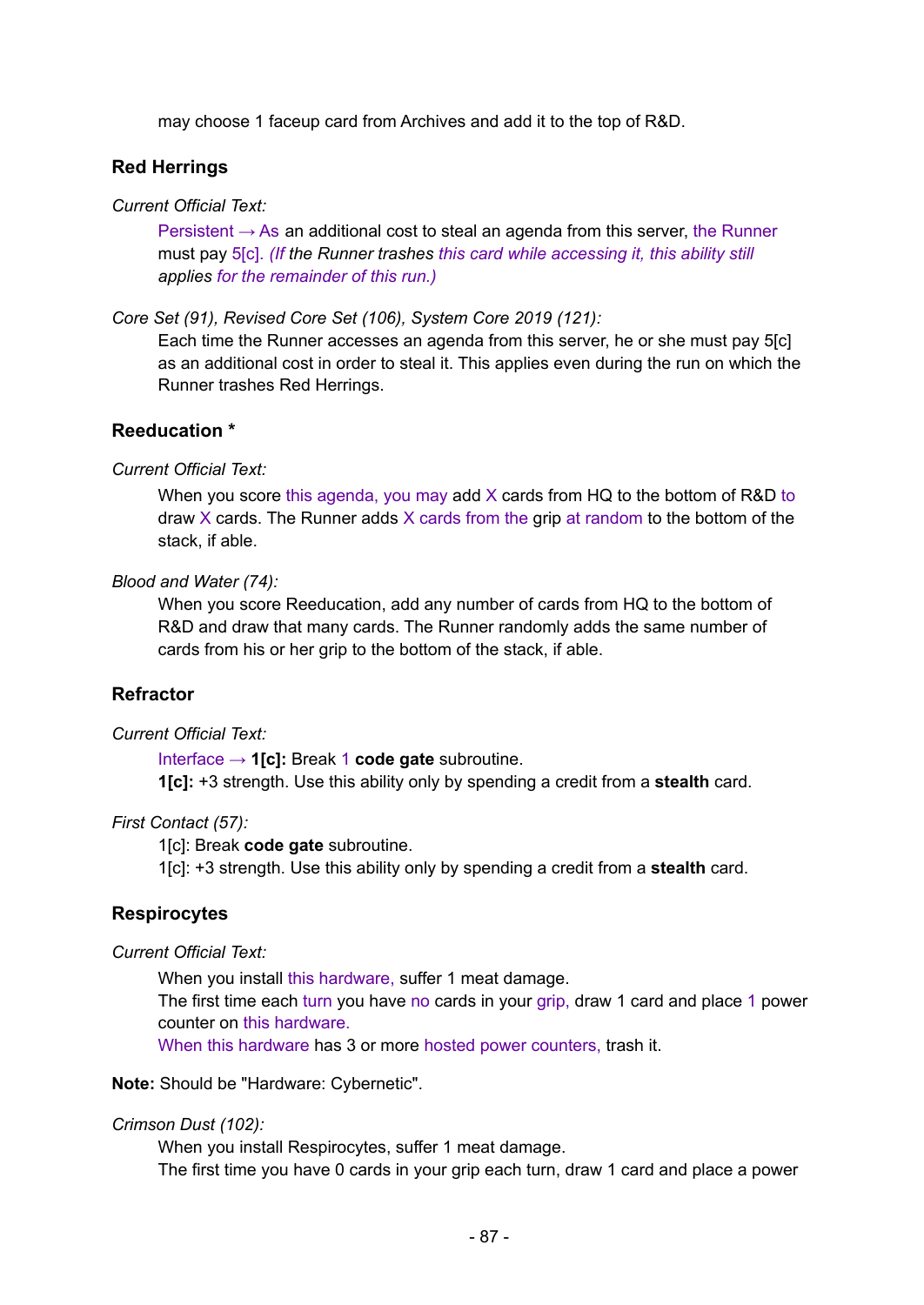counter on Respirocytes. When Respirocytes has 3 or more power counters on it, trash it.

### **Retrieval Run**

*Current Official Text:*

Run Archives. If successful, instead of breaching Archives, you may install 1 program from your heap, ignoring all costs.

*Future Proof (101), Revised Core Set (3), System Core 2019 (5):*

Make a run on Archives. If successful, instead of accessing cards you may install a program from your heap, ignoring all costs.

#### **Rigged Results**

#### *Current Official Text:*

Secretly spend up to 2[c]. The Corp guesses how much you spent. Reveal spent credits. If the Corp guessed incorrectly, choose a piece of ice protecting a server and run that server. The first time during that run you encounter the chosen ice, bypass it.

#### *Fear the Masses (102):*

Secretly spend up to 2[c]. The Corp guesses how much you spent. Reveal spent credits. If the Corp guesses incorrectly, make a run and choose a peice of ice protecting the attacked server. Bypass that ice when you encounter it.

#### **Riot Suppression \***

#### *Current Official Text:*

Play only if the Runner trashed a Corp card during their last turn. The Runner may suffer 1 brain damage. If they do not, they get -3 allotted [click] for their next turn.

Remove this operation from the game.

#### *Kampala Ascendant (113):*

Play only if the Runner trashed at least 1 Corp card during his or her last turn. The Runner has 3 fewer [click] to spend during his or her next turn. The Runner may immediately suffer 1 brain damage to prevent this. Remove Riot Suppression from the game instead of trashing it.

#### **Rip Deal**

#### *Current Official Text:*

Run HQ. If successful, when you determine the number of cards in HQ you are allowed to access during this run's breach of HQ, you may add that many cards from your heap to your grip. If you do, you cannot access any cards in HQ during this breach. *(You can still access cards in the root of HQ.)* When the run ends, remove this event from the game.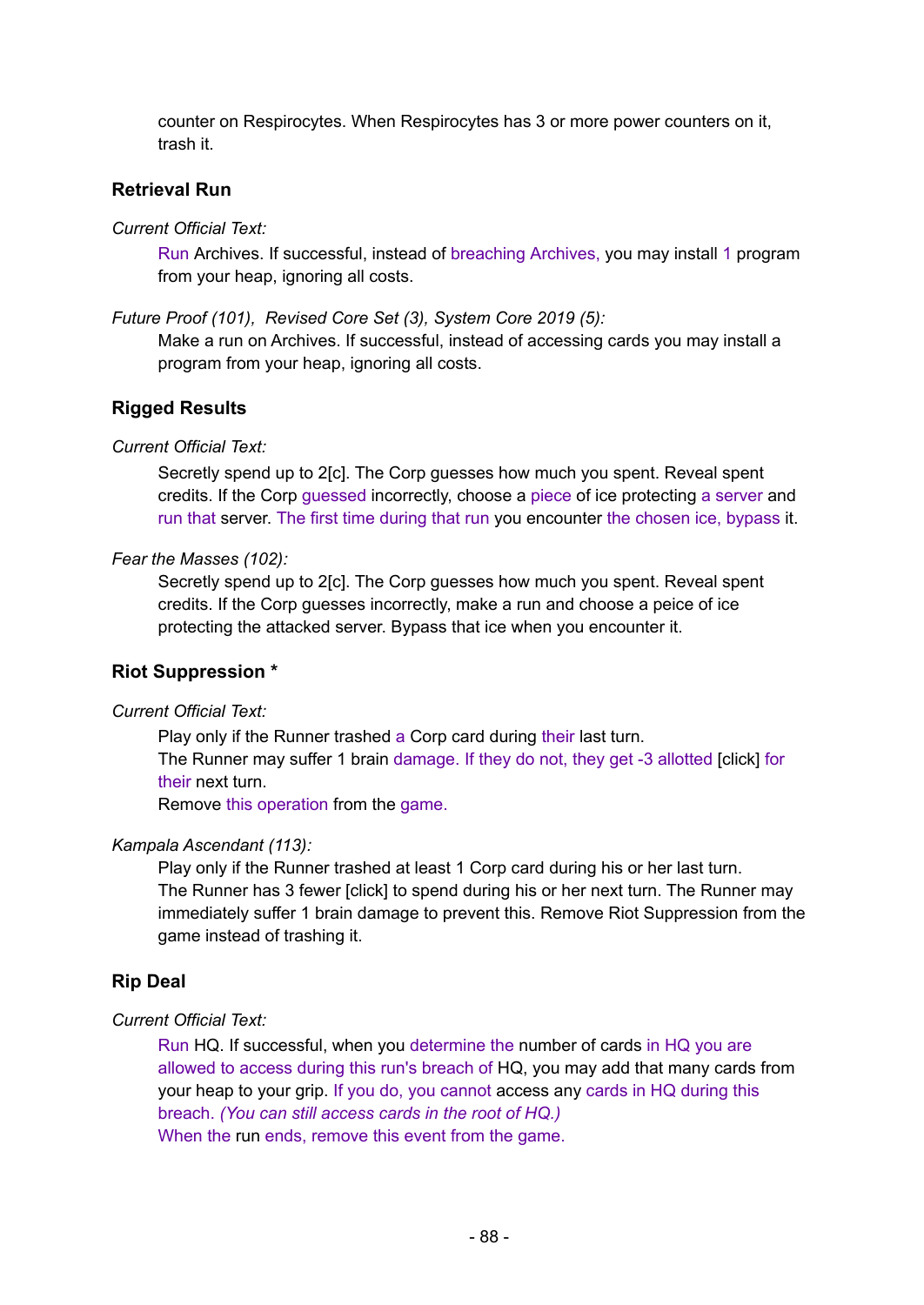#### *Free Mars (84):*

Make a run on HQ. If successful, when you would access any number of cards from HQ, you may instead add that many cards from your heap to your grip. Remove Rip Deal from the game instead of trashing it.

### **Ronald Five \***

#### *Current Official Text:*

Whenever the Runner trashes a Corp card *(including this asset)*, they lose [click].

#### *Old Hollywood (88):*

Whenever the Runner trashes a Corp card (including Ronald Five), he or she loses [click].

### **Rubicon Switch**

### *Current Official Text:*

**[click]**, **X[c]:** Derez 1 piece of ice with printed rez cost X[c] that was rezzed this turn. Use this ability only once per turn.

#### *Earth's Scion (43):*

X[c],[click]: Derez a piece of ice rezzed this turn. X is its printed rez cost. Use this ability once per turn.

## **Sadyojata**

*Current Official Text:*

Interface → **1[c]:** Break 1 subroutine on a piece of ice with 3 or more subtypes. **1[c]:** +1 strength.

**2[c]:** Swap this program with a **deva** program from your grip.

#### *Democracy and Dogma (44):*

1[c]: Break ice subroutine on a piece of ice with 3 or more subtypes.

 $1[c]$ : +1 strength.

2[c]: Swap Sadyojata with a **deva** program from your grip.

## **Sage**

*Current Official Text:*

This program gets +1 strength for each unused MU. Interface → **2[c]:** Break 1 **code gate** or 1 **barrier** subroutine.

### *The Source (117):*

Sage has +1 strength for each unused MU. 2[c]: Break **code gate** or **barrier** subroutine.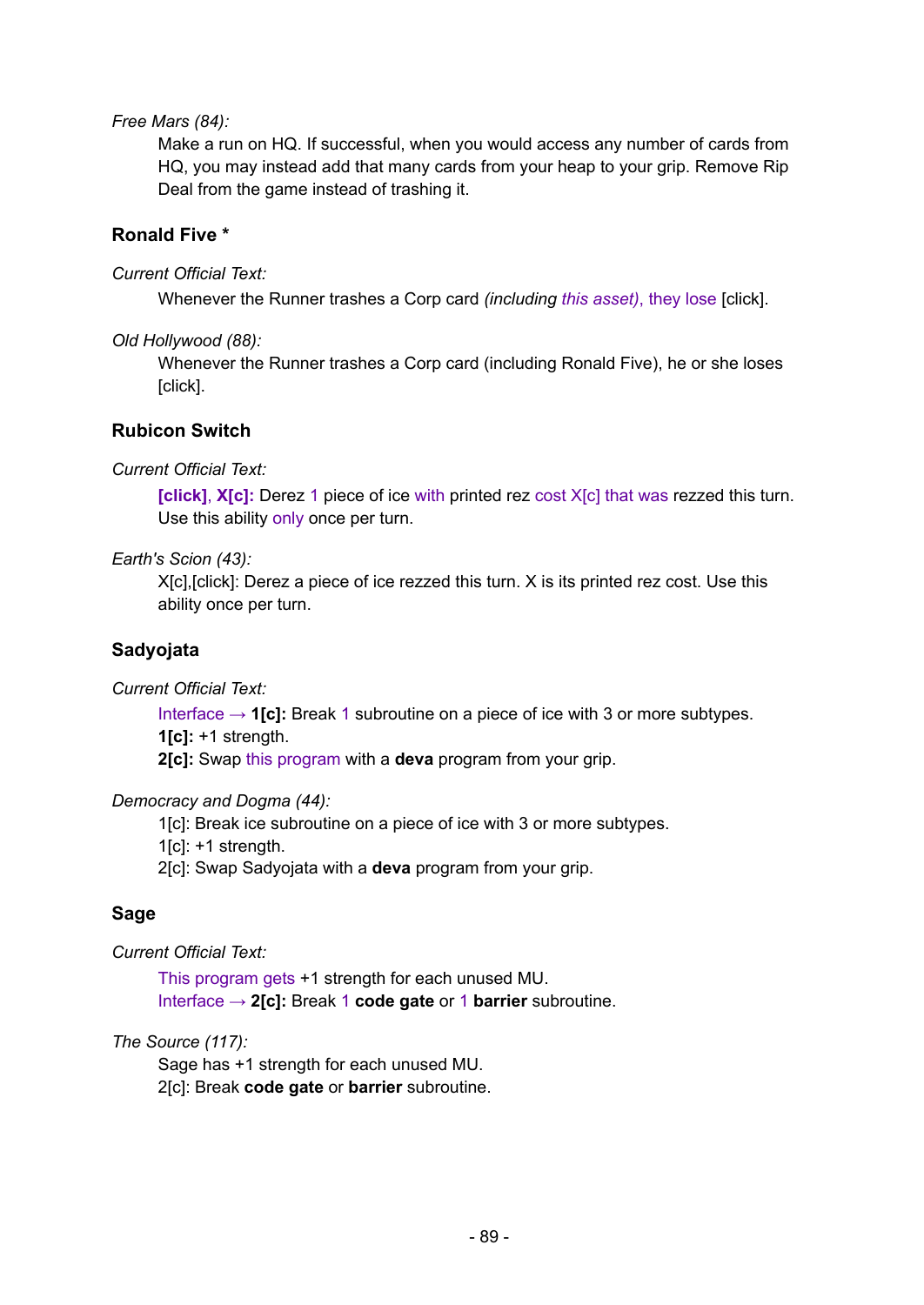## **Saker**

*Current Official Text:*

Interface → **1[c]:** Break 1 **barrier** subroutine.

**2[c]:** +2 strength.

**2[c]**, **add this program to your grip:** Derez 1 **barrier** this program fully broke during this encounter.

*Intervention (64):*

1[c]: Break **barrier** subroutine.

2[c]: +2 strength.

2[c], **return Saker to your grip:** Derez a **barrier**. Use this ability only after using Saker to break all the subroutines on that **barrier** during a single encounter.

## **Salem's Hospitality \***

*Current Official Text:*

This operation costs 0 influence if you have 6 or more non-**alliance** {nbn} cards in your deck.

Choose a card name. The Runner reveals the grip and trashes all cards with the chosen name revealed this way.

### *Salsette Island (71):*

This card costs 0 influence if you have 6 or more non-**alliance** {nbn} cards in your deck.

Name a card. The Runner reveals his or her grip and trashes all copies of the named card from his or her grip.

## **Salsette Slums**

### *Current Official Text:*

Access → **Pay the trash cost of the card you are accessing:** Remove it from the game. Use this ability only once per turn.

### *Salsette Island (59):*

Once per turn, when you pay the trash cost of an accessed card, remove that card from the game instead of trashing it.

### **Salvaged Vanadis Armory**

### *Current Official Text:*

**[trash]:** The Corp trashes the top X cards of R&D. X is equal to the amount of damage you have suffered this turn. Use this ability only during the next paid ability window after suffering any amount of damage.

### *Crimson Dust (103):*

**[trash]:** The Corp trashes the top X cards of R&D. X is the amount of damage you have suffered this turn. Use this ability immediately after having taken damage.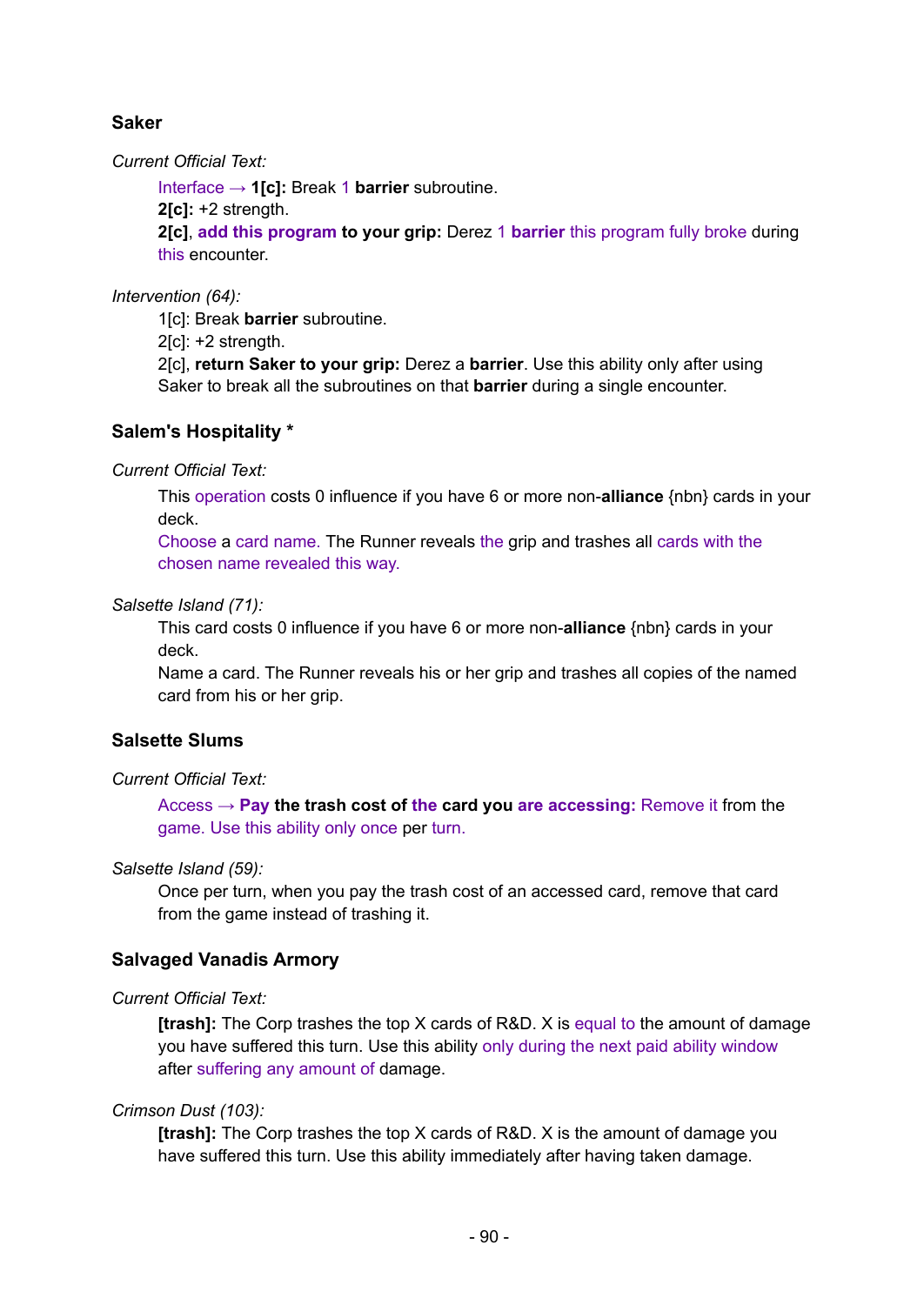# **Sapper \***

#### *Current Official Text:*

While the Runner is accessing this ice in R&D, they must reveal it. When the Runner accesses this ice anywhere except in Archives, they encounter it. [sub] Trash 1 installed program.

#### *Martial Law (98):*

If Sapper is accessed from R&D, the runner must reveal it. When the Runner accesses Sapper, he or she encounters it. Ignore this ability if the Runner accesses Sapper from Archives. [sub] Trash 1 program.

### **Saraswati Mnemonics: Endless Exploration**

#### *Current Official Text:*

**[click]**, **1[c]:** Install 1 card from HQ in the root of a remote server, then place 1 advancement counter on it. You cannot score or rez that card until your next turn begins.

### *Reign and Reverie (34):*

[click],1[c]: Install a card from HQ in a remote server, then place 1 advancement token on it. You cannot score or rez that card until your next turn begins.

### **Savant**

### *Current Official Text:*

This program gets +1 strength for each unused MU. Interface → **2[c]:** Break 1 **sentry** or 2 **code gate** subroutines.

#### *Terminal Directive (18):*

Savant has +1 strength for each unused MU. 2[c]: Break 1 **sentry** or 2 **code gate** subroutines.

### **Scavenge**

### *Current Official Text:*

Trash 1 installed program. If you do, install 1 program from your grip or heap, paying X[c] less. X is equal to the install cost of the program you trashed.

### *Creation and Control (34):*

As an additional cost to play this card, trash an installed program. Install a program from your grip or heap, lowering the install cost of that program by the cost of the program trashed.

## **SEA Source \***

### *Current Official Text:*

Play only if the Runner made a successful run during their last turn.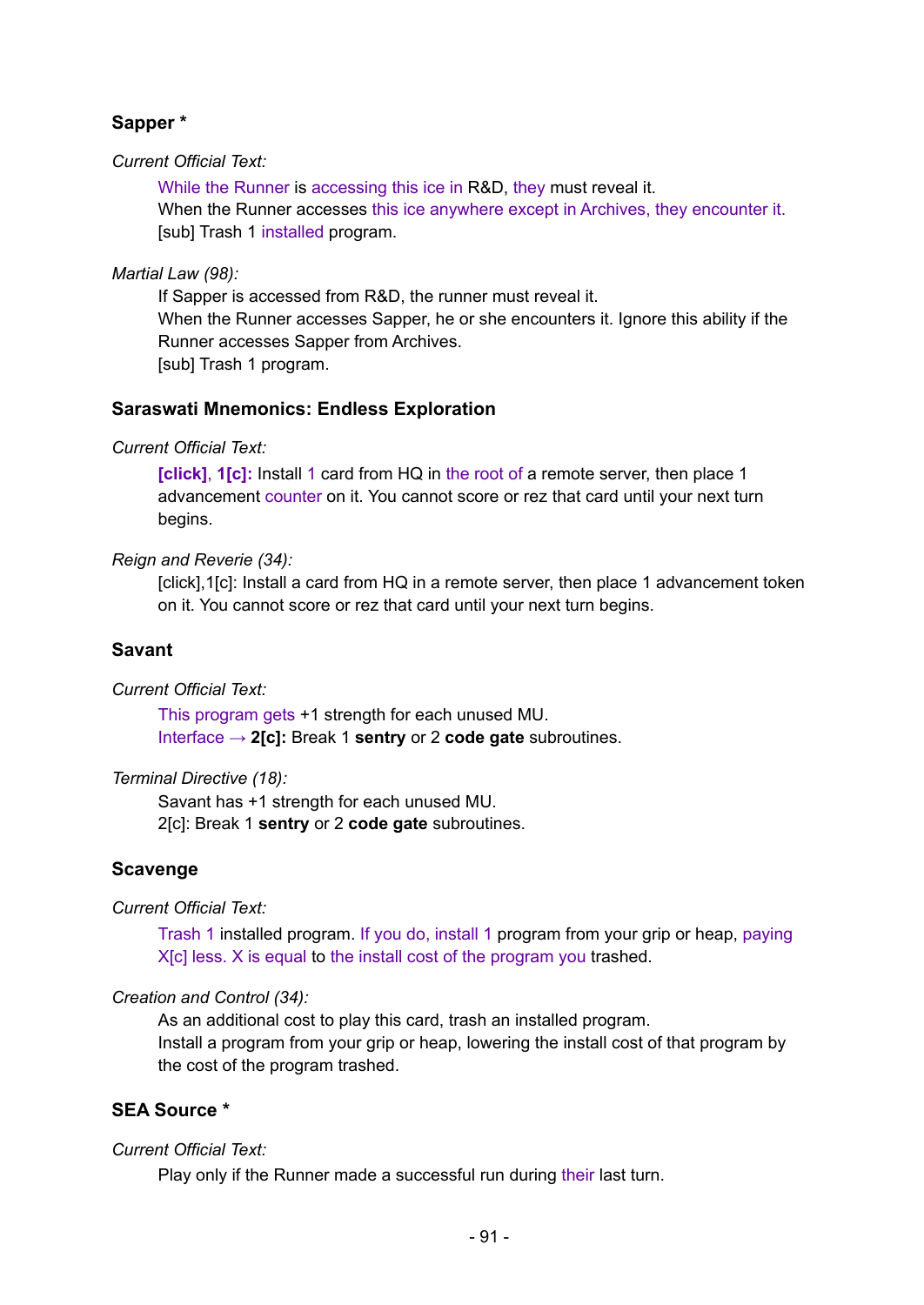Trace[3]. If successful, give the Runner 1 tag.

*Core Set (86), Revised Core Set (105), System Core 2019 (119):* Play only if the Runner made a successful run during his or her last turn. **Trace [3]**– If successful, give the Runner 1 tag.

## **Sealed Vault**

#### *Current Official Text:*

**1[c]:** Move any number of credits from your credit pool to this asset. **[click]:** Take any number of credits from this asset. **[trash]:** Take any number of credits from this asset.

#### *The Spaces Between (29):*

1[c]: Move any number of credits from your credit pool to Sealed Vault. [click] or [trash]: Move any number of credits from Sealed Vault to your credit pool.

### **Security Testing**

#### *Current Official Text:*

When your turn begins, you may choose a server. The first time this turn you make a successful run on that server, instead of breaching it, gain 2[c].

#### *Honor and Profit (48):*

When your turn begins, choose a server. The first time you make a successful run on that server this turn, instead of accessing cards, gain 2[c].

#### **Self-destruct**

#### *Current Official Text:*

#### Remote server only.

**[trash]:** Trash all cards installed in the root of or protecting this server. Trace[X], where X is equal to the number of cards trashed. If successful, do 3 net damage. Use this ability only during a run on this server.

#### *The Source (112):*

Install only in a remote server.

[trash]: Trash all cards installed in or protecting this server and **trace[X]–** if successful, do 3 net damage. X is the number of cards trashed. Use this ability only during a run on this server.

### **Service Outage \***

#### *Current Official Text:*

This operation is not trashed until another **current** is played or an agenda is stolen. As an additional cost to run for the first time during their turn, the Runner must spend 1[c].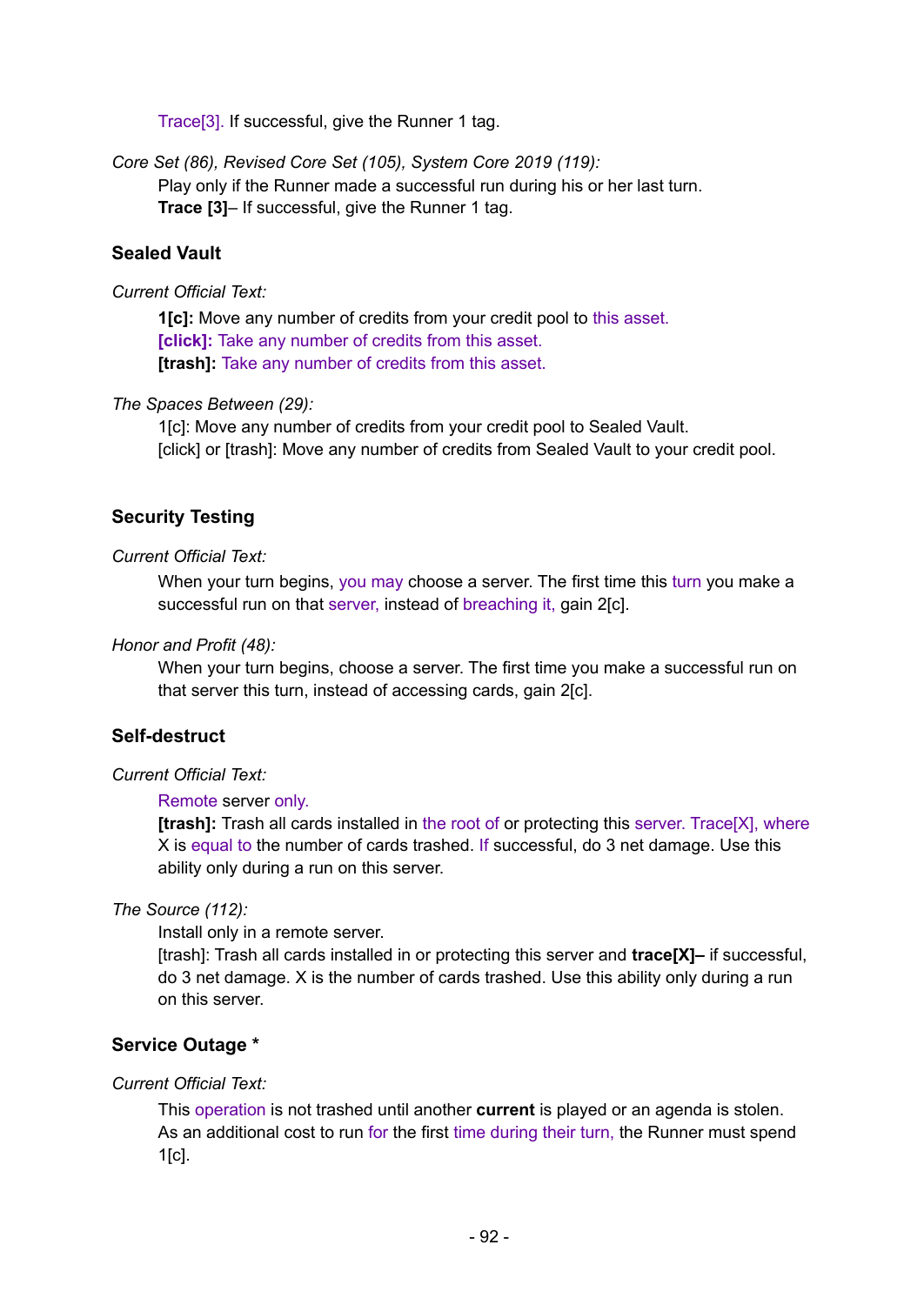#### *Escalation (57):*

This card is not trashed until another **current** is played or an agenda is stolen. As an additional cost to make the first run on his or her turn (even through a card ability), the Runner must spend 1[c].

### **Severnius Stim Implant**

#### *Current Official Text:*

**[click]:** Trash 2 or more cards from your grip. Run HQ or R&D. Whenever you breach that server during this run, access 1 additional card for every 2 cards you trashed.

**Note:** Should be "Hardware: Cybernetic".

#### *Station One (21):*

[click]: Make a run on R&D or HQ and trash 2 or more cards from your grip. Whenever you access cards from that server, access 1 additional card for every 2 cards trashed.

### **Sharpshooter**

#### *Current Official Text:*

Interface → **[trash]:** Break any number of **destroyer** subroutines. **1[c]:** +2 strength.

### *True Colors (67):*

[trash]: Break any number of **destroyer** subroutines.  $1$ [c]:  $+2$  strength.

## **Sherlock 1.0**

### *Current Official Text:*

**Lose [click]:** Break 1 subroutine on this ice. Only the Runner can use this ability. [sub] Trace[4]. If successful, add 1 installed program to the top of the Runner's stack. [sub] Trace[4]. If successful, add 1 installed program to the top of the Runner's stack.

### *Trace Amount (30):*

The Runner may spend [click] to break any subroutine on Sherlock 1.0. [sub] **Trace[4]–** If successful, add 1 installed program to the top of the Runner's stack. [sub] **Trace[4]–** If successful, add 1 installed program to the top of the Runner's stack.

### **Sherlock 2.0**

*Current Official Text:*

**Lose [click][click]:** Break up to 2 subroutines on this ice. Only the Runner can use this ability.

[sub] Trace[4]. If successful, add 1 installed program to the bottom of the Runner's stack.

[sub] Trace[4]. If successful, add 1 installed program to the bottom of the Runner's stack.

[sub] Give the Runner 1 tag.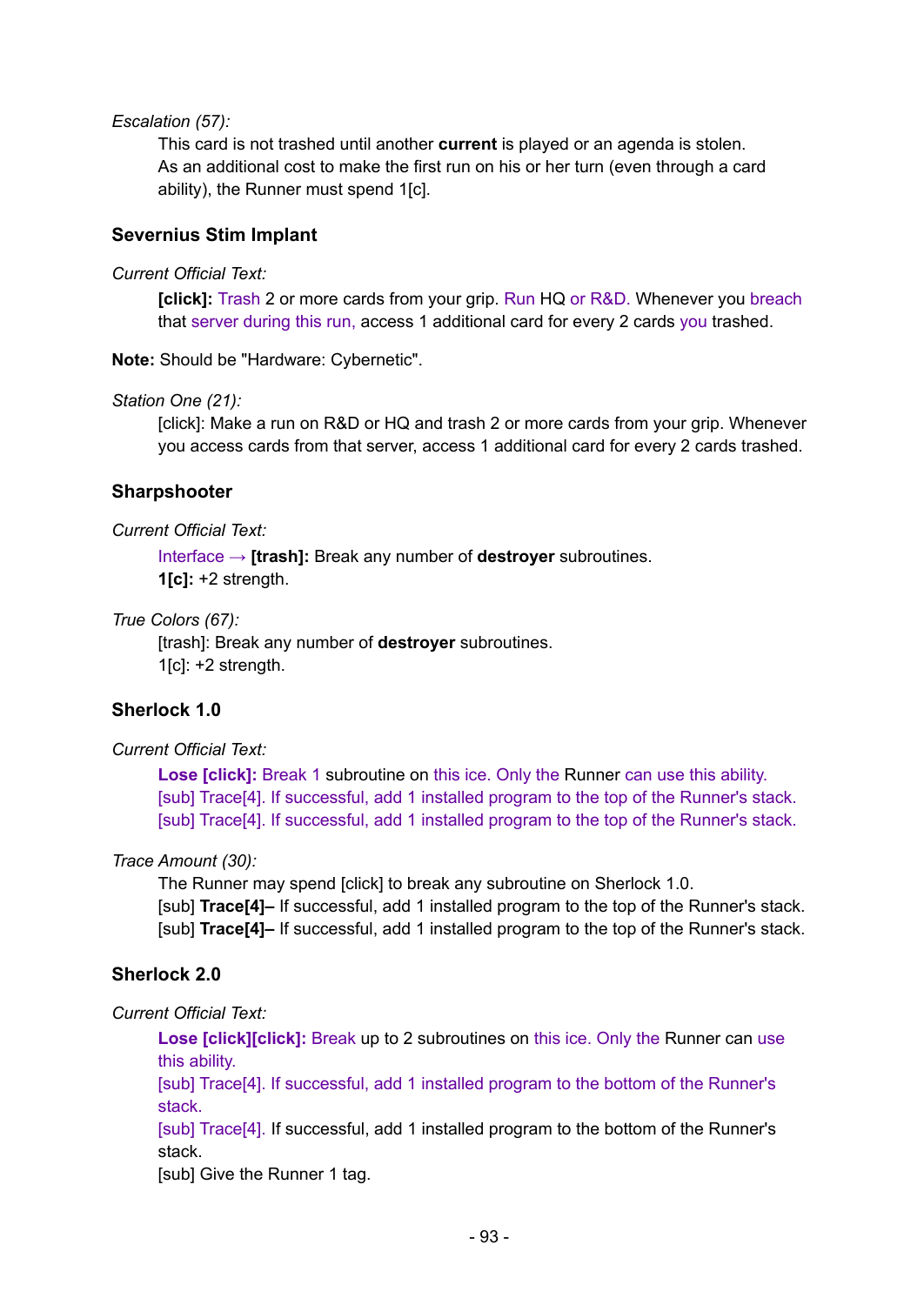#### *23 Seconds (11):*

The Runner can spend [click][click] to break up to 2 subroutines on Sherlock 2.0. [sub] **Trace[4]–** If successful, add 1 installed program to the bottom of the Runner's stack.

[sub] **Trace[4]–** If successful, add 1 installed program to the bottom of the Runner's stack.

[sub] Give the Runner 1 tag.

# **Shi.Kyū \***

### *Current Official Text:*

When the Runner accesses this asset anywhere except in R&D, you may pay X[c]. The Runner must either take X net damage or add this asset to their score area as an agenda worth -1 agenda point.

### *Honor and Profit (11):*

When the Runner accesses Shi.Kyū, you may pay X[c]. The Runner must take either X net damage or add Shi.Kyū to his or her score area as an agenda worth -1 agenda point. Ignore this ability if the Runner accesses Shi.Kyū from R&D.

## **Shipment from Tennin \***

### *Current Official Text:*

Play only if the Runner did not make a successful run during their last turn. Place 2 advancement counters on 1 installed card.

### *Blood and Water (72):*

Play only if the Runner did not make a successful run during his or her last turn. Place 2 advancement tokens on 1 card.

### **Shiro**

### *Current Official Text:*

[sub] Look at the top 3 cards of R&D and arrange them in any order. [sub] You may pay 1[c]. If you do not, the Runner breaches R&D. They cannot access cards in the root of R&D during that breach.

### *Honor and Profit (19):*

[sub] Look at the top 3 cards of R&D and arrange them in any order. [sub] The Runner accesses the top card of R&D unless the Corp pays 1[c].

### **Shiv**

### *Current Official Text:*

If you have at least 2[link], the memory cost of this program is 0[MU], even if it is not installed.

This program gets +1 strength for each installed **icebreaker**.

Interface → **[trash]:** Break up to 3 **sentry** subroutines.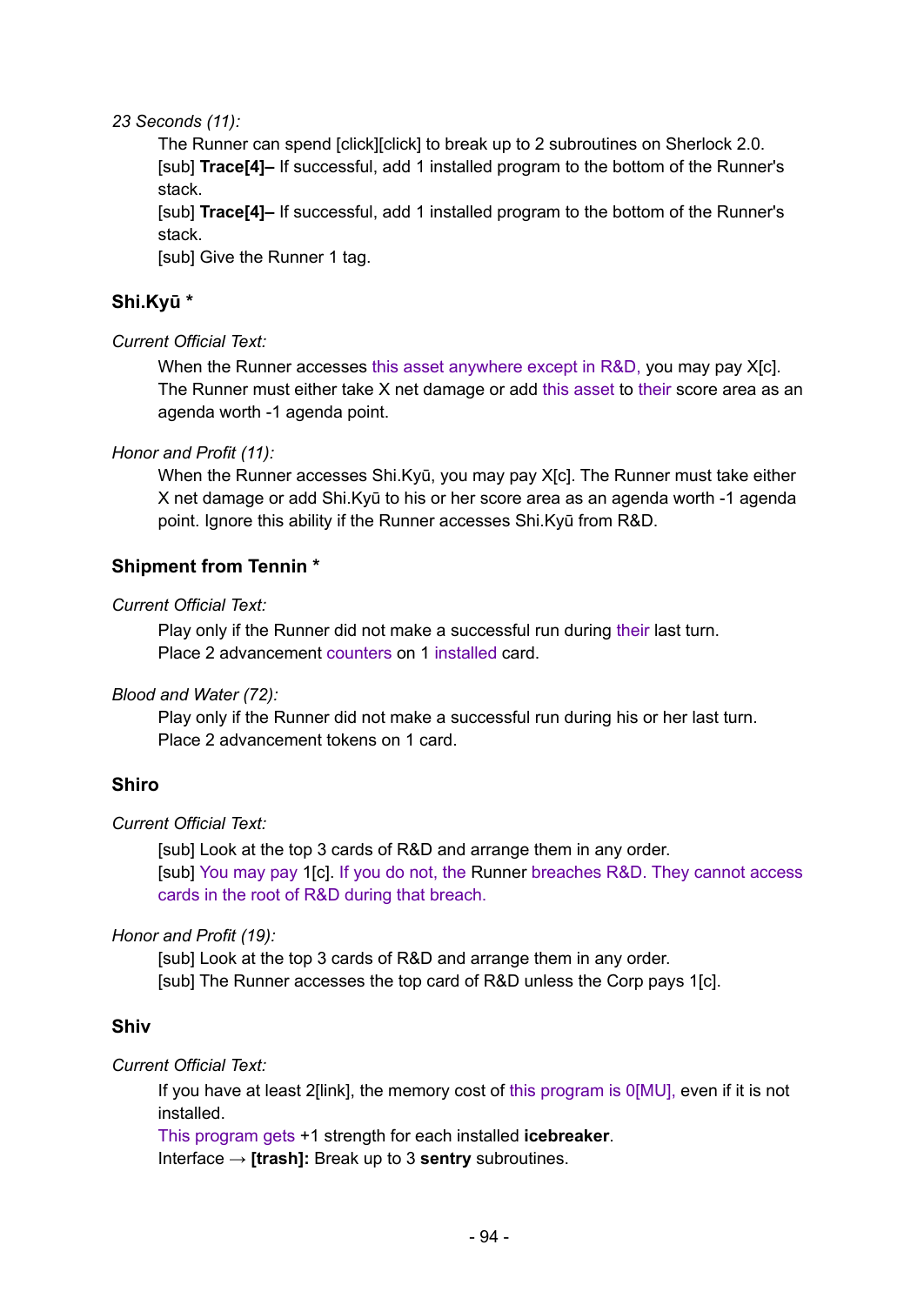#### *The Underway (66):*

If you have at least 2[link], the memory cost of Shiv is 0, even if it is not installed. Shiv has +1 strength for each installed **icebreaker**. Interface → **[trash]:** Break up to 3 **sentry** subroutines.

#### **Shock! \***

#### *Current Official Text:*

While the Runner is accessing this asset in R&D, they must reveal it. When the Runner accesses this asset, do 1 net damage.

*True Colors (73):*

If Shock! is accessed from R&D, the Runner must reveal it. When the Runner accesses Shock!, do 1 net damage, even if it is not installed.

### **Showing Off**

#### *Current Official Text:*

Run R&D. If successful, when you breach R&D, access cards from the bottom of R&D instead of the top.

#### *Order and Chaos (34):*

Make a run on R&D. If successful, instead of accessing cards from the top of R&D, access cards from the bottom of R&D (starting with the bottom card and working your way up).

### **Simone Diego**

#### *Current Official Text:*

#### 2[recurring-credit]

You can spend hosted credits to take the basic action to advance cards in the root of or protecting this server.

#### *Humanity's Shadow (99):*

2[recurring-credit]

Use these credits to advance cards in or protecting this server.

### **Singularity**

#### *Current Official Text:*

As an additional cost to play this event, spend [click]. Run a remote server. If successful, instead of breaching that server, trash all cards installed in the root of that server.

#### *Double Time (101), Revised Core Set (4):*

As an additional cost to play this event, spend [click].

Make a run on a remote server. If successful, instead of accessing cards, trash all cards in the server at no cost (even if they cannot normally be trashed).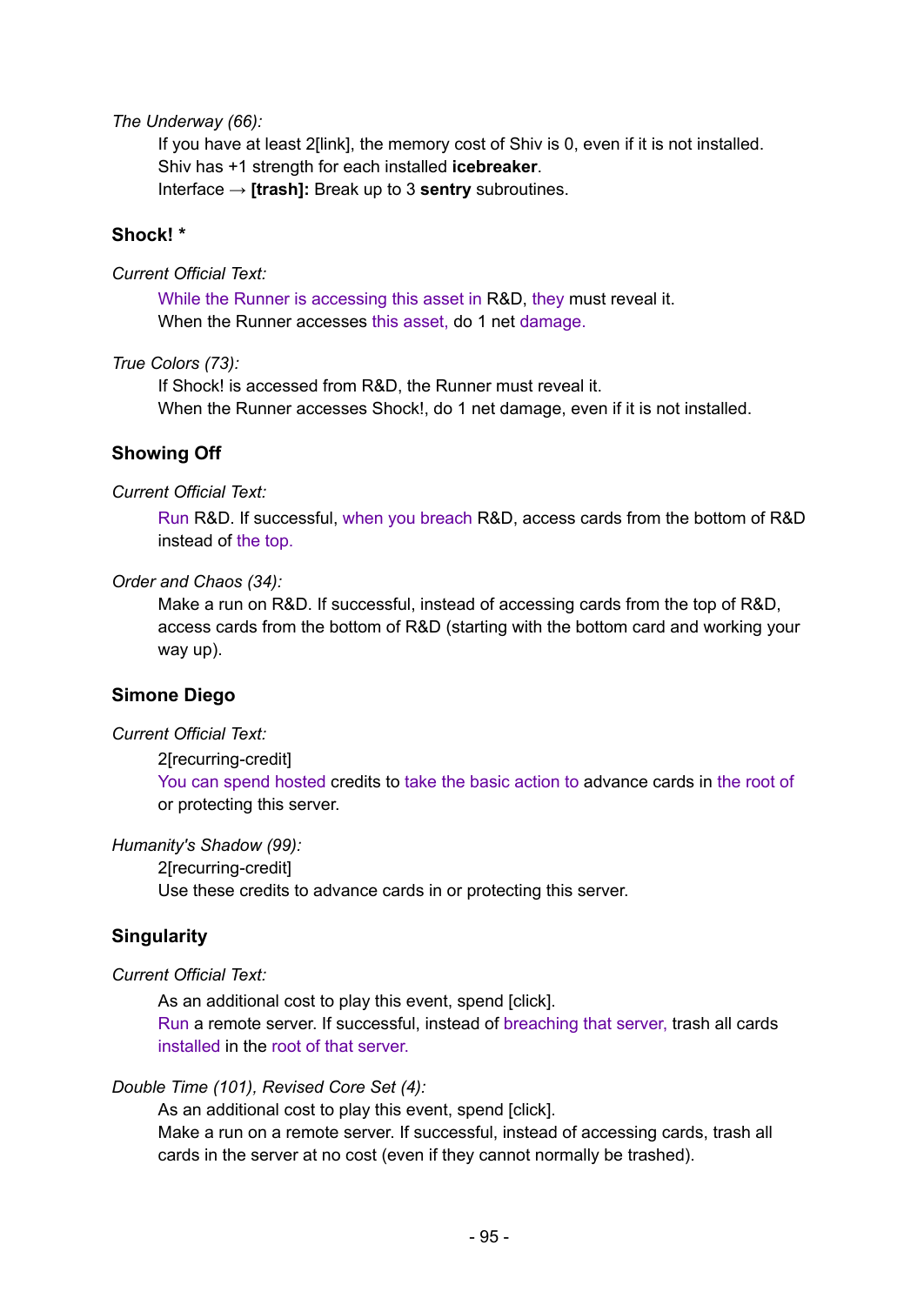## **Skorpios Defense Systems: Persuasive Power**

#### *Current Official Text:*

[interrupt] → Whenever 1 or more Runner cards would be trashed *(from any location)*, set those cards aside instead of adding them to the heap. You can look at those cards. You may remove 1 of them from the game. Then, add all of those cards that are still set aside to the heap. Ignore this ability if you have already removed a card from the game with it this turn.

#### *Terminal Directive (41):*

Whenever a Runner card is trashed (from any location), you may force the Runner to remove it from the game instead of adding it to the heap. Use this ability only once per turn.

#### **Slipstream**

#### *Current Official Text:*

Whenever you pass a rezzed piece of ice, you may trash this resource. If you do, choose 1 piece of ice protecting a central server in the same position as the passed ice. Move to that ice and approach it. You may jack out.

#### *Whispers in Nalubaale (85):*

Whenever you pass a rezzed piece of ice, you may trash Slipstream. If you do, choose a piece of ice protecting a central server in the same position as the passed ice. You are now approaching that ice.

### **Snare! \***

#### *Current Official Text:*

While the Runner is accessing this asset in R&D, they must reveal it. When the Runner accesses this asset anywhere except in Archives, you may pay 4[c]. If you do, give the Runner 1 tag and do 3 net damage.

#### *System Update 2021 (54):*

While the Runner is accessing this card from R&D, they must reveal it. When the Runner accesses this card from anywhere except Archives, you may pay 4[c]. If you do, give the Runner 1 tag and do 3 net damage.

### **Snowball**

#### *Current Official Text:*

Interface → **1[c]:** Break 1 **barrier** subroutine.

**1[c]:** +1 strength.

Whenever you use this program to break a subroutine, this program gets  $+1$  strength for the remainder of this run.

#### *Trace Amount (27):*

1[c]: Break **barrier** subroutine.  $1$ [c]:  $+1$  strength.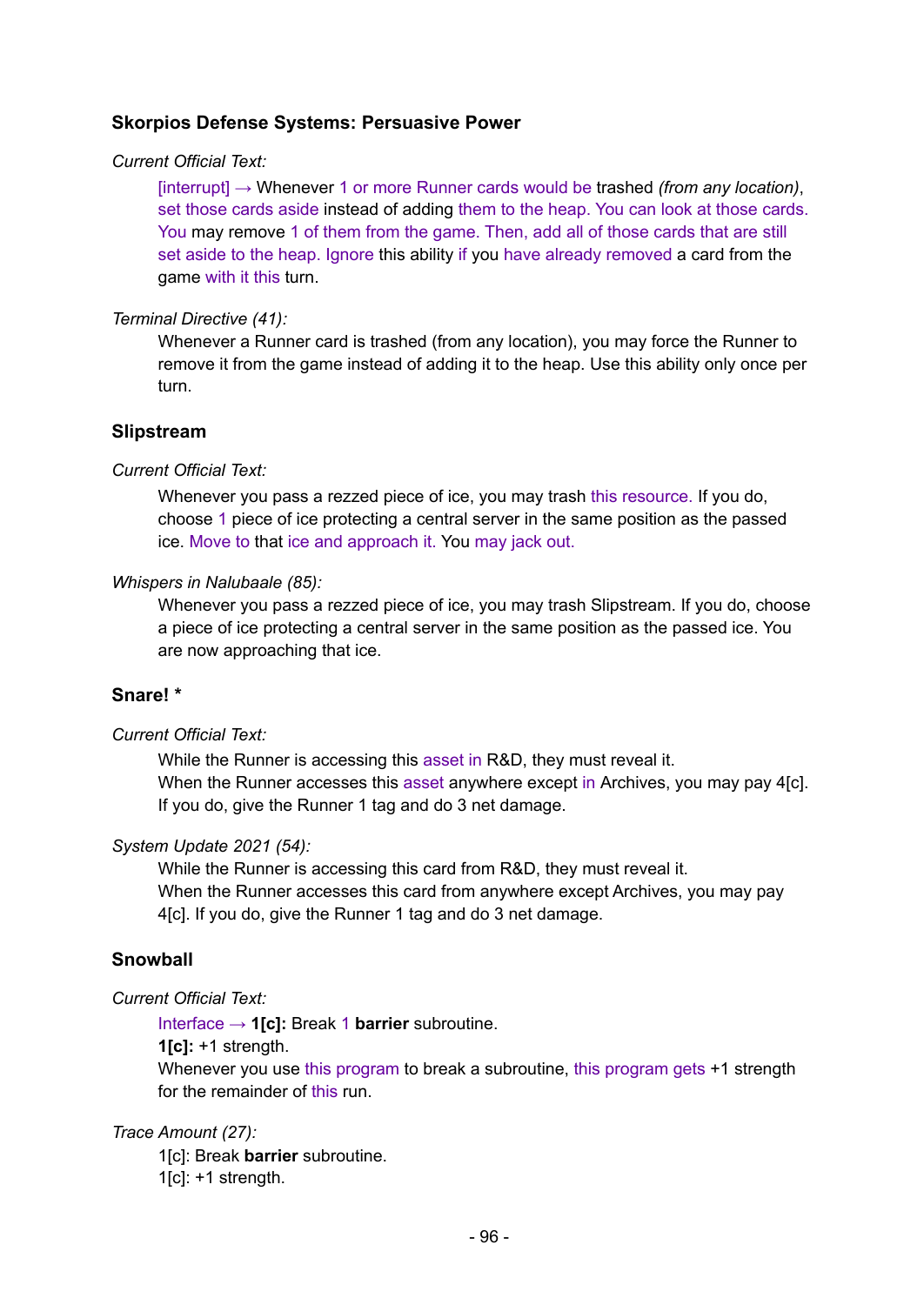Whenever you use Snowball to break a subroutine, it has +1 strength for the remainder of the run.

# **Space Camp \***

*Current Official Text:*

While the Runner is accessing this asset in R&D, they must reveal it. When the Runner accesses this asset, you may place 1 advancement counter on an installed card you can advance.

## *Order and Chaos (10):*

If Space Camp is accessed from R&D, the Runner must reveal it. When the Runner accesses Space Camp, you may place 1 advancement token on a card that can be advanced.

# **Spike**

*Current Official Text:*

If you have at least 2[link], the memory cost of this program is 0[MU], even if it is not installed.

This program gets +1 strength for each installed **icebreaker**.

Interface → **[trash]:** Break up to 3 **barrier** subroutines.

## *The Valley (4):*

If you have at least 2[link], the memory cost of Spike is 0, even if it is not installed. Spike has +1 strength for each installed **icebreaker**. [trash]: Break up to 3 **barrier** subroutines.

# **Spoilers \***

## *Current Official Text:*

Whenever the Corp scores an agenda, they trash the top card of R&D.

## *Old Hollywood (82):*

Whenever the Corp scores an agenda, he or she trashes the top card of R&D.

# **Spooned**

### *Current Official Text:*

Run any server. The first time you fully break a **code gate** during that run, trash that **code gate**.

## *Order and Chaos (39):*

Make a run. The first time you break all subroutines on a **code gate** during this run, trash that **code gate**.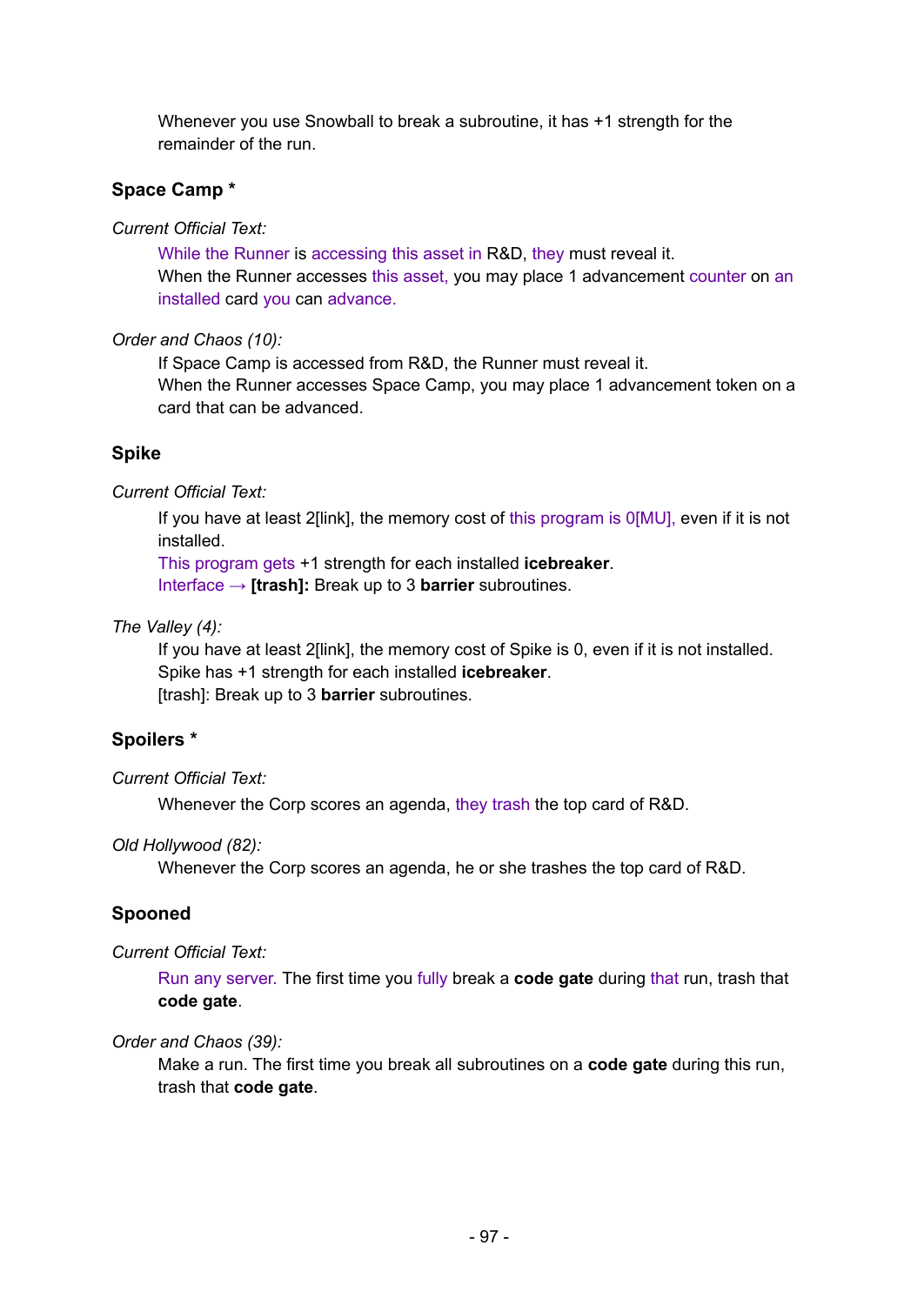## **SSL Endorsement \***

#### *Current Official Text:*

When this agenda is scored or stolen, place 9[c] on it. When the Corp's turn begins, they may take 3[c] from this agenda. This ability is active even while this agenda is in the Runner's score area.

#### *Down the White Nile (38):*

When SSL Endorsement is scored or stolen, place 9[c] from the bank on it. When the Corp's turn begins, he or she may take 3[c] from SSL Endorsement. This ability is active even while SSL Endorsement is in the Runner's score area.

### **Standard Procedure \***

### *Current Official Text:*

Play only if the Runner made a successful run during their last turn. Choose a card type, then reveal the grip. Gain 2[c] for each card of the chosen type revealed this way.

#### *Whispers in Naluubale (97):*

Play only if the Runner made a successful run on his or her last turn. Name a card type, then reveal the grip. Gain 2[c] for each card in the grip that has the named type.

### **Standoff**

### *Current Official Text:*

When you score this agenda, the Runner may trash 1 of their installed cards. If they do not, draw 1 card and gain 5[c]. Otherwise, you may trash 1 of your installed cards to repeat this process.

#### *Blood and Water (77):*

When you score Standoff, each player, starting with the Runner, trashes 1 installed card until 1 player declines to trash a card. If the Runner declines, draw 1 card and gain 5[c].

### **Stargate**

### *Current Official Text:*

**[click]:** Run R&D. If successful, instead of breaching R&D, reveal the top 3 cards of R&D. Trash 1 of the revealed cards. Use this ability only once per turn.

### *Downfall (4):*

[click]: Run R&D. If successful, instead of accessing cards, reveal the top 3 cards of R&D. Trash 1 of the revealed cards. Use this ability only once per turn.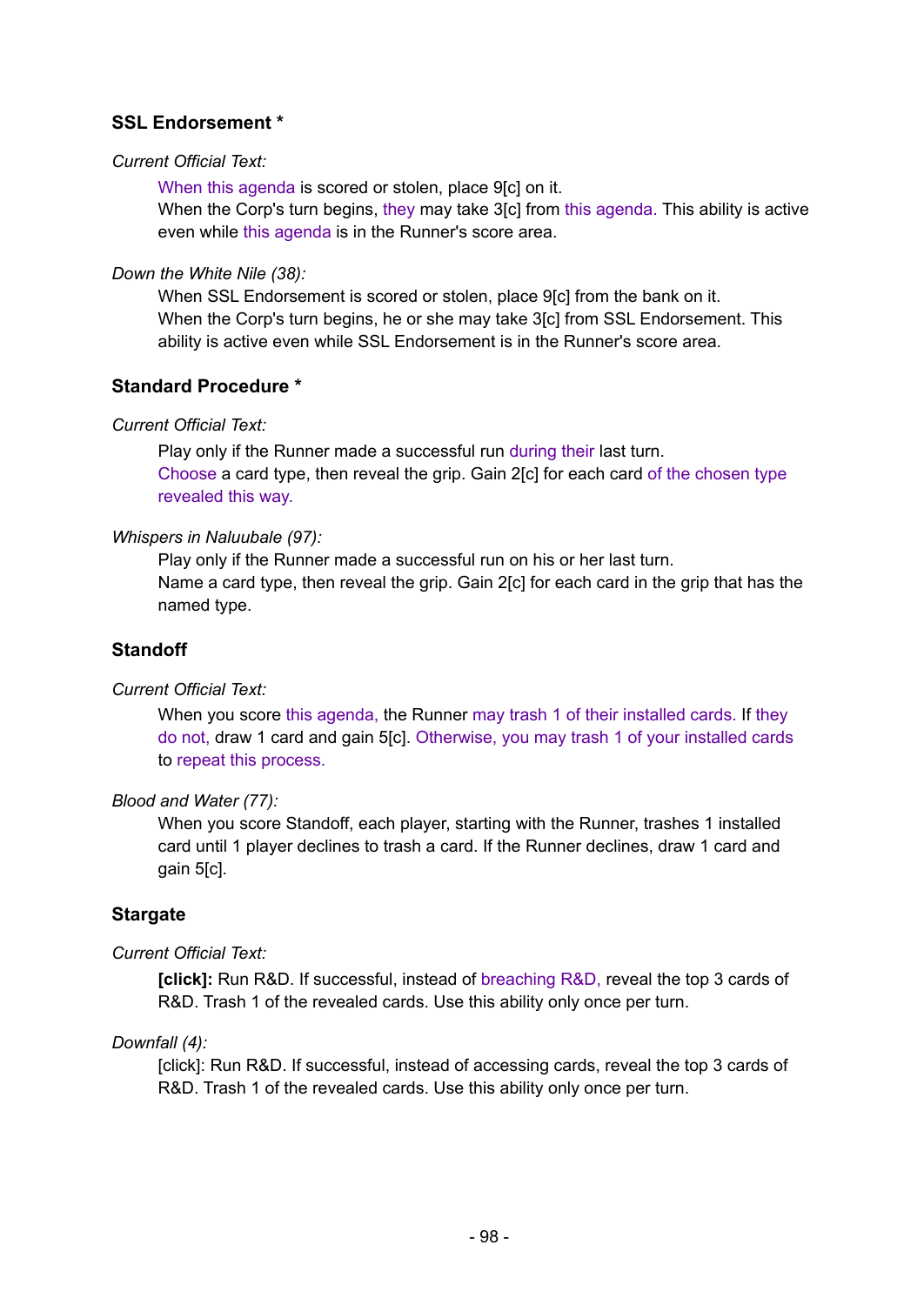## **Stimhack**

#### *Current Official Text:*

Place 9[c] on this event, then run any server. During that run, hosted credits are considered to be in your credit pool. When the run ends, suffer 1 brain damage that cannot be prevented.

*Core Set (4), Revised Core Set (5), System Core 2019 (7):*

Make a run, and gain 9[c], which you may use only during this run. After the run is completed, suffer 1 brain damage (cannot be prevented) and return to the bank any of the 9[c] not spent.

## **Strongbox**

### *Current Official Text:*

Persistent  $\rightarrow$  As an additional cost to steal an agenda from this server, the Runner must spend [click]. *(If the Runner trashes this card while accessing it, this ability still applies for the remainder of this run.)*

### *Fear and Loathing (91), Revised Core Set (76):*

Each time the Runner accesses an agenda from this server, he or she must spend click as an additional cost in order to steal it. This applies even during the run on which the Runner trashes Strongbox.

### **Student Loans \***

### *Current Official Text:*

As an additional cost to play an event, if there is a copy of that event in the heap, the Runner must pay 2[c].

### *Breaker Bay (38):*

As an additional cost to play an event that there is a copy of in his or her heap, the Runner must pay 2[c].

### **Study Guide**

### *Current Official Text:*

Interface → **1[c]:** Break 1 **code gate** subroutine. **2[c]:** Place 1 power counter on this program. This program gets +1 strength for each hosted power counter.

### *Breaker Bay (28):*

Study Guide has +1 strength for each power counter on it.

1[c]: Break **code gate** subroutine.

2[c]: Place 1 power counter on Study Guide.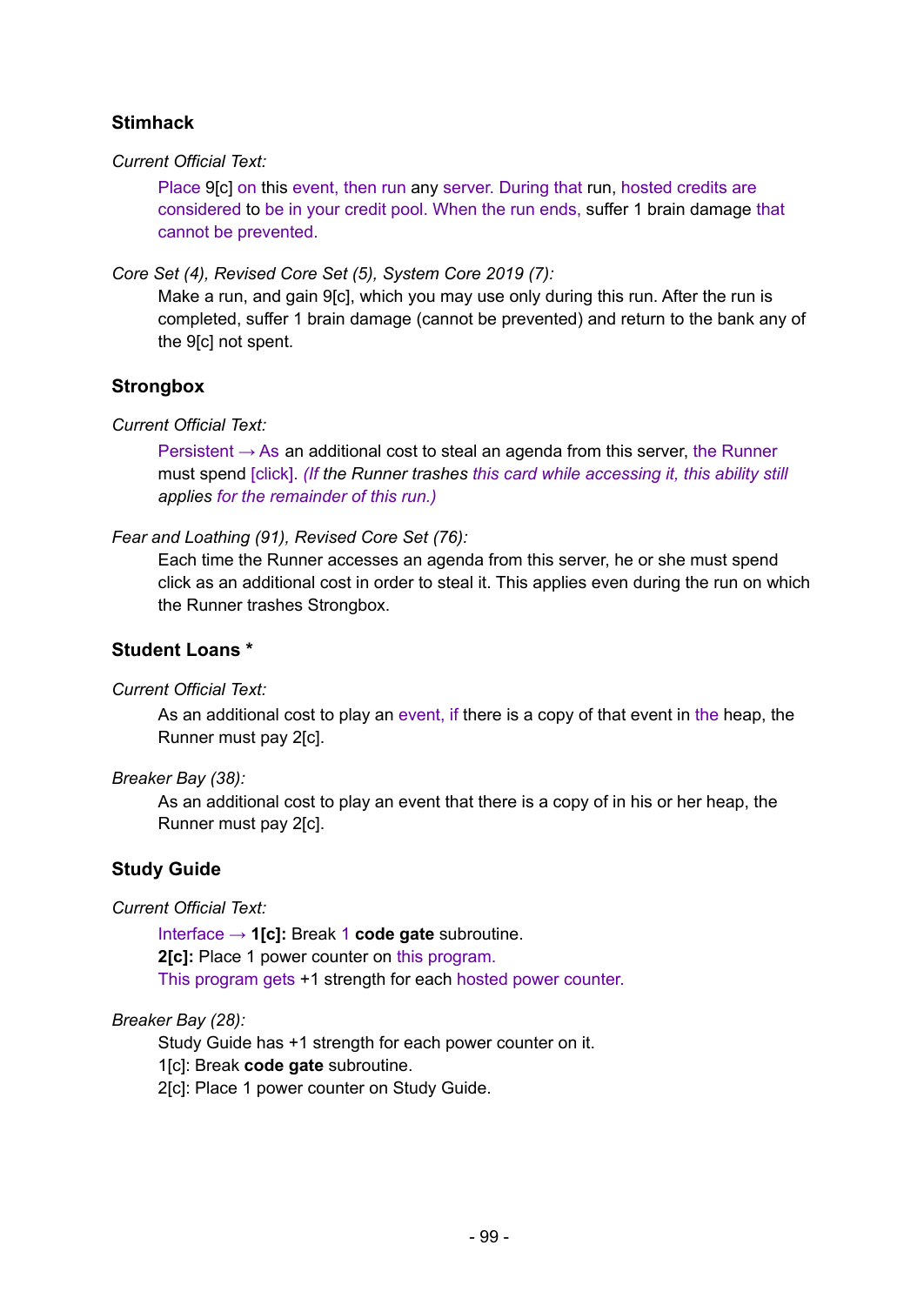## **Successful Demonstration \***

#### *Current Official Text:*

Play only if the Runner made an unsuccessful run during their last turn. Gain 7[c].

*Creation and Control (14):*

Play only if the Runner made an unsuccessful run during his or her last turn. Gain 7[c].

## **Sundew**

#### *Current Official Text:*

The first time the Runner spends 1 or more [click] during their turn, gain 2[c]. If those [click] were spent to take an action, the first time during that action a run on this server begins, pay 2[c].

*Mala Tempora (54), System Core 2019 (92):*

The first time the Runner spends at least 1[click] on his or her turn, gain 2[c] unless the Runner just initiated a run on this server.

## **Surat City Grid**

#### *Current Official Text:*

Whenever you rez another card in the root of or protecting this server, you may rez 1 card, paying 2[c] less.

Limit 1 **region** per server.

### *Democracy and Dogma (57):*

Whenever you rez a card in or protecting this server (not including Surat City Grid), you may rez another card, lowering the rez cost by 2. Limit 1 **region** per server.

### **Susanoo-no-Mikoto**

*Current Official Text:*

[sub] If the attacked server is not Archives, the Runner moves to the outermost position of Archives instead of passing this ice. The Runner cannot jack out this run until after they encounter a piece of ice.

### *Honor and Profit (20):*

[sub] If not already running on Archives, the Runner is now running on Archives instead of passing Susanoo-no-Mikoto. The Runner cannot jack out until after he or she encounters a piece of ice.

### **Switchblade**

### *Current Official Text:*

Interface → **1[c]:** Break any number of **sentry** subroutines. Use this ability only by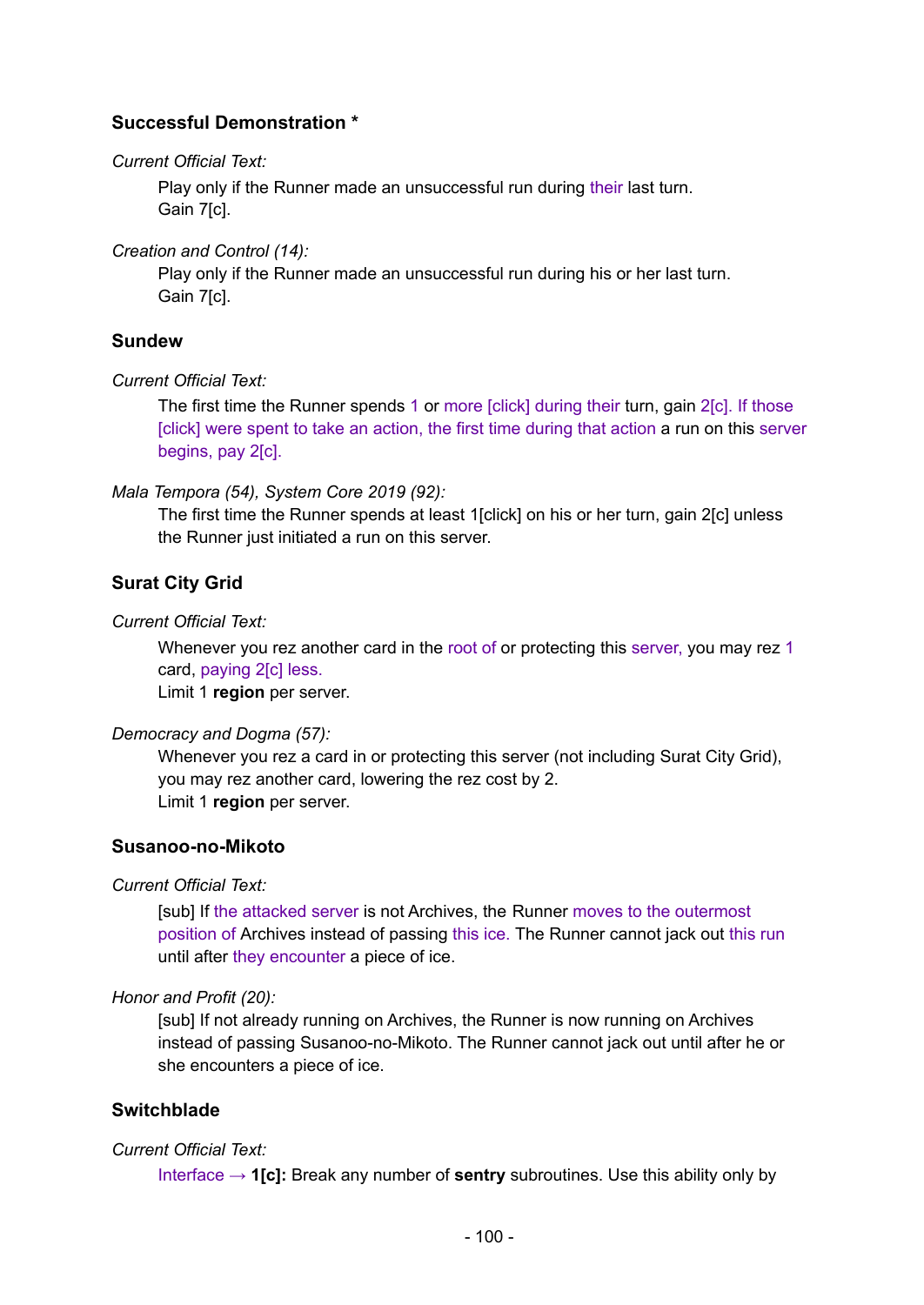spending a credit from a **stealth** card.

**1[c]:** +7 strength. Use this ability only by spending a credit from a **stealth** card.

#### *Up and Over (77):*

1[c]: Break any number of **sentry** subroutines. Use this ability only by spending a credit from a **stealth** card.

1[c]: +7 strength. Use this ability only by spending a credit from a **stealth** card.

### **SYNC BRE**

#### *Current Official Text:*

[sub] Trace<sup>[4]</sup>. If successful, give the Runner 1 tag. [sub] Trace[2]. If successful, whenever the Runner breaches a server for the remainder of this run, they access 1 fewer card.

#### *Daedalus Complex (15):*

[sub] **Trace[4]–** If successful, give the Runner 1 tag. [sub] **Trace[2]–** If successful, the Runner accesses 1 fewer cards whenever he or she accesses cards.

## **System Outage \***

#### *Current Official Text:*

This event is not trashed until another **current** is played or an agenda is scored. Whenever the Corp draws 1 or more cards, if it is not the first time they have drawn cards this turn, they lose 1[c].

#### *23 Seconds (1):*

This card is not trashed until another **current** is played or an agenda is scored. Whenever the Corp draws 1 or more cards, he or she loses 1[c] if it is not the first time he or she has drawn cards this turn.

### **System Seizure \***

### *Current Official Text:*

This event is not trashed until another **current** is played or an agenda is scored.  $[interrupt] \rightarrow$  The first time each turn you would increase the strength of an **icebreaker**, for the remainder of the run that **icebreaker** gains "Abilities that increase this program's strength last for the remainder of the run *(instead of any shorter duration)*."

#### *Previous Official Text:*

This card is not trashed until another **current** is played or an agenda is scored.  $[interrupt] \rightarrow$  The first time each turn you would increase the strength of an **icebreaker**, for the remainder of the run that **icebreaker** gains "Abilities that increase this program's strength last for the remainder of the run *(instead of any shorter duration)*."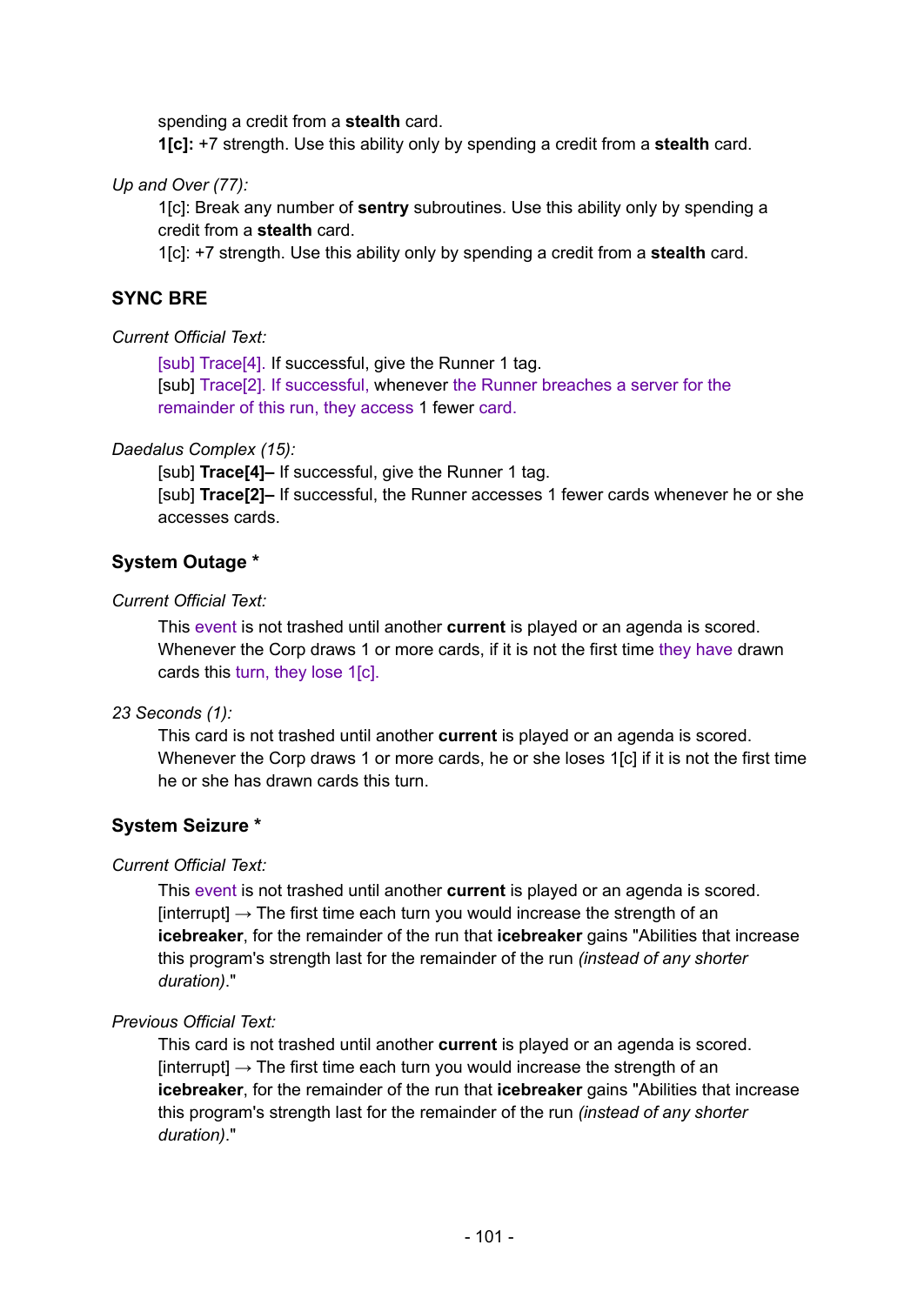*Station One (26):*

This card is not trashed until another **current** is played or an agenda is scored. The first **icebreaker** whose strength you increase each turn does not return to its base strength until the end of the run.

## **Sūnya**

*Current Official Text:*

Whenever this program fully breaks a piece of ice, place 1 power counter on this program.

This program gets +1 strength for each power counter on it.

Interface → **2[c]:** Break 1 **sentry** subroutine.

*Quorum (102):*

When an encounter in which you used Sūnya to break all subroutines on that piece of ice ends, place 1 power counter on Sūnya.

Sūnya has +1 strength for each power counter on it.

2[c]: Break **sentry** subroutine.

## **Takobi**

### *Current Official Text:*

Whenever you fully break a piece of ice, you may place 1 power counter on this program.

**2 hosted power counters:** Choose 1 installed non-**AI icebreaker**. That **icebreaker** gets +3 strength for the remainder of the current encounter.

### *Down the White Nile (26):*

Whenever you break all subroutines on a piece of ice during a single encounter, you may place 1 power counter on Takobi.

**2 hosted power counters:** Choose a non-**AI icebreaker**. That **icebreaker** has +3 strength until the end of the current encounter.

## **Tempus \***

*Current Official Text:*

While the Runner is accessing this upgrade in R&D, they must reveal it. When the Runner accesses this upgrade anywhere except in Archives, trace<sup>[3]</sup>. If successful, the Runner must lose [click][click] or suffer 1 brain damage.

### *The Devil and the Dragon (71):*

If Tempus is accessed from R&D, the Runner must reveal it.

When the Runner accesses Tempus, **trace [3]–** If successful, the Runner must lose [click][click] or suffer 1 brain damage. Ignore this ability if the Runner accesses Tempus from Archives.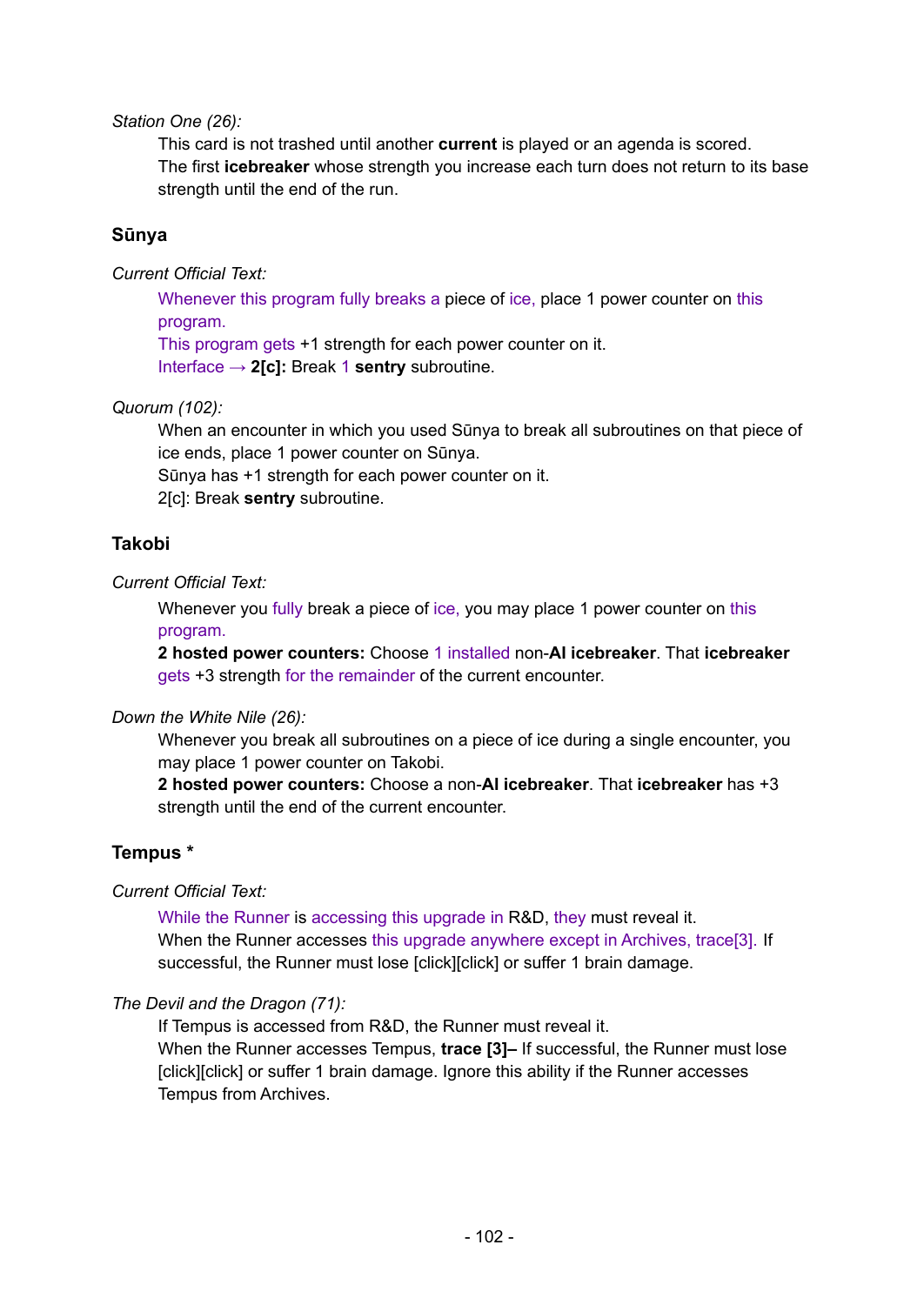## **Tennin Institute: The Secrets Within \***

#### *Current Official Text:*

When your turn begins, if the Runner did not make a successful run during their last turn, you may place 1 advancement counter on an installed card.

#### *Honor and Profit (3):*

When your turn begins, you may place 1 advancement token on a card if the Runner did not make a successful run during his or her last turn.

## **TGTBT \***

#### *Current Official Text:*

While the Runner is accessing this agenda in R&D, they must reveal it. When the Runner accesses this agenda, give them 1 tag.

#### *Revised Core Set (95):*

If TGTBT is accessed from R&D, the Runner must reveal it. When the Runner accesses TGTBT, give the Runner 1 tag.

## **The Black File**

#### *Current Official Text:*

The Corp cannot win the game except if you are flatlined. When your turn begins, place 1 power counter on this resource. If there are 3 or more hosted power counters, remove this resource from the game. Limit 1 per deck.

#### *Fear the Masses (99):*

The Corp cannot win the game unless the Runner is flatlined. When your turn begins, place 1 power counter on The Black File. When there are 3 or more power counters on The Black File, remove it from the game. Limit 1 per deck.

## **The Board**

### *Current Official Text:*

Each agenda in the Runner's score area is worth 1 less agenda point. When this asset is trashed from anywhere while being accessed, add it to the Runner's score area as an agenda worth 2 agenda points.

#### *Order and Chaos (11):*

Each agenda in the Runner's score area is worth 1 fewer agenda point. If The Board is trashed while being accessed, add it to the Runner's score area as an agenda worth 2 agenda points.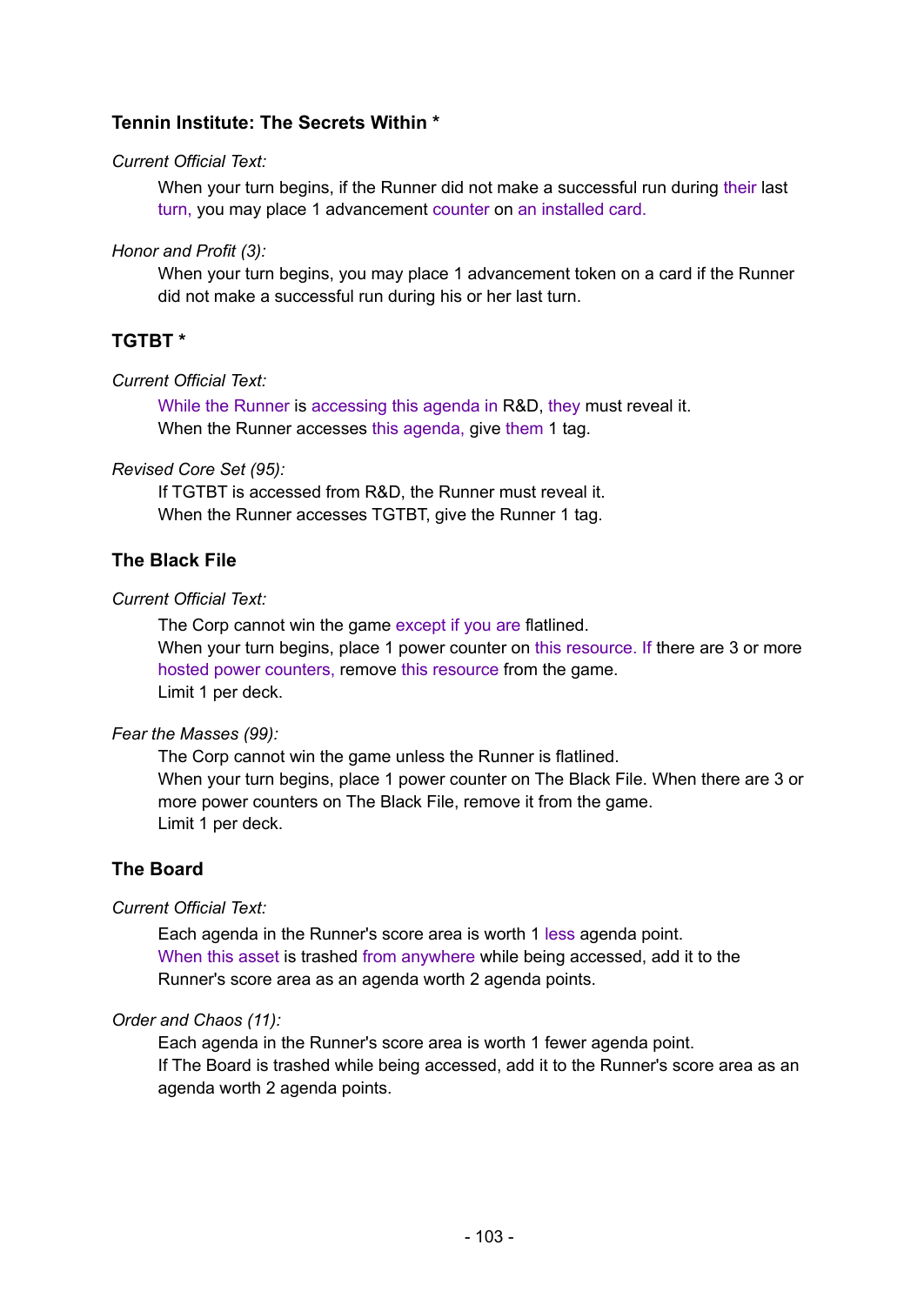# **The Class Act \***

### *Current Official Text:*

When your discard phase ends, if you installed this resource this turn, draw 4 cards. [interrupt]  $\rightarrow$  The first time each turn you would draw any number of cards, look at the top X cards of your stack. Add 1 of those cards to the bottom of your stack. X is equal to the number of cards you will draw plus 1.

## *Previous Official Text:*

When your discard phase ends, if you installed this resource this turn, draw 4 cards.  $[interrupt] \rightarrow$  The first time each turn you would draw any number of cards, increase the number of cards you will draw by 1. When you draw those cards, if you drew at least 2, add 1 of them to the bottom of your stack.

### *Downfall (18):*

When the turn during which you installed this resource ends, draw 4 cards. Immediately before you draw for the first time each turn, look at the top X cards of your stack. Add 1 of those cards to the bottom of your stack. X is equal to the number of cards you will draw plus 1.

## **The Cleaners**

## *Current Official Text:*

 $[interrupt] \rightarrow$  Whenever you would do meat damage, increase that damage by 1.

### *Second Thoughts (36):*

Whenever you do meat damage, do 1 additional meat damage.

## **The Gauntlet**

### *Current Official Text:*

#### +2[MU]

Whenever you breach HQ during a run, access 1 additional card for each piece of ice protecting HQ that you fully broke during that run. Limit 1 **console** per player.

### *Intervention (63):*

```
+2[mu]
```
Whenever you access cards from HQ during a run, access 1 additional card for each piece of ice protecting HQ that you broke all subroutines on during this run. Limit 1 **console** per player.

## **The Price of Freedom \***

### *Current Official Text:*

As an additional cost to play this event, trash 1 installed **connection** resource. The Corp cannot advance cards during their next turn. Remove this event from the game.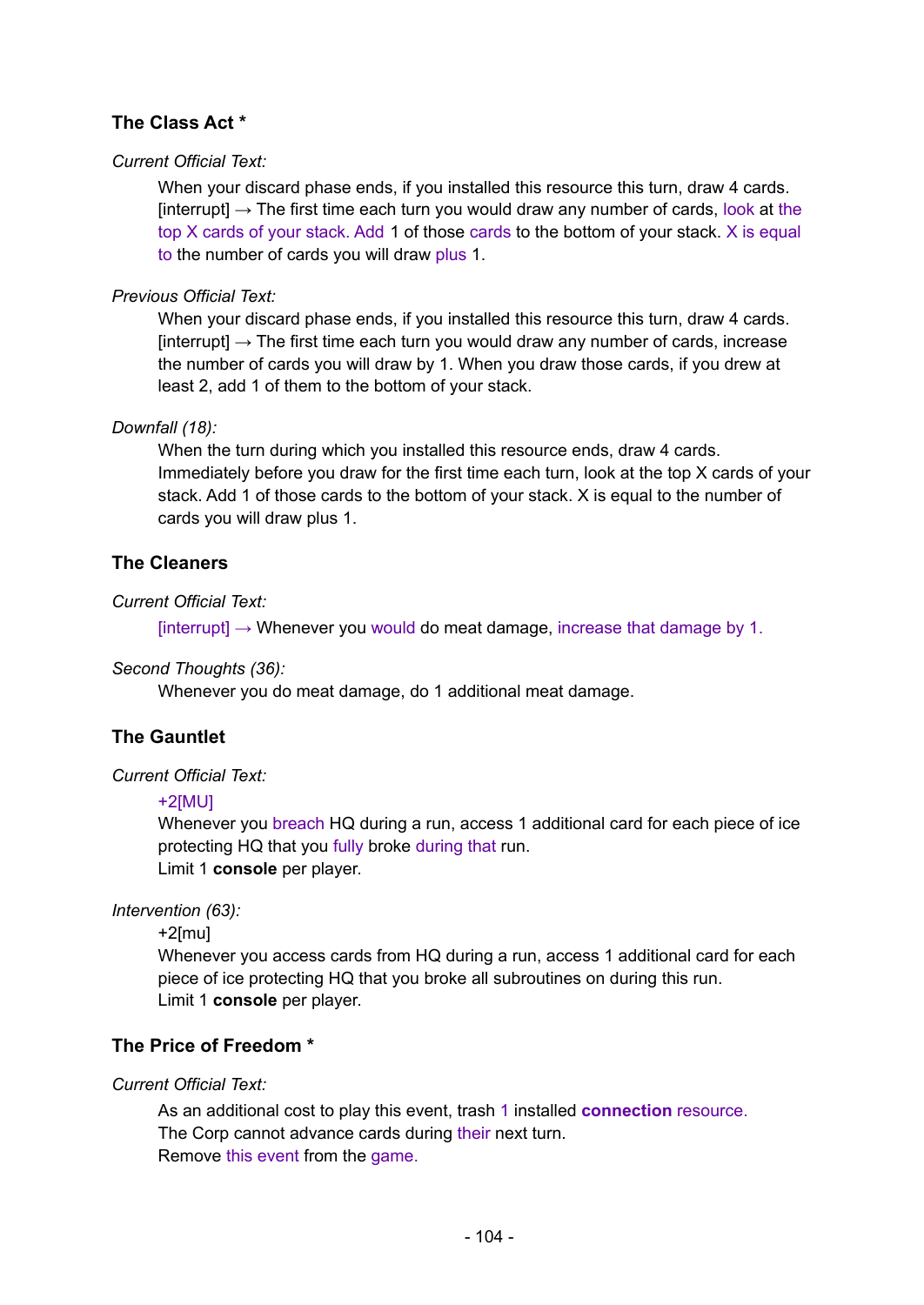#### *Fear the Masses (100):*

As an additional cost to play this event, trash an installed **connection**. The Corp cannot advance cards during his or her next turn. Remove The Price of Freedom from the game instead of trashing it.

### **The Turning Wheel**

#### *Current Official Text:*

Whenever a run on HQ or R&D ends, place 1 power counter on this resource if you stole no agendas during that run.

**2 hosted power counters:** Choose HQ or R&D. For the remainder of this run, access 1 additional card whenever you breach that server.

#### *The Liberated Mind (85):*

Whenever a run on HQ or R&D ends, place 1 power counter on The Turning Wheel if you stole no agendas during the run.

2 **hosted power counters:** For the remainder of this run, access 1 additional card from HQ or R&D.

#### **Thimblerig**

#### *Current Official Text:*

When your turn begins and whenever the Runner passes this ice, you may swap this ice with another installed piece of ice. [sub] End the run.

*Reign and Reverie (39):*

When your turn begins or whenever the Runner passes Thimblerig, you may swap Thimblerig with another installed piece of ice. [sub] End the run.

### **Thoth \***

#### *Current Official Text:*

When the Runner encounters this ice, give them 1 tag. [sub] Trace<sup>[4]</sup>. If successful, do 1 net damage for each tag the Runner has. [sub] Trace<sup>[4]</sup>. If successful, the Runner loses 1<sup>[c]</sup> for each tag they have.

#### *Martial Law (95):*

When the Runner encounters Thoth, give him or her 1 tag. [sub] **Trace [4]**– If successful, do 1 net damage for each tag the Runner has. [sub] **Trace [4]**– If successful, the Runner loses 1[c] for each tag he or she has.

#### **Threat Assessment \***

*Current Official Text:*

Play only if the Runner trashed a Corp card during their last turn. Choose 1 installed Runner card. The Runner must take 2 tags or add that card to the top of the stack.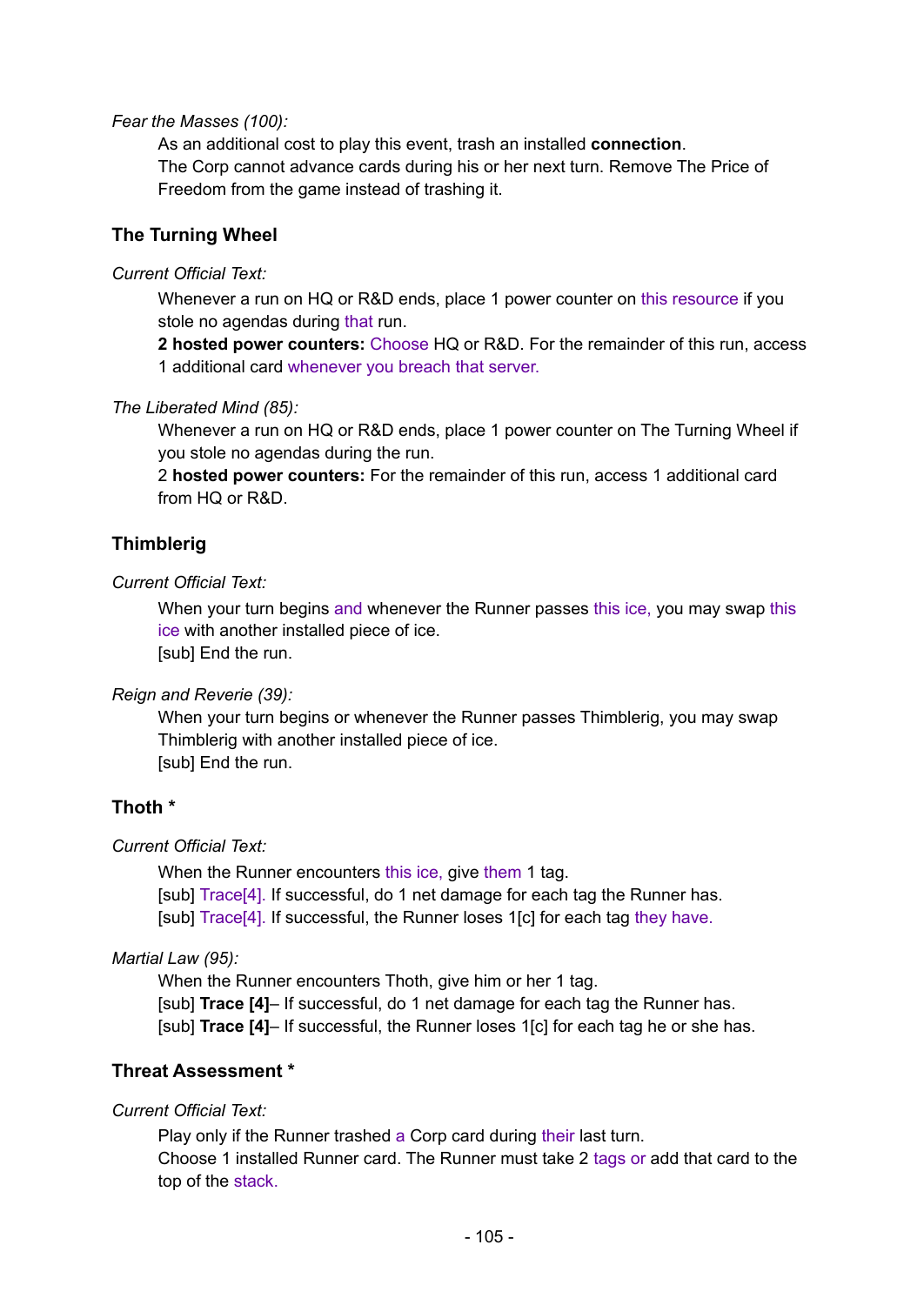Remove this operation from the game.

#### *Down the White Nile (35):*

Play only if the Runner trashed at least 1 Corp card during his or her last turn. Choose an installed Runner card. The Runner must either add that card to the top of the stack or take 2 tags. Remove Threat Assessment from the game instead of trashing it.

#### **Threat Level Alpha**

#### *Current Official Text:*

As an additional cost to play this operation, spend [click].

Trace[1]. If successful, give the Runner 1 tag for each tag they have or, if the Runner has no tags, give them 1 tag.

#### *Crimson Dust (117):*

As an additional cost to play this operation, spend click.

**Trace[1]–** If successful, give the Runner 1 tag for each tag he or she has. If the Runner has no tags, give him or her 1 tag.

#### **Top Hat**

*Current Official Text:*

Whenever you make a successful run on R&D, instead of breaching R&D, you may choose 1 of the top 5 cards in R&D and access it.

*Intervention (67):*

Whenever you make a successful run on R&D, instead of accessing cards, you may choose 1 of the top 5 cards of R&D and access it. You cannot access any other cards in R&D during this run.

#### **Torch**

*Current Official Text:*

Interface → **1[c]:** Break 1 **code gate** subroutine. **1[c]:** +1 strength.

*Mala Tempora (47):*

1[c]: Break **code gate** subroutine. 1[c]: +1 strength.

#### **Tori Hanzō**

#### *Current Official Text:*

[interrupt]  $\rightarrow$  The first time you would do 1 or more net damage during each run on this server, instead you may pay 2[c] to do 1 brain damage.

#### *Honor and Profit (22):*

The first time you would do any amount of net damage during each run on this server,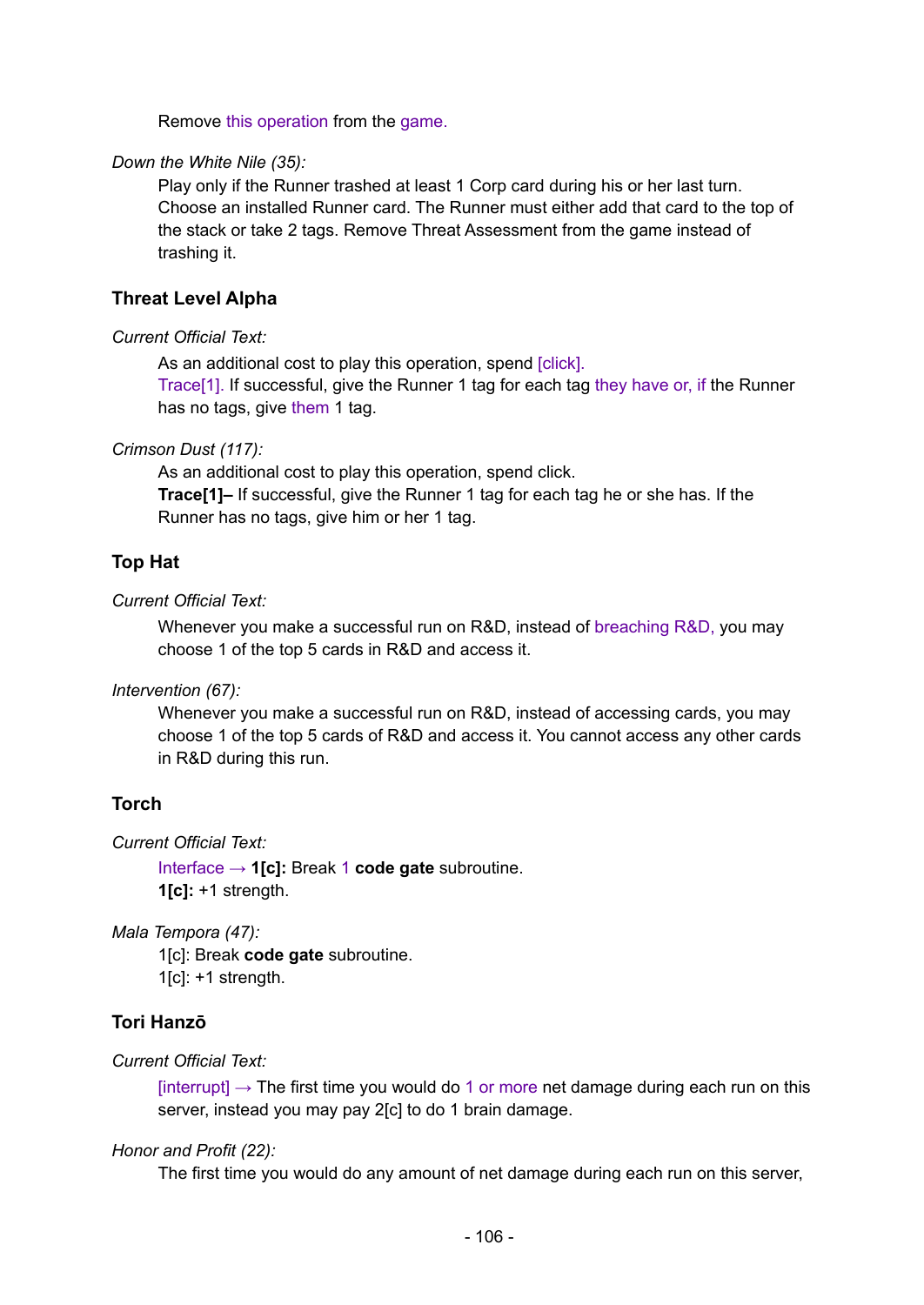instead you may pay 2[c] to do 1 brain damage.

#### **Tracker**

*Current Official Text:*

When your turn begins, choose a server.

**[click]**, **2[c]:** Run the server you chose this turn. The first time a subroutine would resolve during this run, prevent it from resolving.

*Quorum (105):*

When your turn begins, choose a server.

[click],2[c]: Make a run on the chosen server. Prevent the first subroutine that would resolve this run from resolving.

#### **Tranquility Home Grid**

*Current Official Text:*

Remote server only.

The first time each turn you install a card in the root of this server, gain 2[c] or draw 1 card.

Limit 1 **region** per server.

#### *Uprising (105):*

Remote server only.

The first time each turn you install a card in this server, gain 2[c] or draw 1 card. Limit 1 **region** per server.

### **Tribunal \***

#### *Current Official Text:*

[sub] The Runner trashes 1 of their installed cards. [sub] The Runner trashes 1 of their installed cards. [sub] The Runner trashes 1 of their installed cards.

#### *Quorom (73):*

[sub] The Runner trashes 1 of his or her installed cards. [sub] The Runner trashes 1 of his or her installed cards. [sub] The Runner trashes 1 of his or her installed cards.

### **Trojan Horse \***

### *Current Official Text:*

Play only if the Runner accessed a card during their last turn.

Trace[4]. If successful, trash 1 installed program with an install cost of X or less, where X is equal to the amount by which your trace strength exceeded the Runner's link strength.

#### *Council of the Crest (59):*

Play only if the Runner accessed at least 1 card during his or her last turn.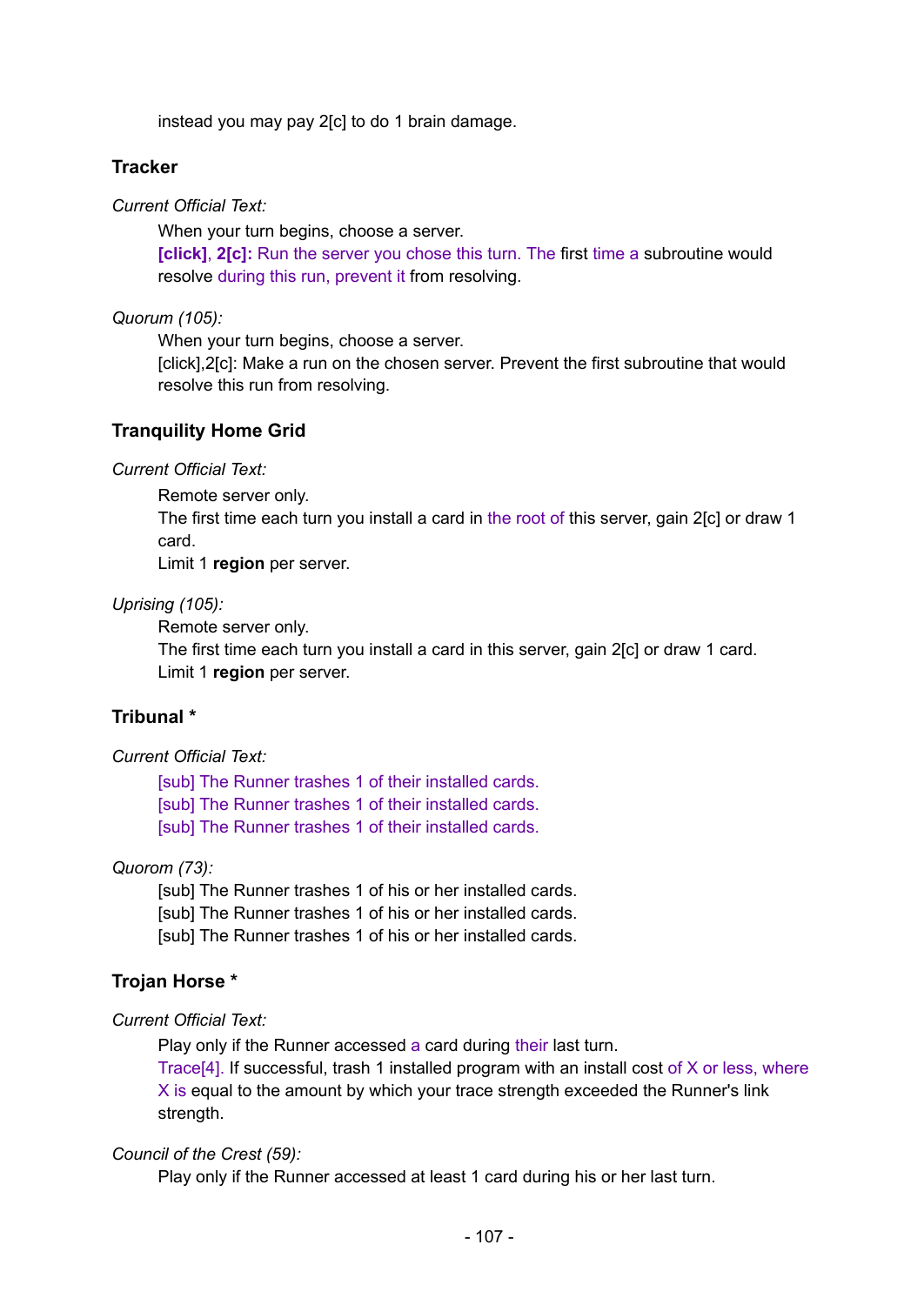**Trace [4]**– If successful, trash 1 installed program with an install cost equal to or less than the amount by which your trace strength exceeded the Runner's link strength.

#### **Turnpike \***

*Current Official Text:*

When the Runner encounters this ice, they lose 1[c]. [sub] Trace[5]. If successful, give the Runner 1 tag.

*Data and Destiny (18):*

When the Runner encounters Turnpike, he or she loses 1[c]. [sub] **Trace [5]**– If successful, give the Runner 1 tag.

#### **Tycoon**

*Current Official Text:*

Interface → **1[c]:** Break up to 2 **barrier** subroutines. **2[c]:** +3 strength. Whenever an encounter ends, if you used this program to break a subroutine during that encounter, the Corp gains 2[c].

#### *Reign and Reverie (12):*

Whenever an encounter with a piece of ice in which you used Tycoon to break a subroutine ends, the Corp gains 2[c].

1[c]: Break up to 2 **barrier** subroutines.

2[c]: +3 strength.

### **Tyr's Hand**

*Current Official Text:*

[interrupt] → When a subroutine would be broken on a piece of **bioroid** ice protecting this server, you may rez this upgrade.

[interrupt] → **[trash]:** Prevent 1 subroutine from being broken on a piece of **bioroid** ice protecting this server.

#### *Creation and Control (22):*

If the Runner is about to break a subroutine on a piece of bioroid ice protecting this server, you may rez Tyr's hand.

[trash]: Prevent a subroutine from being broken on a piece of bioroid ice protecting this server.

### **Týr**

*Current Official Text:*

**Lose [click]:** Break 1 subroutine on this ice. The Corp gets +1 allotted [click] for their next turn. Only the Runner can use this ability.

[sub] Do 2 brain damage.

[sub] Trash 1 installed Runner card. Gain 3[c].

[sub] End the run.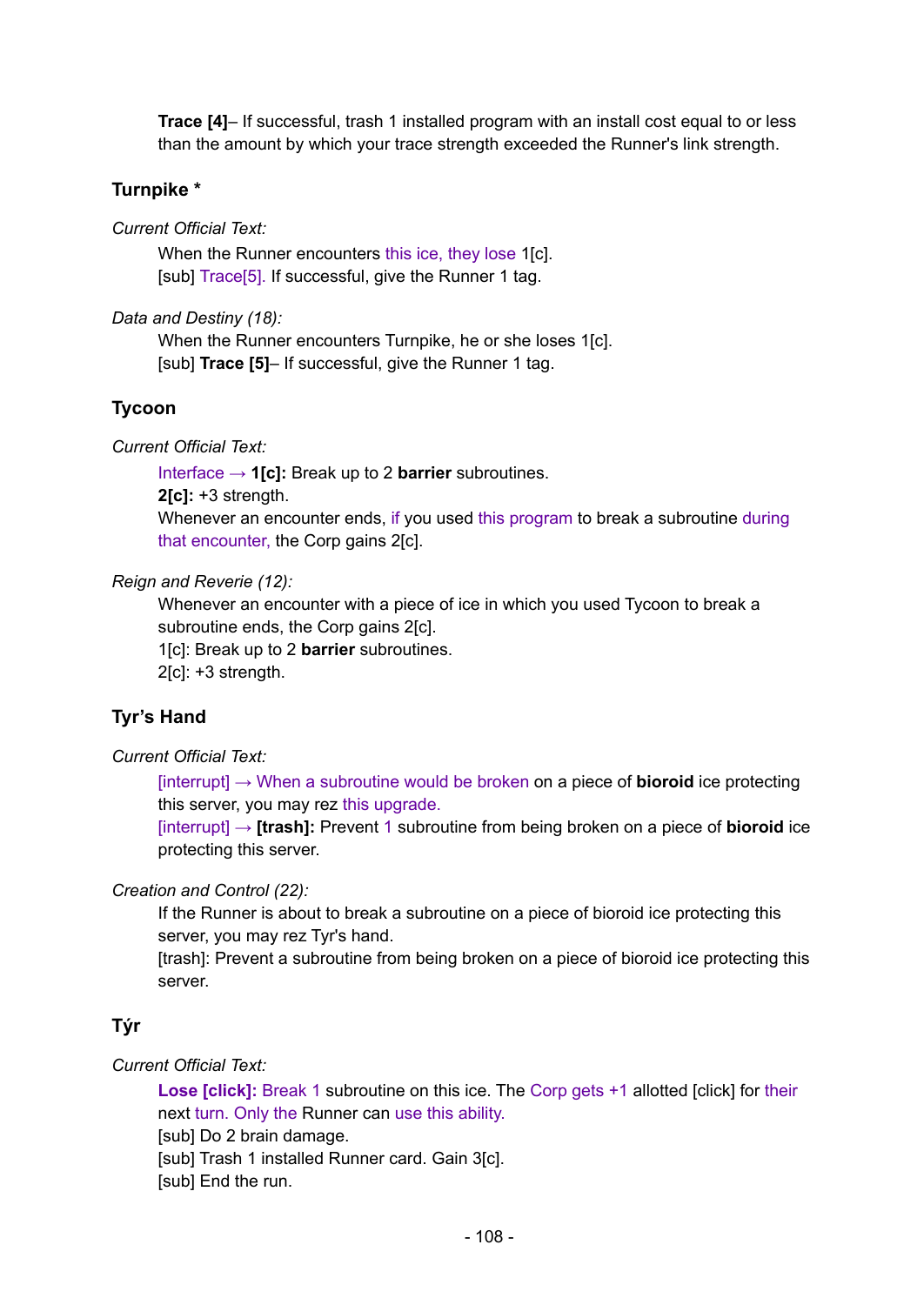#### *Uprising (102):*

The Runner can spend [click] to break any subroutine on this ice. Each time they do, increase your allotted click for your next turn by 1. [sub] Do 2 brain damage. [sub] Trash 1 installed Runner card. Gain 3[c]. [sub] End the run.

## **Ultraviolet Clearance**

#### *Current Official Text:*

As an additional cost to play this operation, spend [click][click]. Gain 10[c] and draw 4 cards. You may install 1 card from HQ.

#### *Terminal Directive (38):*

As an additional cost to play this operation, spend [click][click]. Gain 10[c] and draw 4 cards. Install 1 card (paying all costs).

## **Under the Bus \***

#### *Current Official Text:*

Play only if the Runner accessed a card during their last turn. Trash 1 **connection** resource and take 1 bad publicity.

#### *Reign and Reverie (57):*

Play only if the Runner accessed at least 1 card during his or her last turn. Trash 1 **connection** resource and take 1 bad publicity.

## **Underway Grid**

#### *Current Official Text:*

Ice protecting this server cannot be bypassed. Cards in the root of and/or protecting this server cannot be exposed. Limit 1 **region** per server.

#### *The Underway (80):*

Ice protecting this server cannot be bypassed. Cards in and protecting this server cannot be exposed. Limit 1 **region** per server.

## **Universal Connectivity Fee**

#### *Current Official Text:*

[sub] If the Runner is not tagged, they lose 1[c]. If the Runner is tagged, they lose all credits in their credit pool and you trash this ice.

#### *Up and Over (67):*

[sub] The Runner loses 1[c] unless the Runner is tagged. If the Runner is tagged, he or she loses all credits in his or her credit pool and the Corp trashes Universal Connectivity Fee.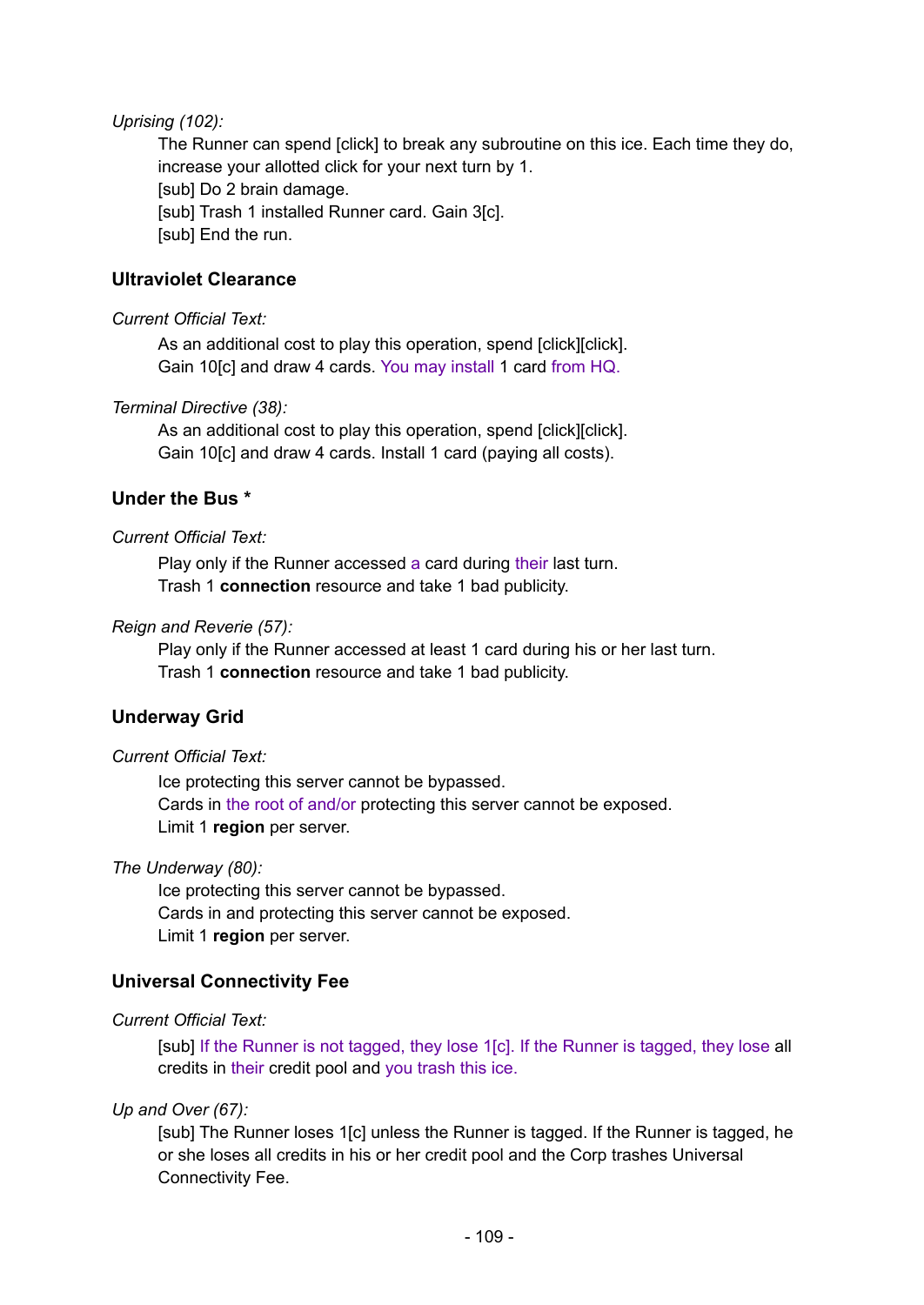# **Unregistered S&W '35**

#### *Current Official Text:*

Use this hardware only if you have made a successful run on HQ this turn. **[click][click]:** Trash 1 rezzed **bioroid**, **clone**, **executive**, or **sysop** in the root of a remote server.

#### *Honor and Profit (39):*

Use Unregistered S&W '35 only if you have made a successful run on HQ this turn. [click], [click]: Trash 1 rezzed **bioroid**, **clone**, **executive**, or **sysop** in a server without paying its trash cost.

## **Utae**

## *Current Official Text:*

Interface → **X[c]:** Break X **code gate** subroutines. Use this ability only once per run. Interface → **1[c]:** Break 1 **code gate** subroutine. Use this ability only if you have 3 or more installed **virtual** resources. **1[c]:** +1 strength.

## *Downfall (5):*

**X[c]:** Break X **code gate** subroutines. Use this ability only once per run. **1[c]:** Break **code gate** subroutine. Use this ability only if you have 3 or more installed **virtual** resources.

**1[c]:** +1 strength.

## **Utopia Shard \***

*Current Official Text:*

Whenever you make a successful run on HQ, instead of breaching HQ, you may install this resource from your grip, ignoring all costs. **[trash]:** The Corp discards 2 cards from HQ at random. Limit 1 per deck.

## *Previous Official Text:*

Whenever you make a successful run on HQ, instead of breaching HQ, you may install this program from your grip, ignoring all costs. **[trash]:** The Corp discards 2 cards from HQ at random. Limit 1 per deck.

## *All That Remains (100):*

Whenever you make a successful run on HQ, instead of accessing cards, you may install Utopia Shard from your grip, ignoring all costs. [trash]: The Corp discards 2 cards from HQ at random. Limit 1 per deck.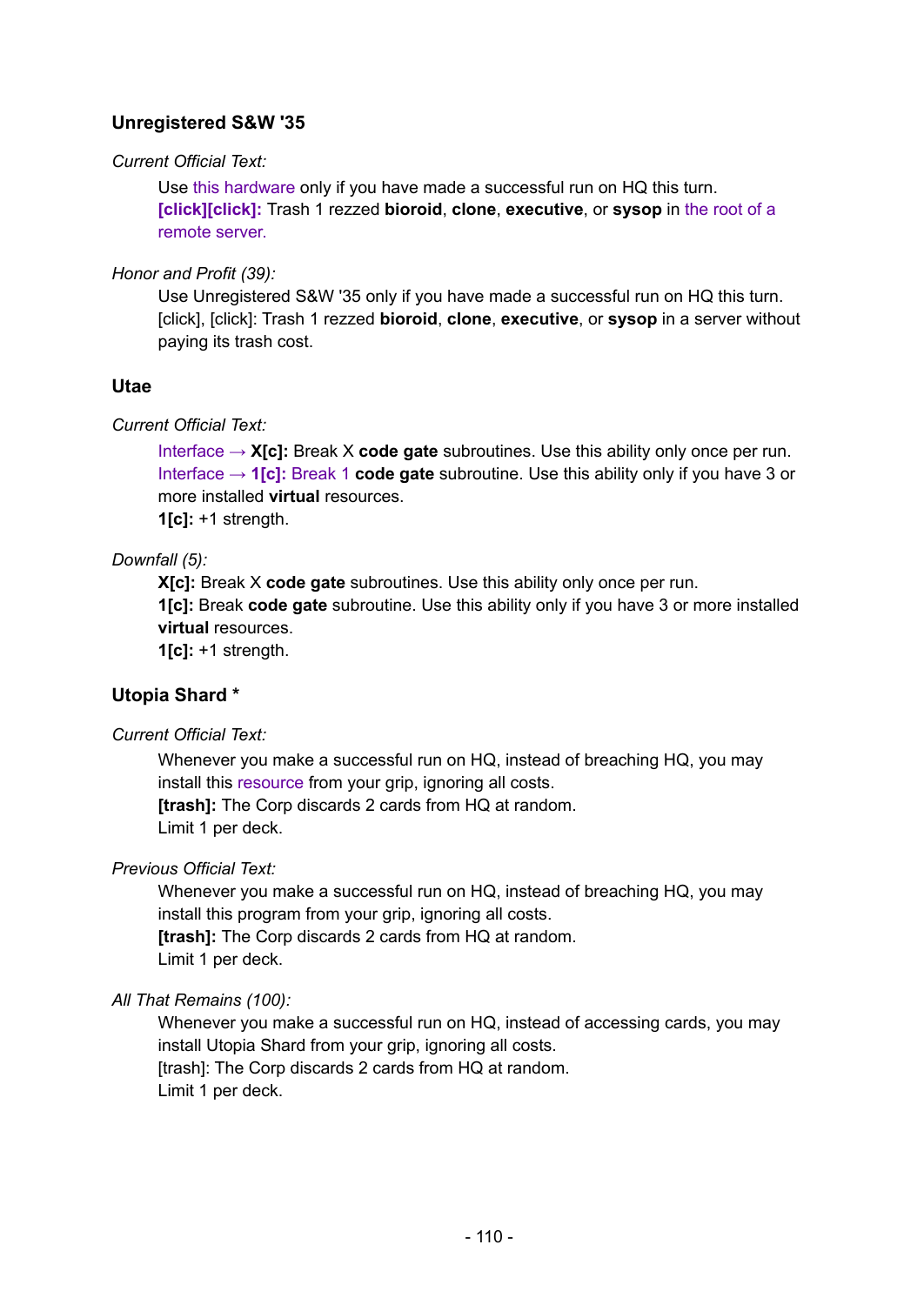# **Valley Grid**

## *Current Official Text:*

Whenever the Runner fully breaks a piece of ice protecting this server, they get -1 maximum hand size until the beginning of your next turn. Limit 1 **region** per server.

*The Valley (15):*

Whenever the Runner breaks all subroutines on a piece of ice protecting this server, his or her maximum hand size is reduced by 1 until the beginning of your next turn. Limit 1 **region** per server.

## **Vamadeva**

*Current Official Text:*

Interface → **1[c]:** Break 1 subroutine on a piece of ice with exactly 1 subroutine. **1[c]:** +1 strength.

**2[c]:** Swap this program with a **deva** program from your grip.

#### *Salsette Island (61):*

1[c]: Break ice subroutine on a piece of ice with exactly 1 subroutine.

 $1$ [c]:  $+1$  strength.

2[c]: Swap Vamadeva with a **deva** program from your grip.

## **Vamp**

*Current Official Text:*

Run HQ. If successful, instead of breaching HQ, you may spend X[c]. If you do, the Corp loses X<sub>[c]</sub>. If you spent credits, take 1 tag.

#### *Trace Amount (21):*

Make a run on HQ. If successful, instead of accessing cards you may pay X[c] to force the Corp to lose up to X[c], then take 1 tag.

## **Vaporframe Fabricator**

*Current Official Text:*

**[click]:** Install 1 card from HQ, ignoring all costs. Use this ability only once per turn. When the Runner trashes this asset, you may install 1 card from HQ, ignoring all costs. You cannot install that card in the root of the server from which this asset was trashed.

#### *Uprising (100):*

[click]: Install 1 card, ignoring all costs. Use this ability only once per turn. When the Runner trashes this asset, you may install 1 card, ignoring all costs. You cannot use this ability to install a card in this server.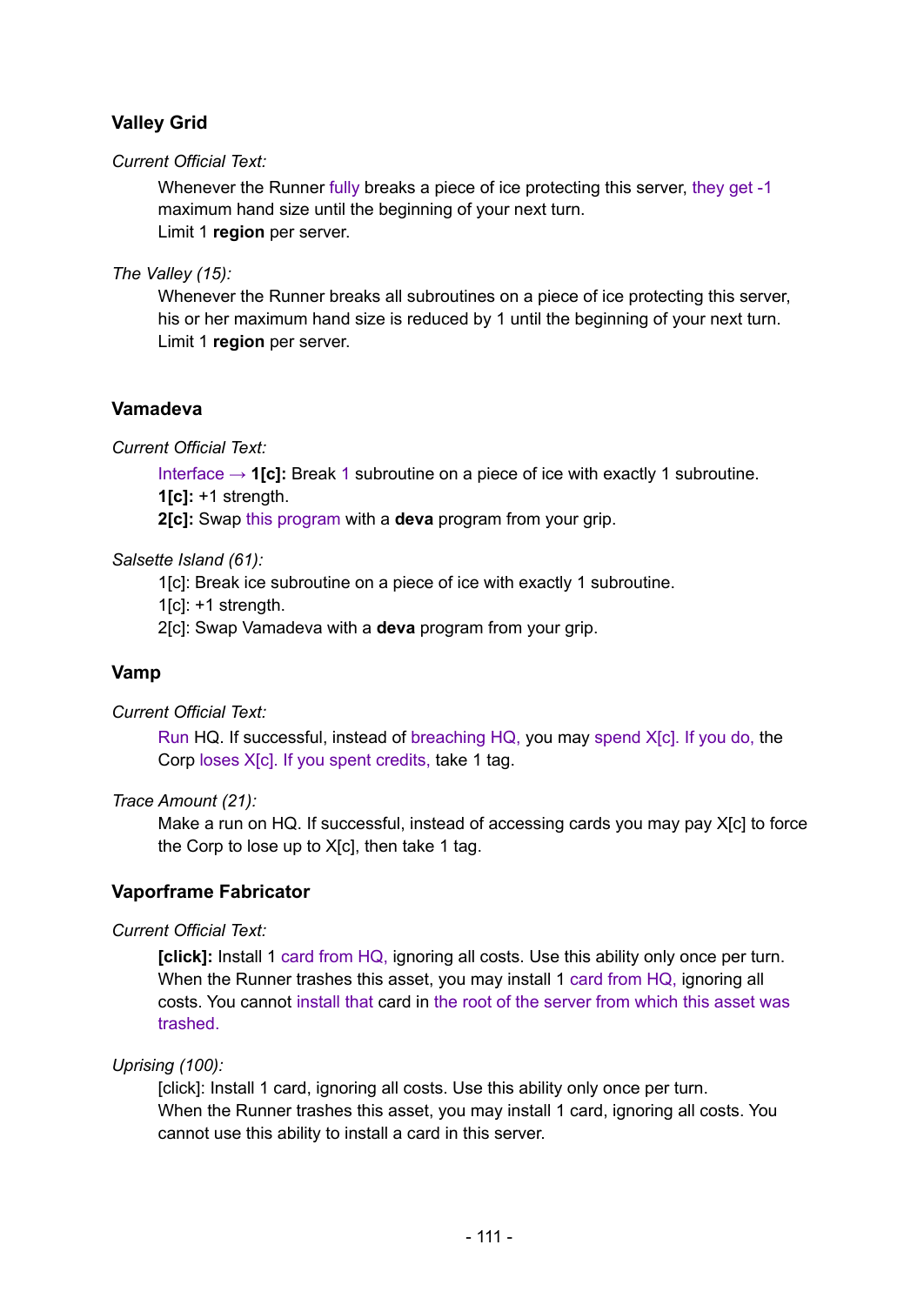# **Victoria Jenkins \***

#### *Current Official Text:*

The Runner gets -1 allotted [click] for each of their turns.

When this asset is trashed from anywhere while being accessed, add it to the Runner's score area as an agenda worth 2 agenda points.

#### *Previous Official Text:*

The Runner has -1 allotted [click] on their turn.

When this asset is trashed from anywhere while being accessed, add it to the Runner's score area as an agenda worth 2 agenda points.

## *Data and Destiny (11):*

The Runner has 1 fewer [click] to spend during his or her turn. If Victoria Jenkins is trashed while being accessed, add her to the Runner's score area as an agenda worth 2 agenda points.

# **Vigil \***

## *Current Official Text:*

+1[MU]

When your turn begins, if the Corp has cards in HQ equal to their maximum hand size, draw 1 card.

Limit 1 **console** per player.

*Order and Chaos (47):*

```
+1[MU]
```
When your turn begins, draw 1 card if the Corp has cards in HQ equal to his or her maximum hand size.

Limit 1 **console** per player.

## **Vikram 1.0**

*Current Official Text:*

**Lose [click]:** Break 1 subroutine on this ice. Only the Runner can use this ability. [sub] The Runner cannot use programs for the remainder of this run. [sub] Trace<sup>[4]</sup>. If successful, do 1 brain damage. [sub] Trace[4]. If successful, do 1 brain damage.

## *Kala Ghoda (12):*

The Runner can spend [click] to break any subroutine on Vikram 1.0. [sub] The Runner cannot use programs for the remainder of this run. [sub] **Trace[4]–** If successful, do 1 brain damage. [sub] **Trace[4]-** If successful, do 1 brain damage.

## **Viktor 1.0**

## *Current Official Text:*

**Lose [click]:** Break 1 subroutine on this ice. Only the Runner can use this ability.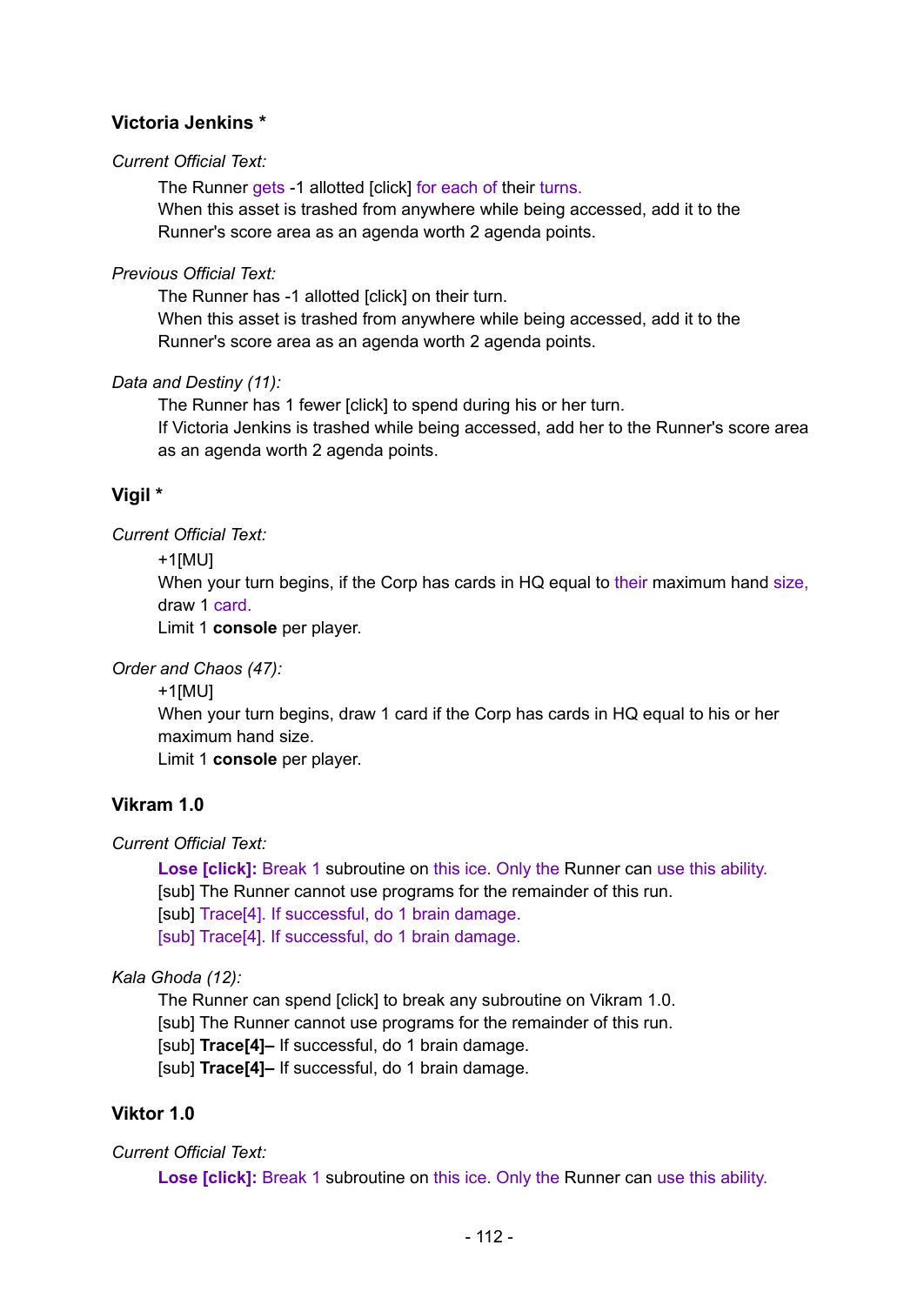[sub] Do 1 brain damage. [sub] End the run.

*Core Set (63), Revised Core Set (70), System Core 2019 (78):*

The Runner can spend [click] to break any subroutine on Viktor 1.0. [sub] Do 1 brain damage. [sub] End the run.

# **Viktor 2.0**

*Current Official Text:*

**Lose [click][click]:** Break up to 2 subroutines on this ice. Only the Runner can use this ability.

**Hosted power counter:** Do 1 brain damage.

[sub] Trace[2]. If successful, place 1 power counter on this ice. [sub] End the run.

## *Creation and Control (19):*

The Runner can spend [click][click] to break up to 2 subroutines on Viktor 2.0. **Hosted power counter:** Do 1 brain damage. [sub] **Trace[4]–** If successful, place 1 power counter on Viktor 2.0. [sub] End the run.

# **Waiver \***

# *Current Official Text:*

[sub] Trace[5]. If successful, the Runner reveals the grip. Trash each card revealed this way with a play or install cost of  $X$  or less.  $X$  is equal to the amount by which your trace strength exceeded the Runner's link strength.

# *The Liberated Mind (91):*

[sub] **Trace [5]**– If successful, the Runner reveals his or her grip. Trash each of those cards with a play or install cost equal to or less than the amount by which your trace strength exceeded his or her link strength.

# **Wake Up Call \***

# *Current Official Text:*

Play only if the Runner trashed a Corp card during their last turn. Choose 1 installed piece of hardware or non-**virtual** resource. The Runner must either trash that card or suffer 4 meat damage. Remove this operation from the game.

# *Sovereign Sight (19):*

Play only if the Runner trashed at least 1 Corp card during his or her last turn. Choose an installed piece of hardware or non-**virtual** resource. The Runner must either trash that card or suffer 4 meat damage. Remove Wake Up Call from the game instead of trashing it.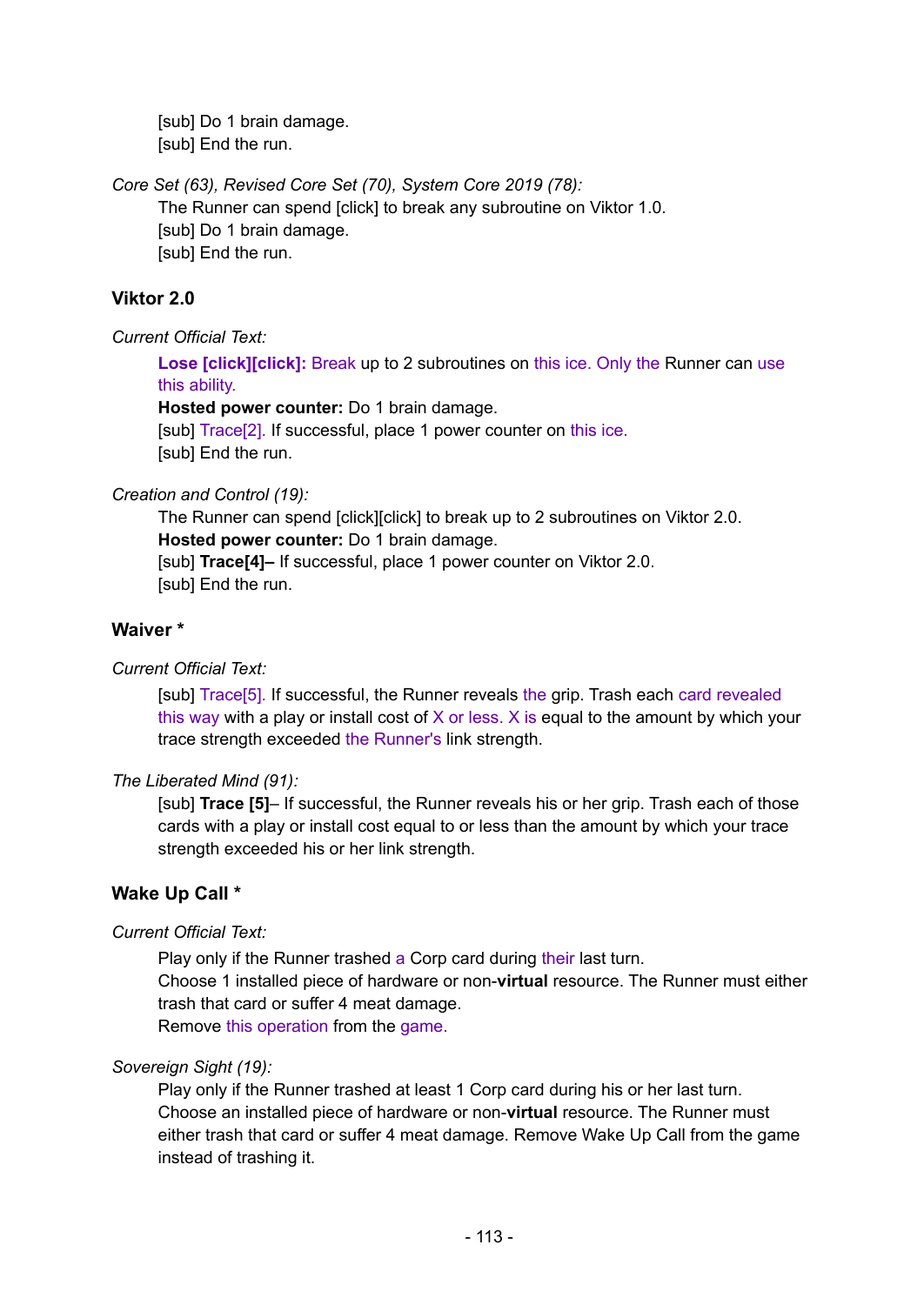# **Wanton Destruction**

#### *Current Official Text:*

Run HQ. If successful, instead of breaching HQ, you may spend any number of [click] to force the Corp to trash that many cards from HQ at random.

*Order and Chaos (35):*

Make a run on HQ. If successful, instead of accessing cards, you may spend any number of [click] to force the Corp to trash an equal number of cards from HQ at random.

## **Warroid Tracker**

## *Current Official Text:*

Whenever the Runner trashes at least 1 card from this server or protecting it, trace[4]. If successful, the Runner trashes 2 of their installed cards.

*Blood and Water (68):*

Whenever the Runner trashes 1 or more cards in or protecting this server (including Warroid Tracker), **trace[4]–** If successful, the Runner must trash 2 of his or her installed cards.

## **Weir \***

*Current Official Text:*

[sub] The Runner loses [click]. [sub] The Runner trashes 1 card from their grip.

*Terminal Directive (56):*

[sub] The Runner loses [click], if able [sub] The Runner trashes 1 card from his or her grip.

## **Weyland Consortium: Builder of Nations**

*Current Official Text:*

The first time each turn an encounter with an advanced piece of ice ends, do 1 meat damage.

*Blood Money (38):*

The first time the Runner encounters a piece of ice with at least 1 advancement token on it each turn, do 1 meat damage.

## **Will-o'-the-Wisp \***

#### *Current Official Text:*

Whenever there is a successful run on this server, you may trash this upgrade. If you do, choose 1 installed **icebreaker** that was used to break at least 1 subroutine during this run. The Runner adds that **icebreaker** to the bottom of the stack.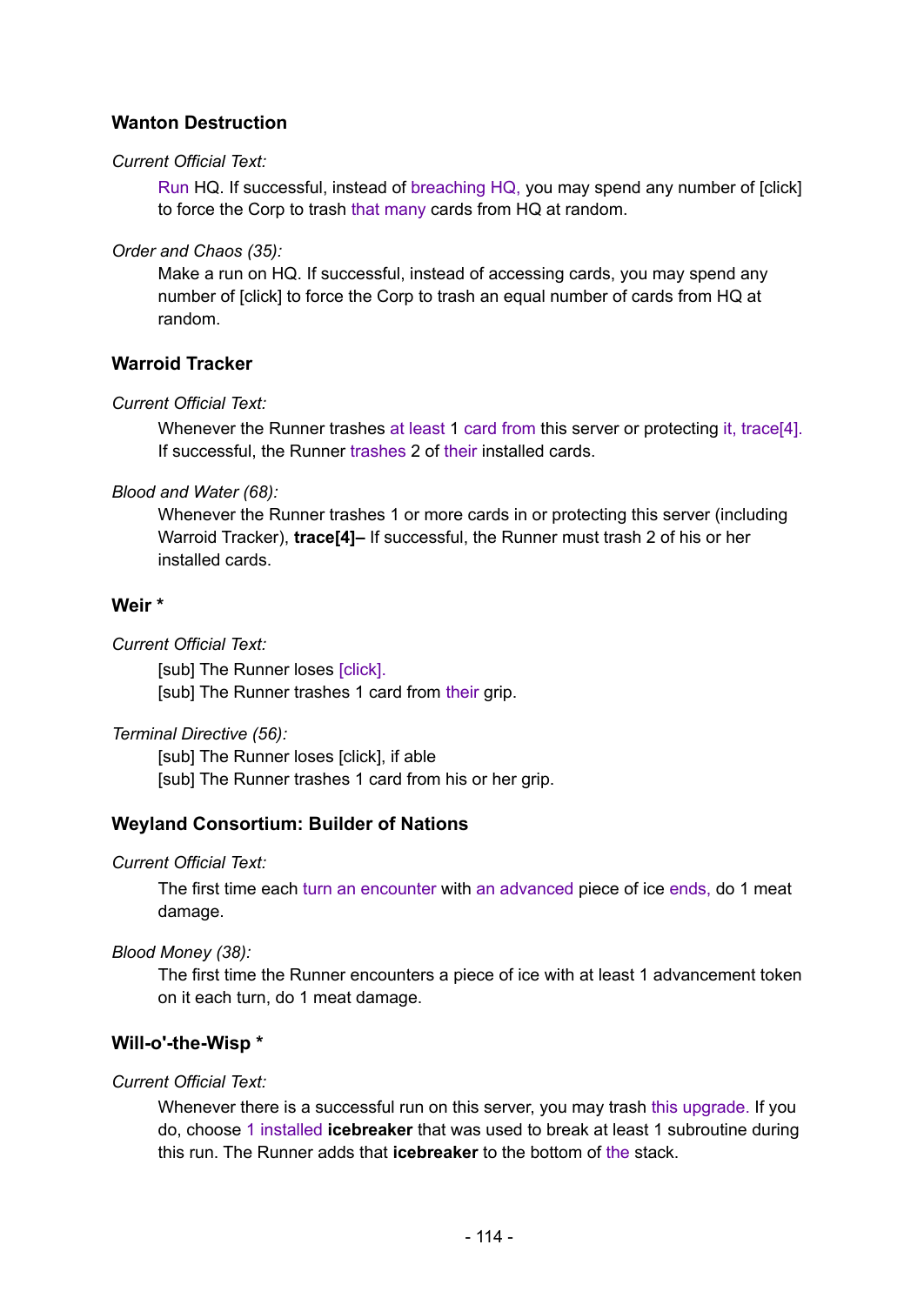*The Spaces Between (32):*

Whenever there is a successful run on this server, you may trash Will-o'-the-Wisp. If you do, choose an **icebreaker** that was used to break at least 1 subroutine during this run. The Runner adds that **icebreaker** to the bottom of his or her stack.

#### **Wireless Net Pavilion**

*Current Official Text:*

As an additional cost to take the basic action to trash 1 resource, the Corp must pay 2[c].

**Note:** Should be unique.

*The Universe of Tomorrow (108):*

As an additional cost to spend [click] to trash a resource (not through a card ability), the Corp must pay 2[c].

## **Wyrm**

#### *Current Official Text:*

Interface → **3[c]:** Break 1 subroutine on a piece of ice with 0 or less strength. Interface  $\rightarrow$  1[c]: The ice you are encountering gets -1 strength for the remainder of this encounter.

**1[c]:** +1 strength.

*Core Set (13):*

3[c]: Break ice subroutine on a piece of ice with 0 or less strength.

1[c]: Ice has -1 strength.

1[c]: +1 strength.

#### **Wyvern: Chemically Enhanced**

*Current Official Text:*

Draft format only.

You must maintain the order of your heap.

Whenever you trash a Corp card, if you have more [anarch] cards installed than any other faction, shuffle the top card of your heap into your stack.

*Hardwired Draft Starter:*

Draft format only.

If you have more [anarch] cards installed than any other faction, whenever you trash a Corp card, shuffle the top card of your heap into your stack.

## **Yog.0**

*Current Official Text:*

Interface → **0[c]:** Break 1 **code gate** subroutine.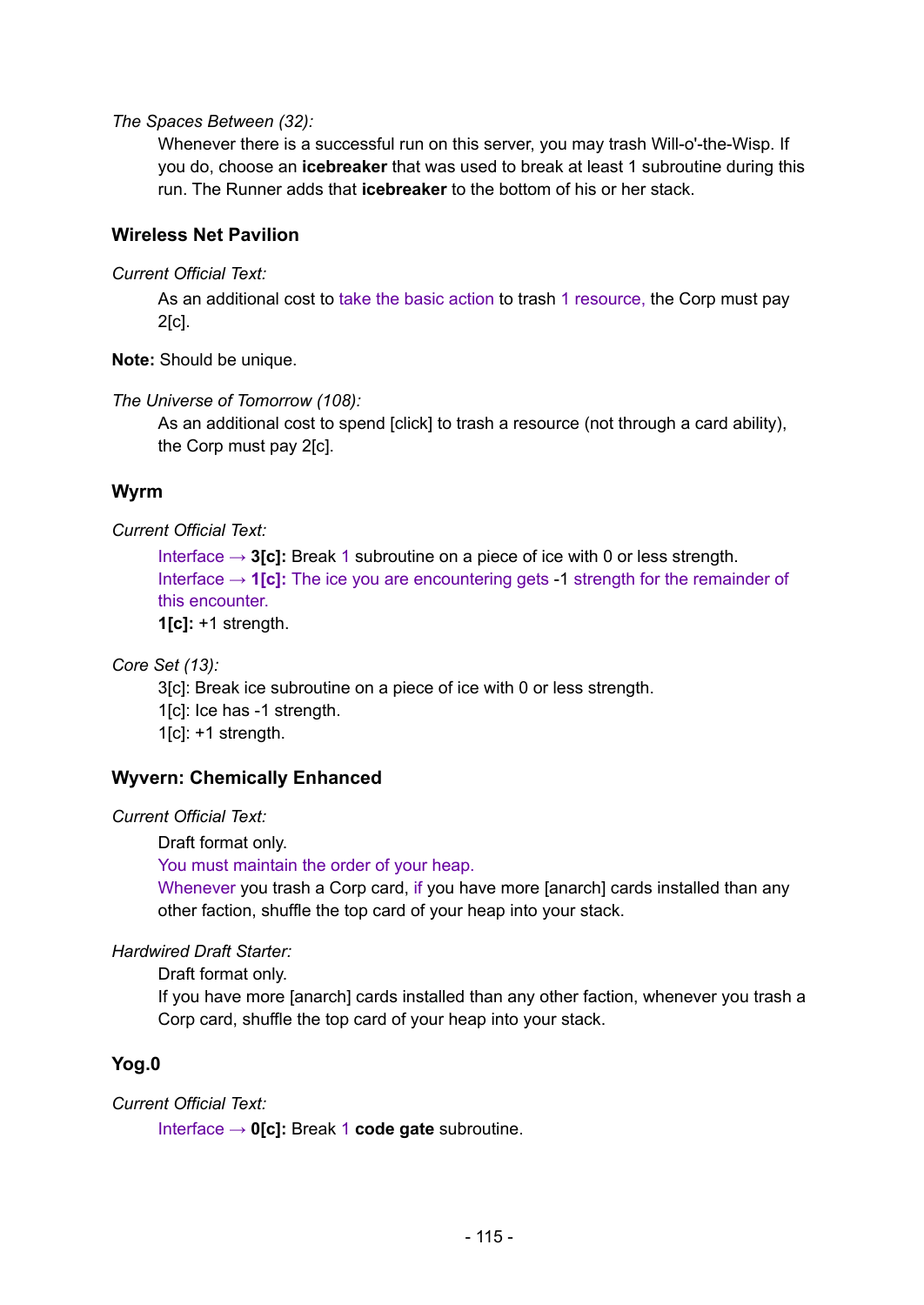*Core Set (14):*

0[c]: Break **code gate** subroutine.

#### **Yusuf**

*Current Official Text:*

Whenever you make a successful run, you may place 1 virus counter on this program. Interface → **Any virus counter:** Break 1 **barrier** subroutine. **Any virus counter:** +1 strength.

#### *Sovereign Sight (2):*

Whenever you make a successful run, you may place 1 virus counter on Yusuf. **Virus counter from any installed card:** Break **barrier** subroutine. **Virus counter from any installed card:** +1 strength.

#### **Zaibatsu Loyalty**

#### *Current Official Text:*

 $[interrupt] \rightarrow$  When a card would be exposed, you may rez this asset. [interrupt] → **1[c]** or **[trash]:** Prevent 1 card from being exposed.

#### *Core Set (71):*

If the Runner is about to expose a card, you may rez Zaibatsu Loyalty. 1[c] or [trash]: Prevent 1 card from being exposed.

## **Zed 1.0**

*Current Official Text:*

**Lose [click]:** Break 1 subroutine on this ice. Only the Runner can use this ability. [sub] If the Runner has lost a [click] to break a subroutine during this run, do 1 brain damage.

[sub] If the Runner has lost a [click] to break a subroutine during this run, do 1 brain damage.

#### *Creation and Control (20):*

The Runner can spend [click] to break any subroutine on Zed 1.0.

[sub] If the Runner has spent at least 1[click] to break a subroutine during this run, do 1 brain damage.

[sub] If the Runner has spent at least 1[click] to break a subroutine during this run, do 1 brain damage.

## **Zed 2.0**

*Current Official Text:*

**Lose [click][click]:** Break up to 2 subroutines on this ice. Only the Runner can use this ability.

[sub] Trash 1 installed piece of hardware.

[sub] Trash 1 installed piece of hardware.

[sub] If the Runner has lost a [click] to break a subroutine during this run, do 2 brain